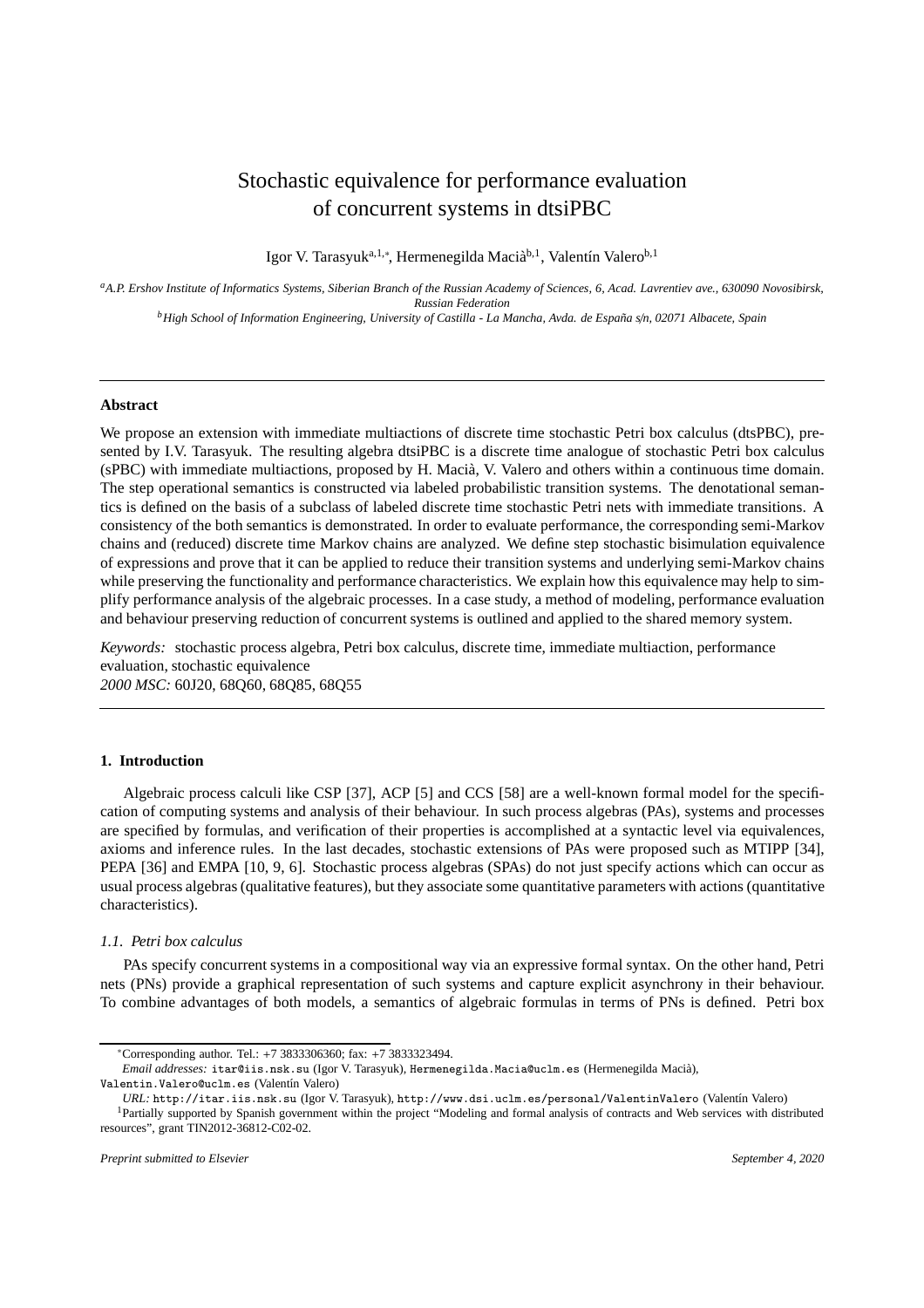calculus (PBC) [11, 13, 12] is a flexible and expressive process algebra developed as a tool for specification of the PNs structure and their interrelations. Its goal was also to propose a compositional semantics for high level constructs of concurrent programming languages in terms of elementary PNs. Formulas of PBC are combined not from single (visible or invisible) actions and variables, like in CCS, but from multisets of elementary actions and their conjugates, called multiactions (*basic formulas*). The empty multiset of actions is interpreted as the silent multiaction specifying some invisible activity. In contrast to CCS, synchronization is separated from parallelism (*concurrent constructs*). Synchronization is a unary multi-way stepwise operation based on communication of actions and their conjugates. This extends the CCS approach with conjugate matching labels. Synchronization in PBC is asynchronous, unlike that in Synchronous CCS (SCCS) [58]. Other operations are sequence and choice (*sequential constructs*). The calculus includes also restriction and relabeling (*abstraction constructs*). To specify infinite processes, refinement, recursion and iteration operations were added (*hierarchical constructs*). Thus, unlike CCS, PBC has an additional iteration construction to specify infiniteness when the semantic interpretation in finite PNs is possible. PBC has a step operational semantics in terms of labeled transition systems. A denotational semantics of PBC was proposed via a subclass of PNs equipped with an interface and considered up to isomorphism, called Petri boxes. For more detailed comparison of PBC with other process algebras see [11, 12]. In the last years, several extensions of PBC with a deterministic, a nondeterministic or a stochastic model of time were presented.

#### *1.2. Time extensions of Petri box calculus*

To specify systems with time constraints, such as real time systems, deterministic (fixed) or nondeterministic (interval) time delays are used. A deterministic time model was considered in timed Petri box calculus (TPBC) [54], whereas a nondeterministic one was accommodated in time Petri box calculus (tPBC) [43] and in arc time Petri box calculus (atPBC) [63]. In tPBC each *action* has a time interval associated (the earliest and the latest firing time), and a step operational semantics is defined. The denotational semantics is then defined in terms of a subclass of labeled time PNs (LtPNs), based on tPNs [57], and called time Petri boxes (ct-boxes). In contrast to tPBC, multiactions of TPBC are not instantaneous, but have time durations. For the latter model a step operational semantics is also considered, and a denotational semantics, using a subclass of labeled timed PNs (LTPNs), based on TPNs [66], and called timed Petri boxes (T-boxes). In atPBC multiactions are associated with time delay intervals, and a step operational semantics is defined. The denotational semantics is defined on a subclass of labeled arc time PNs (atPNs), where time restrictions are associated with the arcs, called arc time Petri boxes (at-boxes).

### *1.3. Stochastic extensions of Petri box calculus*

The set of states for the systems with deterministic or nondeterministic delays often differs drastically from that for the timeless systems, hence, the analysis results for untimed systems may be not valid for the time ones. To solve this problem, stochastic delays are considered, which are the random variables with a (discrete or continuous) probability distribution. If the random variables governing delays have an infinite support then the corresponding SPA can exhibit all the same behaviour as its underlying untimed PA. A stochastic extension of PBC, called stochastic Petri box calculus (sPBC), was proposed in [50]. In sPBC, multiactions have stochastic delays that follow negative exponential distribution. Each multiaction is instantaneous and equipped with a rate that is a parameter of the corresponding exponential distribution. The execution of a multiaction is possible only after the corresponding stochastic time delay. Only a finite part of PBC was initially used for the stochastic enrichment, i.e. in its former version sPBC has neither refinement nor recursion nor iteration operations. The calculus has an interleaving operational semantics defined via transition systems labeled with multiactions and their rates. Its denotational semantics was defined in terms of a subclass of labeled continuous time stochastic PNs (LCTSPNs), based on CTSPNs [55, 3], and called stochastic Petri boxes (s-boxes). In [47], the iteration operator was added to sPBC. In sPBC with iteration, performance of the processes is evaluated by analyzing their underlying continuous time Markov chains (CTMCs). In [48], a number of new equivalence relations were proposed for regular terms of sPBC with iteration to choose later a suitable candidate for a congruence. sPBC with iteration was enriched further with immediate multiactions in [49]. A denotational semantics of such an sPBC extension (we call it generalized sPBC or gsPBC) was defined via a subclass of labeled generalized SPNs (LGSPNs), based on GSPNs [55, 3, 4], and called generalized stochastic Petri boxes (gs-boxes). The performance analysis in gsPBC is based on the underlying semi-Markov chains (SMCs).

PBC has a step operational semantics, whereas sPBC has interleaving one, hence, a stochastic extension of PBC with a step semantics is needed to keep the concurrency degree of behavioural analysis at the same level as in PBC.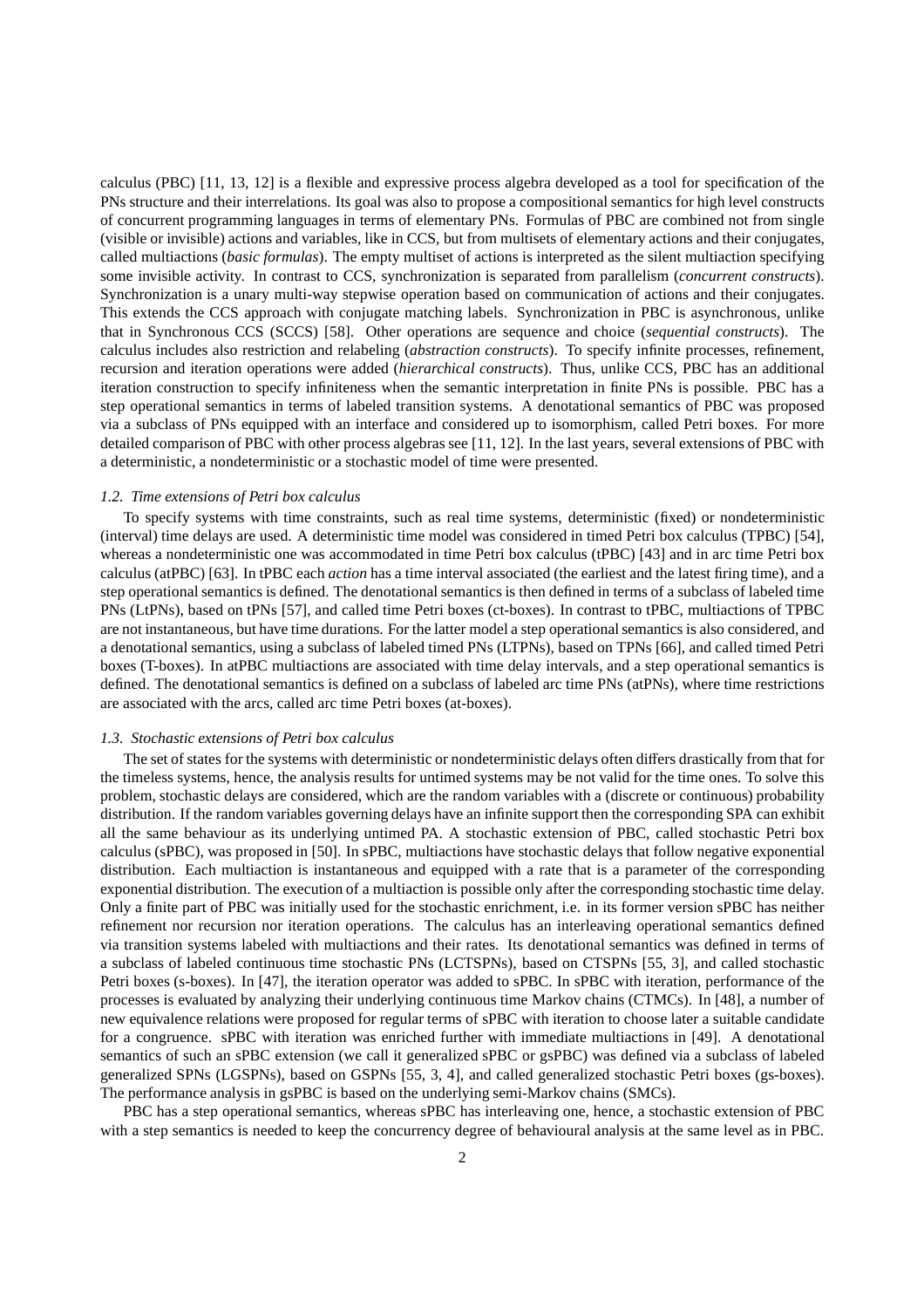In [70], a discrete time stochastic extension dtsPBC of finite PBC was presented. A step operational semantics of dtsPBC was constructed via labeled probabilistic transition systems. Its denotational semantics was defined in terms of a subclass of labeled discrete time stochastic PNs (LDTSPNs), based on DTSPNs [60, 61], and called discrete time stochastic Petri boxes (dts-boxes). A variety of stochastic equivalences were proposed to identify stochastic processes with similar behaviour which are differentiated by the semantic equivalence. The interrelations of all the introduced equivalences were studied. In [69, 71], we constructed an enrichment of dtsPBC with the iteration operator used to specify infinite processes. The performance evaluation in dtsPBC with iteration is accomplished via the underlying discrete time Markov chains (DTMCs) of the algebraic processes. Since dtsPBC has a discrete time semantics and geometrically distributed delays in the process states, unlike sPBC with continuous time semantics and exponentially distributed delays, the calculi apply two different approaches to the stochastic extension of PBC, in spite of some similarity of their syntax and semantics inherited from PBC. The main advantage of dtsPBC is that concurrency is treated like in PBC having step semantics, whereas in sPBC parallelism is simulated by interleaving, obliging one to collect the information on causal independence of activities before constructing the semantics. In [72], we presented the extension dtsiPBC of the latter calculus with immediate multiactions. Immediate multiactions increase the specification capability: they can model logical conditions, instant probabilistic choices and activities whose durations are negligible in comparison with those of others. They are also used to specify urgent activities and the ones not relevant for performance evaluation. Thus, immediate multiactions can be considered as a kind of instantaneous dynamic state adjustment and, in many cases, they result in a simpler and more clear system representation.

## *1.4. Equivalence relations*

A notion of equivalence is important in theory of computing systems. Equivalences are applied both to compare behaviour of systems and reduce their structure. There is a wide diversity of behavioural equivalences, and their interrelations were well explored in the literature. The most well-known and widely used one is bisimulation. Standardly, the mentioned equivalences take into account only functional (qualitative) but not performance (quantitative) aspects. Additionally, the equivalences are usually interleaving ones, i.e. they interpret concurrency as sequential nondeterminism. To respect quantitative features of behaviour, probabilistic equivalences have additional requirement on execution probabilities. Two equivalent processes must be able to execute the same sequences of actions, and for every such sequence, its execution probabilities within both processes should coincide. In case of bisimulation equivalence, the states from which similar future behaviours start are grouped into equivalence classes that form elements of the aggregated state space. From every two bisimilar states, the same actions can be executed, and the subsequent states resulting from execution of an action belong to the same equivalence class. In addition, for both states, the cumulative probabilities to move to the same equivalence class by executing the same action coincide. A different kind of quantitative relations are called Markovian equivalences, which take rate (the parameter of exponential distribution that governs time delays) instead of probability. Note that the probabilistic equivalences can be seen as discrete time analogues of the Markovian ones, since the latter are defined as the continuous time equivalences.

Interleaving probabilistic weak trace equivalence was introduced in [22] on labeled probabilistic transition systems. Interleaving probabilistic strong bisimulation equivalence was proposed in [46] on the same model. Interleaving Markovian strong bisimulation equivalence was constructed in [34] for MTIPP, in [36] for PEPA and in [10, 9, 6] for EMPA. Interleaving probabilistic equivalences were defined for probabilistic processes in [39, 28]. Some variants of interleaving Markovian weak bisimulation equivalence were considered in [18] on Markovian process algebras, in [19] on labeled CTSPNs and in [20] on GSPNs. In [7], a comparison of interleaving Markovian trace, test and bisimulation equivalences was carried out on sequential and concurrent Markovian process calculi. Nevertheless, no appropriate equivalence notion was defined for concurrent SPAs.

#### *1.5. Our contributions*

In this paper, we present dtsPBC with iteration extended with immediate multiactions, called *discrete time stochastic and immediate Petri box calculus* (dtsiPBC), which is a discrete time analog of sPBC. The latter calculus has iteration and immediate multiactions within the context of a continuous time domain. The step operational semantics is constructed with the use of labeled probabilistic transition systems. The denotational semantics is defined in terms of a subclass of labeled discrete time stochastic and immediate PNs (LDTSPNs with immediate transitions, LDTSIPNs), based on the extension of DTSPNs with transition labeling and immediate transitions, called dtsi-boxes. LDTSIPNs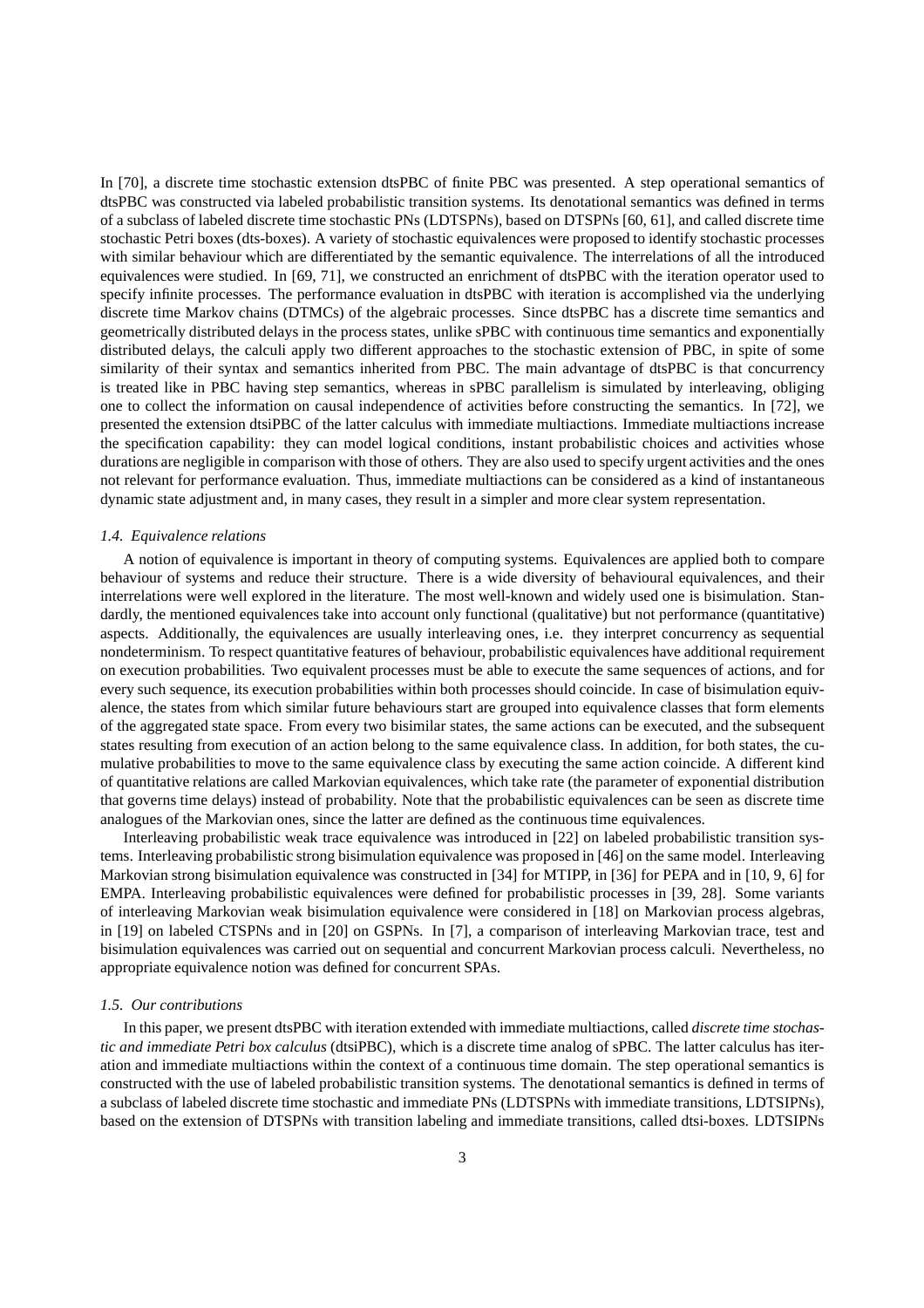possess some features of discrete time deterministic and stochastic PNs (DTDSPNs) [76] and discrete deterministic and stochastic PNs (DDSPNs) [75], but in LDTSIPNs simultaneous transition firings are possible while in DTDSPNs and DDSPNs only firings of single transitions are allowed. A consistency of both semantics is demonstrated. The corresponding stochastic process, the underlying semi-Markov chain (SMC), is constructed and investigated, with the purpose of performance evaluation, which is the same for both semantics. In addition, the alternative solution methods are developed, based on the underlying discrete time Markov chain (DTMC) and its reduction (RDTMC) by eliminating vanishing states. Further, we propose step stochastic bisimulation equivalence allowing one to identify algebraic processes with similar behaviour that are however differentiated by the semantics of the calculus. We examine the interrelations of the proposed relation with other equivalences of the algebra. We describe how step stochastic bisimulation equivalence can be used to reduce transition systems of expressions and their underlying SMCs while preserving the qualitative and the quantitative behaviour. We prove that the mentioned equivalence guarantees identity of the stationary behaviour and the residence time properties. This implies coincidence of performance indices based on steady-state probabilities of the modeled stochastic systems. The equivalences possessing the property can be used to reduce the state space of a system and thus simplify its performance evaluation, what is usually a complex problem due to the state space explosion. We present a case study of a system with two processors and a common shared memory explaining how to model concurrent systems with the calculus and analyze their performance, as well as in which way to reduce the systems while preserving their performance indices and making simpler the performance evaluation. At last, we consider differences and similarities between dtsiPBC and other SPAs to determine the advantages of our calculus.

The first results on this subject can be found in [72]. What concerns differences from our previous paper about dtsiPBC [73], the present text is much more detailed and many new results have been added. In particular, all the used notions (such as numbering and enumeration function) are formally defined, enhanced action rules (some preconditions are excluded) are proposed, alternative performance analysis methods (based on the DTMCs and RDTMCs) are developed, compact illustrative examples (of performance evaluation) are presented, step stochastic bisimulation equivalence is introduced and checked for stationary behaviour preservation, reduction of the transition systems and SMCs by the equivalence and the resulting simplification of performance evaluation are considered, generalized variant and reductions of the shared memory system are constructed, strong points of dtsiPBC with respect to other SPAs are detected.

If we compare dtsiPBC with the classical SPAs MTIPP, PEPA and EMPA, the first main difference between them comes from PBC, since dtsiPBC is based on this calculus: all algebraic operations and a notion of multiaction are inherited from PBC. The second main difference is discrete probabilities of activities induced by the discrete time approach, whereas action rates are used in the standard SPAs with continuous time. As a consequence, dtsiPBC has a non-interleaving step operational semantics. This is in contrast to the classical SPAs, where concurrency is modeled by interleaving because of the continuous probability distributions of action delays and the race condition applied when several actions can be executed in a state. The third main difference is immediate multiactions. The salient point of dtsiPBC is a combination of immediate multiactions, discrete stochastic time and step semantics in an SPA. Thus, the main contributions of the paper are the following.

- Powerful and expressive discrete time SPA with immediate activities dtsiPBC in its final form.
- Step operational semantics of dtsiPBC in terms of labeled probabilistic transition systems.
- Petri net denotational semantics of dtsiPBC based on discrete time stochastic and immediate Petri nets.
- Performance analysis via underlying semi-Markov chains and (reduced) discrete time Markov chains.
- Stochastic equivalence used for behaviour-preserving reduction that simplifies the performance evaluation.
- Extended case study illustrating how to apply the obtained theoretical results in practice.

#### *1.6. Structure of the paper*

The paper is organized as follows. In Section 2, the syntax of the extended calculus dtsiPBC is presented. In Section 3, we construct the operational semantics of the algebra in terms of labeled probabilistic transition systems. In Section 4, we propose the denotational semantics based on a subclass of LDTSIPNs. In Section 5, the corresponding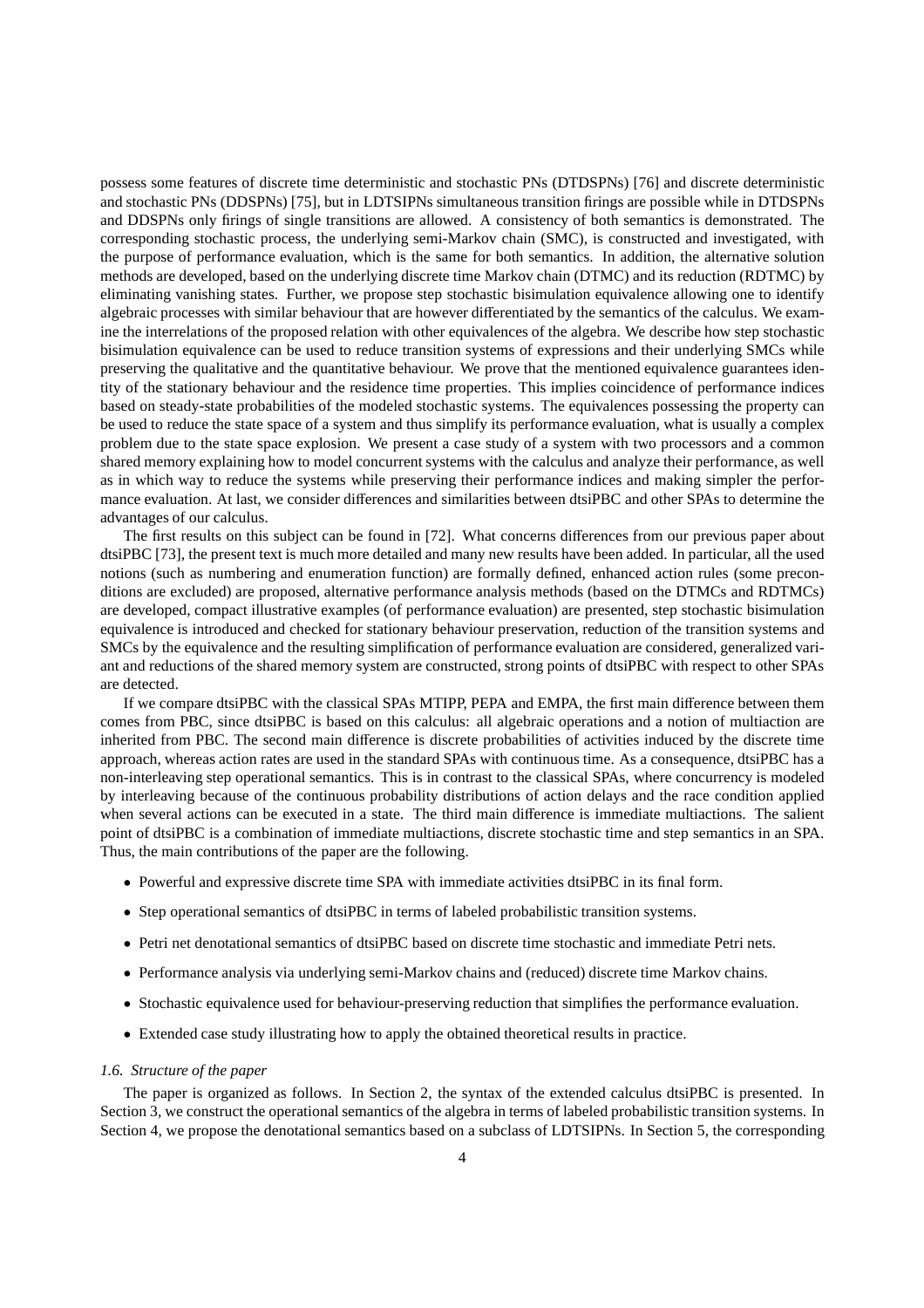stochastic process is defined and analyzed. Step stochastic bisimulation equivalence is defined and investigated in Section 6. In Section 7, we explain how to reduce transition systems and underlying SMCs of process expressions modulo the equivalence. In Section 8, the introduced equivalence is applied to the stationary behaviour comparison to verify the performance preservation. In Section 9, a shared memory system is presented as a case study. The difference between dtsiPBC and other well-known or similar SPAs is considered in Section 10. The advantages of dtsiPBC are explained in Section 11. Finally, Section 12 summarizes the results obtained and outlines the research perspectives.

# **2. Syntax**

In this section, we propose the syntax of dtsiPBC. First, we recall a definition of multiset that is an extension of the set notion by allowing several identical elements.

**Definition 2.1.** Let *X* be a set. A finite *multiset (bag) M* over *X* is a mapping *M* : *X* → *N* such that  $|{x \in X | M(x) >$  $|0\rangle| < \infty$ , i.e. it can contain a finite number of elements only.

We denote the *set of all finite multisets* over a set *X* by  $N_{fin}^X$ . Let  $M, M' \in N_{fin}^X$ . The *cardinality* of *M* is defined as  $|M| = \sum_{x \in X} M(x)$ . We write  $x \in M$  if  $M(x) > 0$  and  $M \subseteq M''$  if  $\forall x \in X$ ,  $M(x) \leq M'(x)$ . We define  $(M + M')(x) =$  $M(x) + M'(x)$  and  $(M - M')(x) = \max\{0, M(x) - M'(x)\}\)$ . When  $\forall x \in X$ ,  $M(x) \leq 1$ , *M* can be interpreted as a proper set and denoted by  $M \subseteq X$ . The *set of all subsets* of *X* is denoted by  $2^X$ .

Let  $Act = \{a, b, \ldots\}$  be the set of *elementary actions*. Then  $Act = \{\hat{a}, \hat{b}, \ldots\}$  is the set of *conjugated actions (conjugates)* such that  $\hat{a} \neq a$  and  $\hat{a} = a$ . Let  $\mathcal{A} = Act \cup \widehat{Act}$  be the set of *all actions*, and  $\mathcal{L} = N_{fin}^{\mathcal{A}}$  be the set of *all multiactions*. Note that  $\emptyset \in \mathcal{L}$ , this corresponds to an internal move, i.e. the execution of a multiaction that contains no visible action names. The *alphabet* of  $\alpha \in \mathcal{L}$  is defined as  $\mathcal{A}(\alpha) = \{x \in \mathcal{A} \mid \alpha(x) > 0\}$ .

A *stochastic multiaction* is a pair  $(\alpha, \rho)$ , where  $\alpha \in \mathcal{L}$  and  $\rho \in (0, 1)$  is the *probability* of the multiaction  $\alpha$ . This probability is interpreted as that of independent execution of the stochastic multiaction at the next discrete time moment. Such probabilities are used to calculate those to execute (possibly empty) sets of stochastic multiactions after one time unit delay. The probabilities of stochastic multiactions are required not to be equal to 1 to avoid extra model complexity due to assigning with them weights needed to make a choice when several stochastic multiactions with probability 1 can be executed from a state. In this case, some problems appear with conflicts resolving. See [60, 61] for the discussion on SPNs. This decision also allows us to avoid technical difficulties related to conditioning events with probability 0. Another reason is that not allowing probability 1 for stochastic multiactions excludes a potential source of periodicity (hence, non-ergodicity) in the underlying SMCs of the algebraic expressions. On the other hand, there is no sense to allow zero probabilities of multiactions, since they would never be performed in this case. Let  $SL$ be the set of *all stochastic multiactions*.

An *immediate multiaction* is a pair  $(\alpha, l)$ , where  $\alpha \in \mathcal{L}$  and  $l \in \mathbb{N}_{\geq 1} = \{1, 2, \ldots\}$  is the non-zero *weight* of the multiaction α. This weight is interpreted as a measure of importance (urgency, interest) or a bonus reward associated with execution of the immediate multiaction at the current discrete time moment. Such weights are used to calculate the probabilities to execute sets of immediate multiactions instantly. Immediate multiactions have a priority over stochastic ones. One can assume that all immediate multiactions have priority 1, whereas all stochastic ones have priority 0. This means that in a state where both kinds of multiactions can occur, immediate multiactions always occur before stochastic ones. Stochastic and immediate multiactions cannot be executed together in some step (concurrent execution), i.e. the steps consisting only of immediate multiactions or those including only stochastic multiactions are allowed. Let IL be the set of *all immediate multiactions*.

Note that the same multiaction  $\alpha \in \mathcal{L}$  may have different probabilities and weights in the same specification. It is easy to differentiate between probabilities and weights, hence, between stochastic and immediate multiactions, since the probabilities of stochastic multiactions belong to the interval  $(0, 1)$ , and the weights of immediate multiactions are non-zero (positive) natural numbers from  $N_{\geq 1}$ . An *activity* is a stochastic or an immediate multiaction. Let  $SIL = SL \cup IL$  be the set of *all activities*. The *alphabet* of a multiset of activities  $\Upsilon \in N_{fin}^{STL}$  is defined as  $\mathcal{A}(\Upsilon) = \bigcup_{(\alpha,\kappa)\in\Upsilon}\mathcal{A}(\alpha)$ . For an activity  $(\alpha,\kappa) \in \mathcal{SIL}$ , we define its *multiaction part* as  $\mathcal{L}(\alpha,\kappa) = \alpha$  and its *probability* or *weight part* as  $\Omega(\alpha, \kappa) = \kappa$ . The *multiaction part* of a multiset of activities  $\Upsilon \in N_{fin}^{STL}$  is defined as  $\mathcal{L}(\Upsilon) = \sum_{(\alpha, \kappa) \in \Upsilon} \alpha$ .

Activities are combined into formulas (process expressions) by the following operations: *sequential execution* ;, *choice* [], *parallelism* ||, *relabeling* [*f*] of actions, *restriction* rs over a single action, *synchronization* sy on an action and its conjugate, and *iteration* [ ∗ ∗ ] with three arguments: initialization, body and termination.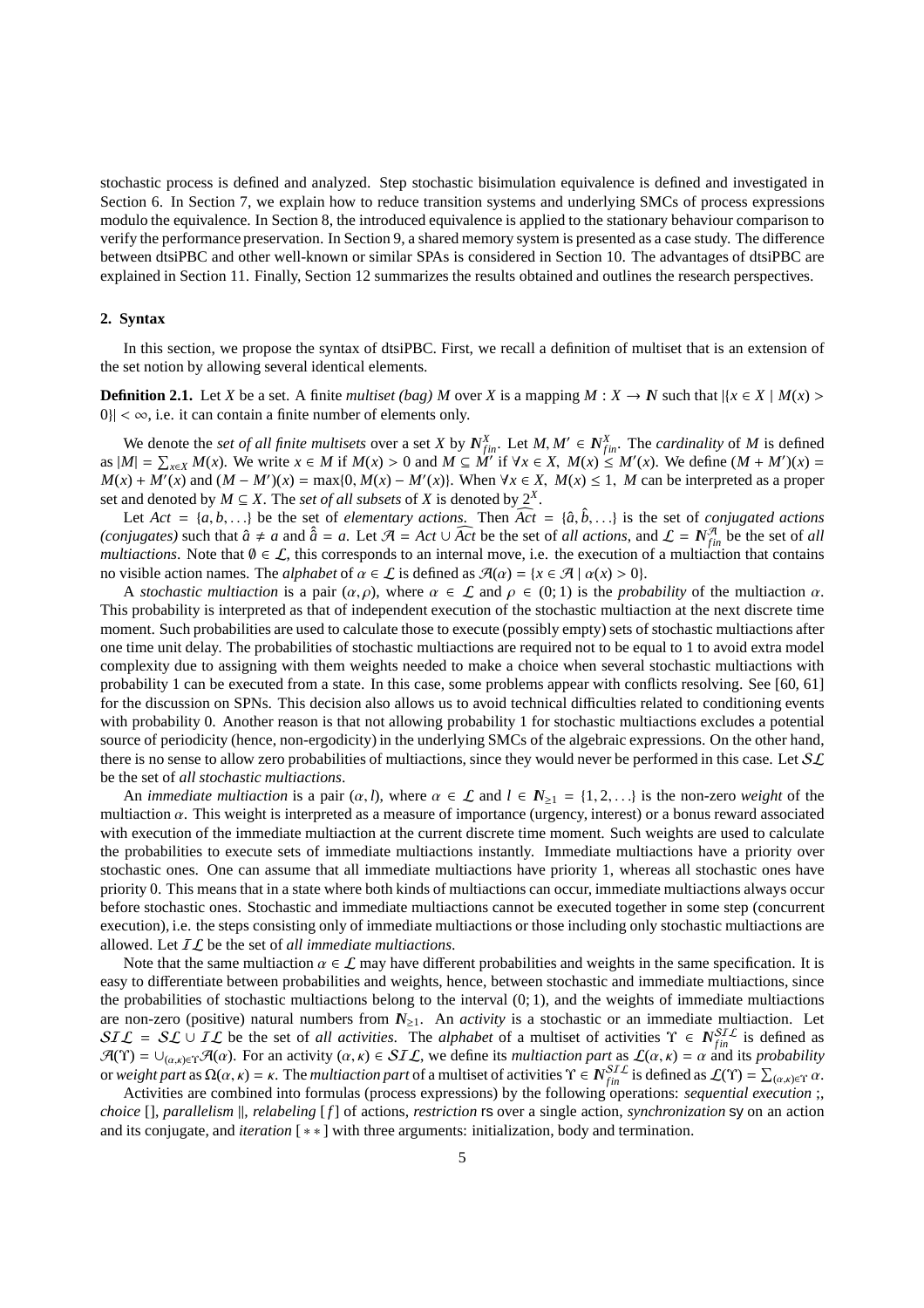Sequential execution and choice have a standard interpretation, like in other process algebras, but parallelism does not include synchronization, unlike the corresponding operation in CCS [58].

Relabeling functions  $f : \mathcal{A} \to \mathcal{A}$  are bijections preserving conjugates, i.e.  $\forall x \in \mathcal{A}, f(\hat{x}) = \overline{f(x)}$ . Relabeling is extended to multiactions in the usual way: for  $\alpha \in \mathcal{L}$ , we define  $f(\alpha) = \sum_{x \in \alpha} f(x)$ . Relabeling is extended to the multisets of activities as follows: for  $\Upsilon \in N_{fin}^{STL}$ , we define  $f(\Upsilon) = \sum_{(\alpha,\kappa) \in \Upsilon} (f(\alpha), \kappa)$ .

Restriction over an elementary action  $a \in \text{Act}$  means that, for a given expression, any process behaviour containing  $a$  or its conjugate  $\hat{a}$  is not allowed.

Let  $\alpha, \beta \in \mathcal{L}$  be two multiactions such that for some elementary action  $a \in \Lambda$ ct we have  $a \in \alpha$  and  $\hat{a} \in \beta$ , or  $\hat{a} \in \alpha$ and  $a \in \beta$ . Then, synchronization of  $\alpha$  and  $\beta$  by  $a$  is defined as  $\alpha \oplus_{a} \beta = \gamma$ , where

$$
\gamma(x) = \begin{cases} \alpha(x) + \beta(x) - 1, & x = a \text{ or } x = \hat{a}; \\ \alpha(x) + \beta(x), & \text{otherwise.} \end{cases}
$$

In other words, we require that  $\alpha \oplus_{a} \beta = \alpha + \beta - \{a, \hat{a}\}\)$ , i.e. we remove one exemplar of *a* and one exemplar of  $\hat{a}$  from the multiset sum  $\alpha + \beta$ , since the synchronization of *a* and  $\hat{a}$  produces  $\emptyset$ . Activities are synchronized with the use of their multiaction parts, i.e. the synchronization by *a* of two activities, whose multiaction parts  $\alpha$  and  $\beta$  possess the properties mentioned above, results in the activity with the multiaction part  $\alpha \oplus_{a} \beta$ . We may synchronize activities of the same type only: either both stochastic multiactions or both immediate ones, since immediate multiactions have a priority over stochastic ones, hence, stochastic and immediate multiactions cannot be executed together (note also that the execution of immediate multiactions takes no time, unlike that of stochastic ones). Synchronization by *a* means that, for a given expression with a process behaviour containing two concurrent activities that can be synchronized by *a*, there exists also the process behaviour that differs from the former only in that the two activities are replaced by the result of their synchronization.

In the iteration, the initialization subprocess is executed first, then the body is performed zero or more times, and, finally, the termination subprocess is executed.

Static expressions specify the structure of processes. As we shall see, the expressions correspond to unmarked LDTSIPNs (note that LDTSIPNs are marked by definition).

**Definition 2.2.** Let  $(\alpha, \kappa) \in \mathcal{SIL}$  and  $a \in Act$ . A *static expression* of dtsiPBC is defined as

$$
E ::= (\alpha, \kappa) | E; E | E[|E| | E[|E|] | E[f] | E \text{ is a } | E \text{ sy a } | [E * E * E].
$$

Let *S tatExpr* denote the set of *all static expressions* of dtsiPBC.

To make the grammar above unambiguous, one can add parentheses in the productions with binary operations:  $(E; E)$ ,  $(E||E)$ ,  $(E||E)$ . However, we prefer the PBC approach and add them to resolve ambiguities only.

To avoid technical difficulties with the iteration operator, we should not allow any concurrency at the highest level of the second argument of iteration. This is not a severe restriction though, since we can always prefix parallel expressions by an activity with the empty multiaction part. Later on, in Example 4.2, we shall demonstrate that relaxing the restriction can result in nets which are not safe. Alternatively, we can use a different, safe, version of the iteration operator, but its net translation has six arguments. See also [12] for discussion on this subject.

**Definition 2.3.** Let  $(\alpha, \kappa) \in SL\mathcal{L}$  and  $a \in Act$ . A *regular static expression* of dtsiPBC is defined as

$$
E ::= (\alpha, \kappa) | E; E | E[|E| | E E|E|] | E | E f]
$$
  
where  $D ::= (\alpha, \kappa) | D; E | D[|D| | D[f] | D$  is a |  $D$  sy a |  $[D * D * E]$ .

Let *RegS tatExpr* denote the set of *all regular static expressions* of dtsiPBC.

Dynamic expressions specify the states of processes. As we shall see, the expressions correspond to LDTSIPNs (which are marked by default). Dynamic expressions are obtained from static ones, by annotating them with upper or lower bars which specify the active components of the system at the current moment of time. The dynamic expression with upper bar (the overlined one)  $\overline{E}$  denotes the *initial*, and that with lower bar (the underlined one)  $E$  denotes the *final* state of the process specified by a static expression *E*. The *underlying static expression* of a dynamic one is obtained by removing all upper and lower bars from it.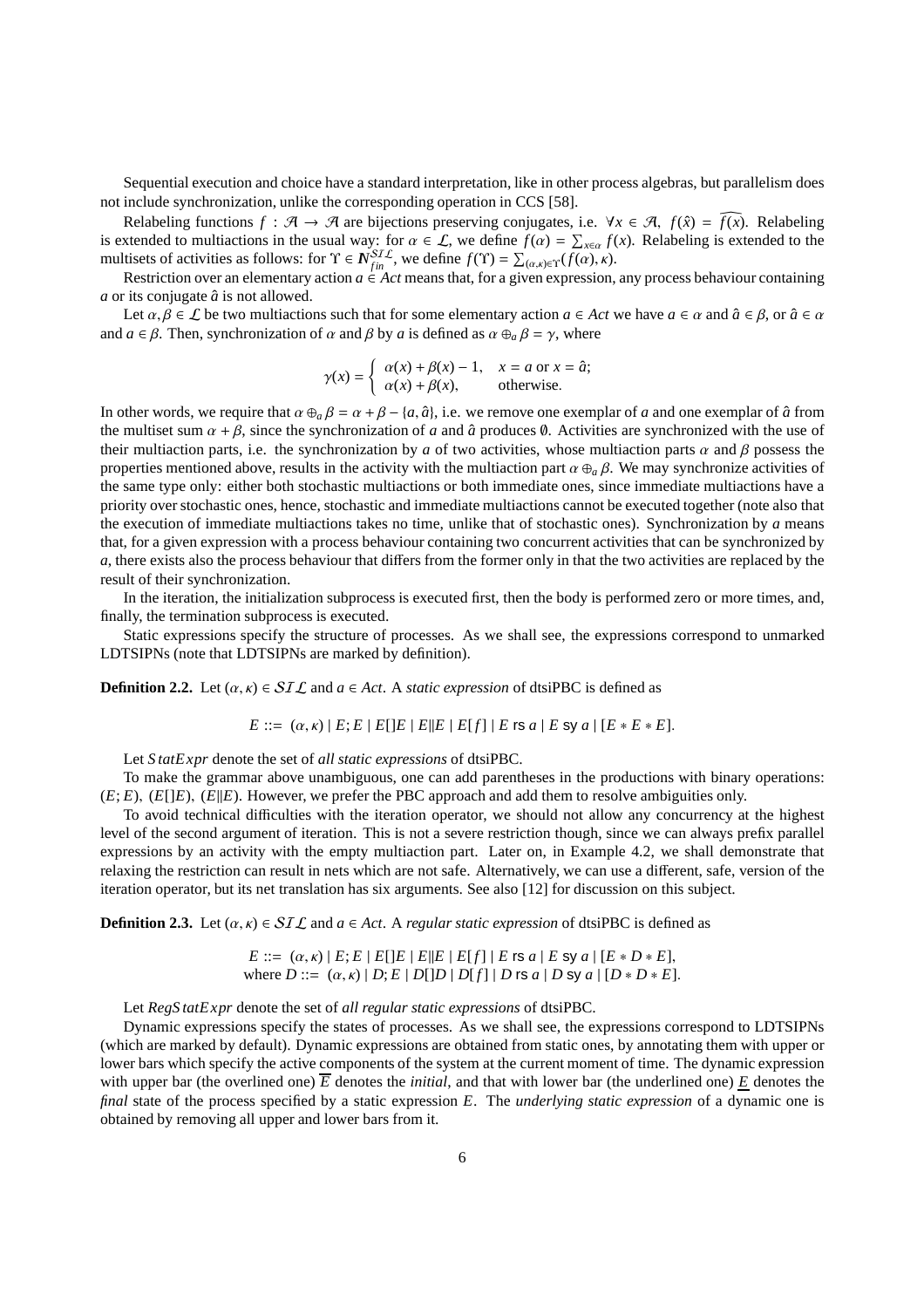**Definition 2.4.** Let  $E \in \text{Statexpr}$  and  $a \in \text{Act}$ . A *dynamic expression* of dtsiPBC is defined as

 $G ::= \overline{E} | E | G; E | E; G | G | E | E | G | G | G | G | G | G | G | G$  is a | G sy a |  $[G * E * E] | [E * G * E] | [E * E * G].$ 

Let *DynExpr* denote the set of *all dynamic expressions* of dtsiPBC.

Note that if the underlying static expression of a dynamic one is not regular, the corresponding LDTSIPN can be non-safe (though, it is 2-bounded in the worst case [12]).

**Definition 2.5.** A dynamic expression is *regular* if its underlying static expression is regular.

Let *RegDynExpr* denote the set of *all regular dynamic expressions* of dtsiPBC.

# **3. Operational semantics**

In this section, we define the step operational semantics in terms of labeled transition systems.

## *3.1. Inaction rules*

The inaction rules for dynamic expressions describe their structural transformations which do not change the states of the specified processes. The goal of these syntactic transformations is to obtain the well-structured terminal expressions called operative ones to which no inaction rules can be further applied. As we shall see, the application of an inaction rule to a dynamic expression does not lead to any discrete time step or any transition firing in the corresponding LDTSIPN, hence, its current marking remains unchanged.

Thus, an application of every inaction rule does not require any discrete time delay, i.e. the dynamic expression transformation described by the rule is accomplished instantly.

First, in Table 1, we define inaction rules for regular dynamic expressions in the form of overlined and underlined static ones. In this table,  $E, F, K \in RegStatExpr$  and  $a \in Act$ .

| $\overline{E;F} \Rightarrow \overline{E};F$ | $E; F \Rightarrow E; \overline{F}$                                                                                                                                                                               | $E; E \Rightarrow E; F$                        | $E[]F \Rightarrow E[]F$                                     |
|---------------------------------------------|------------------------------------------------------------------------------------------------------------------------------------------------------------------------------------------------------------------|------------------------------------------------|-------------------------------------------------------------|
| $\overline{E[]F} \Rightarrow E[]F$          | $\underline{E}[\]F \Rightarrow E[\]F$                                                                                                                                                                            | $E[\underline{F} \Rightarrow E[\underline{F}]$ | $E  F \Rightarrow E  F$                                     |
| $E  E \Rightarrow E  F$                     | $E[f] \Rightarrow E[f]$                                                                                                                                                                                          | $\underline{E}[f] \Rightarrow E[f]$            | E rs $a \Rightarrow E$ rs $a$                               |
| E is $a \Rightarrow E$ is $a$               | E sy $a \Rightarrow E$ sy $a$                                                                                                                                                                                    | E sy $a \Rightarrow E$ sy $a$                  | $\overline{[E * F * K]} \Rightarrow \overline{[E * F * K]}$ |
|                                             | $[E * F * K] \Rightarrow [E * \overline{F} * K]$ $[E * \underline{F} * K] \Rightarrow [E * \overline{F} * K]$ $[E * \underline{F} * K] \Rightarrow [E * F * \overline{K}]$ $[E * F * K] \Rightarrow [E * F * K]$ |                                                |                                                             |

Table 1: Inaction rules for overlined and underlined regular static expressions.

Second, in Table 2, we propose inaction rules for regular dynamic expressions in the arbitrary form. In this table,  $E, F \in RegS \, tatExpr, G, H, \widetilde{G}, \widetilde{H} \in RegDynExpr \, and \, a \in Act.$ 

Table 2: Inaction rules for arbitrary regular dynamic expressions.

| $G \Rightarrow \widetilde{G}$ , $\circ \in \{; , []\}$ | $G \Rightarrow G, o \in \{; , []\}$               | $G \Rightarrow G$            | $H \Rightarrow H$       | $G \Rightarrow G$                                                                                       |
|--------------------------------------------------------|---------------------------------------------------|------------------------------|-------------------------|---------------------------------------------------------------------------------------------------------|
| $G \circ E \Rightarrow \widetilde{G} \circ E$          | $E \circ G \Rightarrow E \circ G$                 | $G  H \Rightarrow G  H$      | $G  H \Rightarrow G  H$ | $G[f] \Rightarrow G[f]$                                                                                 |
| $G \Rightarrow \widetilde{G}$ , $\circ \in \{rs, sy\}$ | $G \Rightarrow G$                                 | $G \Rightarrow \overline{G}$ |                         | $G \Rightarrow G$                                                                                       |
| $G \circ a \Rightarrow G \circ a$                      | $[G * E * F] \Rightarrow [\widetilde{G} * E * F]$ |                              |                         | $[E * G * F] \Rightarrow [E * \widetilde{G} * F] \quad [E * F * G] \Rightarrow [E * F * \widetilde{G}]$ |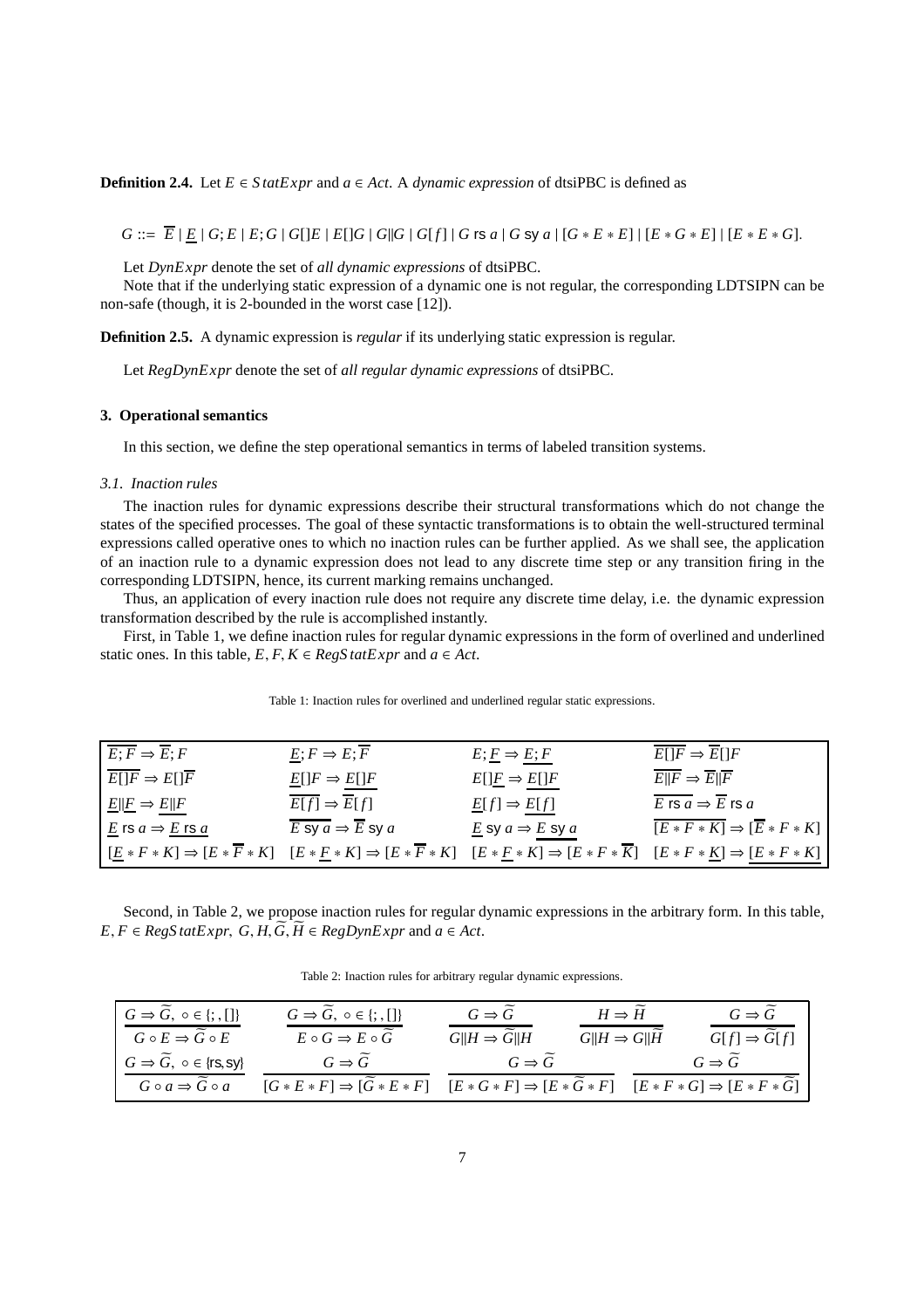**Definition 3.1.** A regular dynamic expression *G* is *operative* if no inaction rule can be applied to it.

Let *OpRegDynExpr* denote the set of *all operative regular dynamic expressions* of dtsiPBC.

Note that any dynamic expression can be always transformed into a (not necessarily unique) operative one by using the inaction rules. In the following, we consider regular expressions only and omit the word "regular".

**Definition 3.2.** The relation  $\approx$  = ( $\Rightarrow$  ∪  $\Leftarrow$ )<sup>\*</sup> is a *structural equivalence* of dynamic expressions in dtsiPBC. Thus, two dynamic expressions *G* and *G*' are *structurally equivalent*, denoted by  $G \approx G'$ , if they can be reached from each other by applying the inaction rules in a forward or backward direction.

# *3.2. Action and empty loop rules*

The action rules are applied when some activities are executed. With these rules we capture the prioritization of immediate multiactions with respect to stochastic ones. We also have the empty loop rule which is used to capture a delay of one time unit in the same state when no immediate multiactions are executable. In this case, the empty multiset of activities is executed. The action and empty loop rules will be used later to determine all multisets of activities which can be executed from the structural equivalence class of every dynamic expression (i.e. from the state of the corresponding process). This information together with that about probabilities or weights of the activities to be executed from the process state will be used to calculate the probabilities of such executions.

The action rules with stochastic (or immediate, otherwise) multiactions describe dynamic expression transformations due to execution of non-empty multisets of stochastic (or immediate) multiactions. The rules represent possible state changes of the specified processes when some non-empty multisets of stochastic (or immediate) multiactions are executed. As we shall see, the application of an action rule with stochastic (or immediate) multiactions to a dynamic expression leads in the corresponding LDTSIPN to a discrete time step at which some stochastic transitions fire (or to the instantaneous firing of some immediate transitions) and change of the current marking, unless there is a self-loop produced by the iterative execution of a non-empty multiset, which must be one-element, i.e. the single stochastic (or immediate) multiaction, since no concurrency is allowed at the highest level of the second argument of iteration.

The empty loop rule  $G \stackrel{\emptyset}{\rightarrow} G$  with a pre-condition (rule **El** in Table 3) describes dynamic expression transformations due to execution of the empty multiset of activities at a discrete time step. The rule reflects a non-zero probability to stay in the current state at the next time moment, which is an essential feature of discrete time stochastic processes. As we shall see, the application of the empty loop rule to a dynamic expression leads to a discrete time step in the corresponding LDTSIPN at which no transitions fire and the current marking is not changed. This is a new rule that has no prototype among inaction rules of PBC, since it represents a time delay, but no notion of time exists in PBC. The PBC rule  $G \stackrel{\emptyset}{\to} G$  from [13, 12] in our setting would correspond to the rule  $G \Rightarrow G$  describing the stay in the current state when no time elapses. Since we do not need the latter rule to transform dynamic expressions into operative ones and it can even destroy the definition of operative expressions, we do not introduce it in dtsiPBC.

Thus, an application of every action rule with stochastic multiactions or the empty loop rule requires one discrete time unit delay, i.e. the execution of a (possibly empty) multiset of stochastic multiactions leading to the dynamic expression transformation described by the rule is accomplished instantly after one time unit. An application of every action rule with immediate multiactions does not take any time, i.e. the execution of a (non-empty) multiset of immediate multiactions is accomplished instantly at the current moment of time.

Note that expressions of dtsiPBC can contain identical activities. To avoid technical difficulties, such as the proper calculation of the state change probabilities for multiple transitions, we can always enumerate coinciding activities from left to right in the syntax of expressions. The new activities resulted from synchronization will be annotated with concatenation of numberings of the activities they come from, hence, the numbering should have a tree structure to reflect the effect of multiple synchronizations. Now we define the numbering which encodes a binary tree with the leaves labeled by natural numbers.

**Definition 3.3.** The *numbering* of expressions is defined as  $\iota ::= n | (\iota)(\iota)$ , where  $n \in \mathbb{N}$ .

Let *Num* denote the set of *all numberings* of expressions.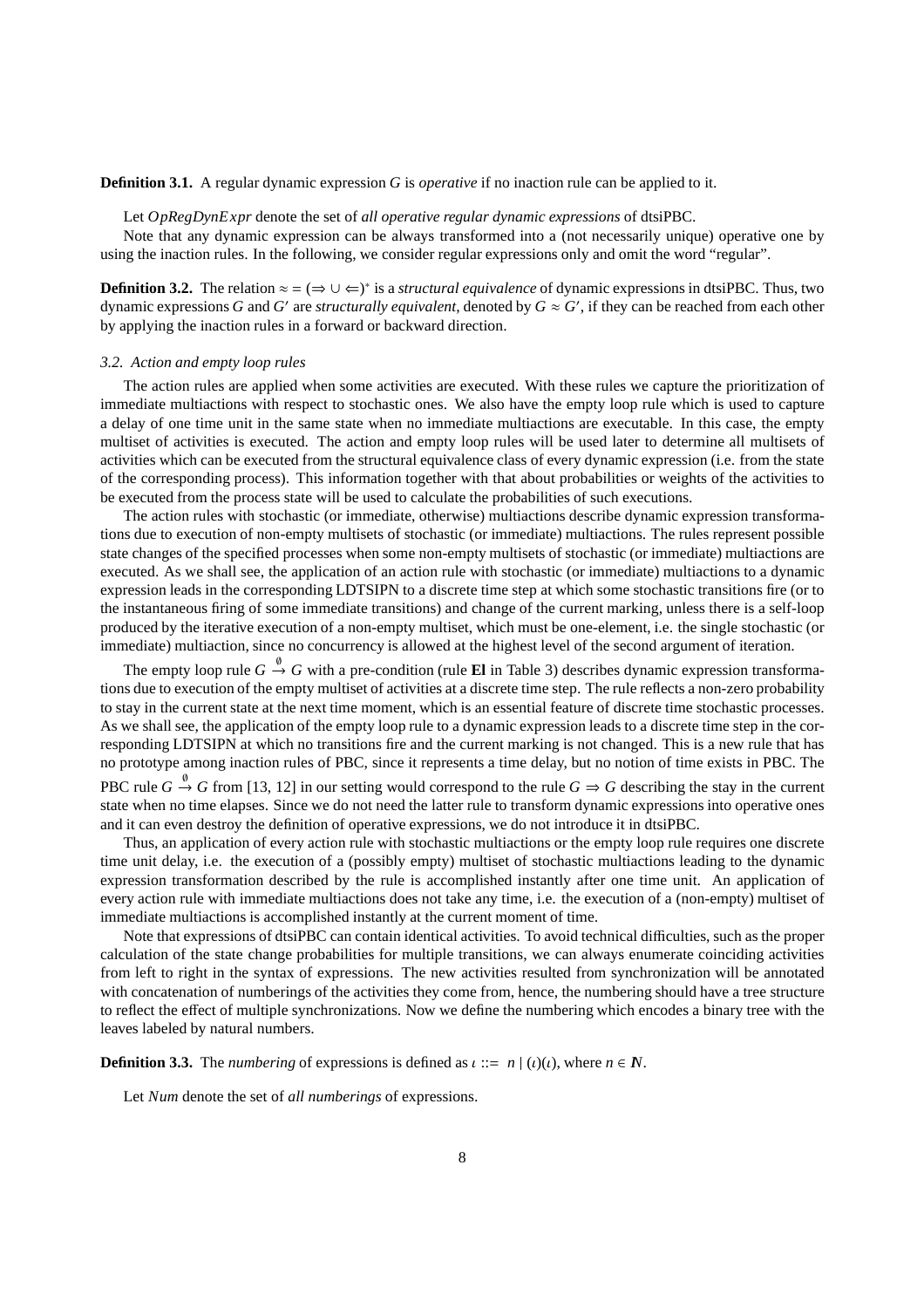

Figure 1: The binary trees encoded with the numberings 1,  $(1)(2)$  and  $(1)((2)(3))$ .

**Example 3.1.** *The numbering* 1 *encodes the binary tree depicted in Figure 1(a) with the root labeled by* 1*. The numbering* (1)(2) *corresponds to the binary tree depicted in Figure 1(b) without internal nodes and with two leaves labeled by* 1 *and* 2*. The numbering* (1)((2)(3)) *represents the binary tree depicted in Figure 1(c) with one internal node, which is the root for the subtree* (2)(3)*, and three leaves labeled by* 1, 2 *and* 3*.*

The new activities resulting from synchronizations in different orders should be considered up to permutation of their numbering. In this way, we shall recognize different instances of the same activity. If we compare the contents of different numberings, i.e. the sets of natural numbers in them, we shall be able to identify the mentioned instances.

The *content* of a numbering  $\iota \in Num$  is

$$
Cont(\iota) = \begin{cases} {\iota}, & \iota \in \mathbb{N}; \\ Cont(\iota_1) \cup Cont(\iota_2), & \iota = (\iota_1)(\iota_2). \end{cases}
$$

After the enumeration, the multisets of activities from the expressions will become the proper sets. Suppose that the identical activities are enumerated when needed to avoid ambiguity. This enumeration is considered to be implicit.

Let *X* be some set. We denote the Cartesian product  $X \times X$  by  $X^2$ . Let  $\mathcal{E} \subseteq X^2$  be an equivalence relation on *X*. Then the *equivalence class* (with respect to  $\mathcal{E}$ ) of an element  $x \in X$  is defined by  $[x]_{\mathcal{E}} = \{y \in X \mid (x, y) \in \mathcal{E}\}\)$ . The equivalence  $\mathcal{E}$  partitions *X* into the *set of equivalence classes*  $X/\varepsilon = \{ [x]_{\varepsilon} | x \in X \}$ .

Let *G* be a dynamic expression. Then  $[G]_{\approx} = \{H \mid G \approx H\}$  is the equivalence class of *G* with respect to the structural equivalence. *G* is an *initial* dynamic expression, denoted by  $init(G)$ , if  $\exists E \in RegStatExpr$ ,  $G \in [\overline{E}]_{\approx}$ . *G* is a *final* dynamic expression, denoted by *final*(*G*), if  $\exists E \in RegStatExpr$ ,  $G \in [E]_{\approx}$ .

**Definition 3.4.** Let  $G \in OpRegDynExp$ . We define the *set of all non-empty sets of activities which can be potentially executed from G*, denoted by *Can*(*G*). Let  $(\alpha, \kappa) \in \mathcal{SIL}$ ,  $E, F \in RegStatexpr$ ,  $G, H \in OpRegDynExpr$  and  $a \in Act$ .

- 1. If  $final(G)$  then  $Can(G) = \emptyset$ .
- 2. If  $G = (a, \kappa)$  then  $Can(G) = \{ \{ (\alpha, \kappa) \} \}.$
- 3. If Υ ∈ *Can*(*G*) then Υ ∈ *Can*(*G E*), Υ ∈ *Can*(*E G*) (◦ ∈ {; , []}), Υ ∈ *Can*(*G*k*H*), Υ ∈ *Can*(*H*k*G*),  $f(\Upsilon) \in Can(G[f])$ ,  $\Upsilon \in Can(G \text{ is } a)$  (when  $a, \hat{a} \notin \mathcal{A}(\Upsilon)$ ),  $\Upsilon \in Can(G \text{ sy } a)$ ,  $\Upsilon \in Can(G \times E \times F)$ ),  $\Upsilon \in Can([E * G * F]), \ \Upsilon \in Can([E * F * G]).$
- 4. If  $\Upsilon \in Can(G)$  and  $\Xi \in Can(H)$  then  $\Upsilon + \Xi \in Can(G||H)$ .
- 5. If  $\Upsilon \in Can(G \text{ sy } a)$  and  $(\alpha, \kappa), (\beta, \lambda) \in \Upsilon$  are different activities such that  $a \in \alpha$ ,  $\hat{a} \in \beta$ , then
	- (a)  $(\Upsilon + \{(\alpha \oplus_{a} \beta, \kappa \cdot \lambda)\}) \setminus \{(\alpha, \kappa), (\beta, \lambda)\}\in Can(G \text{ sy } a), \text{ if } \kappa, \lambda \in (0, 1);$
	- (b)  $(\Upsilon + \{(\alpha \oplus_{\alpha} \beta, \kappa + \lambda)\}) \setminus \{(\alpha, \kappa), (\beta, \lambda)\}\in Can(G \text{ sy } a), \text{ if } \kappa, \lambda \in \mathbb{N}_{\geq 1}.$ When we synchronize the same set of activities in different orders, we obtain several activities with the same multiaction and probability or weight parts, but with different numberings having the same content. Then we only consider a single one of the resulting activities to avoid introducing redundant ones. For example, the synchronization of stochastic multiactions  $(\alpha, \rho)$ <sub>1</sub> and  $(\beta, \chi)$ <sub>2</sub> in different orders generates the activities  $(\alpha \oplus_{a} \beta, \rho \cdot \chi)_{(1)(2)}$  and  $(\beta \oplus_{a} \alpha, \chi \cdot \rho)_{(2)(1)}$ . Similarly, the synchronization of immediate multiactions  $(\alpha, l)$ <sub>1</sub> and  $(\beta, m)$ <sub>2</sub> in different orders generates the activities  $(\alpha \oplus_{a} \beta, l + m)$ <sub>(1)(2)</sub> and  $(\beta \oplus_a \alpha, m + l)_{(2)(1)}$ . Since *Cont*((1)(2)) = {1, 2} = *Cont*((2)(1)), in both cases, only the first activity (or, symmetrically, the second one) resulting from synchronization will appear in a set from *Can*(*G* sy *a*).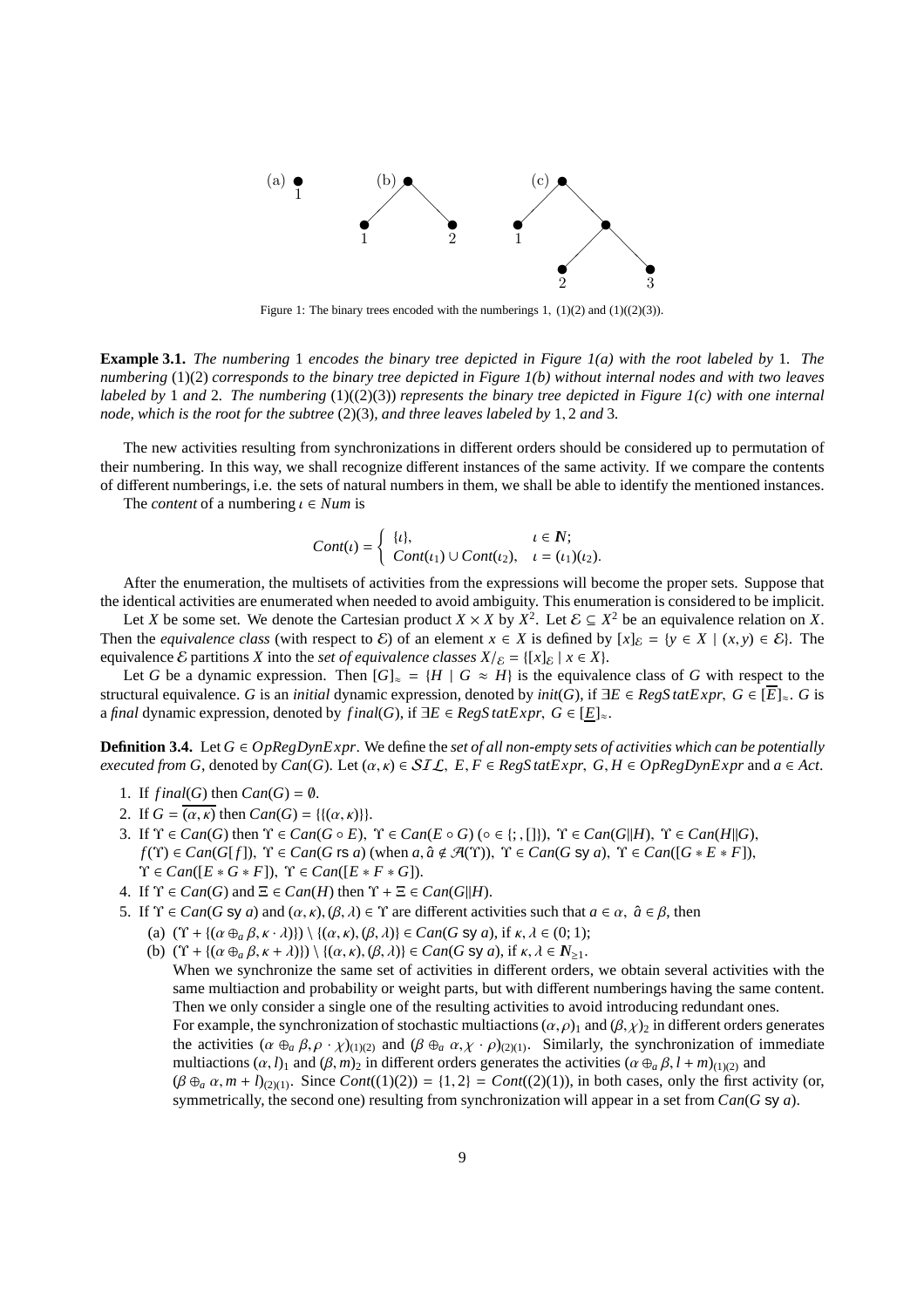Note that if  $\Upsilon \in Can(G)$  then by definition of  $Can(G)$ ,  $\forall \Xi \subseteq \Upsilon$ ,  $\Xi \neq \emptyset$  we have  $\Xi \in Can(G)$ .

Let  $G \in OpRegDynExpr$  and  $Can(G) \neq \emptyset$ . Obviously, if there are only stochastic (or only immediate) multiactions in the sets from *Can*(*G*) then these stochastic (or immediate) multiactions can be executed from *G*. Otherwise, besides stochastic ones, there are also immediate multiactions in the sets from  $Can(G)$ . By the note above, there are non-empty sets of immediate multiactions in  $Can(G)$  as well, i.e.  $\exists \Upsilon \in Can(G) \Upsilon \in N_{fin}^{I\mathcal{L}} \setminus \{\emptyset\}$ . In this case, no stochastic multiactions can be executed from  $G$ , even if  $Can(G)$  contains non-empty sets of stochastic multiactions, since immediate multiactions have a priority over stochastic ones, and should be executed first.

**Definition 3.5.** Let  $G \in OpRegDynExp$ . The *set of all non-empty sets of activities which can be executed from G* is

$$
Now(G) = \begin{cases} Can(G), & (Can(G) \subseteq N_{fin}^{SL} \setminus \{\emptyset\}) \vee (Can(G) \subseteq N_{fin}^{IL} \setminus \{\emptyset\}); \\ Can(G) \cap N_{fin}^{IL}, & \text{otherwise.} \end{cases}
$$

An expression  $G \in OpRegDynExpr$  is *tangible*, denoted by  $tang(G)$ , if  $Now(G) \subseteq N_{fin}^{SL} \setminus \{0\}$ . Otherwise, the expression *G* is *vanishing*, denoted by *vanish*(*G*), and in this case  $\emptyset \neq Now(G) \subseteq N_{fin}^{IL} \setminus \{\emptyset\}.$ 

**Example 3.2.** Let  $G = ((a), 1) [((b), 2)) | ((c), \frac{1}{2})$  and  $G' = ((a), 1) [(\overline{(b)}, 2)) | ((c), \frac{1}{2})$ . Then  $G \approx G'$ , but  $Can(G) =$  $\{ \{ (\{a\}, 1)\}, \{ (\{c\}, \frac{1}{2})\}, \{ (\{a\}, 1), (\{c\}, \frac{1}{2})\} \}, Can(G') = \{ \{ (\{b\}, 2)\}, \{ (\{c\}, \frac{1}{2})\}, \{ (\{b\}, 2), (\{c\}, \frac{1}{2})\} \}$  and  $Now(G) = \{ (\{a\}, 1)\}$ ,  $Now(G') = \{ \{ (\{b\}, 2) \} \}$ . Clearly, we have vanish(*G*) and vanish(*G'*). The executions like that of  $\{ (\{c\}, \frac{1}{2}) \}$  (and all sets *including it) from H and H*′ *must be disabled using preconditions in the action rules, since immediate multiactions have a priority over stochastic ones, hence, the former are always executed first.*

*Let*  $H = \overline{(\{a\}, 1)}[\{(b), \frac{1}{2})$  *and*  $H' = (\{a\}, 1)[[(b), \frac{1}{2})$ *. Then*  $H \approx H'$ *, but*  $Can(H) = Now(H) = \{((\{a\}, 1)\}\$ *and*  $Can(H') = Now(H') = \{ \{ (\{b\}, \frac{1}{2}) \} \}$ *. We have vanish*(*H*)*, but tang*(*H*')*. To make the action rules correct under structural equivalence, the executions like that of* {({*b*}, 1 2 )} *from H*′ *must be disabled using preconditions in the action rules, since immediate multiactions have a priority over stochastic ones, hence, the choices between them are always resolved in favour of the former.*

Now, in Table 3, we define the action and empty loop rules. In this table,  $(\alpha, \rho), (\beta, \chi) \in SL$ ,  $(\alpha, l), (\beta, m) \in IL$ and  $(\alpha, \kappa) \in SL\mathcal{L}$ . Further,  $E, F \in \mathcal{RegS}$  tatExpr,  $G, H \in \mathcal{O}$  pRegDynExpr,  $G, H \in \mathcal{RegD}$ ynExpr and  $a \in \mathcal{Act}$ . Moreover,  $\Gamma, \Delta \in N_{fin}^{SL} \setminus \{\emptyset\}, \Gamma' \in N_{fin}^{SL}, I, J \in N_{fin}^{IL} \setminus \{\emptyset\}, I' \in N_{fin}^{IL}$  and  $\Upsilon \in N_{fin}^{SL} \setminus \{\emptyset\}.$  The first rule in the table is the empty loop rule **El**. The other rules are the action rules, describing transformations of dynamic expressions, which are built using particular algebraic operations. If we cannot merge a rule with stochastic multiactions and a rule with immediate multiactions for some operation then we get the coupled action rules. In such cases, the names of the action rules with immediate multiactions have a suffix '**i**'.

Almost all the rules in Table 3 (excepting **El**, **P2**, **P2i**, **Sy2** and **Sy2i**) resemble those of gsPBC [49], but the former correspond to execution of sets of activities, not of single activities, as in the latter, and our rules have simpler preconditions (if any), since all immediate multiactions in dtsiPBC have the same priority level, unlike those of gsPBC. The preconditions in rules **El**, **C**, **P1**, **I2** and **I3** are needed to ensure that (possibly empty) sets of stochastic multiactions are executed only from *tangible* operative dynamic expressions, such that all structurally equivalent to them operative dynamic expressions are tangible as well. For example, if  $init(G)$  in rule **C** then  $G \approx \overline{F}$  for some static expression *F* and *G*[ $|E \approx \overline{F}$ ] $|E \approx \overline{F}$ ] $|E \approx \overline{F}$ ] $|E \approx \overline{F}$ ] $|E$ . Hence, it should be guaranteed that  $tan g(F$ [ $|E$ ), which holds iff *tang*( $\overline{E}$ ). The case *E*[]*G* is treated similarly. Further, in rule **P1**, assuming that *tang*(*G*), it should be guaranteed that  $tang(G||H)$  and  $tang(H||G)$ , which holds iff  $tang(H)$ . The preconditions in rules **I2** and **I3** are analogous to that in rule **C**.

Rule **El** corresponds to one discrete time unit delay while executing no activities and therefore it has no analogues among the rules of gsPBC that adopts the continuous time model.

Rules **P2** and **P2i** have no similar rules in gsPBC, since interleaving semantics of the algebra allows no simultaneous execution of activities. On the other hand, **P2** and **P2i** have in PBC the analogous rule **PAR** that is used to construct step semantics of the calculus, but the former two rules correspond to execution of sets of activities, unlike that of multisets of multiactions in the latter rule.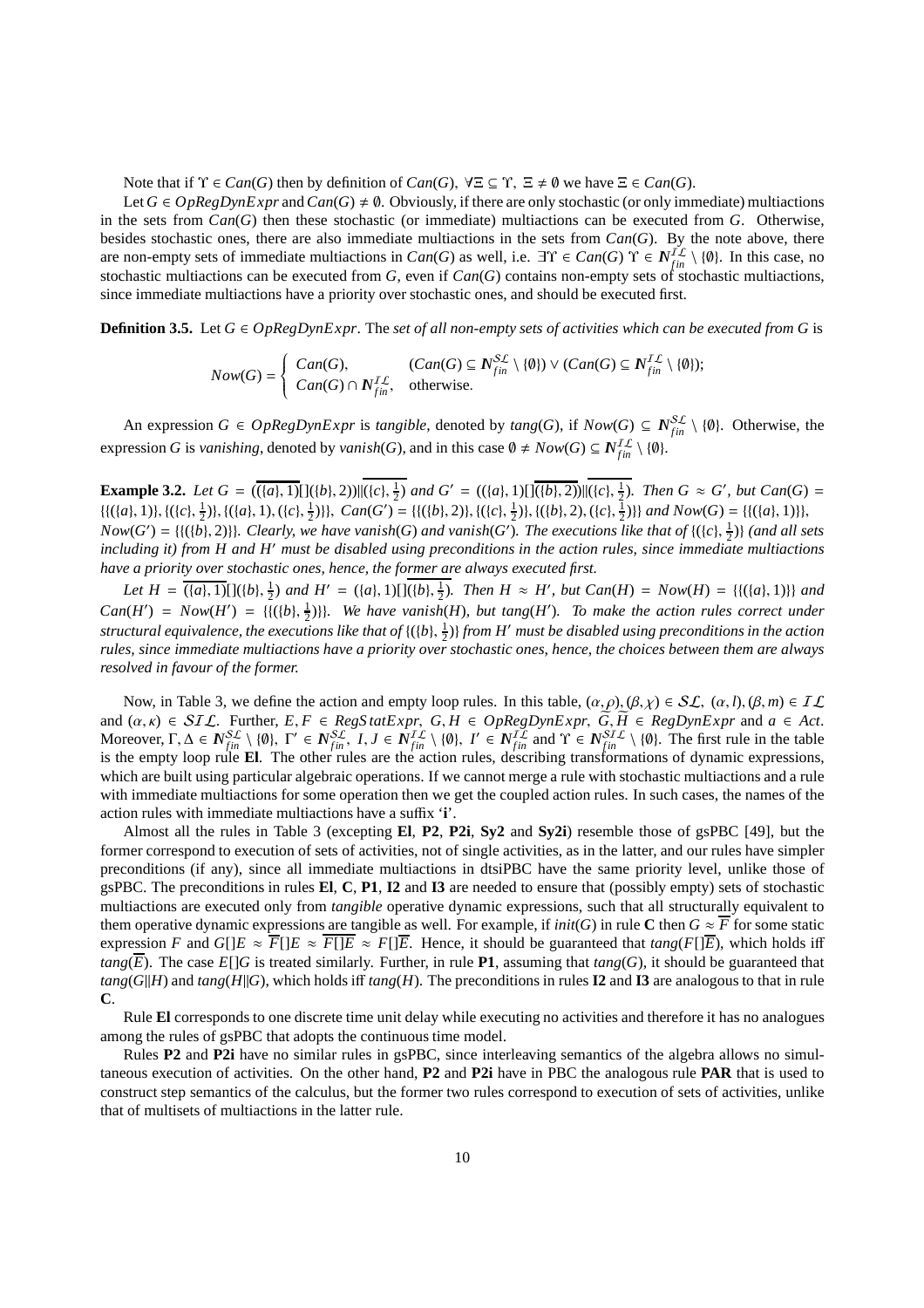Table 3: Action and empty loop rules.

| El $\frac{\text{tang}(G)}{G \stackrel{\emptyset}{\rightarrow} G}$                                                                                                                                                                                                                                                                                                                                                                                                                                | <b>B</b> $\overline{(\alpha,\kappa)} \stackrel{\{(\alpha,\kappa)\}}{\longrightarrow} (\alpha,\kappa)$                                                                                    | $S \frac{G \stackrel{\text{T}}{\rightarrow} \widetilde{G}}{G; E \stackrel{\text{T}}{\rightarrow} \widetilde{G}; E, E; G \stackrel{\text{T}}{\rightarrow} E; \widetilde{G}}$                                                              |
|--------------------------------------------------------------------------------------------------------------------------------------------------------------------------------------------------------------------------------------------------------------------------------------------------------------------------------------------------------------------------------------------------------------------------------------------------------------------------------------------------|------------------------------------------------------------------------------------------------------------------------------------------------------------------------------------------|------------------------------------------------------------------------------------------------------------------------------------------------------------------------------------------------------------------------------------------|
| $\textbf{C}\xrightarrow{G\overset{\Gamma}{\to}\widetilde{G},\ \neg init(G)\ \vee\ (init(G)\ \wedge \ \textit{tang}(\overline{E}))}{G[]E\overset{\Gamma}{\to}\widetilde{G}[]E,\ E[]G\overset{\Gamma}{\to} E[]\widetilde{G}}\quad \textbf{C}\textbf{i}\xrightarrow{G\overset{I}{\to}\widetilde{G}}\widetilde{G[]E,\ E[]G\overset{I}{\to} E[]\widetilde{G}}\quad \textbf{P}\textbf{1}\xrightarrow{G\overset{\Gamma}{\to}\widetilde{G},\ \textit{tang}(H)}\ \overline{G[]H\overset{\Gamma$           |                                                                                                                                                                                          |                                                                                                                                                                                                                                          |
| <b>P1i</b> $\frac{G \stackrel{I}{\rightarrow} \widetilde{G}}{G  H \stackrel{I}{\rightarrow} \widetilde{G}  H, H  G \stackrel{I}{\rightarrow} H  \widetilde{G}}$                                                                                                                                                                                                                                                                                                                                  | $P2 \frac{G \stackrel{\Gamma}{\rightarrow} \widetilde{G}, H \stackrel{\Delta}{\rightarrow} \widetilde{H}}{G  H \stackrel{\Gamma+\Delta}{\longrightarrow} \widetilde{G}  \widetilde{H}}$  | <b>P2i</b> $\frac{G \stackrel{I}{\rightarrow} \widetilde{G}, H \stackrel{I}{\rightarrow} \widetilde{H}}{G  H \stackrel{I \rightarrow I}{\rightarrow} \widetilde{G}  \widetilde{H}}$                                                      |
| $\mathbf{L} \xrightarrow[G]{} \overbrace{G[f]} \xrightarrow{f(\Upsilon)} \widetilde{G}[f]$                                                                                                                                                                                                                                                                                                                                                                                                       | <b>Rs</b> $\frac{G \overset{\text{T}}{\rightarrow} \widetilde{G}, a, \hat{a} \notin \mathcal{A}(\Upsilon)}{G \text{ is } a \overset{\Upsilon}{\rightarrow} \widetilde{G} \text{ is } a}$ | $\mathbf{I1} \xrightarrow[G*E*F] \xrightarrow{\Upsilon} [\widetilde{G}*E*F]$                                                                                                                                                             |
| <b>12</b> $\frac{G \overset{\Gamma}{\rightarrow} \widetilde{G}, \ \neg init(G) \lor (init(G) \land tang(\overline{F}))}{[E * G * F] \overset{\Gamma}{\rightarrow} [E * \widetilde{G} * F]}$ <b>12i</b> $\frac{G \overset{I}{\rightarrow} \widetilde{G}}{[E * G * F] \overset{I}{\rightarrow} [E * \widetilde{G} * F]}$                                                                                                                                                                           |                                                                                                                                                                                          |                                                                                                                                                                                                                                          |
| <b>I3</b> $\frac{G \overset{\Gamma}{\rightarrow} \widetilde{G}$ , $\neg init(G) \lor (init(G) \land tang(\overline{F}))$<br>$[E * F * G] \overset{\Gamma}{\rightarrow} [E * F * \widetilde{G}]$<br><b>I3i</b> $\frac{G \overset{\Gamma}{\rightarrow} \widetilde{G}}{[E * F * G] \overset{\Gamma}{\rightarrow} [E * F * \widetilde{G}]}$<br>$\qquad \qquad$ Sy1 $\frac{G \overset{\Gamma}{\rightarrow} \widetilde{G}}{G \text{ sy } a \overset{\Gamma}{\rightarrow} \widetilde{G} \text{ sy } a}$ |                                                                                                                                                                                          |                                                                                                                                                                                                                                          |
| Sy2 $\frac{G \text{ sy } a \xrightarrow{\Gamma'+((\alpha,\rho))+((\beta,\chi))} \widetilde{G} \text{ sy } a, a \in \alpha, \hat{a} \in \beta}{G \text{ sy } a \xrightarrow{\Gamma'+((\alpha \oplus_a \beta, \rho \chi))} \widetilde{G} \text{ sy } a}$                                                                                                                                                                                                                                           |                                                                                                                                                                                          | Sy2i $\frac{G \text{ sy } a \xrightarrow{l'+((\alpha,l))+((\beta,m))} \widetilde{G} \text{ sy } a, a \in \alpha, \hat{a} \in \beta}{G \text{ sy } a \xrightarrow{l'+((\alpha \oplus_{\alpha} \beta, l+m))} \widetilde{G} \text{ sy } a}$ |

Rules **Sy2** and **Sy2i** differ from the corresponding synchronization rules in gsPBC, since the probability or the weight of synchronization in the former rules and the rate or the weight of synchronization in the latter rules are calculated in two distinct ways.

Rule **Sy2** establishes that the synchronization of two stochastic multiactions is made by taking the product of their probabilities, since we are considering that both must occur for the synchronization to happen, so this corresponds, in some sense, to the probability of the independent event intersection, but the real situation is more complex, since these stochastic multiactions can also be executed in parallel. Nevertheless, when scoping (the combined operation consisting of synchronization followed by restriction over the same action [12]) is applied over a parallel execution, we get as final result just the simple product of the probabilities, since no normalization is needed there. Multiplication is an associative and commutative binary operation that is distributive over addition, i.e. it fulfills all practical conditions imposed on the synchronization operator in [35]. Further, if both arguments of multiplication are from (0; 1) then the result belongs to the same interval, hence, multiplication naturally maintains probabilistic compositionality in our model. Our approach is similar to the multiplication of rates of the synchronized actions in MTIPP [34] in the case when the rates are less than 1. Moreover, for the probabilities  $\rho$  and  $\chi$  of two stochastic multiactions to be synchronized we have  $\rho \cdot \chi$  < min{ $\rho, \chi$ }, i.e. multiplication meets the performance requirement stating that the probability of the resulting synchronized stochastic multiaction should be less than the probabilities of the two ones to be synchronized. While performance evaluation, it is usually supposed that the execution of two components together require more system resources and time than the execution of each single one. This resembles the *bounded capacity* assumption from [35]. Thus, multiplication is easy to handle with and it satisfies the algebraic, probabilistic, time and performance requirements. Therefore, we have chosen the product of the probabilities for the synchronization. See also [17, 16] for a discussion about binary operations producing the rates of synchronization in the continuous time setting.

In rule **Sy2i**, we sum the weights of two synchronized immediate multiactions, since the weights can be interpreted as the rewards [68], thus, we collect the rewards. Next, we express that the synchronized execution of immediate multiactions has more importance than that of every single one. The weights of immediate multiactions can also be seen as bonus rewards associated with transitions [8]. The rewards are summed during synchronized execution of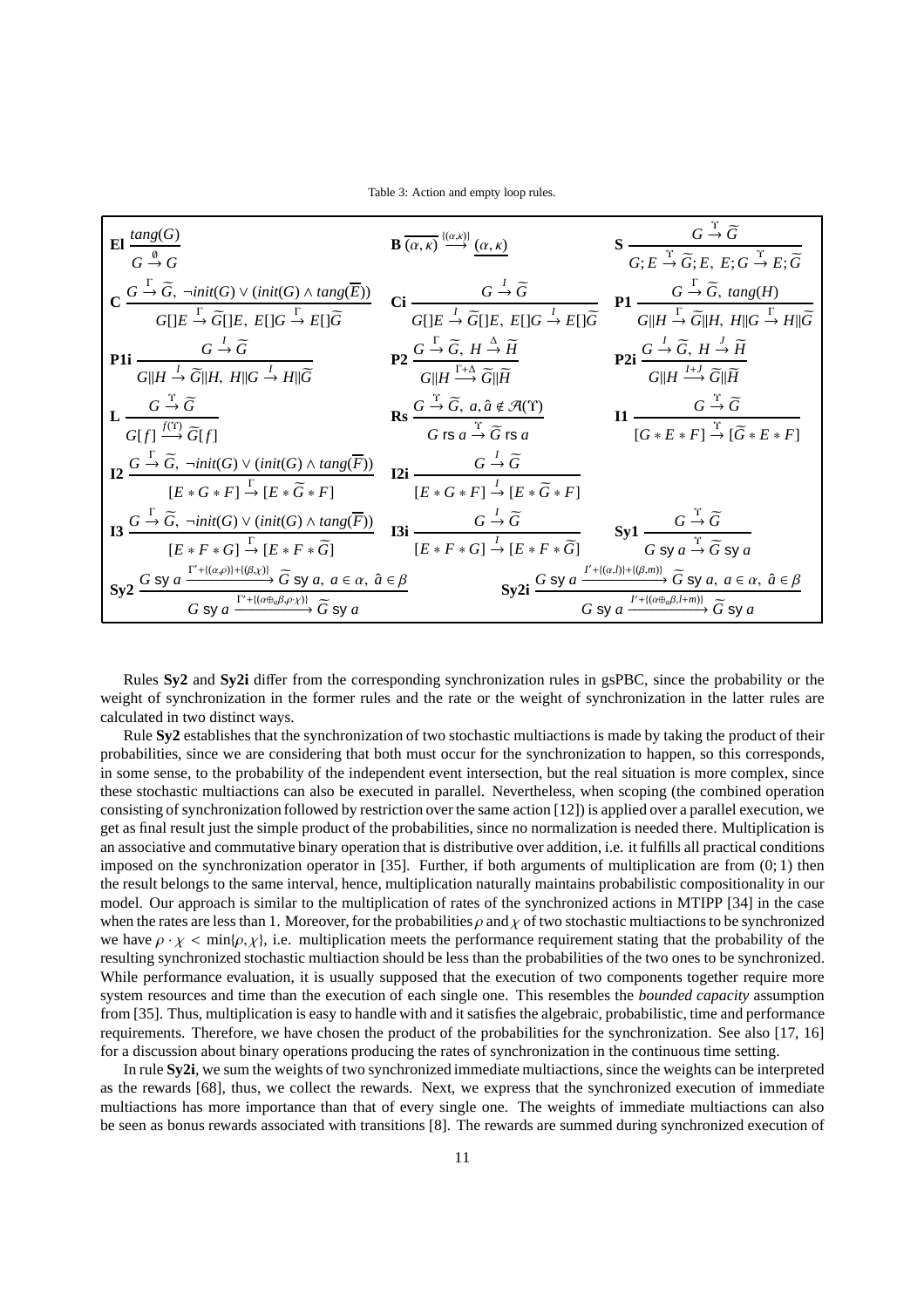immediate multiactions, since in this case all the synchronized activities can be seen as "operated". We prefer to collect more rewards, thus, the transitions providing greater rewards will have a preference and they will be executed with a greater probability. Since execution of immediate multiactions takes no time, we prefer to execute in a step as many synchronized immediate multiactions as possible to get more significant progress in behaviour. Under behavioural progress we understand an advance in executing activities, which does not always imply a progress in time, as in the case when the activities are immediate multiactions. This aspect will be used later, while evaluating performance via analysis of the embedded discrete time Markov chains (EDTMCs) of expressions. Since every state change in EDTMC takes one unit of (local) time, greater advance in operation of the EDTMC allows one to calculate quicker performance indices.

**Example 3.3.** *In the following cases, the weights of immediate multiactions are interpreted as bonus rewards to be summed while synchronous or parallel execution of the immediate multiactions specifying instant probabilistic choice.*

- *A customer in a shop considers which products to purchase. He will get a bonus (pay points) k when he decides*  $({a}, k)$  *to buy the product A and, for the deciding*  $({a}, l)$  *to buy the product B, he will have the bonus l. Thus, on every decision to buy both products A and B (first A, and next time B; or first B, then A; or on the decision*  $\{(a, k), \{\hat{a}\}, l\}$  *to buy A and B together, in one visit to the shop, i.e. in parallel; or on the decision*  $(0, k + l)$  *to buy a kit with A and B, which corresponds to their synchronized composition), the customer will get a bonus k* + *l, this is a standard and well-accepted practice.*
- *A cook in a fast-food restaurant plans his everyday work (cooking a two-component dinner dish of vegetables and meat), that consists in the decision* ({*a*}, *k*) *to perform work A (boil vegetables), for which he will get a payment k, and the decision* ({*a*ˆ}, *l*) *to perform work B (fry meat), with the payment l. The works A and B are independent, and they can be even done together, since there are several (at least, two) free rings on the electric cooker in the kitchen. Then, on every decision to perform both works A and B (first A, then B; or first B*, then A; or on the decision  $\{(a), k), \{a\}, l\}$  to perform A and B in parallel; or on the decision  $(\emptyset, k + l)$  to do *a work including both A and B, for example, to warm up a frozen combined (two-in-one) product (consisting of vegetables and meat), prepared by the cook ahead of time, which corresponds to the synchronized composition of works A and B), the cook will get a payment k* + *l, this is logical and fair.*

*In the both situations above, more successful customer or cook spends less resources (strength, electricity, water, etc.) to get his bonus or payment k*+*l. Thus, the preferred and encouraged way of doing (the ideal behaviour or work) consists in the parallel or the synchronized executing of actions. Since we prefer to collect more bonus rewards, clearly, the decisions providing more rewards must have a preference and should be executed with a greater probability.*

The standard approach while system modeling within dtsiPBC is to split the system operations into the probabilistic decision, specified by an immediate multiaction, and the time-consuming work followed, that is specified by one or more stochastic multiactions. It is more natural to interpret weights of immediate multiactions as bonus rewards, subsequently used to determine the decision probabilities, since probabilities of stochastic multiactions are intended to calculate the duration of work.

Observe also that we do not have self-synchronization, i.e. synchronization of an activity with itself, since all the (enumerated) activities executed together are considered to be different. This allows us to avoid rather cumbersome and unexpected behaviour, as well as many technical difficulties [12].

In Table 4, inaction rules, action rules (with stochastic or immediate multiactions) and empty loop rule are compared according to the three questions about their application: whether it changes the current state, whether it leads to a time progress, and whether it results in execution of some activities. Positive answers to the questions are denoted by the plus sign while negative ones are specified by the minus sign. If both positive and negative answers can be given to some of the questions in different cases then the plus-minus sign is written. The process states are considered up to structural equivalence of the corresponding expressions, and time progress is not regarded as a state change.

#### *3.3. Transition systems*

Now we construct labeled probabilistic transition systems associated with dynamic expressions. The transition systems are used to define the operational semantics of dynamic expressions.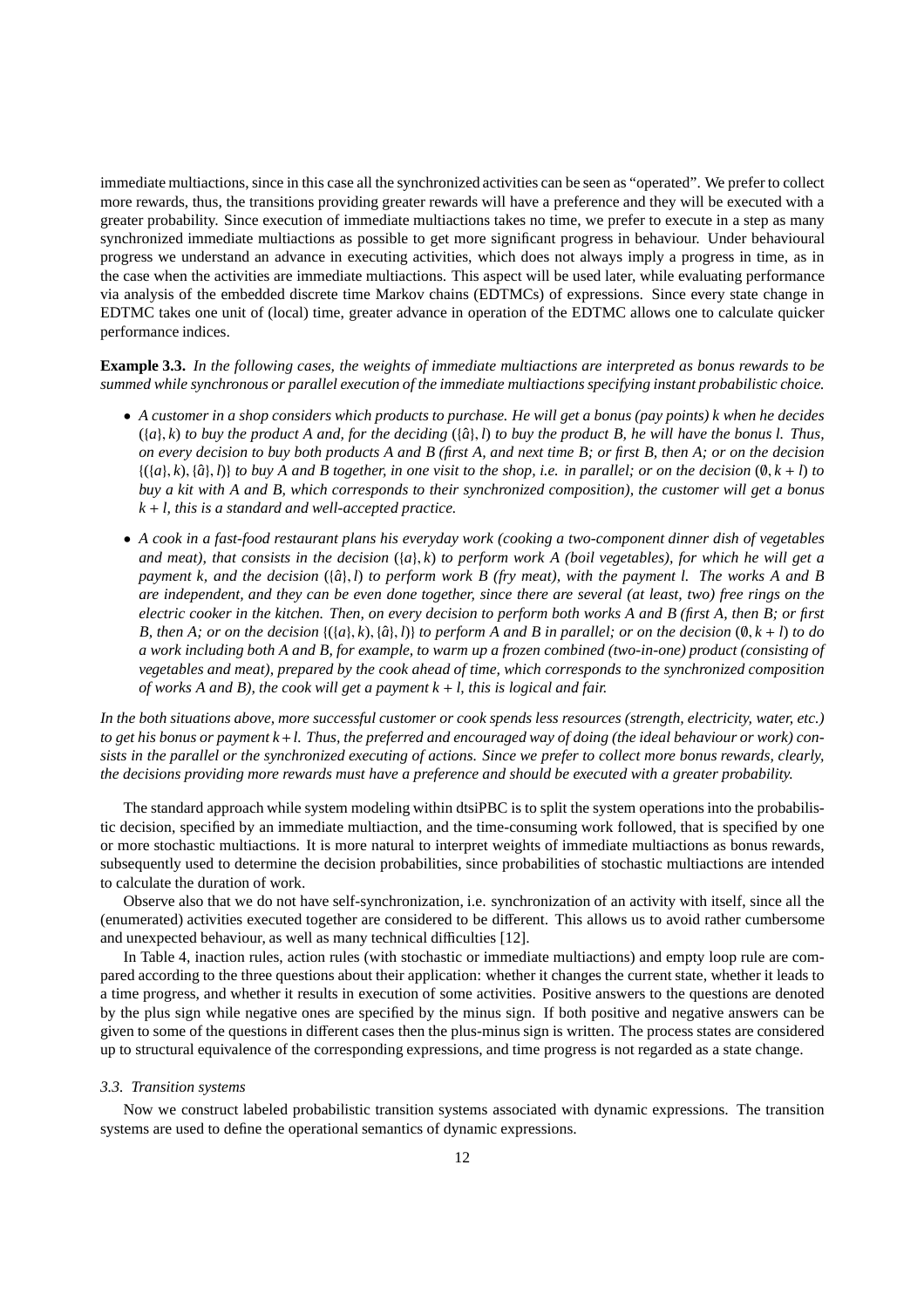Table 4: Comparison of inaction, action and empty loop rules.

| Rules                     | State change | Time progress | Activities execution |
|---------------------------|--------------|---------------|----------------------|
| Inaction rules            |              |               |                      |
| Action rules              |              |               |                      |
| (stochastic multiactions) |              |               |                      |
| Action rules              |              |               |                      |
| (immediate multiactions)  |              |               |                      |
| Empty loop rule           |              |               |                      |

**Definition 3.6.** The *derivation set* of a dynamic expression *G*, denoted by *DR*(*G*), is the minimal set such that

- $[G]_{\approx} \in DR(G)$ ;
- if  $[H]_{\approx} \in DR(G)$  and  $\exists \Upsilon$ ,  $H \stackrel{\Upsilon}{\rightarrow} \widetilde{H}$  then  $[\widetilde{H}]_{\approx} \in DR(G)$ .

Let *G* be a dynamic expression and  $s, \tilde{s} \in DR(G)$ .

The set of *all sets of activities executable in s* is defined as  $Exec(s) = \{\Upsilon \mid \exists H \in s, \exists \widetilde{H}, H \stackrel{\Upsilon}{\rightarrow} \widetilde{H}\}\)$ . Note that if  $\Upsilon \in \text{Exec}(s) \setminus \{\emptyset\}$  then  $\exists H \in s$ ,  $\Upsilon \in \text{Now}(H)$ . The state *s* is *tangible*, if  $\text{Exec}(s) \subseteq \mathbb{N}_{fin}^{\mathcal{SL}}$ . For tangible states we may have  $Exec(s) = \{\emptyset\}$ . Otherwise, the state *s* is *vanishing*, and in this case  $Exec(s) \subseteq N_{fin}^{IL} \setminus \{\emptyset\}$ . The set of *all tangible states from DR(G)* is denoted by  $DR_T(G)$ , and the set of *all vanishing states from*  $DR(G)$  is denoted by *DR*<sup>*V*</sup>(*G*). Clearly, *DR*<sup>(*G*</sup>) = *DR<sub><i>T*</sub>(*G*) ⊎ *DR<sub><i>V*</sub>(*G*) (⊎ denotes disjoint union).

Note that if  $\Upsilon \in \text{Exec}(s)$  then by rules **P2**, **P2i**, **Sy2**, **Sy2i** and definition of  $\text{Exec}(s)$   $\forall \Xi \subseteq \Upsilon$ ,  $\Xi \neq \emptyset$  we have  $\Xi \in Excel(s)$ .

Let Υ ∈ *Exec*(*s*) \ {∅}. The *probability that the set of stochastic multiactions* Υ *is ready for execution in s* or the *weight of the set of immediate multiactions* Υ *which is ready for execution in s* is

$$
PF(\Upsilon,s)=\left\{\begin{array}{ll}\prod\limits_{(a,\rho)\in\Upsilon}\rho\cdot\prod\limits_{\{|\langle\beta,\chi\rangle\}\in Exc(s)|(\beta,\chi)\not\in\Upsilon\}}(1-\chi), & s\in DR_T(G);\\ \sum\limits_{(a,l)\in\Upsilon}l, & s\in DR_V(G).\end{array}\right.
$$

In the case  $\Upsilon = \emptyset$  and  $s \in DR_T(G)$  we define

$$
PF(\emptyset, s) = \begin{cases} \prod_{\{(\beta,\chi)\} \in \text{Exec}(s)} (1-\chi), & \text{Exec}(s) \neq \{\emptyset\}; \\ 1, & \text{Exec}(s) = \{\emptyset\}. \end{cases}
$$

If  $s \in DR_T(G)$  and  $Exec(s) \neq \{0\}$  then  $PF(\Upsilon, s)$  can be interpreted as a *joint* probability of independent events (in a probability sense, i.e. the probability of intersection of these events is equal to the product of their probabilities). Each such an event consists in the positive or negative decision to be executed of a particular stochastic multiaction. Every executable stochastic multiaction decides probabilistically (using its probabilistic part) and independently (from others), if it wants to be executed in *s*. If Υ is a set of all executable stochastic multiactions which have decided to be executed in *s* and  $\Upsilon \in \text{Exec}(s)$  then  $\Upsilon$  is ready for execution in *s*. The multiplication in the definition is used because it reflects the probability of the independent event intersection. Alternatively, when  $\Upsilon \neq \emptyset$ , *PF*( $\Upsilon$ , *s*) can be interpreted as the probability to execute *exclusively* the set of stochastic multiactions Υ in *s*, i.e. the probability of *intersection* of two events calculated using the conditional probability formula in the form  $P(X \cap Y) = P(X|Y)P(Y)$ . The event *X* consists in the execution of Υ in *s*. The event *Y* consists in the non-execution in *s* of all the executable stochastic multiactions not belonging to Υ. Since the mentioned non-executions are obviously independent events, the probability of *Y* is a product of the probabilities of the non-executions:  $P(Y) = \prod_{\{(\beta,\chi)\}\in \text{Exec}(s)|(\beta,\chi)\notin \Upsilon]}(1-\chi)$ . The conditioning of *X* by *Y* makes the executions of the stochastic multiactions from Υ independent, since all of them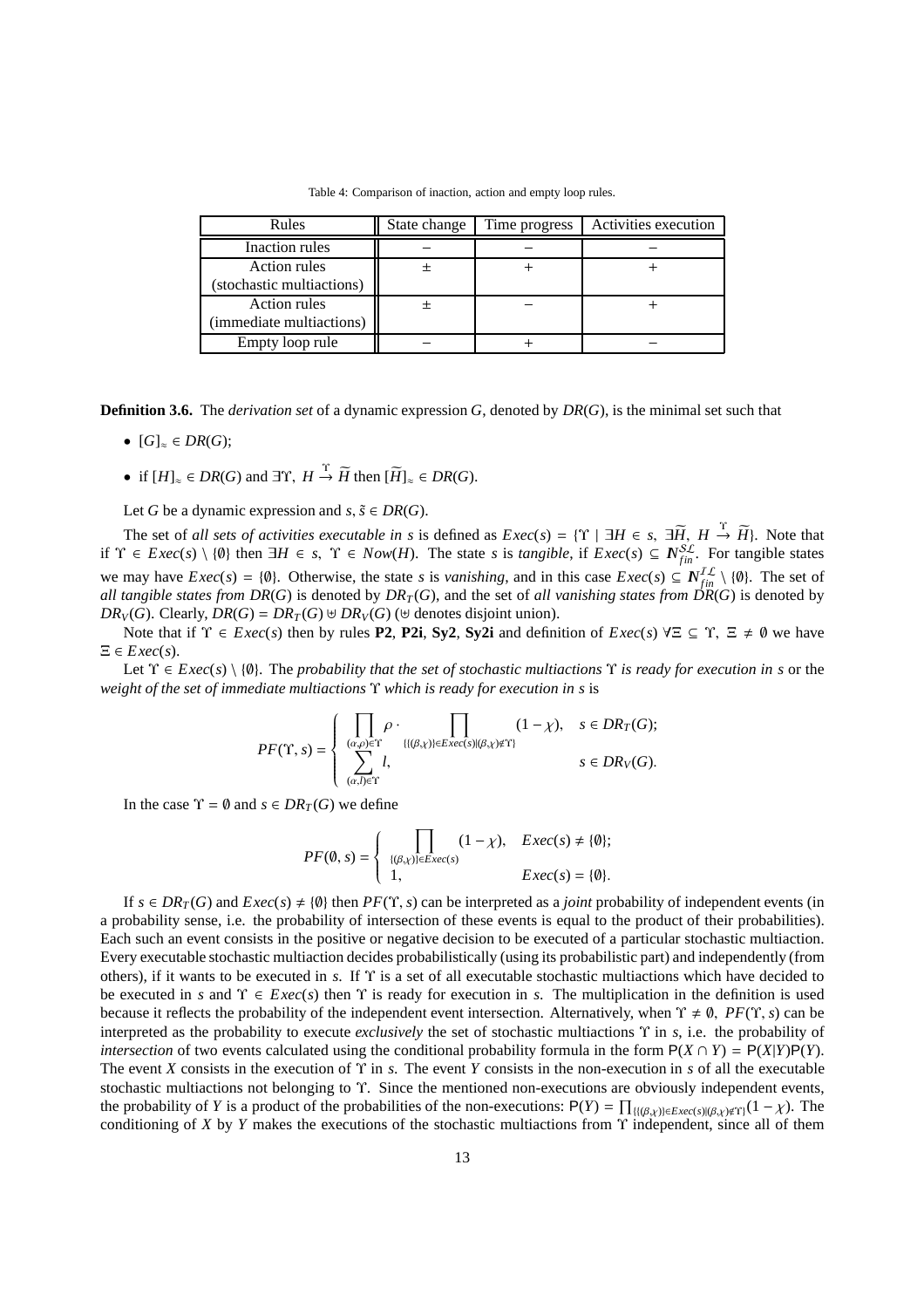can be executed in parallel in *s* by definition of *Exec*(*s*). Hence, the probability to execute Υ *under condition* that no executable stochastic multiactions not belonging to Υ are executed in *s* is a product of probabilities of these stochastic multiactions:  $P(X|Y) = \prod_{(\alpha,\rho)\in\Upsilon} \rho$ . Thus, the probability that  $\Upsilon$  is executed *and* no executable stochastic multiactions not belonging to Υ are executed in *s* is the probability of *X* conditioned by *Y* multiplied by the probability of *Y*:  $P(X \cap Y) = P(X|Y)P(Y) = \prod_{(\alpha,\rho) \in \Upsilon} \rho \cdot \prod_{\{\{\beta,\chi\} \in E \times e(\zeta) \mid (\beta,\chi) \notin \Upsilon\}} (1 - \chi)$ . When  $\Upsilon = \emptyset$ ,  $PF(\Upsilon, s)$  can be interpreted as the probability not to execute in *s* any executable stochastic multiactions, thus,  $PF(\emptyset, s) = \prod_{\{(\beta,\chi)\}\in \text{Exec}(s)}(1-\chi)$ . When only the empty set of activities can be executed in *s*, i.e.  $Exec(s) = \{\emptyset\}$ , we take  $PF(\emptyset, s) = 1$ , since we stay in *s* in this case. Note that for  $s \in DR_T(G)$  we have  $PF(\emptyset, s) \in (0, 1]$ , hence, we can stay in *s* at the next time moment with a certain positive probability.

If  $s \in DR_V(G)$  then  $PF(\Upsilon, s)$  can be interpreted as the *overall (cumulative)* weight of the immediate multiactions from Υ, i.e. the sum of all their weights. The summation here is used since the weights can be seen as the rewards which are collected [68]. In addition, this means that concurrent execution of the immediate multiactions has more importance than that of every single one. The weights of immediate multiactions can also be interpreted as bonus rewards of transitions [8]. The rewards are summed when immediate multiactions are executed in parallel, because all of them "work" thereby. Since execution of immediate multiactions takes no time, we prefer to execute in a step as many parallel immediate multiactions as possible to get more progress in behaviour. This aspect will be used later, while evaluating performance on the basis of the EDTMCs of expressions. Note that this reasoning is the same as that used to define the probability of synchronized immediate multiactions in the rule **Sy2i**. Another reason is that our approach is analogous to the definition of the probability of conflicting immediate transitions in GSPNs [4]. The only difference is that we have a step semantics and, for every set of immediate multiactions executed in parallel, we use its cumulative weight. To get the analogy with GSPNs possessing interleaving semantics, we interpret the weights of immediate transitions of GSPNs as the cumulative weights of the sets of immediate multiactions of dtsiPBC.

Note that the definition of *PF*(Υ, *s*) (as well as the definitions of other probability functions which we shall present) is based on the enumeration of activities which is considered implicit.

Let  $\Upsilon \in \text{Exec}(s)$ . Besides  $\Upsilon$ , some other sets of activities may be ready for execution in *s*, hence, a kind of conditioning or normalization is needed to calculate the execution probability. The *probability to execute the set of activities* Υ *in s* is

$$
PT(\Upsilon, s) = \frac{PF(\Upsilon, s)}{\sum_{\Xi \in E \text{vec}(s)} PF(\Xi, s)}.
$$

If  $s \in DR_T(G)$  then  $PT(\Upsilon, s)$  can be interpreted as the *conditional* probability to execute  $\Upsilon$  in *s* calculated using the conditional probability formula in the form  $P(Z|W) = \frac{P(Z \cap W)}{P(W)}$  $\frac{(Z \cap W)}{P(W)}$ . The event *Z* consists in the exclusive execution of Υ in *s*, hence, P(*Z*) = *PF*(Υ, *s*). The event *W* consists in the exclusive execution of any set (including the empty one)  $\Xi \in \text{Exec}(s)$  in *s*. Thus,  $W = \cup_j Z_j$ , where  $\forall j$ ,  $Z_j$  are mutually exclusive events and  $\exists i$ ,  $Z = Z_i$  (in a probability sense, i.e. intersection of these events is the empty event). We have  $P(W) = \sum_j P(Z_j) = \sum_{\exists \in E \text{,} \text{rec}(s)} PF(\Xi, s)$ , because summation reflects the probability of the mutually exclusive event union. Since  $Z \cap W = Z_i \cap (\cup_j Z_j) = Z_i = Z$ , we have  $P(Z|W) = \frac{P(Z)}{P(W)}$  $\frac{P(Z)}{P(W)} = \frac{PF(\Upsilon, s)}{\sum_{z \in E \times e(s)} PF(\Xi, s)}$ . *PF*(Υ, *s*) can also be seen as the *potential* probability to execute Υ in *s*, since we have  $PF(\Upsilon, s) = PT(\Upsilon, s)$  only when *all* sets (including the empty one) consisting of the executable stochastic multiactions can be executed in *s*. In this case, all the mentioned stochastic multiactions can be executed in parallel in *s* and we have  $\sum_{\Xi \in E \times e(c(s))} PF(\Xi, s) = 1$ , since this sum collects the products of *all* combinations of the probability parts of the stochastic multiactions and the negations of these parts. But in general, for example, for two stochastic multiactions  $(\alpha, \rho)$  and  $(\beta, \chi)$  executable in *s*, it may happen that they cannot be executed in *s* together, in parallel, i.e. ∅, {(α, ρ)}, {(β, χ)} ∈ *Exec*(*s*), but {(α, ρ), (β, χ)} < *Exec*(*s*). Note that for *s* ∈ *DR<sup>T</sup>* (*G*) we have *PT*(∅, *s*) ∈ (0; 1], hence, there is a non-zero probability to stay in the state *s* at the next time moment, and the residence time in *s* is at least 1 discrete time unit.

If  $s \in DR_V(G)$  then  $PT(\Upsilon, s)$  can be interpreted as the weight of the set of immediate multiactions  $\Upsilon$  which is ready for execution in *s normalized* by the weights of *all* the sets executable in *s*.

The advantage of our two-stage approach to definition of the probability to execute a set of activities is that the resulting probability formula *PT*(Υ, *s*) is valid both for (sets of) stochastic and immediate multiactions. It allows one to unify the notation used later while constructing the operational semantics and analyzing performance.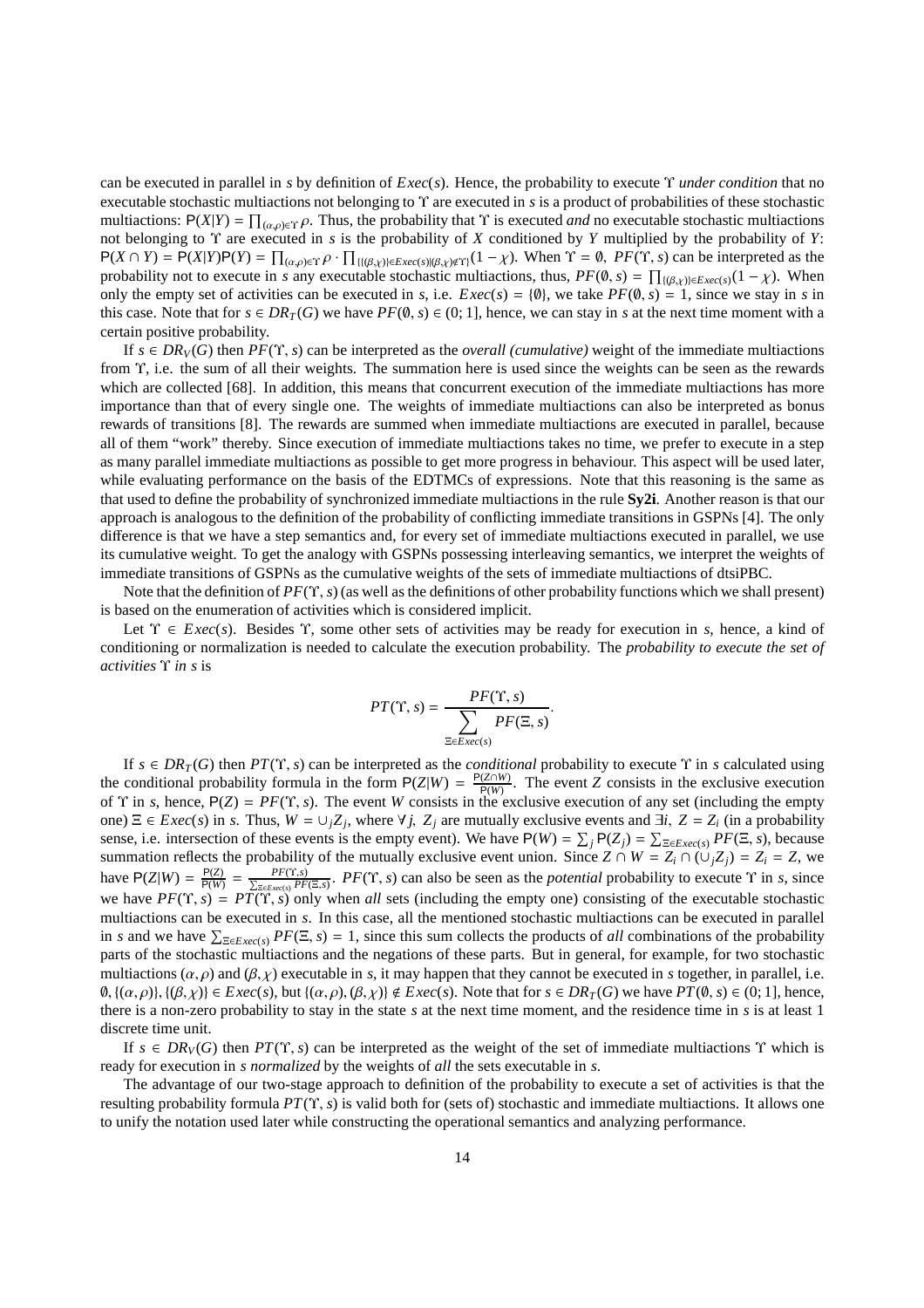Note that the sum of outgoing probabilities for the expressions belonging to the derivations of *G* is equal to 1. More formally,  $\forall s \in DR(G), \sum_{\Upsilon \in E \text{vec}(s)} PT(\Upsilon, s) = 1$ . This, obviously, follows from the definition of  $PT(\Upsilon, s)$ , and guarantees that it always defines a probability distribution.

The *probability to move from s to*  $\tilde{s}$  *by executing any set of activities* is

$$
PM(s, \tilde{s}) = \sum_{\{\Upsilon \mid \exists H \in s, \ \exists \widetilde{H} \in \tilde{s}, \ H \stackrel{\Upsilon}{\rightarrow} \widetilde{H}\}} PT(\Upsilon, s).
$$

Since  $PM(s, \tilde{s})$  is the probability to move from *s* to  $\tilde{s}$  by executing any set of activities (including the empty one), we use summation in the definition. Note that  $\forall s \in DR(G), \sum$  $\{ \tilde{s} | \exists H \in \mathfrak{s}, \exists \widetilde{H} \in \mathfrak{s}, \exists \Upsilon, H \overset{\tau}{\rightarrow} \widetilde{H} \}$   $PM(s, \tilde{s}) = \sum_{i=1}^{n} P(f_i, \tilde{s})$  $\sum_{\text{if } \mathbf{X} \in \mathcal{F}} \sum_{\mathbf{X} \in \mathcal{F}} \mathbf{X} = \sum_{\mathbf{X} \in \mathcal{F}} \mathbf{X} \mathbf{X} \mathbf{X} \mathbf{X} \mathbf{X} = \mathbf{X} \mathbf{X} \mathbf{X} \mathbf{X} \mathbf{X} \mathbf{X} \mathbf{X} \mathbf{X} \mathbf{X} \mathbf{X} \mathbf{X} \mathbf{X} \mathbf{X} \mathbf{X} \mathbf{X} \mathbf{X} \mathbf{X} \mathbf{X} \mathbf{X} \mathbf{X} \mathbf{X}$  ${PT(\Upsilon, s) = \sum_{\Upsilon \in \mathcal{E} \text{vec}(s)} PT(\Upsilon, s) = \sum_{\Upsilon \in \mathcal{E} \text{vec}(s)} PT(\Upsilon, s) = 1.}$ 

**Example 3.4.** *Let*  $E = (\{a\}, \rho) [(\{a\}, \chi)$ *, where*  $\rho, \chi \in (0, 1)$ *. DR*( $\overline{E}$ ) *consists of the equivalence classes*  $s_1 = [\overline{E}]_{\approx}$ *and*  $s_2 = [E]_{\approx}$ *. We have*  $DR_T(\overline{E}) = \{s_1, s_2\}$ *. The execution probabilities are calculated as follows. Since*  $Exec(s_1)$  *=* { $\emptyset$ , {({a},  $\rho$ }}, {({a},  $\chi$ )}}, we get PF({({a},  $\rho$ }},  $s_1$ ) =  $\rho(1 - \chi)$ , PF({({a},  $\chi$ )},  $s_1$ ) =  $\chi(1 - \rho)$  and PF( $\emptyset$ ,  $s_1$ ) = (1 - $\rho$ )(1 - χ)*. Then*  $\sum_{\Xi \in Excel} P(F(\Xi, s_1) = \rho(1 - \chi) + \chi(1 - \rho) + (1 - \rho)(1 - \chi) = 1 - \rho\chi$ *. Thus, PT*({{(*a*},  $\rho$ }}, *s*<sub>1</sub>) =  $\rho(1 - \chi) - \chi(1 - \rho) - \chi(1 - \rho)$ <br> $\rho(1 - \chi) - \frac{P(f(\{s\}) - \chi)}{P(f(\{s\}) - \chi)} = \frac{P(f(\{s\}) - P(f(\{s\}))}{P(f(\{s\})) - P(f(\{s\}))}$  $P T(\{(a_i, \chi)\}, s_1) = \frac{\chi(1-\rho)}{1-\rho\chi}$  $\frac{\chi(1-\rho)}{1-\rho\chi}$  and  $PT(\emptyset, s_1) = PM(s_1, s_1) = \frac{(1-\rho)(1-\chi)}{1-\rho\chi}$  $\frac{f(\rho)(1-\chi)}{1-\rho\chi}$ . Further, Exec(s<sub>2</sub>) = {**Ø**}, hence,  $\sum_{\Xi \in E: \text{Rec}(s_2)} PF(\Xi, s_2) = PF(\emptyset, s_2) = 1$  and  $PT(\emptyset, s_2) = PM(s_2, s_2) = \frac{1}{1} = 1$ . At last,  $PM(s_1, s_2) = PT(\{(a), \rho\}, s_1) +$  $PT({{(a)}, \chi)}$ ,  $s_1) = \frac{\rho(1-\chi)}{1-\rho\chi}$  $\frac{\gamma(1-\chi)}{1-\rho\chi} + \frac{\chi(1-\rho)}{1-\rho\chi}$  $\frac{\gamma(1-\rho)}{1-\rho\chi} = \frac{\rho+\chi-2\rho\chi}{1-\rho\chi}$ 1−ρχ *.*

Let  $E' = (\{a\}, l) [](\{a\}, m)$ , where  $l, m \in N_{\geq 1}$ .  $DR(\overline{E'})$  consists of the equivalence classes  $s'_1 = [\overline{E'}]_{\approx}$  and  $s'_2 = [\underline{E'}]_{\approx}$ . We have  $DR_T(\overline{E'}) = \{s'_2\}$  and  $DR_V(\overline{E'}) = \{s'_1\}$ . The execution probabilities are calculated as follows. Since  $Exec(s'_1)$  $\{(\{(a), b)\}, \{(\{a\}, m)\}\}\$ , we get  $PF(\{(\{(a), b)\}, s'_1) = l \text{ and } PF(\{(\{a\}, m)\}, s'_1) = m\}$ . Then  $\sum_{\exists \in E \text{vec}(s'_1)} PF(\Xi, s'_1) = l + m\$ . Thus, *PT*({({*a*}, *h*)}, *s*<sup>'</sup><sub>1</sub>) =  $\frac{l}{l+m}$  and PT({{({*a*}, *m*)}, *s*<sup>'</sup><sub>1</sub>) =  $\frac{m}{l+m}$ . Further, Exec(*s*'<sub>2</sub>) = {0}, hence,  $\sum_{\Xi \in E \times ec(s'_2)} PF(\Xi, s'_2) = PF(\emptyset, s'_2) = 1$  and  $PT(\emptyset, s'_2) = PM(s'_2, s'_2) = \frac{1}{1} = 1$ . At last,  $PM(s'_1, s'_2) = PT(\{(a), b), s'_1) +$ 

 $PT({{(a)}, m)}, s'_1) = \frac{l}{l+m} + \frac{m}{l+m} = 1.$ 

**Definition 3.7.** Let *G* be a dynamic expression. The *(labeled probabilistic) transition system* of *G* is a quadruple  $TS(G) = (S_G, L_G, \mathcal{T}_G, s_G)$ , where

- the set of *states* is  $S_G = DR(G);$
- the set of *labels* is  $L_G = 2^{ST\mathcal{L}} \times (0; 1]$ ;
- the set of *transitions* is  $\mathcal{T}_G = \{ (s, (\Upsilon, PT(\Upsilon, s)), \tilde{s}) \mid s, \tilde{s} \in DR(G), \exists H \in s, \exists \widetilde{H} \in \tilde{s}, H \stackrel{\Upsilon}{\rightarrow} \widetilde{H} \};$
- the *initial state* is  $s_G = [G]_{\approx}$ .

The definition of  $TS(G)$  is correct, i.e. for every state, the sum of the probabilities of all the transitions starting from it is 1. This is guaranteed by the note after the definition of *PT*(Υ, *s*). Thus, we have defined a *generative* model of probabilistic processes [28]. The reason is that the sum of the probabilities of the transitions with all possible labels should be equal to 1, not only of those with the same labels (up to enumeration of activities they include) as in the *reactive* models, and we do not have a nested probabilistic choice as in the *stratified* models.

The transition system *TS* (*G*) associated with a dynamic expression *G* describes all the steps (concurrent executions) that occur at discrete time moments with some (one-step) probability and consist of sets of activities. Every step consisting of stochastic multiactions or the empty step (i.e. that consisting of the empty set of activities) occurs instantly after one discrete time unit delay. Each step consisting of immediate multiactions occurs instantly without any delay. The step can change the current state. The states are the structural equivalence classes of dynamic expressions obtained by application of action rules starting from the expressions belonging to  $[G]_∞$ . A transition  $(s, (Y, \mathcal{P}), \tilde{s}) \in \mathcal{T}_G$ will be written as *s* →*ρ s*̃. It is interpreted as follows: the probability to change *s* to *s*̃ as a result of executing Υ is *P*.

Note that for tangible states, Υ can be the empty set, and its execution does not change the current state (i.e. the equivalence class), since we have a loop transition  $s \stackrel{\emptyset}{\rightarrow} \varphi$  *s* from a tangible state *s* to itself. This corresponds to the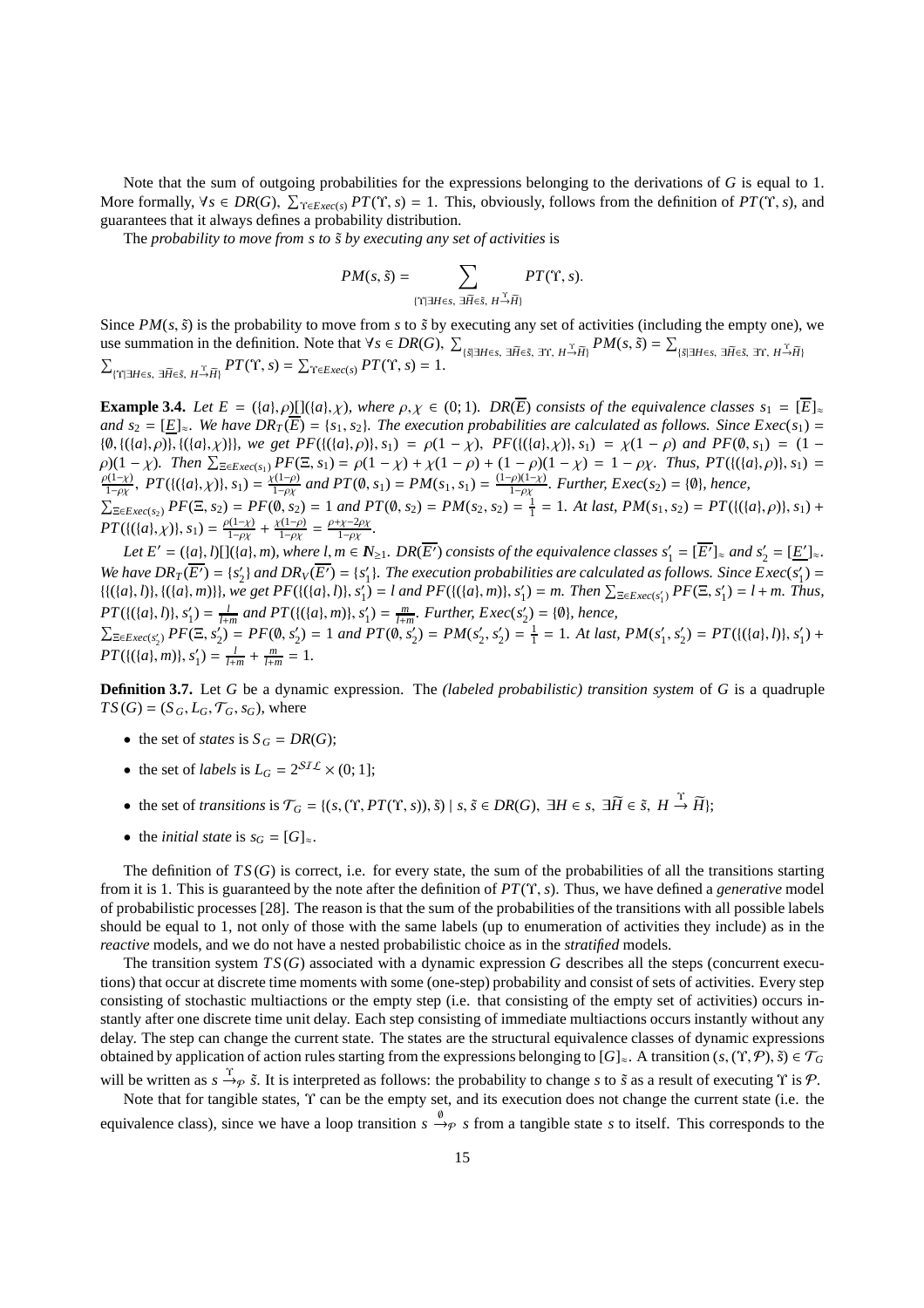application of the empty loop rule to expressions from the equivalence class. We have to keep track of such executions, called *empty loops*, because they have non-zero probabilities. This follows from the definition of *PF*(∅, *s*) and the fact that multiaction probabilities cannot be equal to 1 as they belong to the interval  $(0, 1)$ . For vanishing states  $\Upsilon$  cannot be the empty set, since we must execute some immediate multiactions from them at the current moment.

The step probabilities belong to the interval (0; 1], being 1 in the case when we cannot leave a tangible state *s* and there only exists one transition from it, the empty loop one  $s \stackrel{\emptyset}{\to}_1 s$ , or if there is just a single transition from a vanishing state to any other one.

We write  $s \stackrel{\Upsilon}{\rightarrow} \tilde{s}$  if  $\exists \mathcal{P}, s \stackrel{\Upsilon}{\rightarrow} \tilde{s}$  and  $s \rightarrow \tilde{s}$  if  $\exists \Upsilon, s \stackrel{\Upsilon}{\rightarrow} \tilde{s}$ .

The first equivalence we are going to introduce is isomorphism which is a coincidence of systems up to renaming of their components or states.

**Definition 3.8.** Let  $TS(G) = (S_G, L_G, \mathcal{T}_G, s_G)$  and  $TS(G') = (S_{G'}, L_{G'}, \mathcal{T}_{G'}, s_{G'})$  be the transition systems of dynamic expressions *G* and *G'*, respectively. A mapping  $\beta$  :  $S_G \to S_{G'}$  is an *isomorphism* between  $TS(G)$  and  $TS(G')$ , denoted by  $\beta$  :  $TS(G) \simeq TS(G')$ , if

- 1. *β* is a bijection such that  $\beta(s_G) = s_G$ ;
- 2.  $\forall s, \tilde{s} \in S_G$ ,  $\forall \Upsilon$ ,  $s \stackrel{\Upsilon}{\rightarrow} \varphi \tilde{s} \Leftrightarrow \beta(s) \stackrel{\Upsilon}{\rightarrow} \varphi \beta(\tilde{s})$ .

Two transition systems  $TS(G)$  and  $TS(G')$  are *isomorphic*, denoted by  $TS(G) \simeq TS(G')$ , if  $\exists \beta : TS(G) \simeq TS(G')$ .

Transition systems of static expressions can be defined as well. For  $E \in \text{RegSatExpr}$ , let  $TS(E) = TS(\overline{E})$ .

**Definition 3.9.** Two dynamic expressions *G* and *G* ′ are *equivalent with respect to transition systems*, denoted by  $G =_{ts} G'$ , if  $TS(G) \simeq TS(G')$ .

**Example 3.5.** *Consider the expression*  $\text{Stop} = (\{g\}, \frac{1}{2})$  **rs** *g specifying the special process that is only able to perform empty loops with probability* 1 *and never terminates. We could actually use any arbitrary action from* A *and any probability belonging to the interval* (0; 1) *in the definition of* Stop*. Note that* Stop *is analogous to the one used in the examples of [48]. Then, for*  $\rho, \chi, \theta, \phi \in (0, 1)$  *and l, m*  $\in \mathbb{N}_{\geq 1}$ *, let* 

$$
E = [(\{a\}, \rho) * ((\{b\}, \chi); (((\{c\}, l); (\{d\}, \theta))[]((\{e\}, m); (\{f\}, \phi)))) * Stop],
$$

*where*  $\rho, \chi, \theta, \phi \in (0, 1)$  *and*  $l, m \in \mathbb{N}_{\geq 1}$ . *DR*(*E*) *consists of the equivalence classes*

> $s_1 = [[(\{a\}, \rho) * (({b}, \chi); ((({c}, l); (({d}, \theta))]](({e}, m); ({f}, \phi)))) * Stop]]_{\approx}$  $s_2 = [[(\{a\}, \rho) * ((\{b\}, \chi); (((\{c\}, l); (\{d\}, \theta))]]((\{e\}, m); (\{f\}, \phi)))) * Stop]]_{\approx}$  $s_3 = [[(\{a\}, \rho) * ((\{b\}, \chi); \overline{(((\{c\}, l); (\{d\}, \theta))}][((\{e\}, m); (\{f\}, \phi)))) * \text{Stop}]]_{\approx}$  $s_4 = [[({a}, \rho) * (({b}, \chi); ((({{c}, l, l); ({{d}, \theta})})][(({{e}, m); ({{f}, \phi})})) * Stop]]_{\approx}$  $s_5 = [[({a}, \rho) * (({b}, \chi); ((({{c}, l, l); ({d}, \theta))](({{e}, m); (\overline{{f}, \phi})}) \times$  Stop]]<sub>≈</sub>.

*We have*  $DR_T(\overline{E}) = \{s_1, s_2, s_4, s_5\}$  *<i>and*  $DR_V(\overline{E}) = \{s_3\}.$ 

In Figure 2, the transition system  $TS(\overline{E})$  is presented. The tangible states are depicted in ovals and the vanishing *ones are depicted in boxes. For simplicity of the graphical representation, the singleton sets of activities are written without braces.*

# **4. Denotational semantics**

In this section, we construct the denotational semantics in terms of a subclass of labeled discrete time stochastic and immediate PNs (LDTSIPNs), called discrete time stochastic and immediate Petri boxes (dtsi-boxes).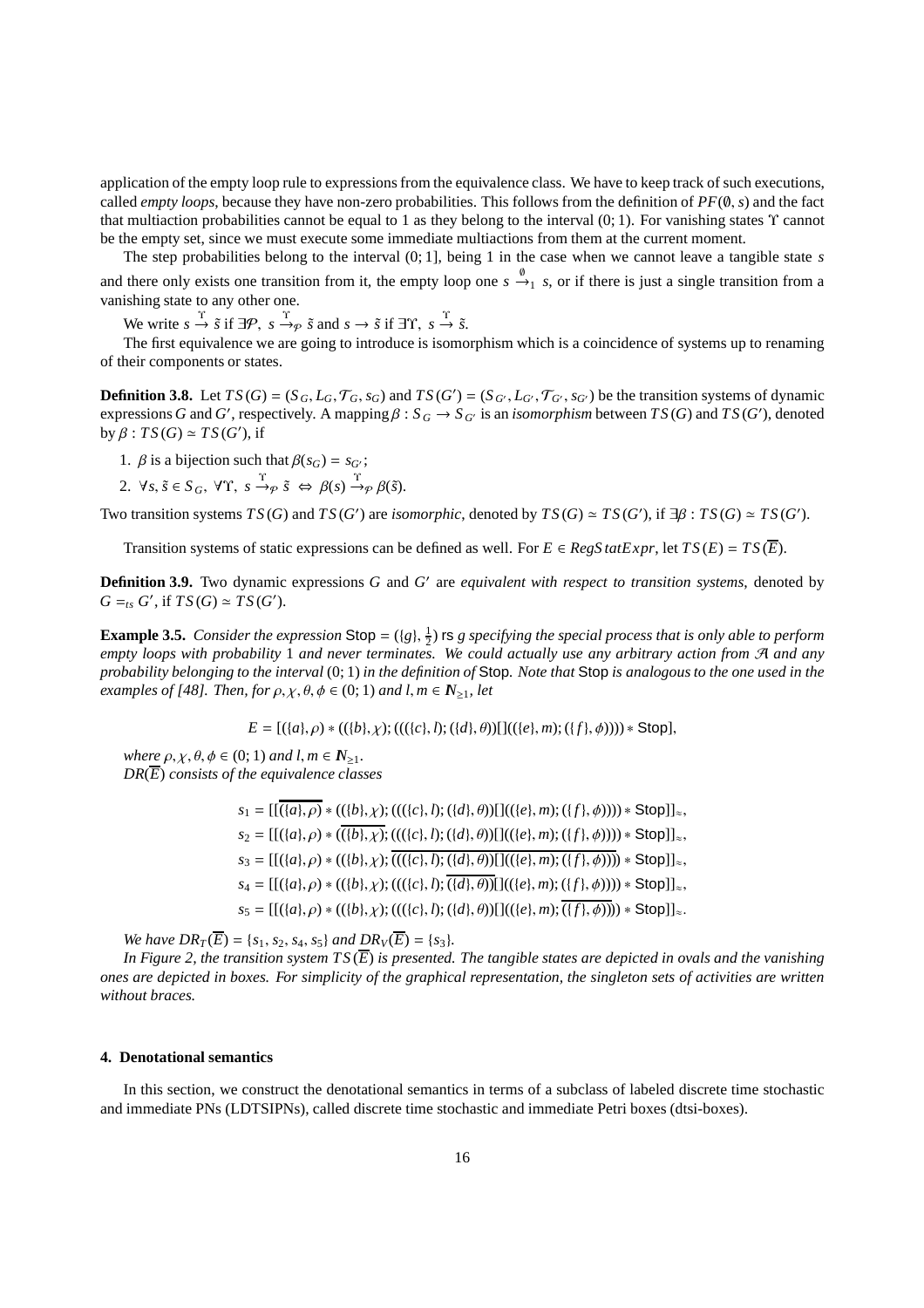

Figure 2: The transition system of  $\overline{E}$  for  $E = [({a}, \rho) * (({b}, \chi); ((({c}, h); ({d}, \theta)))](( {e}, m); ({f}, \phi)))) * Stop].$ 

#### *4.1. Labeled DTSIPNs*

Let us introduce a class of labeled discrete time stochastic and immediate Petri nets (LDTSIPNs), a subclass of DTSPNs [60, 61] (we do not allow the transition probabilities to be equal to 1) extended with transition labeling and immediate transitions. LDTSIPNs resemble in part discrete time deterministic and stochastic PNs (DTDSPNs) [76], as well as discrete deterministic and stochastic PNs (DDSPNs) [75]. DTDSPNs and DTSPNs are the extensions of DTSPNs with deterministic transitions (having fixed delay that can be zero), inhibitor arcs priorites and guards. In addition, while stochastic transitions of DTDSPNs, like those of DTSPNs, have geometrically distributed delays, stochastic transitions of DTSPNs have discrete time phase distributed delays. At the same time, LDTSIPNs are not subsumed by DTDSPNs or DTSPNs, since LDTSIPNs have a step semantics while DTDSPNs and DDSPNs have interleaving one. LDTSIPNs are somewhat similar to labeled weighted DTSPNs (LWDTSPNs) from [21], but in LWDTSPNs there are no immediate transitions, all (stochastic) transitions have weights, the transition probabilities may be equal to 1 and only maximal fireable subsets of the enabled transitions are fired.

First, we present a formal definition of LDTSIPNs.

**Definition 4.1.** A *labeled discrete time stochastic and immediate Petri net (LDTSIPN)* is a tuple  $N = (P_N, T_N, W_N, \Omega_N, L_N, M_N)$ , where

- $P_N$  and  $T_N = T s_N \oplus T i_N$  are finite sets of *places* and *stochastic and immediate transitions*, respectively, such that  $P_N \cup T_N \neq \emptyset$  and  $P_N \cap T_N = \emptyset$ ;
- $W_N$ :  $(P_N \times T_N) \cup (T_N \times P_N) \to N$  is a function providing the *weights of arcs* between places and transitions;
- $\Omega_N$ :  $T_N \to (0, 1) \cup (N_{\geq 1})$  is the *transition probability and weight* function associating stochastic transitions with probabilities and immediate ones with weights;
- $L_N: T_N \to \mathcal{L}$  is the *transition labeling* function assigning multiactions to transitions;
- $M_N \in N_{fin}^{P_N}$  is the *initial marking*.

The graphical representation of LDTSIPNs is like that for standard labeled PNs, but with probabilities or weights written near the corresponding transitions. Square boxes of normal thickness depict stochastic transitions, and those with thick borders represent immediate transitions. In the case the probabilities or the weights are not given in the picture, they are considered to be of no importance in the corresponding examples, such as those used to describe the stationary behaviour. The weights of arcs are depicted with them. The names of places and transitions are depicted near them when needed. If the names are omitted but used, it is supposed that the places and transitions are numbered from left to right and from top to down.

Now we consider the semantics of LDTSIPNs.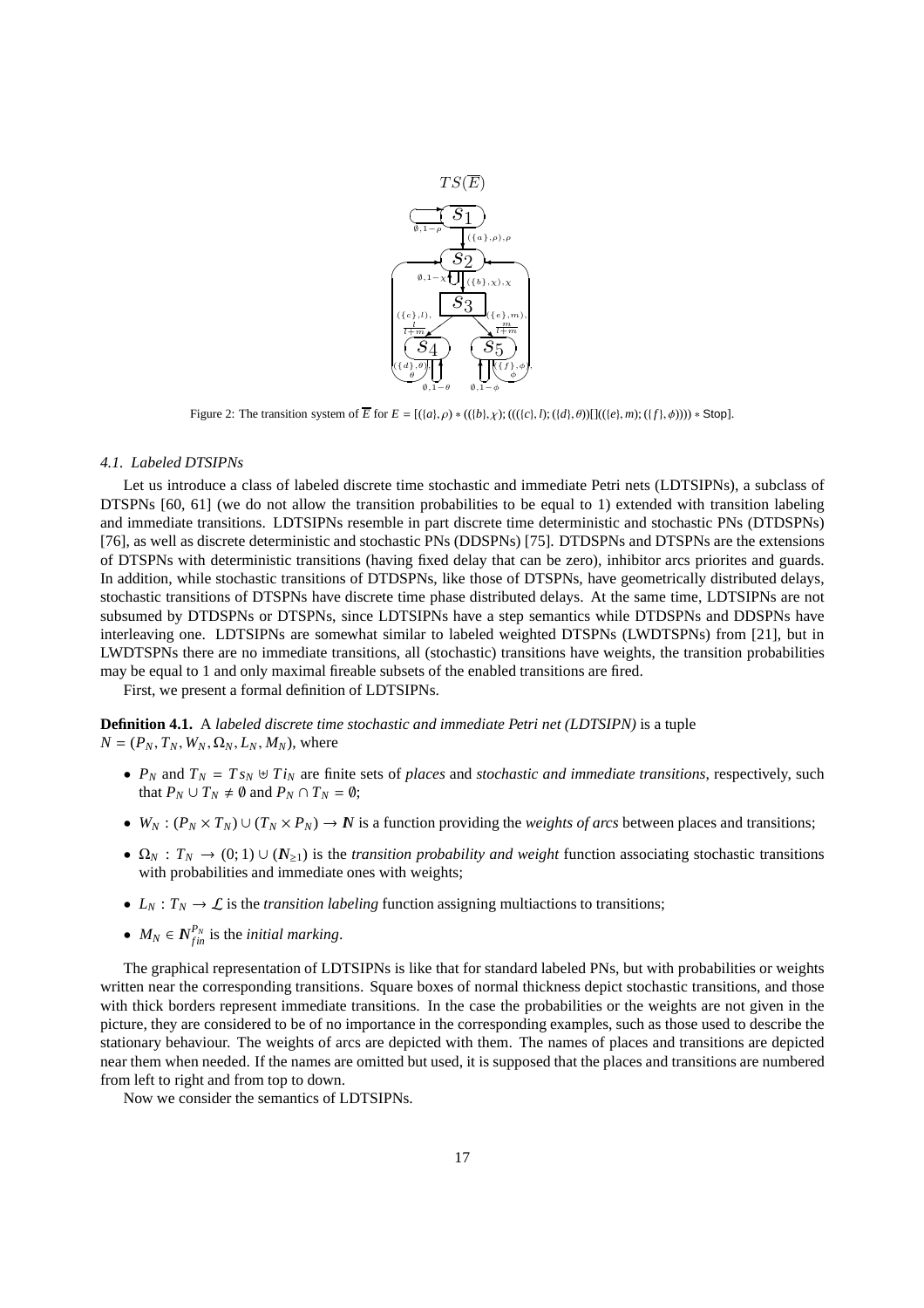Let *N* be an LDTSIPN and  $t \in T_N$ ,  $U \in N_{fin}^{T_N}$ . The *precondition* • *t* and the *postcondition t*• of *t* are the multisets of places defined as  $({}^{\bullet}t)(p) = W_N(p,t)$  and  $({}^{\bullet}t)(p) = W_N(t,p)$ . The *precondition*  ${}^{\bullet}U$  and the *postcondition*  $U^{\bullet}$  of U are the multisets of places defined as  $^{\bullet}U = \sum_{t \in U} \bullet_t^{\bullet}t$  and  $U^{\bullet} = \sum_{t \in U} t^{\bullet}$ . Note that for  $U = \emptyset$  we have  $^{\bullet}\emptyset = \emptyset = \emptyset^{\bullet}$ .

Let *N* be an LDTSIPN and  $M$ ,  $\widetilde{M} \in \overline{N}_{fin}^{P_N}$ .

Immediate transitions have a priority over stochastic ones, thus, immediate transitions always fire first, if they can. Suppose that all stochastic transitions have priority 0 and all immediate ones have priority 1. A transition  $t \in T_N$  is *enabled* in *M* if  $^{\bullet}t \subseteq M$  and one of the following holds:

1. 
$$
t \in Ti_N
$$
 or

2.  $\forall u \in T_N$ ,  $\mathbf{v} \subseteq M \implies u \in T_{S_N}$ .

In other words, a transition is enabled in a marking if it has enough tokens in its input places (i.e. in the places from its precondition) and it is immediate one, otherwise, when it is stochastic one, there exists no immediate transition with enough tokens in its input places. Let *Ena*(*M*) be the set of *all transitions enabled in M*. By definition, it follows that *Ena*(*M*) ⊆ *Ti<sub>N</sub>* or *Ena*(*M*) ⊆ *Ts<sub>N</sub>*. A set of transitions *U* ⊆ *Ena*(*M*) is *enabled* in a marking *M*, if •*U* ⊆ *M*. Firings of transitions are atomic operations, and transitions may fire concurrently in steps. We assume that all transitions participating in a step should differ, hence, only the sets (not multisets) of transitions may fire. Thus, we do not allow self-concurrency, i.e. firing of transitions concurrently to themselves. This restriction is introduced to avoid some technical difficulties while calculating probabilities for multisets of transitions as we shall see after the following formal definitions. Moreover, we do not need to consider self-concurrency, since denotational semantics of expressions will be defined via dtsi-boxes which are safe LDTSIPNs (hence, no self-concurrency is possible).

The marking *M* is *tangible*, denoted by  $tan g(M)$ , if  $Ena(M) \subseteq Ts_N$ , in particular, if  $Ena(M) = \emptyset$ . Otherwise, the marking *M* is *vanishing*, denoted by *vanish*(*M*), and in this case  $Ena(M) \subseteq Ti<sub>N</sub>$  and  $Ena(M) \neq \emptyset$ . If  $tang(M)$  then a stochastic transition  $t \in Ena(M)$  fires with probability  $\Omega_N(t)$  when no other stochastic transitions conflicting with it are enabled.

Let  $U \subseteq Ena(M)$ ,  $U \neq \emptyset$  and  $^{\bullet}U \subseteq M$ . The *probability that the set of stochastic transitions U is ready for firing in M* or the *weight of the set of immediate transitions U which is ready for firing in M* is

$$
PF(U,M) = \left\{ \begin{array}{ll} \displaystyle \prod_{t \in U} \Omega_N(t) \cdot \prod_{u \in End(M) \setminus U} (1 - \Omega_N(u)), & \textit{tang}(M); \\ \displaystyle \sum_{t \in U} \Omega_N(t), & \textit{vanish}(M). \end{array} \right.
$$

In the case  $U = \emptyset$  and  $tang(M)$  we define

$$
PF(\emptyset, M) = \begin{cases} \prod_{u \in End(M)} (1 - \Omega_N(u)), & End(M) \neq \emptyset; \\ 1, & End(M) = \emptyset. \end{cases}
$$

Let  $U \subseteq \text{Ena}(M)$ ,  $U \neq \emptyset$  and  $\mathbf{v}U \subseteq M$  or  $U = \emptyset$  and  $\text{tang}(M)$ . Besides *U*, some other sets of transitions may be ready for firing in *M*, hence, a kind of conditioning or normalization is needed to calculate the firing probability. The concurrent firing of the transitions from *U* changes the marking *M* to  $\widetilde{M} = M - {}^{\bullet}U + U^{\bullet}$ , denoted by  $M \xrightarrow{U} \widetilde{M}$ , where  $P = PT(U, M)$  is the *probability that the set of transitions U fires in* M defined as

$$
PT(U, M) = \frac{PF(U, M)}{\sum_{\{V \subseteq End(M) \mid V \subseteq M\}} PF(V, M)}.
$$

Note that in the case  $U = \emptyset$  and  $tang(M)$  we have  $M = \overline{M}$ .

The advantage of our two-stage approach to definition of the probability that a set of transitions fires is that the resulting probability formula *PT*(*U*, *M*) is valid both for (sets of) stochastic and immediate transitions. It allows one to unify the notation used later while constructing the denotational semantics and analyzing performance.

Note that for all markings of an LDTSIPN N, the sum of outgoing probabilities is equal to 1. More formally,  $\forall M \in N_{fin}^{P_N}, \ \sum_{\{U \subseteq End(M) \mid U \subseteq M\}} PT(U, M) = 1$ . This obviously follows from the definition of  $PT(U, M)$  and guarantees that it defines a probability distribution.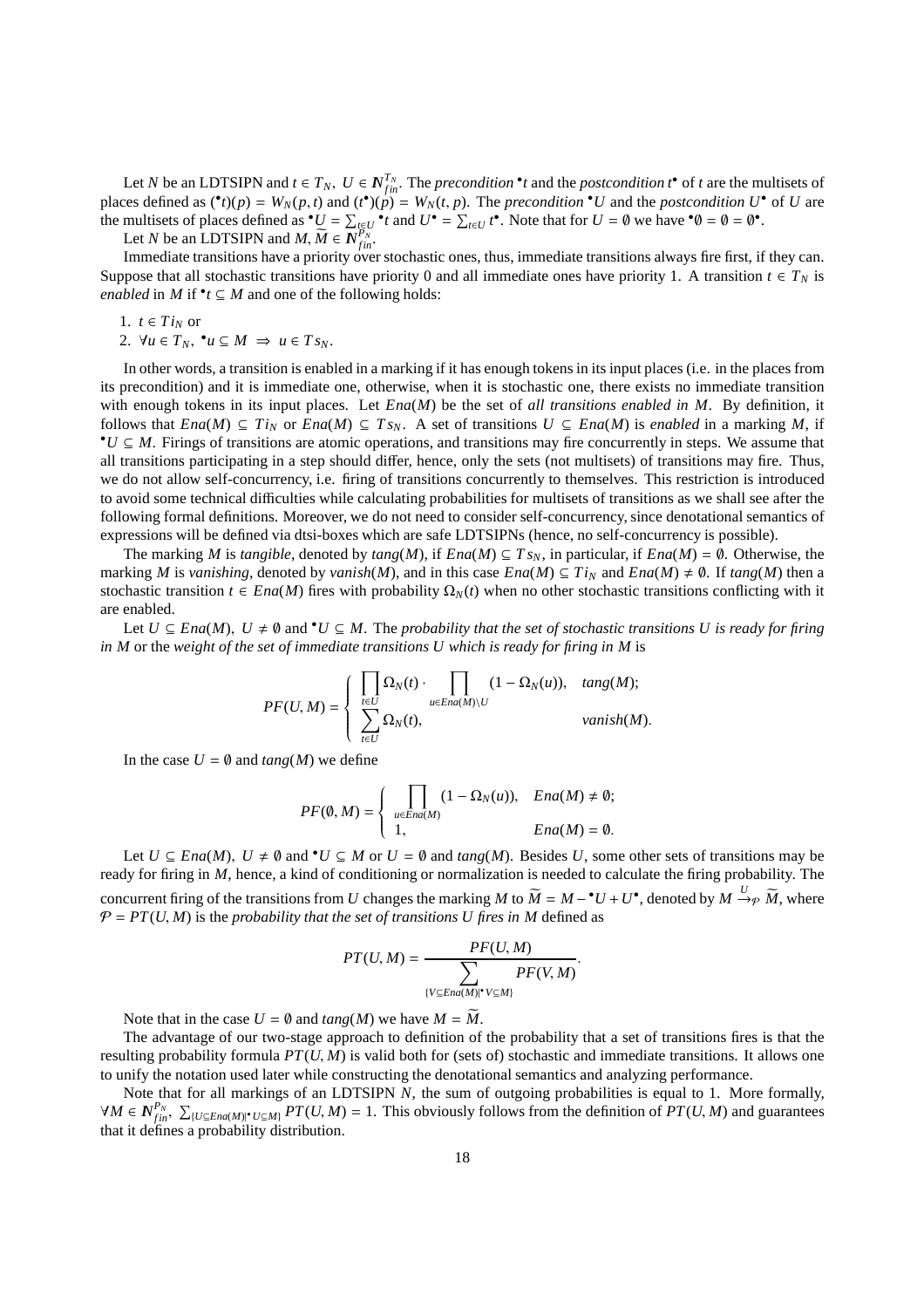We write  $M \stackrel{U}{\rightarrow} \widetilde{M}$  if  $\exists \mathcal{P}, M \stackrel{U}{\rightarrow} \widetilde{M}$  and  $M \rightarrow \widetilde{M}$  if  $\exists U, M \stackrel{U}{\rightarrow} \widetilde{M}$ . The *probability to move from M to*  $\widetilde{M}$  by firing any set of transitions is

$$
PM(M, \widetilde{M}) = \sum_{\{U \mid M \stackrel{U}{\rightarrow} \widetilde{M}\}} PT(U, M).
$$

Since  $PM(M, \widetilde{M})$  is the probability for *any* (including the empty one) transition set to change marking M to  $\widetilde{M}$ , we use summation in the definition. Note that  $\forall M \in N_{fin}^{P_N}$ ,  $\sum_{\{\widetilde{M}|M \to \widetilde{M}\}} P M(M, \widetilde{M}) = \sum_{\{\widetilde{M}|M \to \widetilde{M}\}} \sum_{\{U|M \to \widetilde{M}\}} P T(U, M) =$  $\sum_{\{U \subseteq Ena(M)|^{\bullet}} U \subseteq M\}} PT(U, M) = 1.$ 

**Definition 4.2.** Let *N* be an LDTSIPN.

• The *reachability set* of *N*, denoted by *RS* (*N*), is the minimal set of markings such that

$$
- M_N \in RS(N);
$$

- $\overline{M}$  = if  $M \in RS(N)$  and  $M \rightarrow \widetilde{M}$  then  $\widetilde{M} \in RS(N)$ .
- The *reachability graph* of *N*, denoted by *RG*(*N*), is a directed labeled graph with the set of nodes *RS* (*N*) and the arcs labeled with  $(U, \mathcal{P})$  between nodes *M* and  $\widetilde{M}$  iff  $M \xrightarrow{U} \widetilde{p} \widetilde{M}$ .

The set of *all tangible markings from RS(N)* is denoted by  $RS_T(N)$ , and the set of *all vanishing markings from*  $RS(N)$  is denoted by  $RS_V(N)$ . Obviously,  $RS(N) = RS_T(N) \cup RS_V(N)$ .

#### *4.2. Algebra of dtsi-boxes*

Now we introduce discrete time stochastic and immediate Petri boxes and the algebraic operations to define a net representation of dtsiPBC expressions.

**Definition 4.3.** A *discrete time stochastic and immediate Petri box (dtsi-box)* is a tuple  $N = (P_N, T_N, W_N, \Lambda_N)$ , where

- *P<sub>N</sub>* and  $T_N$  are finite sets of *places* and *transitions*, respectively, such that  $P_N \cup T_N \neq \emptyset$  and  $P_N \cap T_N = \emptyset$ ;
- $W_N$ :  $(P_N \times T_N) \cup (T_N \times P_N) \to N$  is a function providing the *weights of arcs* between places and transitions;
- Λ*<sup>N</sup>* is the *place and transition labeling* function such that
	- $\Lambda_N |_{P_N} : P_N \to \{e, i, x\}$  (it specifies *entry, internal* and *exit* places, respectively);
	- $\Lambda_N |_{T_N}: T_N \to \{ \varrho \mid \varrho \subseteq 2^{ST\mathcal{L}} \times ST\mathcal{L} \}$  (it associates transitions with the *relabeling relations* on activities).

Moreover,  $\forall t \in T_N$ ,  $\forall t \neq \emptyset \neq t^*$ . In addition, for the set of *entry* places of *N*, defined as  $\circ N = \{p \in P_N \mid \Lambda_N(p) = e\}$ , and for the set of *exit* places of *N*, defined as  $N^{\circ} = \{p \in P_N \mid \Lambda_N(p) = x\}$ , the following condition holds:  $\circ N \neq \emptyset$ .  $N^{\circ}, \mathbf{^{\bullet}}({}^{\circ}N) = \emptyset = (N^{\circ})^{\bullet}.$ 

A dtsi-box is *plain* if  $\forall t \in T_N$ ,  $\Lambda_N(t) \in \mathcal{S}I\mathcal{L}$ , i.e.  $\Lambda_N(t)$  is a constant relabeling that will be defined later. In case of the constant relabeling, the shorthand notation (by an activity) for Λ*N*(*t*) will be used. A *marked plain dtsi-box* is a pair  $(N, M_N)$ , where *N* is a plain dtsi-box and  $M_N \in N_{fin}^{P_N}$  is its marking. We shall use the following notation:  $\overline{N} = (N, {}^{\circ}N)$  and  $\underline{N} = (N, N^{\circ})$ . Note that a marked plain dtsi-box  $(P_N, T_N, W_N, \Lambda_N, M_N)$  could be interpreted as the LDTSIPN  $(P_N, T_N, W_N, \Omega_N, L_N, M_N)$ , where functions  $\Omega_N$  and  $L_N$  are defined as follows:  $\forall t \in T_N$ ,  $\Omega_N(t) = \Omega(\Lambda_N(t))$ and  $L_N(t) = \mathcal{L}(\Lambda_N(t))$ . Behaviour of the marked dtsi-boxes follows from the firing rule of LDTSIPNs. A plain dtsibox *N* is *n*-bounded ( $n \in \mathbb{N}$ ) if  $\overline{N}$  is so, i.e.  $\forall M \in RS(\overline{N})$ ,  $\forall p \in P_N$ ,  $M(p) \leq n$ , and it is *safe* if it is 1-bounded. A plain dtsi-box *N* is *clean* if  $\forall M \in RS(\overline{N})$ ,  $\degree N \subseteq M \Rightarrow M = \degree N$  and  $N^{\degree} \subseteq M \Rightarrow M = N^{\degree}$ , i.e. if there are tokens in all its entry (exit) places then no other places have tokens.

The structure of the plain dtsi-box corresponding to a static expression is constructed like in PBC [13, 12], i.e. we use simultaneous refinement and relabeling meta-operator (net refinement) in addition to the *operator dtsi-boxes* corresponding to the algebraic operations of dtsiPBC and featuring transformational transition relabelings. Operator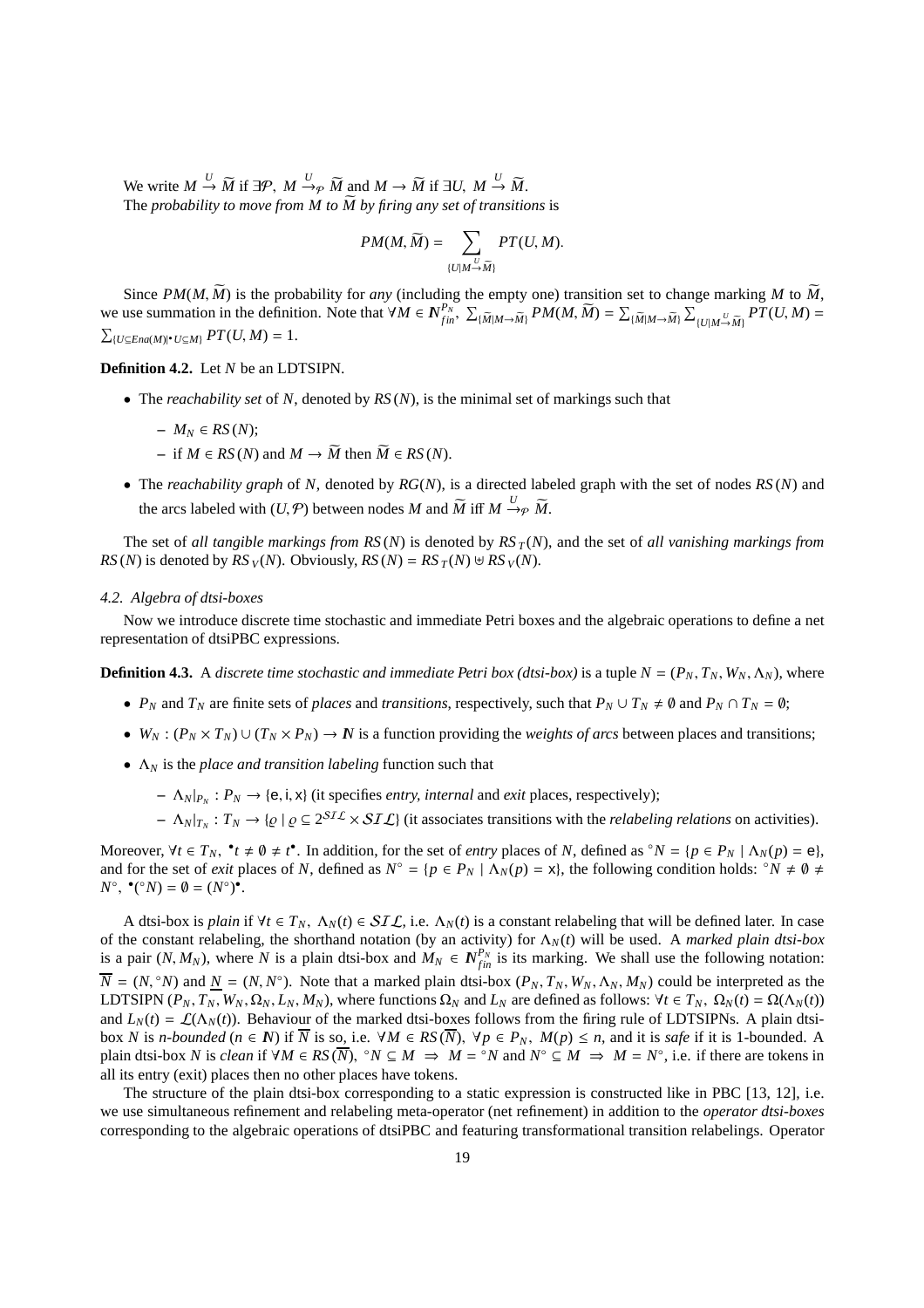

Figure 3: The plain and operator dtsi-boxes.

dtsi-boxes specify *n*-ary functions from plain dtsi-boxes to plain dtsi-boxes (we have  $1 \le n \le 3$  in dtsiPBC). Thus, as we shall see in Theorem 4.1, the resulting plain dtsi-boxes are safe and clean. In the definition of the denotational semantics, we shall apply standard constructions used for PBC. Let Θ denote *operator box* and *u* denote *transition name* from PBC setting.

The relabeling relations  $\rho \subseteq 2^{STL} \times STL$  are defined as follows:

- $\varrho_{id} = \{ (\{(\alpha, \kappa), (\alpha, \kappa)) \mid (\alpha, \kappa) \in \mathcal{SIL} \}$  is the *identity relabeling* keeping the interface as it is;
- $Q_{(\alpha,\kappa)} = \{(\emptyset, (\alpha,\kappa))\}$  is the *constant relabeling* that can be identified with  $(\alpha,\kappa) \in \mathcal{SIL}$  itself;
- $\rho_{[f]} = \{ (\{( \alpha, \kappa), (f(\alpha), \kappa)) | (\alpha, \kappa) \in SL \} \}$ ;
- $\varrho_{rs a} = \{ (\{ (\alpha, \kappa), (\alpha, \kappa) \mid (\alpha, \kappa) \in SL\mathcal{L}, a, \hat{a} \notin \alpha \};\right)$
- $\varrho_{\text{sv }a}$  is the least relabeling relation containing  $\varrho_{id}$  such that if  $(\Upsilon, (\alpha, \kappa))$ ,  $(\Xi, (\beta, \lambda)) \in \varrho_{\text{sv }a}$ ,  $a \in \alpha$ ,  $\hat{a} \in \beta$  then

$$
- (\Upsilon + \Xi, (\alpha \oplus_a \beta, \kappa \cdot \lambda)) \in \varrho_{\text{sy } a}, \text{ if } \kappa, \lambda \in (0, 1);
$$

$$
- (\Upsilon + \Xi, (\alpha \oplus_a \beta, \kappa + \lambda)) \in \varrho_{\text{sy } a}, \text{ if } \kappa, \lambda \in \mathbb{N}_{\geq 1}.
$$

The plain dtsi-boxes  $N_{(\alpha,\rho)}$ ,  $N_{(\alpha,l)}$ , where  $\rho \in (0,1)$  and  $l \in N_{\geq 1}$ , and operator dtsi-boxes are presented in Figure 3. The label i of internal places is usually omitted.

In the case of the iteration, a decision that we must take is the selection of the operator box that we shall use for it, since we have two proposals in plain PBC for that purpose [12]. One of them provides us with a safe version with six transitions in the operator box, but there is also a simpler version, which has only three transitions. In general, in PBC, with the latter version we may generate 2-bounded nets, which only occurs when a parallel behavior appears at the highest level of the body of the iteration. Nevertheless, in our case, and due to the syntactical restriction introduced for regular terms, this particular situation cannot occur, so that the net obtained will be always safe.

To construct the semantic function that associates a plain dtsi-box with every static expression of dtsiPBC, we introduce the *enumeration* function  $Enu : T \rightarrow Num$ , which associates the numberings with transitions of a plain dtsi-box  $N = (P, T, W, \Lambda)$  in accordance with those of activities. In the case of synchronization, the function associates with the resulting new transition the concatenation of the parenthesized numberings of the transitions it comes from.

Now we define the enumeration function *Enu* for every operator of dtsiPBC. Let  $Box_{x}$   $(E) = (P_E, T_E, W_E, \Lambda_E)$ be the plain dtsi-box corresponding to a static expression *E*, and  $E_{I\!U_E}: T_E \to Num$  be the enumeration function for  $Box_{dtsi}(E)$ . We shall use the analogous notation for static expressions *F* and *K*.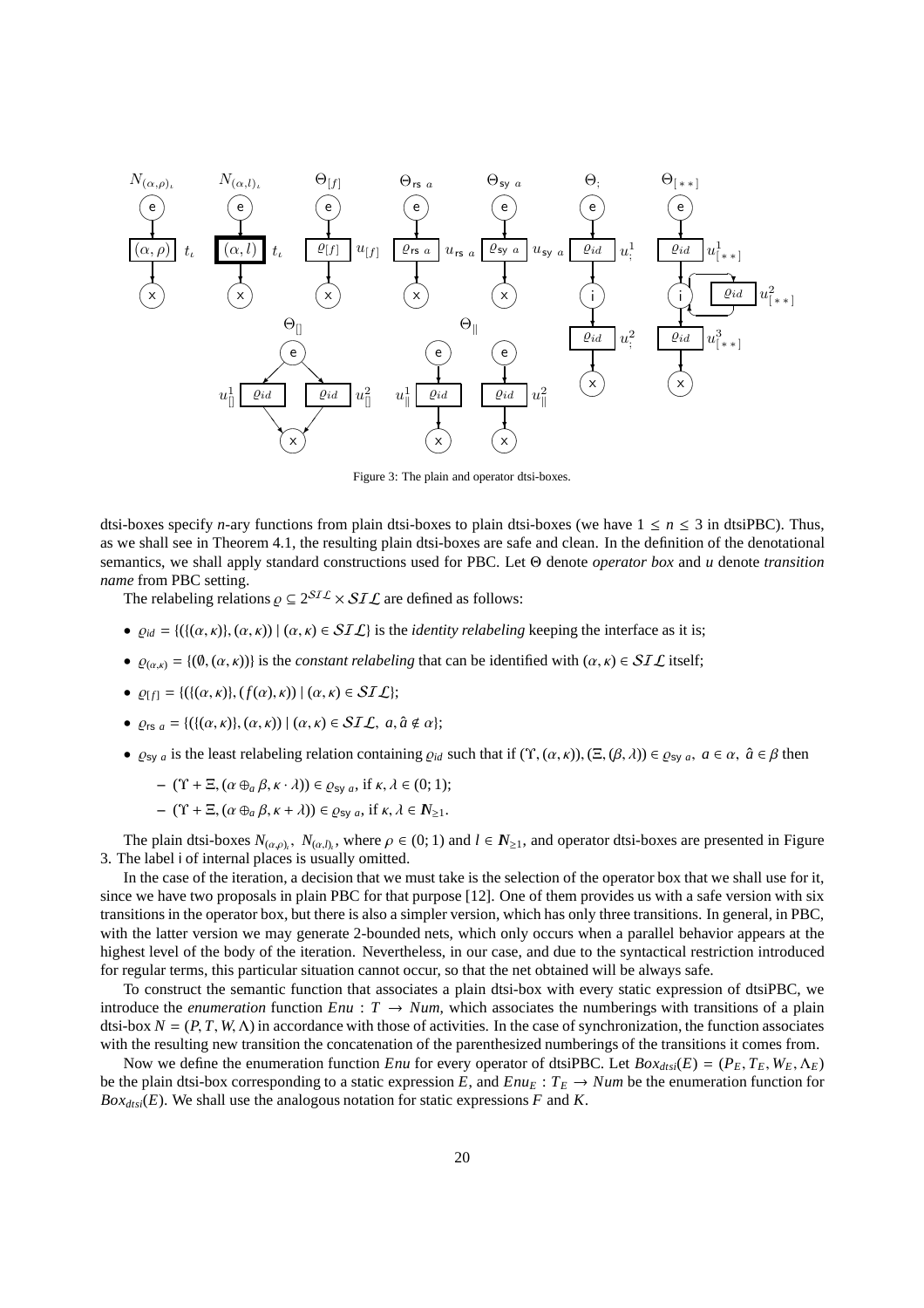•  $Box_{dtsi}((\alpha, \kappa)_i) = N_{(\alpha, \kappa)_i}$ . Since a single transition  $t_i$  corresponds to the activity  $(\alpha, \kappa)_i \in \mathcal{SIL}$ , their numberings coincide:

$$
Enu(t_{\iota})=\iota.
$$

•  $Box_{dtsi}(E \circ F) = \Theta_{\circ}(Box_{dtsi}(E), Box_{dtsi}(F)), \circ \in \{; , [], \| \}$ . Since we do not introduce new transitions, we preserve the initial numbering:

$$
Enu(t) = \begin{cases} Enu_E(t), & t \in T_E; \\ Enu_F(t), & t \in T_F. \end{cases}
$$

•  $Box_{dis}(E[f]) = \Theta_{[f]}(Box_{dist}(E))$ . Since we only replace the labels of some multiactions by a bijection, we preserve the initial numbering:

$$
Enu(t) = Enu_E(t), t \in T_E.
$$

• *Box<sub>dtsi</sub>*(*E* rs *a*) =  $\Theta_{rs}$  *a*(*Box<sub>dtsi</sub>*(*E*)). Since we remove all transitions labeled with multiactions containing *a* or  $\hat{a}$ , this does not change the numbering of the remaining transitions:

$$
Enu(t) = EnuE(t), t \in TE, a, \hat{a} \notin \mathcal{L}(\Lambda_E(t)).
$$

•  $Box_{ds}(E \text{ sy } a) = \Theta_{\text{sy } a}(Box_{ds}(E))$ . Note that  $\forall v, w \in T_E$ , such that  $\Lambda_E(v) = (\alpha, \kappa), \Lambda_E(w) = (\beta, \lambda)$  and  $a \in \alpha$ ,  $\hat{a} \in \beta$ , the new transition *t* resulting from synchronization of *v* and *w* has the label  $\Lambda(t) = (\alpha \oplus_{a} \beta, \kappa \cdot \lambda)$ , if *t* is a stochastic transition, or  $\Lambda(t) = (\alpha \bigoplus_{a} \beta, \kappa + \lambda)$ , if *t* is an immediate one, and the numbering  $Enu(t) = (Enu_E(v))(Enu_E(w))$ . Thus, the enumeration function is defined as

$$
Enu(t) = \begin{cases} Enu_E(t), & t \in T_E; \\ (Enu_E(v))(Enu_E(w)), & t \text{ results from synchronization of } v \text{ and } w. \end{cases}
$$

According to the definition of  $\varrho_{s_y}$ , the synchronization is only possible when all the transitions in the set are stochastic or when all of them are immediate. If we synchronize the same set of transitions in different orders, we obtain several resulting transitions with the same label and probability or weight, but with the different numberings having the same content. Then, we only consider a single transition from the resulting ones in the plain dtsi-box to avoid introducing redundant transitions.

For example, if the transitions *t* and *u* are generated by synchronizing *v* and *w* in different orders, we have  $\Lambda(t) = (\alpha \oplus_{\alpha} \beta, \kappa \cdot \lambda) = \Lambda(u)$  for stochastic transitions or  $\Lambda(t) = (\alpha \oplus_{\alpha} \beta, \kappa + \lambda) = \Lambda(u)$  for immediate ones, but  $Env(t) = (Env(v))(Env(w)) \neq (Env(w))(Env(v)) = Env(u)$ , whereas  $Cont(Env(t)) = Cont(Env(v)) \cup$ *Cont*(*Enu*(*w*)) = *Cont*(*Enu*(*u*)). Then only one transition *t* (or, symmetrically, *u*) will appear in *Box<sub>dtsi</sub>*(*E* sy *a*).

•  $Box_{dis}([E * F * K]) = \Theta_{(**]}(Box_{dis}(E), Box_{dis}(F), Box_{dis}(K))$ . Since we do not introduce new transitions, we preserve the initial numbering:

$$
Enu(t) = \begin{cases} Enu_E(t), & t \in T_E; \\ Enu_F(t), & t \in T_F; \\ Enu_K(t), & t \in T_K. \end{cases}
$$

Now we can formally define the denotational semantics as a homomorphism.

**Definition 4.4.** Let  $(\alpha, \kappa) \in \mathcal{SIL}$ ,  $a \in Act$  and  $E, F, K \in RegStatexpr$ . The *denotational semantics* of dtsiPBC is a mapping *Boxdtsi* from *RegS tatExpr* into the domain of plain dtsi-boxes defined as follows:

1.  $Box_{dtsi}((\alpha, \kappa)_i) = N_{(\alpha, \kappa)_i};$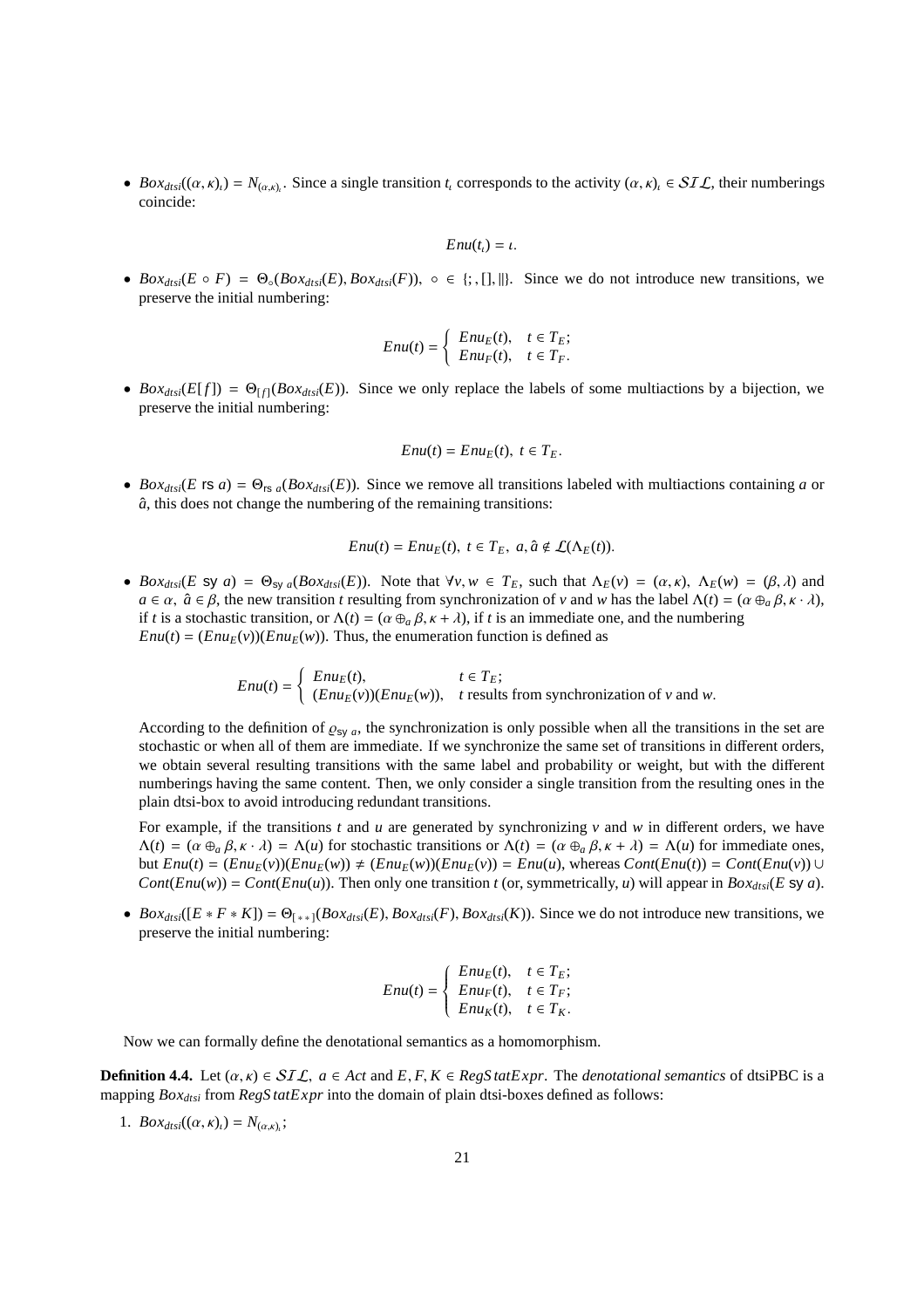- 2.  $Box_{dtsi}(E \circ F) = \Theta_{\circ}(Box_{dtsi}(E), Box_{dtsi}(F)), \circ \in \{\, ; , [], ||\}$ ;
- 3.  $Box_{dist}(E[f]) = \Theta_{[f]}(Box_{dist}(E));$
- 4.  $Box_{dtsi}(E \circ a) = \Theta_{\circ a}(Box_{dtsi}(E)), \circ \in \{\text{rs}, \text{sy}\};$
- 5.  $Box_{dtsi}([E * F * K]) = \Theta_{[**]}(Box_{dtsi}(E), Box_{dtsi}(F), Box_{dtsi}(K)).$

The dtsi-boxes of dynamic expressions can be defined as well. For  $E \in RegStatexpr$ , let  $Box_{dtsi}(\overline{E}) = \overline{Box_{dtsi}(E)}$ and  $Box_{dtsi}(E) = Box_{dtsi}(E)$ .

Note that this definition is compositional in the sense that, for any arbitrary dynamic expression, we may decompose it in some inner dynamic and static expressions, for which we may apply the definition, thus obtaining the corresponding plain dtsi-boxes, which can be joined according to the term structure (by definition of *Boxdtsi*), the resulting plain box being marked in the places that were marked in the argument nets.

**Theorem 4.1.** *For any static expression E,*  $Box_{dtsi}(\overline{E})$  *is safe and clean.* 

Proof. The structure of the net is obtained as in PBC, combining both refinement and relabeling. Consequently, the dtsi-boxes thus obtained will be safe and clean.

Let ≃ denote isomorphism between transition systems and reachability graphs that binds their initial states. Note that the names of transitions of the dtsi-box corresponding to a static expression could be identified with the enumerated activities of the latter.

**Theorem 4.2.** *For any static expression E,*

$$
TS(\overline{E}) \simeq RG(Box_{dtsi}(\overline{E})).
$$

Proof. As for the qualitative (functional) behaviour, we have the same isomorphism as in PBC.

The quantitative behaviour is the same by the following reasons. First, the activities of an expression have the probability or weight parts coinciding with the probabilities or weights of the transitions belonging to the corresponding dtsi-box. Second, we use analogous probability or weight functions to construct the corresponding transition systems and reachability graphs.  $\square$ 

**Example 4.1.** Let E be from Example 3.5. In Figure 4, the marked dtsi-box  $N = Box_{dst}(\overline{E})$  and its reachability graph  $RG(N)$  *are presented. It is easy to see that*  $TS(\overline{E})$  *and*  $RG(N)$  *are isomorphic.* 

The following example demonstrates that without the syntactic restriction on regularity of expressions the corresponding marked dtsi-boxes may be not safe.

**Example 4.2.** Let  $E = [(({a}, \frac{1}{2}) * (({b}, \frac{1}{2})||({c}, \frac{1}{2})) * ({d}, \frac{1}{2})]$ . In Figure 5, the marked dtsi-box  $N = Box_{dtsi}(\overline{E})$ and its reachability graph  $RG(N)$  are presented. In the marking  $(0, 1, 1, 2, 0, 0)$  there are 2 tokens in the place p<sub>4</sub>. *Symmetrically, in the marking* (0, 1, 1, 0, 2, 0) *there are* 2 *tokens in the place p*5*. Thus, allowing concurrency in the second argument of iteration in the expression E can lead to non-safeness of the corresponding marked dtsi-box N, though, it is* 2*-bounded in the worst case [12]. The origin of the problem is that N has a self-loop with two subnets which can function independently. Therefore, we have decided to consider regular expressions only, since the alternative, which is a safe version of the iteration operator with six arguments in the corresponding dtsi-box, like that from [12], is rather cumbersome and has too intricate Petri net interpretation. Our motivation was to keep the algebraic and Petri net specifications as simple as possible.*

# **5. Performance evaluation**

In this section we demonstrate how Markov chains corresponding to the expressions and dtsi-boxes can be constructed and then used for performance evaluation.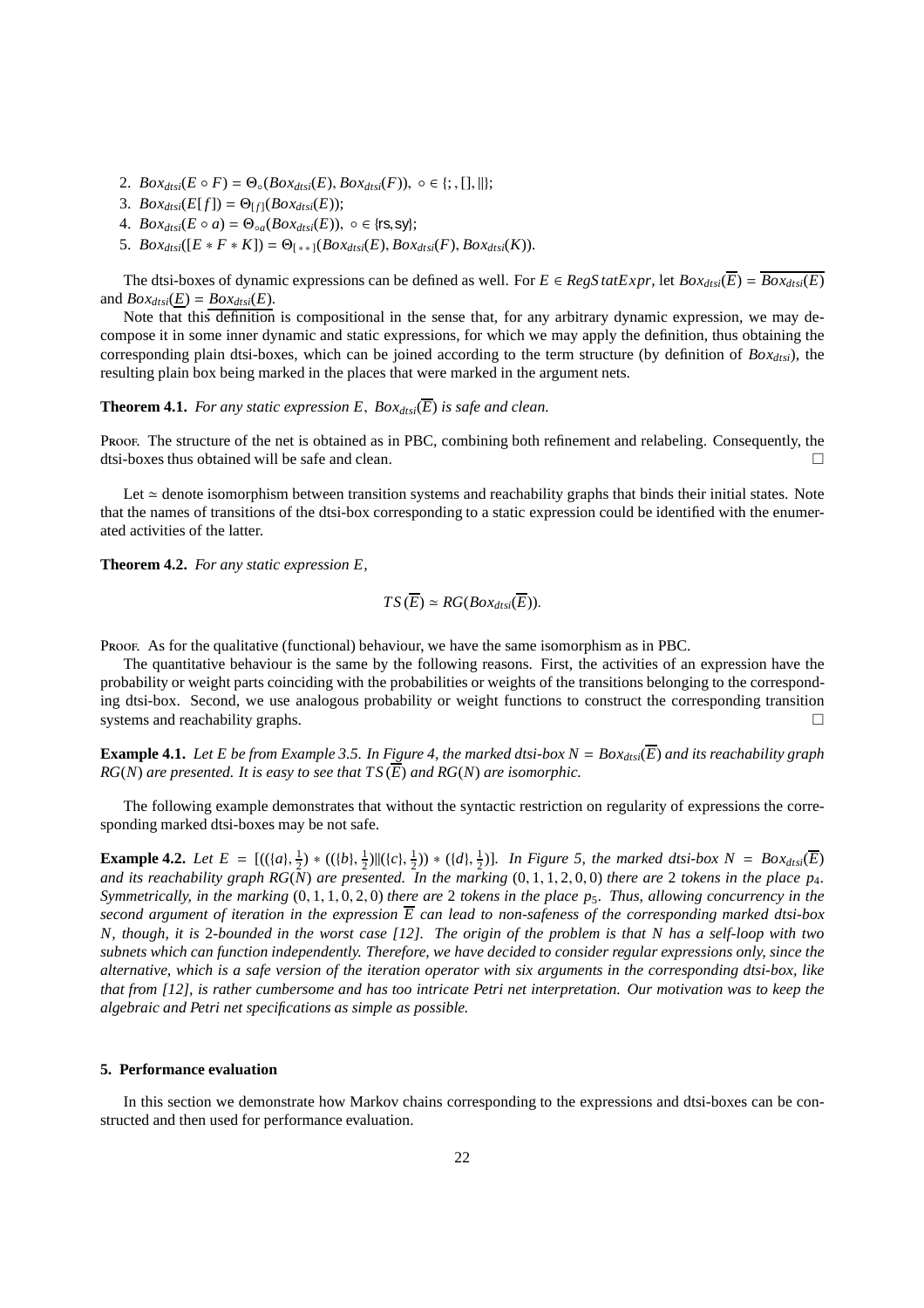![](_page_22_Figure_0.jpeg)

Figure 4: The marked dtsi-box  $N = Box_{dis}(\overline{E})$  for  $E = [(a], \rho) * (({b}, \chi) ; ((({c}, l); ({d}, \theta)) ] (({e}, m); ({f}, \phi)))) * Stop]$  and its reachability graph.

![](_page_22_Figure_2.jpeg)

Figure 5: The marked dtsi-box  $N = Box_{dtsi}(\overline{E})$  for  $E = [(({a}, \frac{1}{2}) * (({b}, \frac{1}{2})||({{c}}, \frac{1}{2})) * ({d}, \frac{1}{2})]$  and its reachability graph.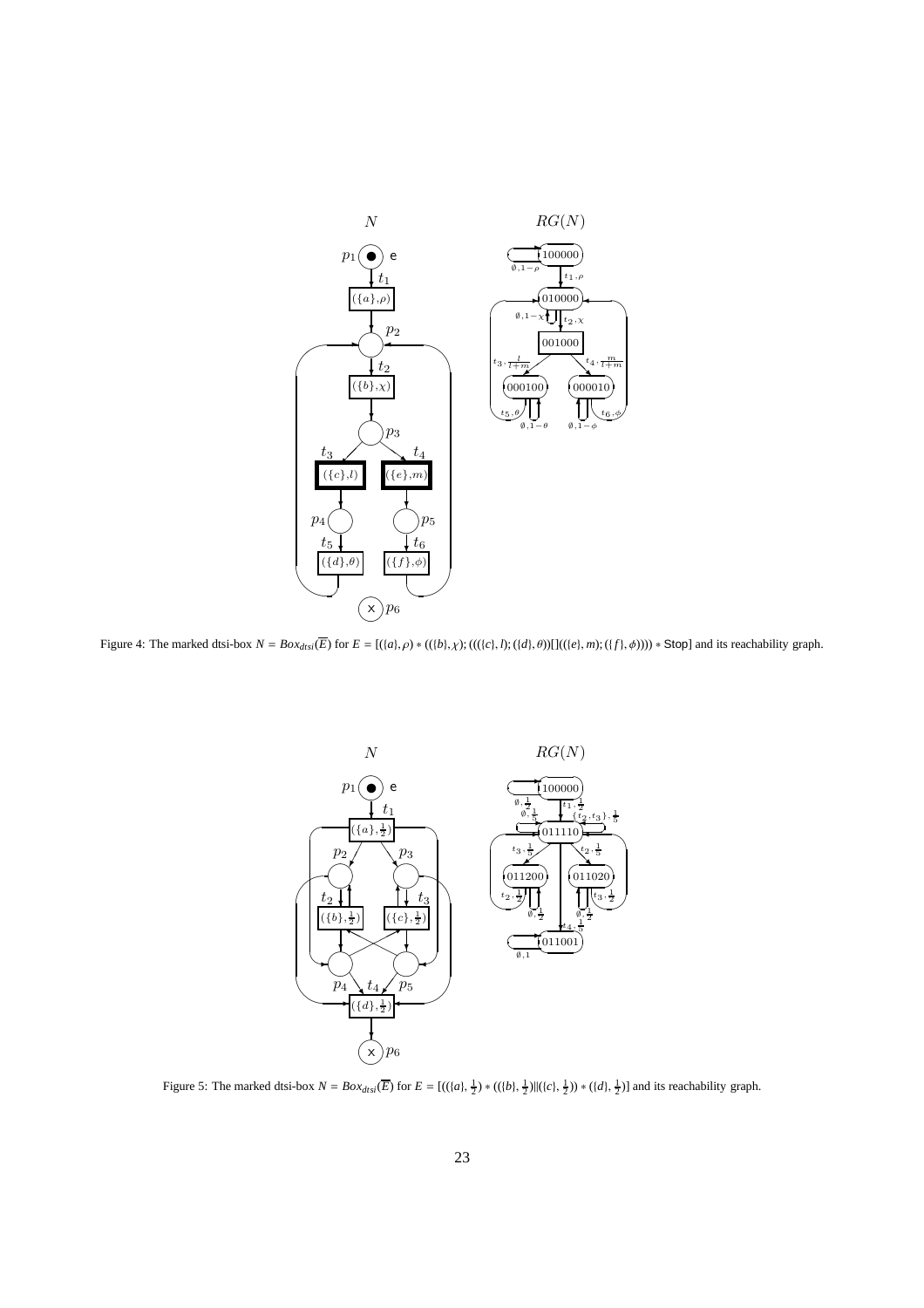# *5.1. Analysis of the underlying stochastic process*

For a dynamic expression *G*, a discrete random variable is associated with every tangible state  $s \in DR_T(G)$ . The variable captures a residence time in the state. One can interpret staying in a state at the next discrete time moment as a failure and leaving it as a success of some trial series. It is easy to see that the random variables are geometrically distributed with the parameter 1− *PM*(*s*, *s*), since the probability to stay in *s* for *k*−1 time moments and leave it at the moment  $k \ge 1$  is  $PM(s, s)^{k-1}(1 - PM(s, s))$  (the residence time is *k* in this case, and this formula defines the probability mass function (PMF) of residence time in *s*). Hence, the probability distribution function (PDF) of residence time in *s* is  $1 - PM(s, s)^{k-1}$  ( $k \ge 1$ ) (the probability that the residence time in *s* is less than *k*). The mean value formula for the geometrical distribution allows us to calculate the average sojourn time in *s* as  $\frac{1}{1-P M(s,s)}$ . Clearly, the average sojourn time in a vanishing state is zero. Let  $s \in DR(G)$ .

The *average sojourn time in the state s* is

$$
SJ(s) = \begin{cases} \frac{1}{1 - PM(s,s)}, & s \in DR_T(G); \\ 0, & s \in DR_V(G). \end{cases}
$$

The *average sojourn time vector* of *G*, denoted by *SJ*, has the elements  $SJ(s)$ ,  $s \in DR(G)$ . The *sojourn time variance in the state s* is

$$
VAR(s) = \begin{cases} \frac{PM(s,s)}{(1 - PM(s,s))^2}, & s \in DR_T(G); \\ 0, & s \in DR_V(G). \end{cases}
$$

The *sojourn time variance vector* of *G*, denoted by *VAR*, has the elements *VAR*(*s*),  $s \in DR(G)$ .

To evaluate performance of the system specified by a dynamic expression *G*, we should investigate the stochastic process associated with it. The process is the underlying semi-Markov chain (SMC) [68], denoted by *SMC*(*G*), which can be analyzed by extracting from it the embedded (absorbing) discrete time Markov chain (EDTMC) corresponding to *G*, denoted by *EDTMC*(*G*). The construction of the latter is analogous to that applied in the context of generalized stochastic PNs (GSPNs) in [55, 3, 4], and also in the framework of discrete time deterministic and stochastic PNs (DTDSPNs) in [76], as well as within discrete deterministic and stochastic PNs (DDSPNs) [75]. *EDTMC*(*G*) only describes the state changes of *SMC*(*G*) while ignoring its time characteristics. Thus, to construct the EDTMC, we should abstract from all time aspects of behaviour of the SMC, i.e. from the sojourn time in its states. The (local) sojourn time in every state of the EDTMC is equal to one discrete time unit. It is well-known that every SMC is fully described by the EDTMC and the state sojourn time distributions (the latter can be specified by the vector of PDFs of residence time in the states) [32].

Let *G* be a dynamic expression and *s*,  $\tilde{s} \in DR(G)$ . The transition system  $TS(G)$  can have self-loops going from a state to itself which have a non-zero probability. Obviously, the current state remains unchanged in this case. Let  $s \to s$ . The *probability to stay in s due to k* ( $k \ge 1$ ) *self-loops* is

 $PM(s, s)^k$ .

Let  $s \to \tilde{s}$  and  $s \neq \tilde{s}$ . The *probability to move from s to*  $\tilde{s}$  *by executing any set of activities after possible self-loops* is

$$
PM^*(s, \tilde{s}) = \begin{cases} PM(s, \tilde{s}) \sum_{k=0}^{\infty} PM(s, s)^k = \frac{PM(s, \tilde{s})}{1 - PM(s, \tilde{s})}, & s \to s; \\ PM(s, \tilde{s}), & \text{otherwise}; \end{cases} = SL(s)PM(s, \tilde{s}), \text{ where}
$$

$$
SL(s) = \begin{cases} \frac{1}{1 - PM(s, \tilde{s})}, & s \to s; \\ 1, & \text{otherwise}; \end{cases}
$$

is the *self-loops abstraction factor*. The *self-loops abstraction vector* of *G*, denoted by *SL*, has the elements  $SL(s)$ ,  $s \in$ *DR*(*G*). The value  $k = 0$  in the summation above corresponds to the case when no self-loops occur. Note that  $\forall s \in DR_T(G)$ ,  $SL(s) = \frac{1}{1 - PM(s,s)} = SJ(s)$ , hence,  $\forall s \in DR_T(G)$ ,  $PM^*(s, \tilde{s}) = SJ(s)PM(s, \tilde{s})$ , since we always have the empty loop (which is a self-loop)  $s \stackrel{\emptyset}{\rightarrow} s$  from every tangible state *s*. Empty loops are not possible from vanishing states, hence,  $\forall s \in DR_V(G)$ ,  $PM^*(s, \tilde{s}) = \frac{PM(s, \tilde{s})}{1 - PM(s, s)}$ , when there are non-empty self-loops (produced by iteration) from *s*, or  $PM^*(s, \tilde{s}) = PM(s, \tilde{s})$ , when there are no self-loops from *s*.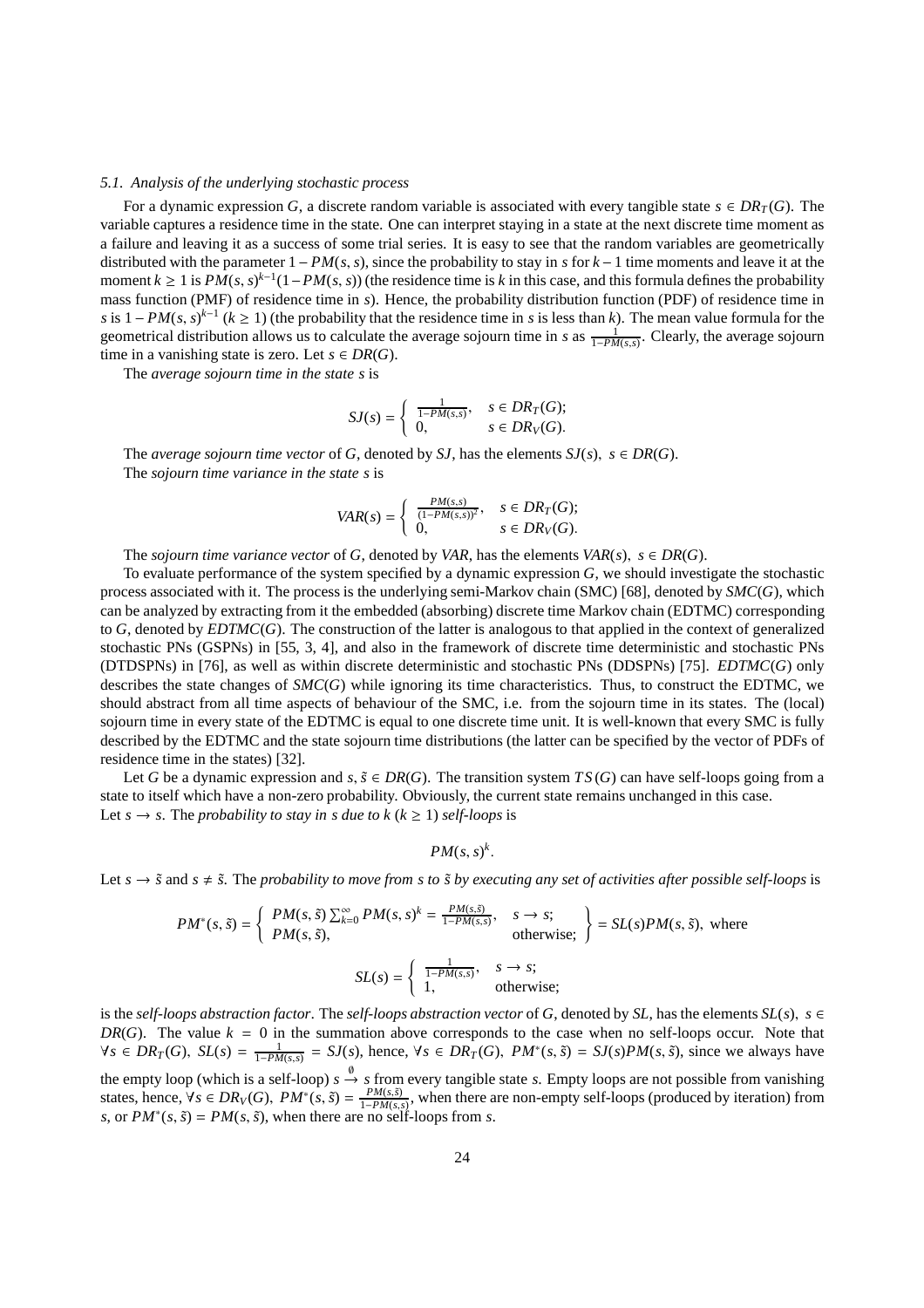Note that after abstraction from the probabilities of transitions which do not change the states, the remaining transition probabilities are normalized. In order to calculate transition probabilities  $PT(\Upsilon, s)$ , we had to normalize *PF*(Υ, *s*). Then, to obtain transition probabilities of the state-changing steps  $PM*(s, \tilde{s})$ , we now have to normalize  $PM(s, \tilde{s})$ . Thus, we have a two-stage normalization as a result.

Notice that  $PM^*(s, \tilde{s})$  defines a probability distribution, since  $\forall s \in DR(G)$ , such that *s* is not a terminal state, i.e. there are transitions to different states after possible self-loops from it, we have

$$
\sum_{\{\tilde{s}|s\rightarrow\tilde{s}, s\neq\tilde{s}\}}PM^*(s, \tilde{s}) = \frac{1}{1 - PM(s, s)}\sum_{\{\tilde{s}|s\rightarrow\tilde{s}, s\neq\tilde{s}\}}PM(s, \tilde{s}) = \frac{1}{1 - PM(s, s)}(1 - PM(s, s)) = 1.
$$

We decided to consider self-loops followed only by a state-changing step just for convenience. Alternatively, we could take a state-changing step followed by self-loops or a state-changing step preceded and followed by selfloops. In all these three cases our sequence begins or/and ends with the loops which do not change states. At the same time, the overall probabilities of the evolutions can differ, since self-loops have positive probabilities. To avoid inconsistency of definitions and too complex description, we consider sequences ending with a state-changing step. It resembles in some sense a construction of branching bisimulation [27] taking self-loops instead of silent transitions.

**Definition 5.1.** Let *G* be a dynamic expression. The *embedded (absorbing) discrete time Markov chain (EDTMC)* of *G*, denoted by *EDTMC*(*G*), has the state space *DR*(*G*), the initial state  $[G]_{\approx}$  and the transitions  $s \rightarrow p \tilde{s}$ , if  $s \rightarrow \tilde{s}$  and  $s \neq \tilde{s}$ , where  $P = PM^*(s, \tilde{s})$ .

The *underlying SMC* of *G*, denoted by *SMC*(*G*), has the EDTMC *EDTMC*(*G*) and the sojourn time in every *s* ∈ *DR*<sub>*T*</sub>(*G*) is geometrically distributed with the parameter  $1 - PM(s, s)$  while the sojourn time in every  $s \in DR_V(G)$ is equal to zero.

EDTMCs and underlying SMCs of static expressions can be defined as well. For  $E \in RegS \cdot tatExpr$ , let *EDTMC*(*E*) = *EDTMC*(*E*) and *SMC*(*E*) = *SMC*(*E*).

Let *G* be a dynamic expression. The elements  $\mathcal{P}_{ij}^*$  ( $1 \le i, j \le n = |DR(G)|$ ) of the (one-step) transition probability matrix (TPM) **P** ∗ for *EDTMC*(*G*) are defined as

$$
\mathcal{P}_{ij}^* = \begin{cases} PM^*(s_i, s_j), & s_i \to s_j, \ s_i \neq s_j; \\ 0, & \text{otherwise.} \end{cases}
$$

The transient (*k*-step,  $k \in \mathbb{N}$ ) PMF  $\psi^*[k] = (\psi^*[k](s_1), \dots, \psi^*[k](s_n))$  for *EDTMC*(*G*) is calculated as

$$
\psi^*[k] = \psi^*[0](\mathbf{P}^*)^k,
$$

where  $\psi^*[0] = (\psi^*[0](s_1), \dots, \psi^*[0](s_n))$  is the initial PMF defined as

$$
\psi^*[0](s_i) = \begin{cases} 1, & s_i = [G]_{\approx}; \\ 0, & \text{otherwise.} \end{cases}
$$

Note also that  $\psi^*[k+1] = \psi^*[k] \mathbf{P}^*$  ( $k \in \mathbb{N}$ ).

The steady-state PMF  $\psi^* = (\psi^*(s_1), \dots, \psi^*(s_n))$  for *EDTMC*(*G*) is a solution of the equation system

$$
\begin{cases} \psi^*(\mathbf{P}^* - \mathbf{I}) = \mathbf{0} \\ \psi^* \mathbf{1}^T = 1 \end{cases}
$$

,

where **I** is the identity matrix of size *n* and **0** is a row vector of *n* values 0, **1** is that of *n* values 1.

When *EDTMC*(*G*) has a single steady state, we have  $\psi^* = \lim_{k \to \infty} \psi^*[k]$ .

The steady-state PMF for the underlying semi-Markov chain *SMC*(*G*) is calculated via multiplication of every  $\psi^*(s_i)$  ( $1 \le i \le n$ ) by the average sojourn time  $SJ(s_i)$  in the state  $s_i$ , after which we normalize the resulting values. Remember that for a vanishing state  $s \in DR_V(G)$  we have  $SJ(s) = 0$ .

Thus, the steady-state PMF  $\varphi = (\varphi(s_1), \dots, \varphi(s_n))$  for *SMC(G)* is

$$
\varphi(s_i) = \begin{cases} \frac{\psi^*(s_i) SJ(s_i)}{\sum\limits_{j=1}^n \psi^*(s_j) SJ(s_j)}, & s_i \in DR_T(G); \\ 0, & s_i \in DR_V(G). \end{cases}
$$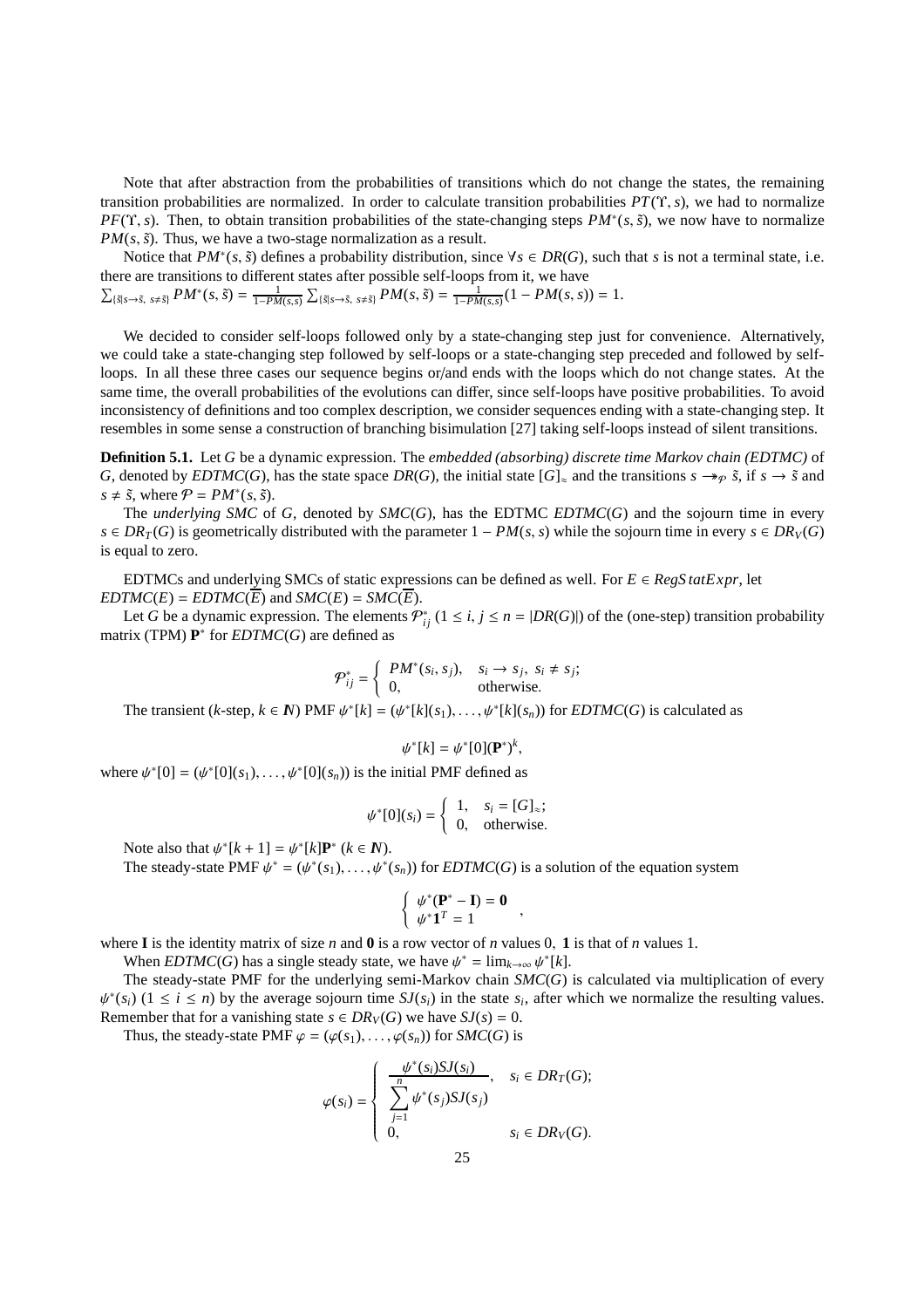Thus, to calculate  $\varphi$ , we apply abstraction from self-loops to get  $\mathbf{P}^*$  and then  $\psi^*$ , followed by weighting by *SJ* and normalization. *EDTMC*(*G*) has no self-loops, unlike *SMC*(*G*), hence, the behaviour of *EDTMC*(*G*) stabilizes quicker than that of *SMC*(*G*) (if each of them has a single steady state), since **P** <sup>∗</sup> has only zero elements at the main diagonal.

**Example 5.1.** *Let E be from Example 3.5. In Figure 6, the underlying SMC SMC* $(\overline{E})$  *is presented. The average sojourn time in the states of the underlying SMC is written next to them in bold font.*

*The average sojourn time vector of*  $\overline{E}$  *is* 

$$
SJ = \left(\frac{1}{\rho}, \frac{1}{\chi}, 0, \frac{1}{\theta}, \frac{1}{\phi}\right).
$$

*The sojourn time variance vector of*  $\overline{E}$  *is* 

$$
VAR = \left(\frac{1-\rho}{\rho^2}, \frac{1-\chi}{\chi^2}, 0, \frac{1-\theta}{\theta^2}, \frac{1-\phi}{\phi^2}\right).
$$

*The TPM for EDTMC* $(\overline{E})$  *is* 

$$
\mathbf{P}^* = \left(\begin{array}{cccccc} 0 & 1 & 0 & 0 & 0 \\ 0 & 0 & 1 & 0 & 0 \\ 0 & 0 & 0 & \frac{l}{l+m} & \frac{m}{l+m} \\ 0 & 1 & 0 & 0 & 0 \\ 0 & 1 & 0 & 0 & 0 \end{array}\right)
$$

.

.

*The steady-state PMF for EDTMC* $(\overline{E})$  *is* 

$$
\psi^* = \left(0, \frac{1}{3}, \frac{1}{3}, \frac{l}{3(l+m)}, \frac{m}{3(l+m)}\right).
$$

*The steady-state PMF* ψ <sup>∗</sup> *weighted by SJ is*

$$
\left(0, \frac{1}{3\chi}, 0, \frac{l}{3\theta(l+m)}, \frac{m}{3\phi(l+m)}\right).
$$

*It remains to normalize the steady-state weighted PMF by dividing it by the sum of its components*

$$
\psi^* SJ^T = \frac{\theta \phi(l+m) + \chi(\phi l + \theta m)}{3\chi \theta \phi(l+m)}
$$

*Thus, the steady-state PMF for*  $SMC(\overline{E})$  *is* 

$$
\varphi = \frac{1}{\theta\phi(l+m) + \chi(\phi l + \theta m)}(0, \theta\phi(l+m), 0, \chi\phi l, \chi\theta m).
$$

*In the case*  $l = m$  *and*  $\theta = \phi$  *we have* 

$$
\varphi = \frac{1}{2(\chi + \theta)}(0, 2\theta, 0, \chi, \chi).
$$

Let *G* be a dynamic expression and *s*,  $\tilde{s}$  ∈ *DR*(*G*), *S*,  $\tilde{S}$  ⊆ *DR*(*G*). The following standard *performance indices (measures)* can be calculated based on the steady-state PMF for  $SMC(G)$  [62, 40].

- The *average recurrence (return) time in the state s* (the number of discrete time units required for this) is  $\frac{1}{\varphi(s)}$ .
- The *fraction of residence time in the state s* is  $\varphi(s)$ .
- The *fraction of residence time in the set of states S* or the *probability of the event determined by a condition that is true for all states from S* is  $\sum_{s \in S} \varphi(s)$ *.*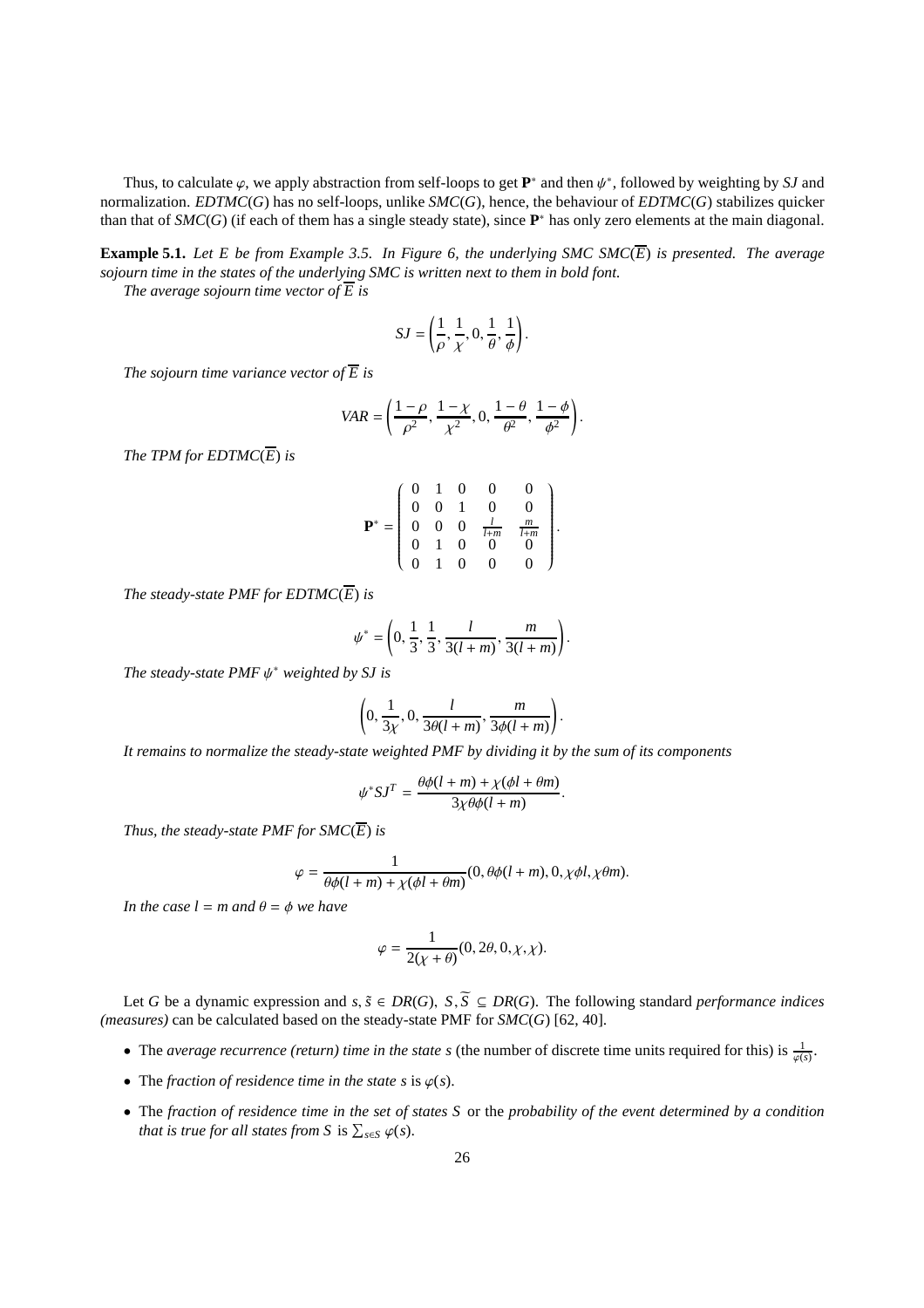![](_page_26_Figure_0.jpeg)

Figure 6: The underlying SMC of  $\overline{E}$  for  $E = [({a}, \rho) * (({b}, \chi); ((({c}, h); ({d}, \theta)))](({e}, m); ({f}, \phi)))) * Stop$ .

- The *relative fraction of residence time in the set of states S with respect to that in*  $\widetilde{S}$  *is*  $\frac{\sum_{s\in S}\varphi(s)}{\sum_{\tilde{s}\in\tilde{S}}\varphi(\tilde{s})}$ *.*
- The *rate of leaving the state s* is  $\frac{\varphi(s)}{SJ(s)}$ .
- The *steady-state probability to perform a step with an activity*  $(\alpha, \kappa)$  *is*  $\sum_{s \in DR(G)} \varphi(s) \sum_{\{\Upsilon | (\alpha,\kappa) \in \Upsilon\}} PT(\Upsilon, s)$ *.*
- The *probability of the event determined by a reward function r on the states* is  $\sum_{s \in DR(G)} \varphi(s)r(s)$ .

Let  $N = (P_N, T_N, W_N, \Omega_N, L_N, M_N)$  be a LDTSIPN and  $M, \widetilde{M} \in N_{fin}^{P_N}$ . Then the average sojourn time  $SJ(M)$ , the sojourn time variance *VAR*(*M*), the probabilities  $PM^*(M, \widetilde{M})$ , the transition relation  $M \to_{\mathcal{P}} \widetilde{M}$ , the EDTMC *EDTMC*(*N*), the underlying SMC *SMC*(*N*) and the steady-state PMF for it are defined like the corresponding notions for dynamic expressions.

As we have mentioned earlier, every marked plain dtsi-box could be interpreted as the LDTSIPN. Therefore, we can evaluate performance with the LDTSIPNs corresponding to dtsi-boxes and then transfer the results to the latter.

Let  $\simeq$  denote isomorphism between SMCs that binds their initial states.

**Proposition 5.1.** *For any static expression E,*

$$
SMC(\overline{E}) \simeq SMC(Box_{dtsi}(\overline{E})).
$$

Proof. By Theorem 4.2 and definitions of underlying SMCs for dynamic expressions and LDTSIPNs taking into account the following. First, for the associated SMCs, the average sojourn time in the states is the same, since it is defined via the analogous probability functions. Second, the transition probabilities of the associated SMCs are the sums of those belonging to transition systems or reachability graphs.  $\Box$ 

**Example 5.2.** *Let E be from Example 3.5. In Figure 7, the underlying SMC SMC*(*N*) *is presented. Clearly, SMC*(*E*) *and SMC*(*N*) *are isomorphic. Thus, both the transient and steady-state PMFs for SMC*(*N*) *and SMC*(*E*) *coincide.*

# *5.2. Alternative solution methods*

Let us consider DTMCs of expressions based on the state change probabilities  $PM(s, \tilde{s})$ .

**Definition 5.2.** Let *G* be a dynamic expression. The *discrete time Markov chain (DTMC)* of *G*, denoted by *DTMC*(*G*), has the state space *DR*(*G*), the initial state  $[G]_{\approx}$  and the transitions  $s \rightarrow \varphi \tilde{s}$ , where  $\mathcal{P} = PM(s, \tilde{s})$ .

DTMCs of static expressions can be defined as well. For  $E \in RegS \, \text{tatExpr}$ , let  $\text{DTMC}(E) = \text{DTMC}(\overline{E})$ .

Let *G* be a dynamic expression. The elements  $P_{ij}$  ( $1 \le i, j \le n = |DR(G)|$ ) of (one-step) transition probability matrix (TPM) **P** for *DTMC*(*G*) are defined as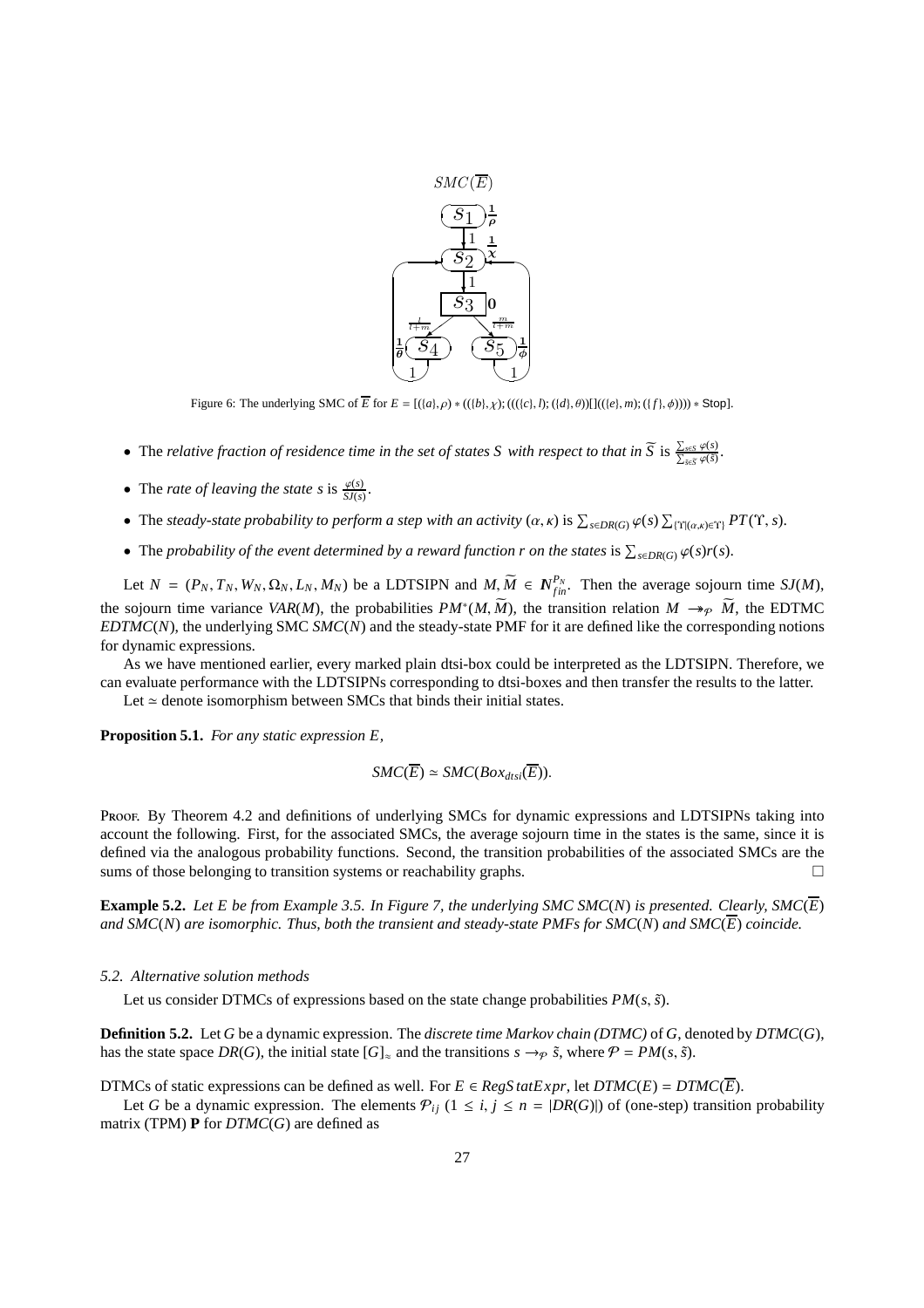![](_page_27_Figure_0.jpeg)

Figure 7: The underlying SMC of *N* = *Boxdtsi*(*E*) for *E* = [({*a*}, ρ) ∗ (({*b*}, χ); ((({*c*}, *l*); ({*d*}, θ))[](({*e*}, *m*); ({*f*}, φ)))) ∗ Stop].

$$
\mathcal{P}_{ij} = \begin{cases} PM(s_i, s_j), & s_i \to s_j; \\ 0, & \text{otherwise.} \end{cases}
$$

The steady-state PMF  $\psi$  for *DTMC*(*G*) is defined like the corresponding notion  $\psi^*$  for *EDTMC*(*G*).

Let us determine a relationship between steady-state PMFs for *DTMC*(*G*) and *EDTMC*(*G*). The following theorem proposes the equation that relates the mentioned steady-state PMFs.

First, we introduce some helpful notation. For a vector  $v = (v_1, \ldots, v_n)$ , let *Diag(v)* be a diagonal matrix of size *n* with the elements  $Diag_{ij}(v)$  ( $1 \le i, j \le n$ ) defined as

$$
Diag_{ij}(v) = \begin{cases} v_i, & i = j; \\ 0, & \text{otherwise.} \end{cases} (1 \le i, j \le n).
$$

**Theorem 5.1.** *Let G be a dynamic expression and SL be its self-loops abstraction vector. Then the steady-state PMFs*  $\psi$  *for DTMC*(*G*) *and*  $\psi^*$  *for EDTMC*(*G*) *are related as follows:*  $\forall s \in DR(G)$ *,* 

$$
\psi(s) = \frac{\psi^*(s)SL(s)}{\sum_{\tilde{s} \in DR(G)} \psi^*(\tilde{s})SL(\tilde{s})}.
$$

Proof. Let *PSL* be a vector with the elements

$$
PSL(s) = \begin{cases} PM(s, s), & s \to s; \\ 0, & \text{otherwise.} \end{cases}
$$

By definition of  $PM^*(s, \tilde{s})$ , we have  $\mathbf{P}^* = Diag(SL)(\mathbf{P} - Diag(PSL))$ . Further,

$$
\psi^*(\mathbf{P}^* - \mathbf{I}) = \mathbf{0} \text{ and } \psi^* \mathbf{P}^* = \psi^*.
$$

After replacement of **P** <sup>∗</sup> by *Diag*(*SL*)(**P** − *Diag*(*PSL*)) we obtain

$$
\psi^*Diag(SL)(\mathbf{P} - Diag(PSL)) = \psi^* \text{ and } \psi^*Diag(SL)\mathbf{P} = \psi^*(Diag(SL)Diag(PSL) + \mathbf{I}).
$$

Note that  $\forall s \in DR(G)$ , we have

$$
SL(s)PSL(s) + 1 = \left\{ \begin{array}{l} SL(s)PM(s, s) + 1 = \frac{PM(s, s)}{1 - PM(s, s)} + 1 = \frac{1}{1 - PM(s, s)}, \quad s \to s; \\ SL(s) \cdot 0 + 1 = 1, \quad \text{otherwise;} \end{array} \right\} = SL(s).
$$

Hence,  $Diag(SL)Diag(PSL) + I = Diag(SL)$ . Thus,

$$
\psi^*Diag(SL)\mathbf{P}=\psi^*Diag(SL).
$$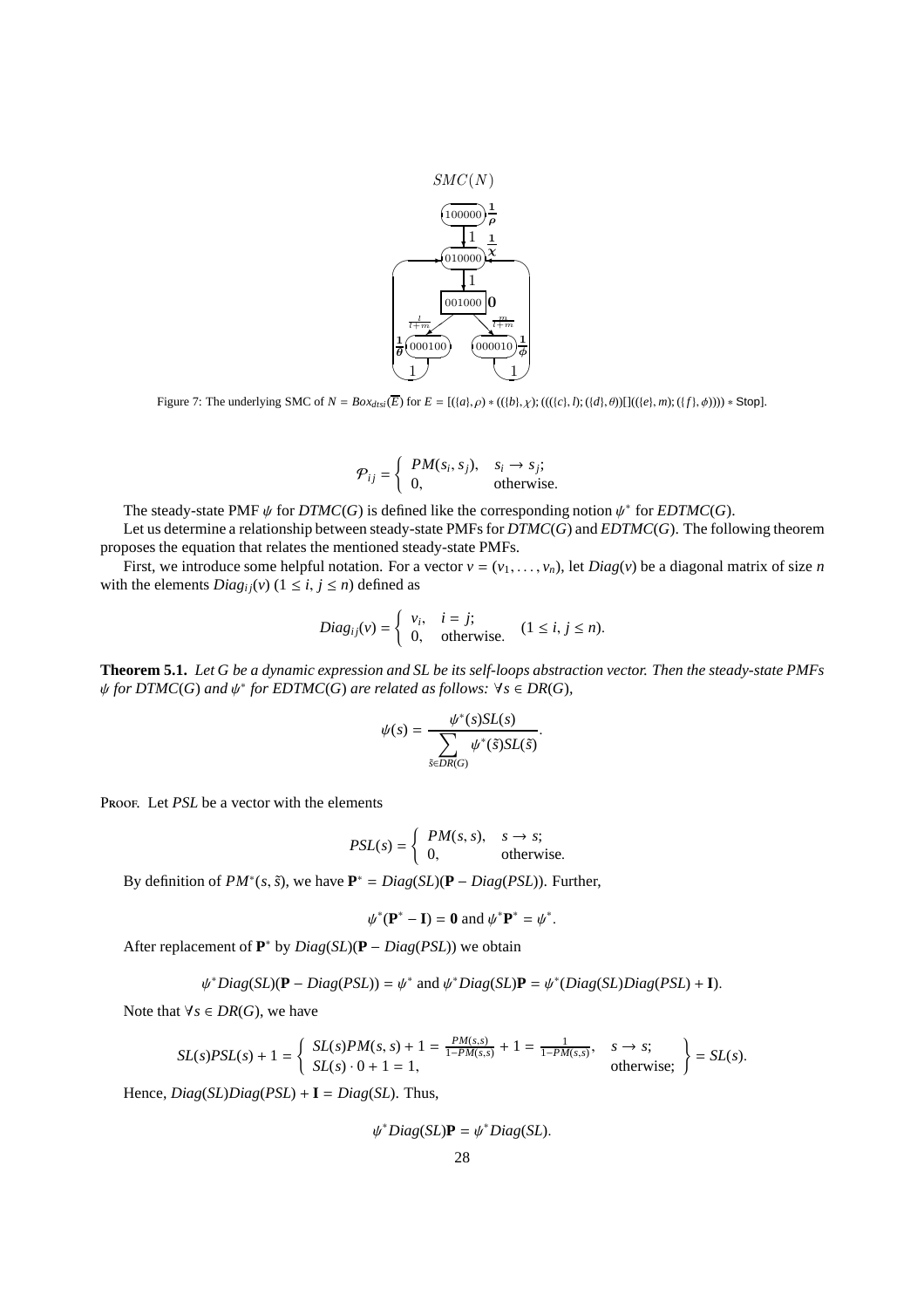Then, for  $v = \psi^*Diag(SL)$ , we have

$$
v
$$
**P** =  $v$  and  $v$ (**P** – **I**) = **0**.

In order to calculate  $\psi$  on the basis of  $v$ , we must normalize it by dividing its elements by their sum, since we should have  $\psi \mathbf{1}^T = 1$  as a result:

$$
\psi = \frac{1}{v\mathbf{1}^T} v = \frac{1}{\psi^* Diag(SL)\mathbf{1}^T} \psi^* Diag(SL).
$$

Thus, the elements of  $\psi$  are calculated as follows:  $\forall s \in DR(G)$ ,

$$
\psi(s) = \frac{\psi^*(s)SL(s)}{\sum_{\tilde{s} \in DR(G)} \psi^*(\tilde{s})SL(\tilde{s})}
$$

.

,

It is easy to check that  $\psi$  is a solution of the equation system

$$
\begin{cases} \psi(\mathbf{P} - \mathbf{I}) = \mathbf{0} \\ \psi \mathbf{1}^T = 1 \end{cases}
$$

hence, it is indeed the steady-state PMF for  $DTMC(G)$ .

The following proposition relates the steady-state PMFs for *SMC*(*G*) and *DTMC*(*G*).

**Proposition 5.2.** *Let G be a dynamic expression,*  $\varphi$  *be the steady-state PMF for SMC(G) and*  $\psi$  *be the steady-state PMF for DTMC*(*G*)*. Then*  $\forall s \in DR(G)$ *,* 

$$
\varphi(s) = \begin{cases} \frac{\psi(s)}{\displaystyle\sum_{\tilde{s} \in DR_T(G)} \psi(\tilde{s})}, & s \in DR_T(G); \\ 0, & s \in DR_V(G). \end{cases}
$$

**PROOF.** Let  $s \in DR_T(G)$ . Remember that  $\forall s \in DR_T(G)$ ,  $SL(s) = SJ(s)$  and  $\forall s \in DR_V(G)$ ,  $SJ(s) = 0$ . Then, by Theorem 5.1, we have  $\frac{\psi(s)}{\sum_{\tilde{s}\in DR_{T}(G)}\psi(\tilde{s})} = \frac{\frac{\psi^{*}(s)SL(s)}{\sum_{\tilde{s}\in DR_{T}(G)}\psi^{*}(\tilde{s})SL(\tilde{s})}}{\sum_{\tilde{s}\in DR_{T}(G)}\frac{\psi^{*}(\tilde{s})SL(\tilde{s})SL(\tilde{s})}}$  $\frac{\frac{\sqrt{\sum_{\tilde{S}\in DR(G)}\psi^*(\tilde{S})SL(\tilde{S})}}{\sum_{\tilde{S}\in DR(G)}\psi^*(\tilde{S})SL(\tilde{S})}}}{\sum_{\tilde{S}\in DR(G)}\frac{\psi^*(\tilde{S})SL(\tilde{S})}{\sqrt{\sum_{\tilde{S}\in DR(G)}\psi^*(\tilde{S})SL(\tilde{S})}}}\ = \ \frac{\psi^*(s)SL(s)}{\sum_{\tilde{S}\in DR(G)}\psi^*(\tilde{S})SL(\tilde{S})}\ \cdot\ \frac{\sum_{\tilde{S}\in DR(G)}\psi^*(\tilde{S})SL(\tilde{S})}{\sqrt{\sum$  $\frac{\sum_{\tilde{s} \in DR(G)} \psi^*(\tilde{s}) SL(\tilde{s})}{\sum_{\tilde{s} \in DR_T(G)} \psi^*(\tilde{s}) SL(\tilde{s})} = \frac{\psi^*(s) SL(s)}{\sum_{\tilde{s} \in DR_T(G)} \psi^*(\tilde{s}) SL(\tilde{s})}$ =  $\frac{\psi^*(s)SJ(s)}{\sum_{\tilde{s} \in DR_T(G)} \psi^*(\tilde{s})SJ(\tilde{s})} = \frac{\psi^*(s)SJ(s)}{\sum_{\tilde{s} \in DR(G)} \psi^*(\tilde{s})SJ(\tilde{s})}$  $=\varphi(s).$ 

Thus, to calculate  $\varphi$ , one can only apply normalization to some elements of  $\psi$  (corresponding to the tangible states), instead of abstracting from self-loops to get  $\mathbf{P}^*$  and then  $\psi^*$ , followed by weighting by *SJ* and normalization. Hence, using *DTMC*(*G*) instead of *EDTMC*(*G*) allows one to avoid multistage analysis, but the payment for it is more timeconsuming numerical and more complex analytical calculation of  $\psi$  with respect to  $\psi^*$ . The reason is that  $DTMC(G)$ has self-loops, unlike *EDTMC*(*G*), hence, the behaviour of *DTMC*(*G*) stabilizes slower than that of *EDTMC*(*G*) (if each of them has a single steady state) and **P** is more dense matrix than  $P^*$ , since **P** may additionally have non-zero elements at the main diagonal. Nevertheless, Proposition 5.2 is very important, since the relationship between  $\varphi$  and  $\psi$  it discovers will be used in Proposition 5.3 to relate the steady-state PMFs for *SMC*(*G*) and the reduced *DTMC*(*G*), as well as in Section 8 to prove preservation of the stationary behaviour by a stochastic equivalence.

**Example 5.3.** *Let E be from Example 3.5. The TPM for DTMC*( $\overline{E}$ ) *is* 

$$
\mathbf{P} = \begin{pmatrix} 1-\rho & \rho & 0 & 0 & 0 \\ 0 & 1-\chi & \chi & 0 & 0 \\ 0 & 0 & 0 & \frac{l}{l+m} & \frac{m}{l+m} \\ 0 & \theta & 0 & 1-\theta & 0 \\ 0 & \phi & 0 & 0 & 1-\phi \end{pmatrix}
$$

.

*The steady-state PMF for DTMC* $(\overline{E})$  *is*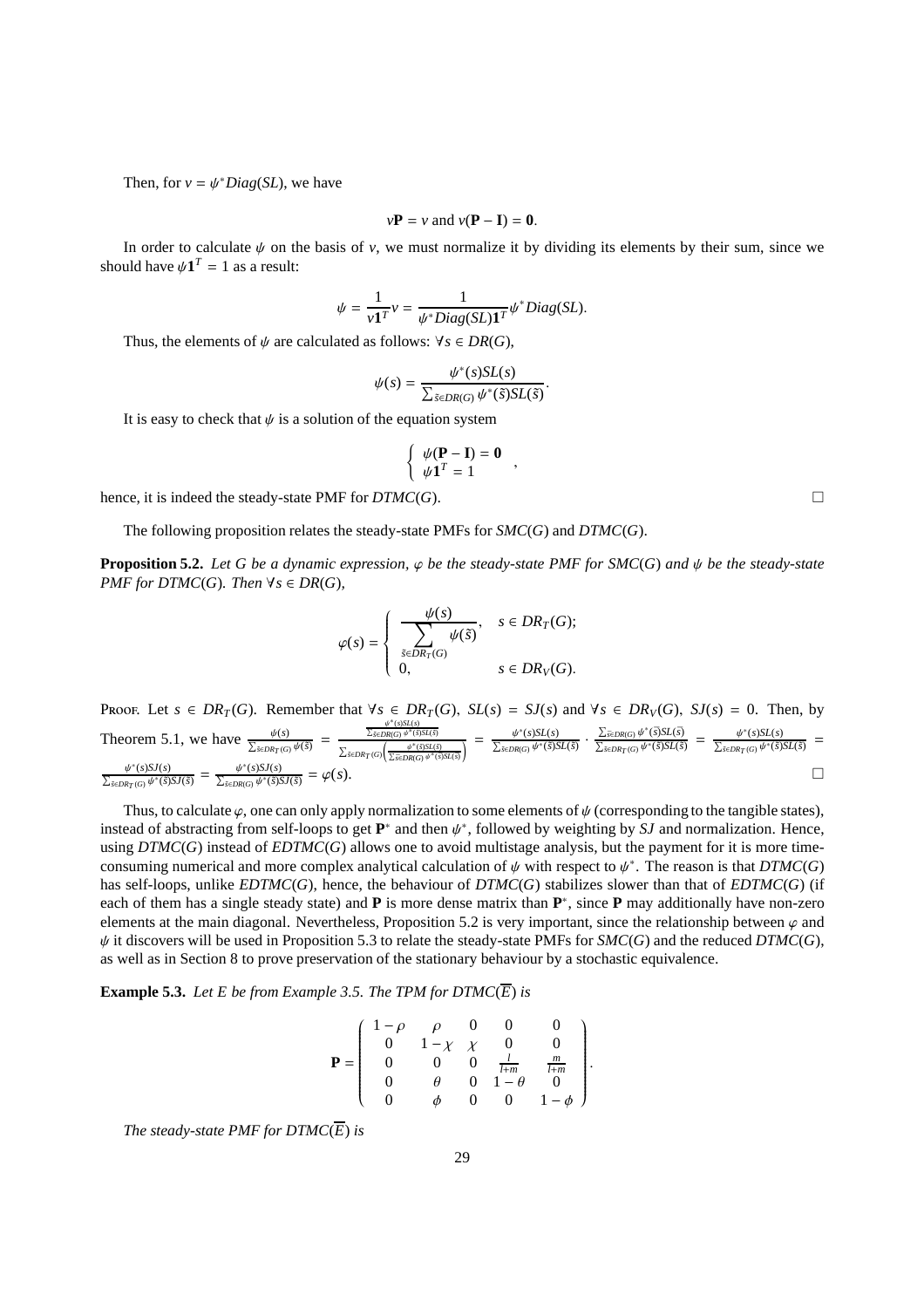$$
\psi = \frac{1}{\theta\phi(1+\chi)(l+m)+\chi(\phi l+\theta m)}(0,\theta\phi(l+m),\chi\theta\phi(l+m),\chi\phi l,\chi\theta m).
$$

*Remember that*  $DR_T(\overline{E}) = \{s_1, s_2, s_4, s_5\}$  *and*  $DR_V(\overline{E}) = \{s_3\}$ *. Hence,* 

$$
\sum_{DR_T(\overline{E})} \psi(\tilde{s}) = \psi(s_1) + \psi(s_2) + \psi(s_4) + \psi(s_5) = \frac{\theta \phi(l+m) + \chi(\phi l + \theta m)}{\theta \phi(1 + \chi)(l+m) + \chi(\phi l + \theta m)}
$$

.

*By Proposition 5.2, we have*

*s*˜∈*DR<sup>T</sup>* (*E*)

$$
\varphi(s_1) = 0 \cdot \frac{\theta \phi(1+\chi)(l+m)+\chi(\phi l+\theta m)}{\theta \phi(l+m)+\chi(\phi l+\theta m)} = 0,
$$
  
\n
$$
\varphi(s_2) = \frac{\theta \phi(l+m)}{\theta \phi(1+\chi)(l+m)+\chi(\phi l+\theta m)} \cdot \frac{\theta \phi(1+\chi)(l+m)+\chi(\phi l+\theta m)}{\theta \phi(l+m)+\chi(\phi l+\theta m)} = \frac{\theta \phi(l+m)}{\theta \phi(l+m)+\chi(\phi l+\theta m)},
$$
  
\n
$$
\varphi(s_3) = 0,
$$
  
\n
$$
\varphi(s_4) = \frac{\chi \phi l}{\theta \phi(1+\chi)(l+m)+\chi(\phi l+\theta m)} \cdot \frac{\theta \phi(1+\chi)(l+m)+\chi(\phi l+\theta m)}{\theta \phi(l+m)+\chi(\phi l+\theta m)} = \frac{\chi \phi l}{\theta \phi(l+m)+\chi(\phi l+\theta m)},
$$
  
\n
$$
\varphi(s_5) = \frac{\chi \theta m}{\theta \phi(1+\chi)(l+m)+\chi(\phi l+\theta m)} \cdot \frac{\theta \phi(1+\chi)(l+m)+\chi(\phi l+\theta m)}{\theta \phi(l+m)+\chi(\phi l+\theta m)} = \frac{\chi \theta m}{\theta \phi(l+m)+\chi(\phi l+\theta m)}.
$$

*Thus, the steady-state PMF for*  $SMC(\overline{E})$  *is* 

$$
\varphi = \frac{1}{\theta \phi(l+m) + \chi(\phi l + \theta m)} (0, \theta \phi(l+m), 0, \chi \phi l, \chi \theta m).
$$

*This coincides with the result obtained in Example 5.1 with the use of ψ<sup>\*</sup> and SJ.* 

Let us now consider the method from [56, 3, 4] that eliminates vanishing states from the EMC (EDTMC, in our terminology) corresponding to the underlying SMC of every GSPN *N*. The TPM for the resulting *reduced* EDTMC (REDTMC) has smaller size than that for the EDTMC. The method demonstrates that there exists a transformation of the underlying SMC of *N* into a CTMC, whose states are the tangible markings of *N*. This CTMC, which is essentially the *reduced* underlying SMC (RSMC) of *N*, is constructed on the basis of the REDTMC. The CTMC can then be directly solved to get both the transient and the steady-state PMFs over the tangible markings of *N*.

This method can be easily transferred to dtsiPBC, hence, for every dynamic expression *G*, we can find a DTMC (since the sojourn time in the tangible states from *DR*(*G*) is discrete and geometrically distributed) with the states from  $DR<sub>T</sub>(G)$ , which can be directly solved to find the transient and the steady-state PMFs over the tangible states. We shall demonstrate that such a *reduced* DTMC (RDTMC) of *G*, denoted by *RDTMC*(*G*), can be constructed from *DTMC*(*G*), using the method analogous to that designed in [56, 3, 4] in the framework of GSPNs to transform EDTMC into REDTMC. Since the sojourn time in the vanishing states is zero, the state transitions of *RDTMC*(*G*) occur in the moments of the global discrete time associated with *SMC*(*G*), unlike those of *EDTMC*(*G*), which happen only when the current state changes to some *di*ff*erent* one, irrespective of the global time. Therefore, in our case, we can skip the stages of constructing the REDTMC of *G*, denoted by *REDTMC*(*G*), from *EDTMC*(*G*), and recovering RSMC of *G*, denoted by  $\textit{RSMC}(G)$ , (which is the sought-for DTMC) from  $\textit{REDTMC}(G)$ , since we have  $\textit{RSMC}(G) = \textit{RDTMC}(G)$ .

Let *G* be a dynamic expression and **P** be the TPM for *DTMC*(*G*). We reorder the states from *DR*(*G*) such that the first rows and columns of **P** will correspond to the states from  $DR<sub>V</sub>(G)$  and the last ones will correspond to the states from  $DR_T(G)$ . Let  $|DR(G)| = n$  and  $|DR_T(G)| = m$ . The resulting matrix can be decomposed as follows:

$$
\mathbf{P} = \left( \begin{array}{cc} \mathbf{C} & \mathbf{D} \\ \mathbf{E} & \mathbf{F} \end{array} \right).
$$

The elements of the  $(n-m) \times (n-m)$  submatrix **C** are the probabilities to move from vanishing to vanishing states, and those of the (*n*− *m*)× *m* submatrix **D** are the probabilities to move from vanishing to tangible states. The elements of the  $m \times (n - m)$  submatrix **E** are the probabilities to move from tangible to vanishing states, and those of the  $m \times m$ submatrix  $\bf{F}$  are the probabilities to move from tangible to tangible states.

The TPM  $\mathbf{P}^{\circ}$  for *RDTMC(G)* is the  $m \times m$  matrix, calculated as

$$
\mathbf{P}^{\diamond} = \mathbf{F} + \mathbf{EGD},
$$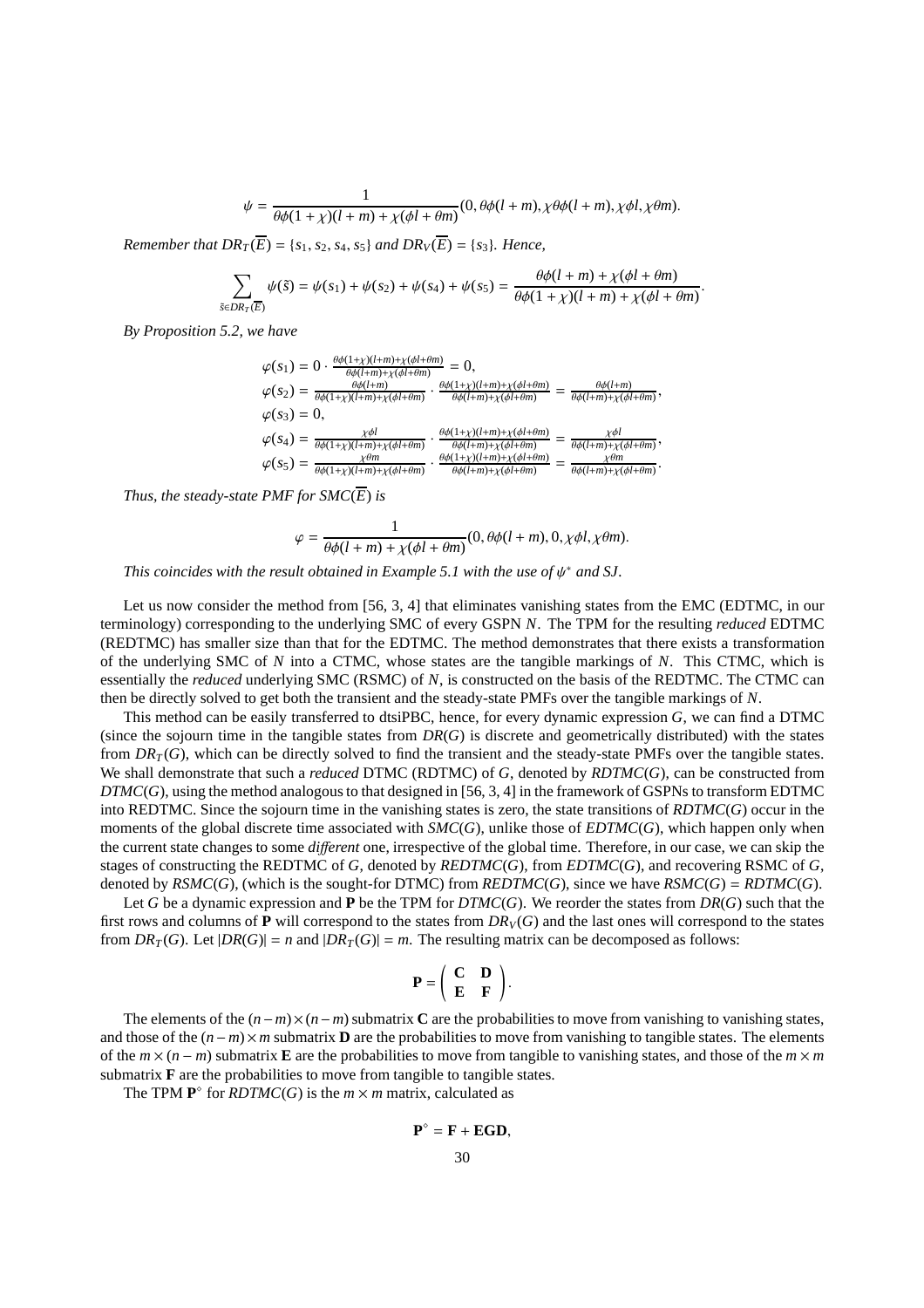where the elements of the matrix **G** are the probabilities to move from vanishing to vanishing states in any number of state transitions, without traversal of the tangible states. Therefore,

$$
\mathbf{G} = \sum_{k=0}^{\infty} \mathbf{C}^k = \begin{cases} \sum_{k=0}^{l} \mathbf{C}^l, & \exists l \in \mathbb{N}, \ \forall k > l, \ \mathbf{C}^k = \mathbf{0}, \quad \text{no loops among vanishing states;} \\ (\mathbf{I} - \mathbf{C})^{-1}, & \lim_{k \to \infty} \mathbf{C}^k = \mathbf{0}, \quad \text{loops among vanishing states;} \end{cases}
$$

where **0** is the square matrix consisting only of zeros and **I** is the identity matrix, both of size *n* − *m*.

For  $1 \le i, j \le m$  and  $1 \le k, l \le n - m$ , let  $\mathcal{F}_{ij}$  be the elements of the matrix **F**,  $\mathcal{E}_{ik}$  be those of **E**,  $\mathcal{G}_{kl}$  be those of **G** and  $\mathcal{D}_{lj}$  be those of **D**. By definition, the elements  $\mathcal{P}^{\circ}_{ij}$  of the matrix  $\mathbf{P}^{\circ}$  are calculated as

$$
\mathcal{P}_{ij}^{\diamond} = \mathcal{F}_{ij} + \sum_{k=1}^{n-m} \sum_{l=1}^{n-m} \mathcal{E}_{ik} \mathcal{G}_{kl} \mathcal{D}_{lj} = \mathcal{F}_{ij} + \sum_{k=1}^{n-m} \mathcal{E}_{ik} \sum_{l=1}^{n-m} \mathcal{G}_{kl} \mathcal{D}_{lj} = \mathcal{F}_{ij} + \sum_{l=1}^{n-m} \mathcal{D}_{lj} \sum_{k=1}^{n-m} \mathcal{E}_{ik} \mathcal{G}_{kl},
$$

i.e.  $\mathcal{P}_{ij}^{\circ}$  ( $1 \le i, j \le m$ ) is the total probability to move from the tangible state  $s_i$  to the tangible state  $s_j$  in any number of steps, without traversal of tangible states, but possibly going through vanishing states.

Let  $s, \tilde{s} \in DR_T(G)$  such that  $s = s_i$ ,  $\tilde{s} = s_j$ . The *probability to move from s to*  $\tilde{s}$  *in any number of steps, without traversal of tangible states* is

$$
PM^{\diamond}(s,\tilde{s})=\mathcal{P}_{ij}^{\diamond}.
$$

**Definition 5.3.** Let *G* be a dynamic expression and  $[G]_{\approx} \in DR_T(G)$ . The *reduced discrete time Markov chain (RDTMC)* of *G*, denoted by *RDTMC*(*G*), has the state space  $DR<sub>T</sub>(G)$ , the initial state  $[G]_{\approx}$  and the transitions  $s \hookrightarrow_{\mathcal{P}} \tilde{s}$ , where  $P = PM^{\circ}(s, \tilde{s})$ .

RDTMCs of static expressions can be defined as well. For  $E \in RegStateExpr$ , let  $RDTMC(E) = RDTMC(E)$ .

Let us now try to define  $\mathit{RSMC}(G)$  as a "restriction" of  $\mathit{SMC}(G)$  to its tangible states. Since the sojourn time in the tangible states of *SMC*(*G*) is discrete and geometrically distributed, we can see that *RSMC*(*G*) is a DTMC with the state space  $DR<sub>T</sub>(G)$ , the initial state  $[G]_{\approx}$  and the transitions whose probabilities collect all those in *SMC*(*G*) to move from the tangible to the tangible states, directly or indirectly, namely, by going through its vanishing states only. Thus, *RSMC*(*G*) has the transitions  $s \hookrightarrow_{\mathcal{P}} \tilde{s}$ , where  $\mathcal{P} = PM^{\circ}(s, \tilde{s})$ , hence, we get *RSMC*(*G*) = *RDTMC*(*G*).

Let  $DR_T(G) = \{s_1, \ldots, s_m\}$  and  $[G]_{\approx} \in DR_T(G)$ . Then the transient (*k*-step,  $k \in N$ ) PMF  $\psi^{\circ}[k] = (\psi^{\circ}[k](s_1), \dots, \psi^{\circ}[k](s_m))$  for *RDTMC(G)* is calculated as

$$
\psi^{\diamond}[k] = \psi^{\diamond}[0](\mathbf{P}^{\diamond})^k,
$$

where  $\psi^{\circ}[0] = (\psi^{\circ}[0](s_1), \dots, \psi^{\circ}[0](s_m))$  is the initial PMF defined as

$$
\psi^{\circ}[0](s_i) = \begin{cases} 1, & s_i = [G]_{\approx}; \\ 0, & \text{otherwise.} \end{cases}
$$

Note also that  $\psi^{\circ}[k+1] = \psi^{\circ}[k] \mathbf{P}^{\circ}$  ( $k \in \mathbf{N}$ ).

The steady-state PMF  $\psi^{\circ} = (\psi^{\circ}(s_1), \dots, \psi^{\circ}(s_m))$  for *RDTMC(G)* is a solution of the equation system

$$
\begin{cases} \psi^{\diamond}(\mathbf{P}^{\diamond} - \mathbf{I}) = \mathbf{0} \\ \psi^{\diamond} \mathbf{1}^T = 1 \end{cases}
$$

,

where **I** is the identity matrix of size *m* and **0** is a row vector of *m* values 0, **1** is that of *m* values 1.

When *RDTMC*(*G*) has a single steady state, we have  $\psi^{\circ} = \lim_{k \to \infty} \psi^{\circ}[k]$ .

The zero sojourn time in the vanishing states guarantees that the state transitions of *RDTMC*(*G*) occur in the moments of the global discrete time associated with *SMC*(*G*), i.e. every such state transition occurs after one time unit delay. Hence, the sojourn time in the tangible states is the same for *RDTMC*(*G*) and *SMC*(*G*). The state transition probabilities of *RDTMC*(*G*) are those to move from tangible to tangible states in any number of steps, without traversal of the tangible states. Therefore, *RDTMC*(*G*) and *SMC*(*G*) have the same transient behaviour over the tangible states, thus, the transient analysis of *SMC*(*G*) is possible to accomplish using *RDTMC*(*G*).

The following proposition relates the steady-state PMFs for *SMC*(*G*) and *RDTMC*(*G*). It proves that the steadystate probabilities of the tangible states coincide for them.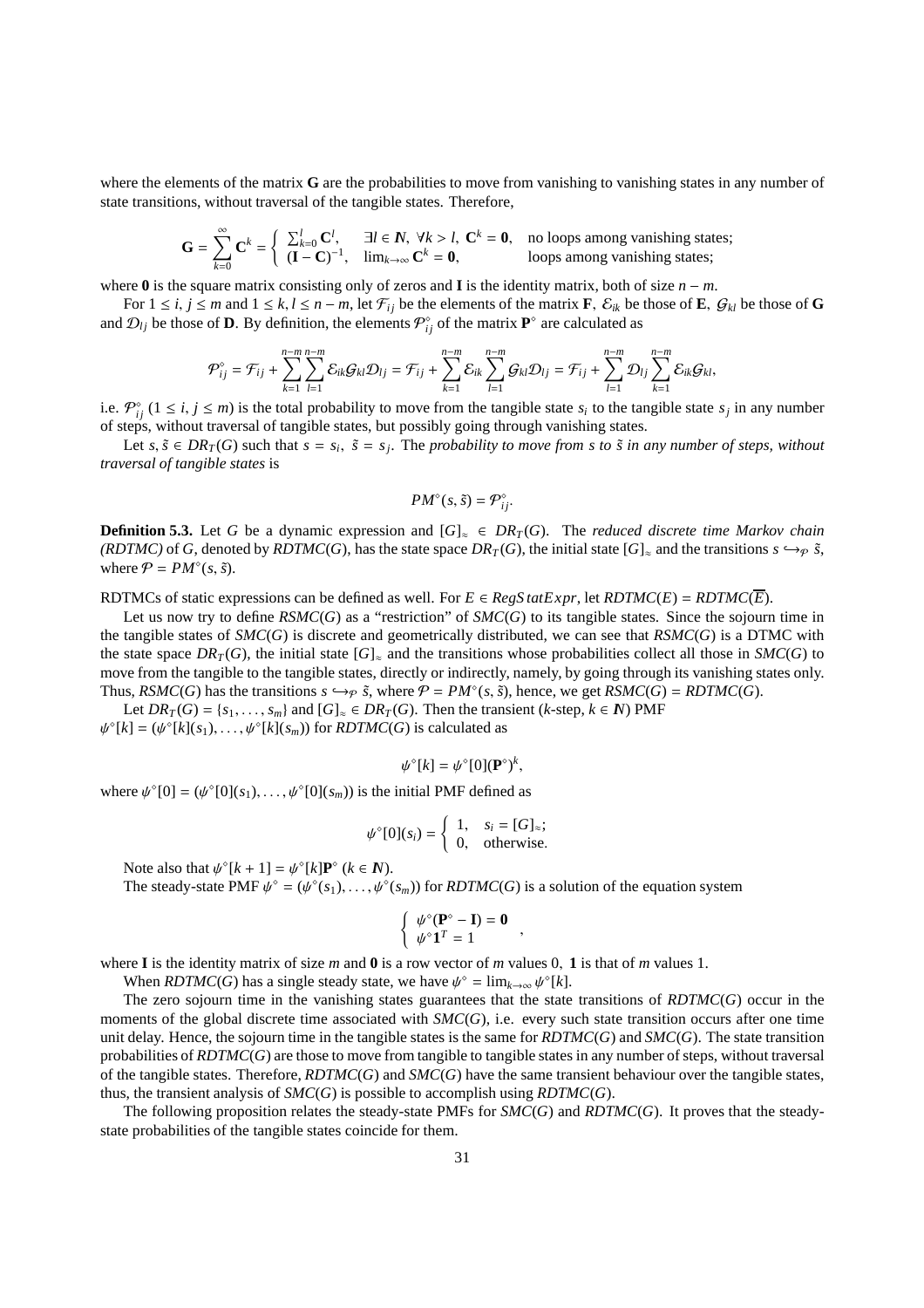**Proposition 5.3.** Let G be a dynamic expression,  $\varphi$  be the steady-state PMF for SMC(G) and  $\psi^{\circ}$  be the steady-state *PMF for RDTMC*(*G*)*. Then*  $\forall s \in DR(G)$ *,* 

$$
\varphi(s) = \begin{cases} \psi^{\diamond}(s), & s \in DR_T(G); \\ 0, & s \in DR_V(G). \end{cases}
$$

Proof. To make the proof more clear, we use the following unified notation. I denotes the identity matrices of any size. **0** denotes square matrices and row vectors of any size and length of values 0. **1** denotes square matrices and row vectors of any size and length of values 1.

Let **P** be the (reordered) TPM for *DTMC*(*G*) and  $\psi$  be the steady-state PMF for *DTMC*(*G*), i.e.  $\psi$  is a solution of the equation system

$$
\left\{\begin{array}{c} \psi(\mathbf{P} - \mathbf{I}) = \mathbf{0} \\ \psi \mathbf{1}^T = 1 \end{array}\right..
$$

Let  $|DR(G)| = n$  and  $|DR_T(G)| = m$ . The decomposed **P**, **P** − **I** and  $\psi$  are

$$
\mathbf{P} = \begin{pmatrix} \mathbf{C} & \mathbf{D} \\ \mathbf{E} & \mathbf{F} \end{pmatrix}, \ \mathbf{P} - \mathbf{I} = \begin{pmatrix} \mathbf{C} - \mathbf{I} & \mathbf{D} \\ \mathbf{E} & \mathbf{F} - \mathbf{I} \end{pmatrix} \text{ and } \psi = (\psi_V, \psi_T),
$$

where  $\psi_V = (\psi_1, \dots, \psi_{n-m})$  is the subvector of  $\psi$  with the steady-state probabilities of vanishing states and  $\psi_T =$  $(\psi_{n-m+1}, \ldots, \psi_n)$  is that with the steady-state probabilities of tangible states.

Then the equation system for  $\psi$  is decomposed as follows:

$$
\begin{cases}\n\psi_V(\mathbf{C} - \mathbf{I}) + \psi_T \mathbf{E} = \mathbf{0} \\
\psi_V \mathbf{D} + \psi_T (\mathbf{F} - \mathbf{I}) = \mathbf{0} \\
\psi_V \mathbf{1}^T + \psi_T \mathbf{1}^T = 1\n\end{cases}
$$

.

.

Further, let  $\mathbf{P}^{\circ}$  be the TPM for *RDTMC(G)*. Then  $\psi^{\circ}$  is a solution of the equation system

$$
\left\{ \begin{array}{l} \psi^{\diamond}(\mathbf{P}^{\diamond}-\mathbf{I})=\mathbf{0} \\ \psi^{\diamond}\mathbf{1}^T=1 \end{array} \right.
$$

We have

$$
\mathbf{P}^{\diamond} = \mathbf{F} + \mathbf{EGD},
$$

where the matrix **G** can have two different forms, depending on whether the loops among vanishing states exist, hence, we consider the two following cases.

1. There exist *no loops among vanishing states*. We have  $\exists l \in \mathbb{N}, \forall k > l, C^k = 0 \text{ and } G = \sum_{k=0}^l C^l$ . Let us right-multiply the first equation of the decomposed equation system for  $\psi$  by **G**:

$$
\psi_V (CG - G) + \psi_T EG = 0.
$$

Taking into account that  $\mathbf{G} = \sum_{k=0}^{l} \mathbf{C}^l$ , we get

$$
\psi_V \left( \sum_{k=1}^l \mathbf{C}^l + \mathbf{C}^{l+1} - \mathbf{C}^0 - \sum_{k=1}^l \mathbf{C}^l \right) + \psi_T \mathbf{E} \mathbf{G} = \mathbf{0}.
$$

Since  $C^{l+1} = 0$  and  $C^0 = I$ , we obtain

$$
-\psi_V + \psi_T \mathbf{E} \mathbf{G} = \mathbf{0} \text{ and } \psi_V = \psi_T \mathbf{E} \mathbf{G}.
$$

Let us substitute  $\psi_V$  with  $\psi_T \mathbf{EG}$  in the second equation of the decomposed equation system for  $\psi$ :

$$
\psi_T \mathbf{EGD} + \psi_T (\mathbf{F} - \mathbf{I}) = \mathbf{0} \text{ and } \psi_T (\mathbf{F} + \mathbf{EGD} - \mathbf{I}) = \mathbf{0}.
$$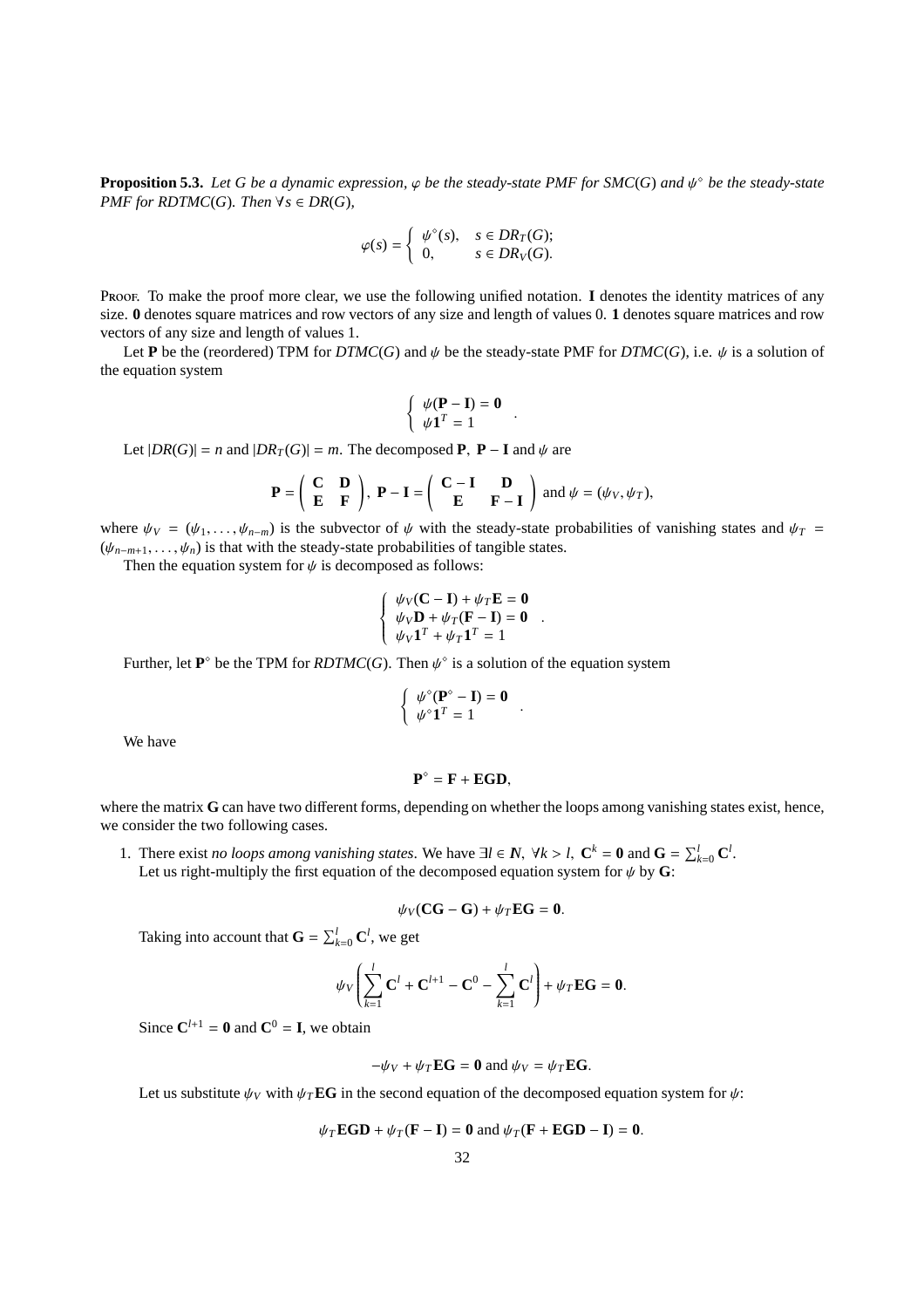Since  $\mathbf{F} + \mathbf{EGD} = \mathbf{P}^\circ$ , we have

$$
\psi_T(\mathbf{P}^\diamond-\mathbf{I})=\mathbf{0}.
$$

2. There exist *loops among vanishing states*. We have  $\lim_{k\to\infty} C^k = 0$  and  $G = (I - C)^{-1}$ . Let us right-multiply the first equation of the decomposed equation system for  $\psi$  by G:

$$
-\psi_V(\mathbf{I}-\mathbf{C})\mathbf{G}+\psi_T\mathbf{E}\mathbf{G}=\mathbf{0}.
$$

Taking into account that  $G = (I - C)^{-1}$ , we get

$$
-\psi_V + \psi_T \mathbf{EG} = \mathbf{0} \text{ and } \psi_V = \psi_T \mathbf{EG}.
$$

Let us substitute  $\psi_V$  with  $\psi_T$ **EG** in the second equation of the decomposed equation system for  $\psi$ :

$$
\psi_T \mathbf{EGD} + \psi_T (\mathbf{F} - \mathbf{I}) = \mathbf{0} \text{ and } \psi_T (\mathbf{F} + \mathbf{EGD} - \mathbf{I}) = \mathbf{0}.
$$

Since  $\mathbf{F} + \mathbf{EGD} = \mathbf{P}^\circ$ , we have

$$
\psi_T(\mathbf{P}^\diamond-\mathbf{I})=\mathbf{0}.
$$

The third equation  $\psi_V \mathbf{1}^T + \psi_T \mathbf{1}^T = 1$  of the decomposed equation system for  $\psi$  implies that if  $\psi_V$  has nonzero elements then the sum of the elements of  $\psi_T$  is less than one. We normalize  $\psi_T$  by dividing its elements by their sum:

$$
v = \frac{1}{\psi_T \mathbf{1}^T} \psi_T.
$$

It is easy to check that  $v$  is a solution of the equation system

$$
\begin{cases}\nv(\mathbf{P}^\diamond - \mathbf{I}) = \mathbf{0} \\
v\mathbf{1}^T = 1\n\end{cases}
$$

hence, it is the steady-state PMF for *RDTMC*(*G*) and we have

$$
\psi^{\diamond} = \nu = \frac{1}{\psi_T \mathbf{1}^T} \psi_T.
$$

Note that  $\forall s \in DR_T(G), \psi_T(s) = \psi(s)$ . Then the elements of  $\psi^{\circ}$  are calculated as follows:  $\forall s \in DR_T(G)$ ,

$$
\psi^{\circ}(s) = \frac{\psi_T(s)}{\sum_{\tilde{s} \in DR_T(G)} \psi_T(\tilde{s})} = \frac{\psi(s)}{\sum_{\tilde{s} \in DR_T(G)} \psi(\tilde{s})}.
$$

By Proposition 5.2,  $\forall s \in DR_T(G)$ ,  $\varphi(s) = \frac{\psi(s)}{\sum_{\tilde{s} \in DR_T(G)} \psi(\tilde{s})}$ . Therefore,  $\forall s \in DR_T(G)$ 

$$
\varphi(s) = \frac{\psi(s)}{\sum_{\tilde{s} \in DR_T(G)} \psi(\tilde{s})} = \psi^{\circ}(s).
$$

Thus, to calculate  $\varphi$ , one can just take all the elements of  $\psi^{\circ}$  as the steady-state probabilities of the tangible states, instead of abstracting from self-loops to get  $\mathbf{P}^*$  and then  $\psi^*$ , followed by weighting by *SJ* and normalization. Hence, using *RDTMC(G)* instead of *EDTMC(G)* allows one to avoid such a multistage analysis, but constructing  $P^{\circ}$  also requires some efforts, including calculating matrix powers or inverse matrices. Note that *RDTMC*(*G*) has self-loops, unlike *EDTMC*(*G*), hence, the behaviour of *RDTMC*(*G*) may stabilize slower than that of *EDTMC*(*G*) (if each of them has a single steady state). On the other hand,  $P^{\circ}$  is smaller and denser matrix than  $P^*$ , since  $P^{\circ}$  has additional non-zero elements not only at the main diagonal, but also many of them outside it. Therefore, mostly, we have less time-consuming numerical calculation of  $\psi^{\circ}$  with respect to  $\psi^*$ . At the same time, the complexity of the analytical calculation of  $\psi^{\diamond}$  with respect to  $\psi^*$  depends on the model structure, such as the number of vanishing states and loops among them, but usually it is lower, since the matrix size reduction plays an important role in many cases.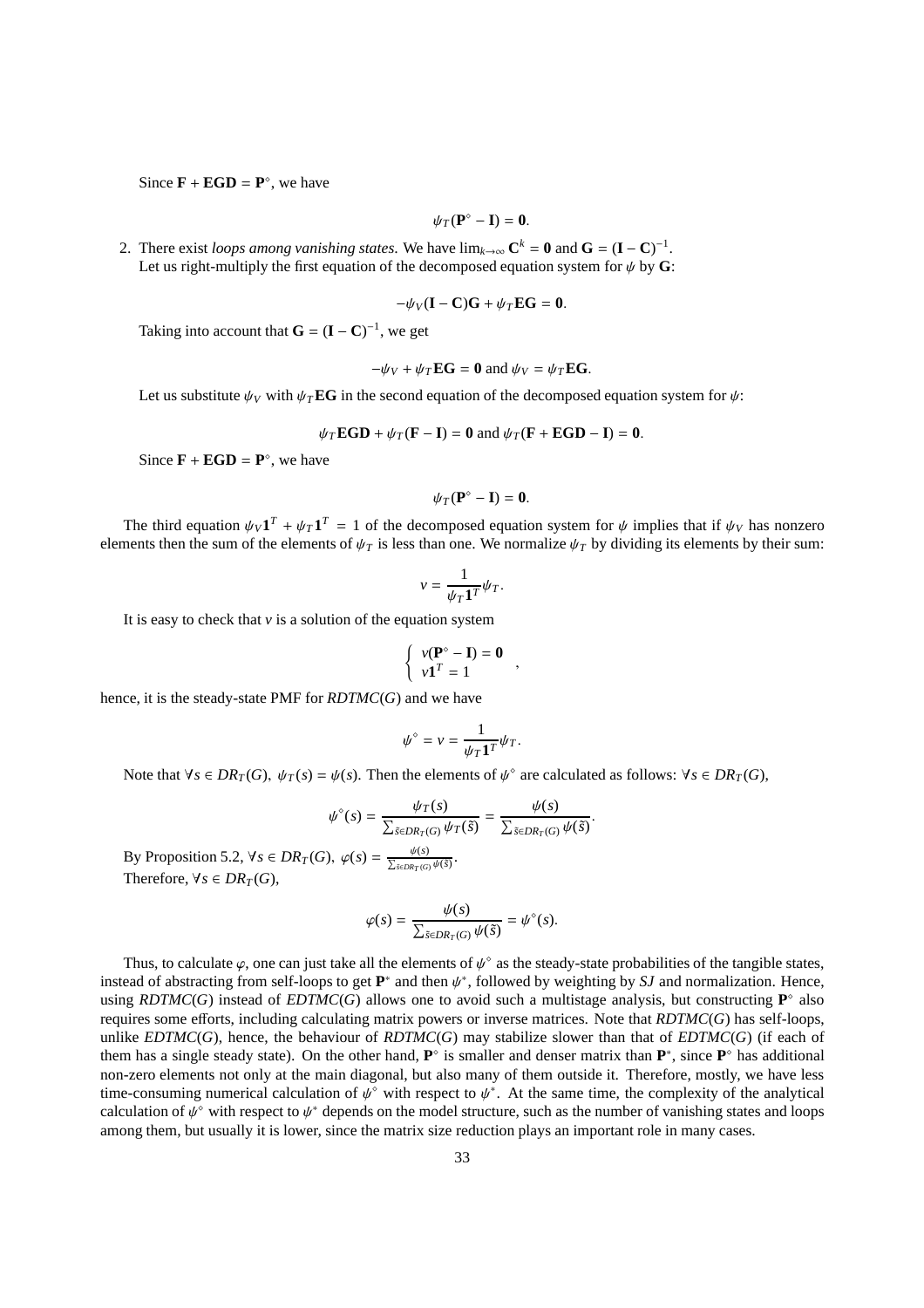![](_page_33_Figure_0.jpeg)

Figure 8: The reduced DTMC of  $\overline{E}$  for  $E = [(a, \rho) * ((b, \chi); (((c, \lambda); ((d, \theta)))]((e, \eta); ((f, \phi)))) * Stop].$ 

**Example 5.4.** Let E be from Example 3.5. Remember that  $DR_T(\overline{E}) = \{s_1, s_2, s_4, s_5\}$  and  $DR_V(\overline{E}) = \{s_3\}$ . We reorder *the states from DR(* $\overline{E}$ *), by moving the vanishing states to the first positions, as follows:*  $s_3$ *,*  $s_1$ *,*  $s_2$ *,*  $s_4$ *,*  $s_5$ *. The (reordered) TPM for*  $DTMC(E)$  *is* 

$$
\mathbf{P} = \begin{pmatrix} 0 & 0 & 0 & \frac{l}{l+m} & \frac{m}{l+m} \\ 0 & 1-\rho & \rho & 0 & 0 \\ \chi & 0 & 1-\chi & 0 & 0 \\ 0 & 0 & \theta & 1-\theta & 0 \\ 0 & 0 & \phi & 0 & 1-\phi \end{pmatrix}.
$$

*The result of the decomposing* **P** *are the matrices*

$$
\mathbf{C} = 0, \ \mathbf{D} = \left(0, 0, \frac{l}{l+m}, \frac{m}{l+m}\right), \ \mathbf{E} = \left(\begin{array}{c} 0\\ \chi\\ 0\\ 0 \end{array}\right), \ \mathbf{F} = \left(\begin{array}{ccc} 1-\rho & \rho & 0 & 0\\ 0 & 1-\chi & 0 & 0\\ 0 & \theta & 1-\theta & 0\\ 0 & \phi & 0 & 1-\phi \end{array}\right).
$$

*Since*  $C^1 = 0$ , we have  $\forall k > 0$ ,  $C^k = 0$ , hence,  $l = 0$  and there are no loops among vanishing states. Then

$$
\mathbf{G} = \sum_{k=0}^{l} \mathbf{C}^{l} = \mathbf{C}^{0} = \mathbf{I}.
$$

*Further, the TPM for RDTMC* $(\overline{E})$  *is* 

$$
\mathbf{P}^{\circ} = \mathbf{F} + \mathbf{EGD} = \mathbf{F} + \mathbf{EID} = \mathbf{F} + \mathbf{ED} = \begin{pmatrix} 1-\rho & \rho & 0 & 0 \\ 0 & 1-\chi & \frac{\chi l}{l+m} & \frac{\chi m}{l+m} \\ 0 & \theta & 1-\theta & 0 \\ 0 & \phi & 0 & 1-\phi \end{pmatrix}.
$$

*In Figure 8, the reduced DTMC RDTMC* $(\overline{E})$  *is presented. Then the steady-state PMF for RDTMC* $(\overline{E})$  *is* 

$$
\psi^{\diamond} = \frac{1}{\theta \phi(l+m) + \chi(\phi l + \theta m)} (0, \theta \phi(l+m), \chi \phi l, \chi \theta m).
$$

*Note that*  $\psi^{\circ} = (\psi^{\circ}(s_1), \psi^{\circ}(s_2), \psi^{\circ}(s_4), \psi^{\circ}(s_5))$ *. By Proposition 5.3, we have* 

$$
\varphi(s_1) = 0,
$$
  
\n
$$
\varphi(s_2) = \frac{\theta \phi(l+m)}{\theta \phi(l+m) + \chi(\phi l + \theta m)},
$$
  
\n
$$
\varphi(s_3) = 0,
$$
  
\n
$$
\varphi(s_4) = \frac{\chi \phi l}{\theta \phi(l+m) + \chi(\phi l + \theta m)},
$$
  
\n
$$
\varphi(s_5) = \frac{\chi \theta m}{\theta \phi(l+m) + \chi(\phi l + \theta m)}.
$$
  
\n
$$
34
$$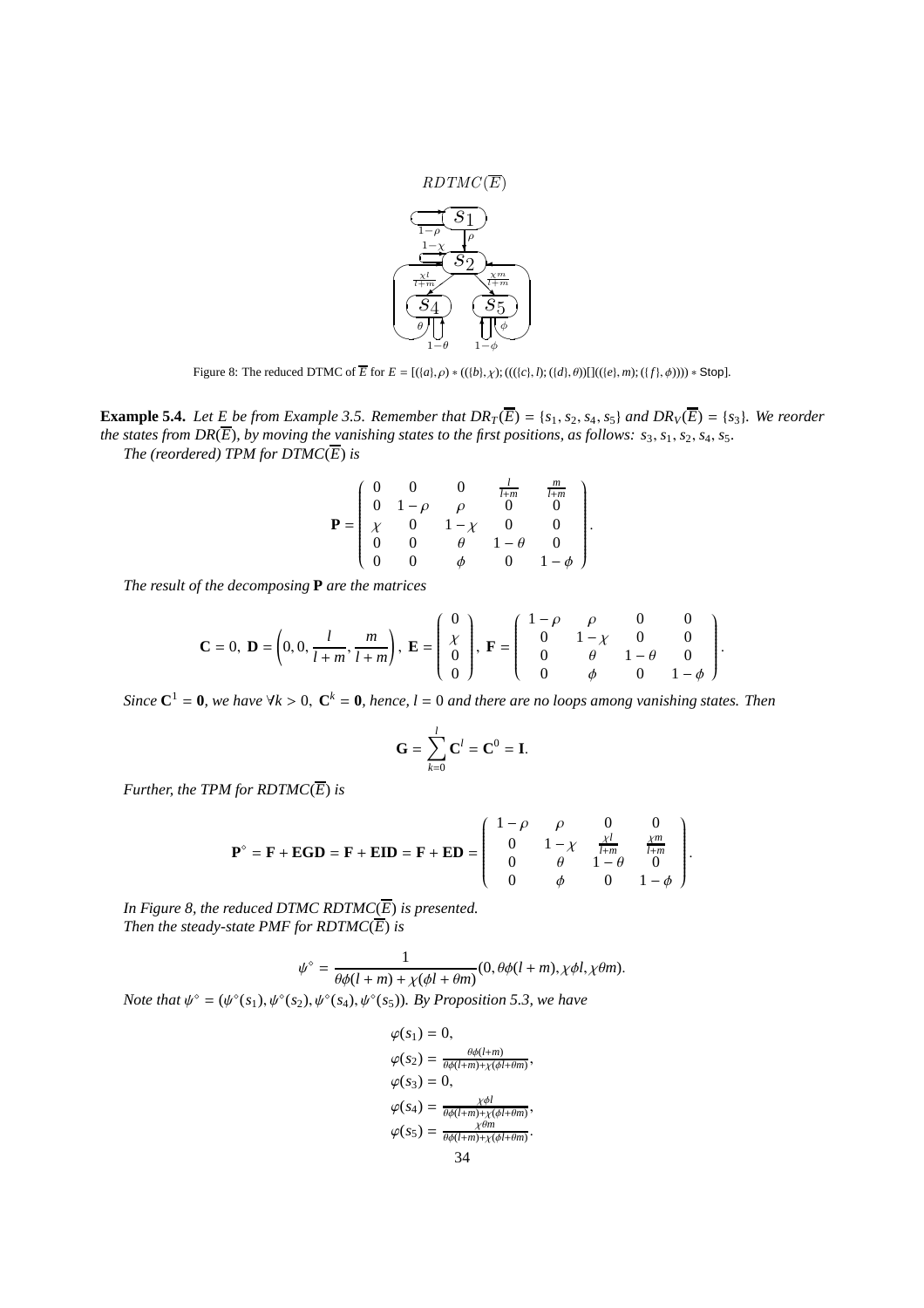*Thus, the steady-state PMF for*  $SMC(\overline{E})$  *is* 

$$
\varphi = \frac{1}{\theta \phi(l+m) + \chi(\phi l + \theta m)} (0, \theta \phi(l+m), 0, \chi \phi l, \chi \theta m).
$$

*This coincides with the result obtained in Example 5.1 with the use of*  $\psi^*$  *and SJ.* 

Note that our reduction of the underlying SMC by eliminating its vanishing states, resulting in the reduced DTMC, resembles the reduction from [51] by removing instantaneous states of stochastically discontinuous Markov reward chains. The latter are "limits" of continuous time Markov chains with state rewards and fast transitions when the rates (speeds) of these transitions tend to infinity, making them immediate. By analogy with that work, we would consider DTMCs extended with instantaneous states instead of SMCs with geometrically distributed or zero sojourn time in the states. However, within dtsiPBC, we have decided to take SMCs as the underlying stochastic process to be able in the perspective to consider not only geometrically distributed and zero residence time in the states, but arbitrary fixed time delays as well.

## **6. Stochastic equivalences**

Consider the expressions  $E = (\{a\}, \frac{1}{2})$  and  $E' = (\{a\}, \frac{1}{3})_1 [](\{a\}, \frac{1}{3})_2$ , for which  $\overline{E} \neq_{ts} \overline{E'}$ , since  $TS(\overline{E})$  has only one transition from the initial to the final state (with probability  $\frac{1}{2}$ ) while  $TS(\overline{E'})$  has two such ones (with probabilities  $\frac{1}{4}$ ). On the other hand, all the mentioned transitions are labeled by activities with the same multiaction part {*a*}. Moreover, the overall probabilities of the mentioned transitions of  $TS(\overline{E})$  and  $TS(\overline{E'})$  coincide:  $\frac{1}{2} = \frac{1}{4} + \frac{1}{4}$ . Further,  $TS(\overline{E})$  (as well as  $TS(\overline{E'})$  has one empty loop transition from the initial state to itself with probability  $\frac{1}{2}$  and one empty loop transition from the final state to itself with probability 1. The empty loop transitions are labeled by the empty set of activities. For calculating the transition probabilities of  $TS(\overline{E'})$ , take  $\rho = \chi = \frac{1}{3}$  in Example 3.4. Unlike  $=_{ts}$ , most of the probabilistic and stochastic equivalences proposed in the literature do not differentiate between the processes such as those specified by *E* and *E* ′ .

Since the semantic equivalence  $=_{ts}$  is too discriminating in many cases, we need weaker equivalence notions. These equivalences should possess the following necessary properties. First, any two equivalent processes must have the same sequences of multisets of multiactions, which are the multiaction parts of the activities executed in steps starting from the initial states of the processes. Second, for every such sequence, its execution probabilities within both processes must coincide. Third, the desired equivalence should preserve the branching structure of computations, i.e. the points of choice of an external observer between several extensions of a particular computation should be taken into account. In this section, we define one such notion: step stochastic bisimulation equivalence.

## *6.1. Step stochastic bisimulation equivalence*

Bisimulation equivalences respect the particular points of choice in the behavior of a system. To define stochastic bisimulation equivalences, we have to consider a bisimulation as an *equivalence* relation that partitions the states of the *union* of the transition systems  $TS(G)$  and  $TS(G')$  of two dynamic expressions  $G$  and  $G'$  to be compared. For *G* and *G'* to be bisimulation equivalent, the initial states of their transition systems,  $[G]_{\approx}$  and  $[G']_{\approx}$ , are to be related by a bisimulation having the following transfer property: two states are related if in each of them the same multisets of multiactions can occur, and the resulting states *belong to the same equivalence class*. In addition, the sums of probabilities for all such occurrences should be the same for both states.

Thus, we follow the approaches of [39, 46, 34, 36, 10, 7], but we implement step semantics instead of interleaving one considered in these papers. Recall also that we use the generative probabilistic transition systems, like in [39], in contrast to the reactive model, treated in [46], and we take transition probabilities instead of transition rates from [34, 36, 10, 7]. Thus, step stochastic bisimulation equivalence that we define further is (in the probabilistic sense) comparable only with interleaving probabilistic bisimulation one from [39], and our equivalence is obviously stronger.

In the definition below, we consider  $\mathcal{L}(\Upsilon) \in \mathbb{N}_{fin}^{\mathcal{L}}$  for  $\Upsilon \in \mathbb{N}_{fin}^{ST\mathcal{L}}$ , i.e. (possibly empty) multisets of multiactions. The multiactions can be empty as well. In this case,  $\mathcal{L}(Y)$  contains the elements  $\emptyset$ , but it is not empty itself.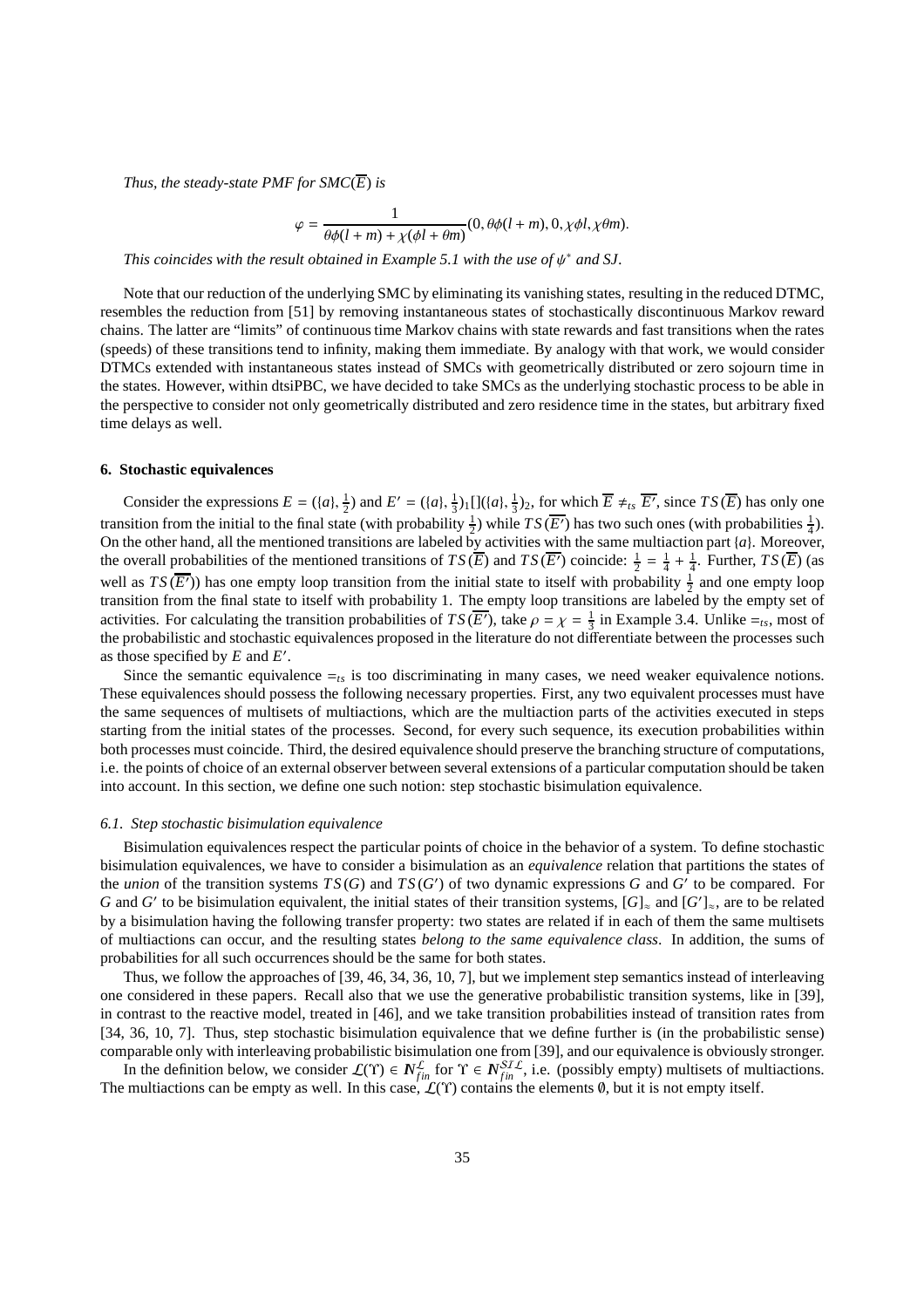Let *G* be a dynamic expression and  $H \subseteq DR(G)$ . Then, for any  $s \in DR(G)$  and  $A \in N_{fin}^{\mathcal{L}}$ , we write  $s \stackrel{A}{\rightarrow} p \mathcal{H}$ , where  $P = PM_A(s, H)$  is the *overall probability to move from s into the set of states* H *via steps with the multiaction part A* defined as

$$
PM_A(s,\mathcal{H})=\sum_{\substack{\Upsilon \\ \{\Upsilon\mid \exists \tilde{s}\in \mathcal{H},\; s\rightarrow \tilde{s},\; \mathcal{L}(\Upsilon)=A\}}}PT(\Upsilon,s).
$$

We write  $s \xrightarrow{A} H$  if  $\exists P$ ,  $s \xrightarrow{A} P$  H. Further, we write  $s \rightarrow_P H$  if  $\exists A$ ,  $s \xrightarrow{A} H$ , where  $P = PM(s, H)$  is the *overall probability to move from s into the set of states* H *via any steps* defined as

$$
PM(s, \mathcal{H}) = \sum_{\{\Upsilon \mid \exists \tilde{s} \in \mathcal{H}, s \stackrel{\Upsilon}{\rightarrow} \tilde{s}\}} PT(\Upsilon, s).
$$

To introduce a stochastic bisimulation between dynamic expressions  $G$  and  $G'$ , we should consider the "composite" set of states  $DR(G) \cup DR(G')$ , since we have to identify the probabilities to come from any two equivalent states into the same "composite" equivalence class (with respect to the stochastic bisimulation). Note that, for  $G \neq G'$ , transitions starting from the states of  $DR(G)$  (or  $DR(G')$ ) always lead to those from the same set, since  $DR(G) \cap DR(G') = \emptyset$ , and this allows us to "mix" the sets of states in the definition of stochastic bisimulation.

**Definition 6.1.** Let *G* and *G'* be dynamic expressions. An *equivalence* relation  $\mathcal{R} \subseteq (DR(G) \cup DR(G'))^2$  is a *step stochastic bisimulation* between *G* and *G*<sup>'</sup>, denoted by  $\mathcal{R}: G \rightarrow S^S$ <sub>*ss*</sub>*G*<sup>'</sup>, if:

1. ([*G*]<sub>≈</sub>, [*G'*]<sub>≈</sub>) ∈ *R*. 2.  $(s_1, s_2) \in \mathcal{R}$  ⇒  $\forall \mathcal{H} \in (DR(G) \cup DR(G'))/R$ ,  $\forall A \in \mathbb{N}^{\mathcal{L}}_{fin}$ ,  $s_1 \stackrel{A}{\rightarrow} p \mathcal{H} \Leftrightarrow s_2 \stackrel{A}{\rightarrow} p \mathcal{H}.$ 

Two dynamic expressions *G* and *G*' are *step stochastic bisimulation equivalent*, denoted by  $G \rightarrow_{ss} G'$ , if  $\exists \mathcal{R}: G \rightarrow_{ss} G'$ .

The following proposition states that every step stochastic bisimulation binds tangible states only with tangible ones and the same is valid for vanishing states.

**Proposition 6.1.** *Let* G and G' be dynamic expressions and  $\mathcal{R}: G \rightarrow S$ <sub>ss</sub> G'. Then

$$
\mathcal{R} \subseteq (DR_T(G) \cup DR_T(G'))^2 \uplus (DR_V(G) \cup DR_V(G'))^2.
$$

Proof. By definition of transition systems of expressions, for every tangible state, there is an empty loop from it, and no empty loop transitions are possible from vanishing states.

Further, R preserves empty loops. To verify this fact, first take  $A = \emptyset$  in its definition to get  $\forall (s_1, s_2) \in \mathcal{R}$ ,

 $\forall H \in (DR(G) \cup DR(G'))/R$ ,  $s_1 \stackrel{\emptyset}{\rightarrow} H \Leftrightarrow s_2 \stackrel{\emptyset}{\rightarrow} H$ , and then observe that the empty loop transition from a state leads only to the same state.

Let  $\mathcal{R}_{ss}(G, G') = \bigcup \{ \mathcal{R} \mid \mathcal{R} : G \rightarrow_{ss} G' \}$  be the *union of all step stochastic bisimulations* between *G* and *G'*. The following proposition proves that  $\mathcal{R}_{ss}(G, G')$  is also an *equivalence* and  $\mathcal{R}_{ss}(G, G')$  :  $G \rightarrow_{ss} G'$ .

**Proposition 6.2.** Let G and G' be dynamic expressions and  $G \rightarrow S_{ss} G'$ . Then  $\mathcal{R}_{ss}(G, G')$  is the largest step stochastic *bisimulation between G and G*′ *.*

Proof. See Appendix A.1.

The algorithm for determining bisimulation of transition systems from [64] can be adapted for our framework. This algorithm has time complexity *O*(*m* log *n*), where *n* is the number of states and *m* is the number of transitions.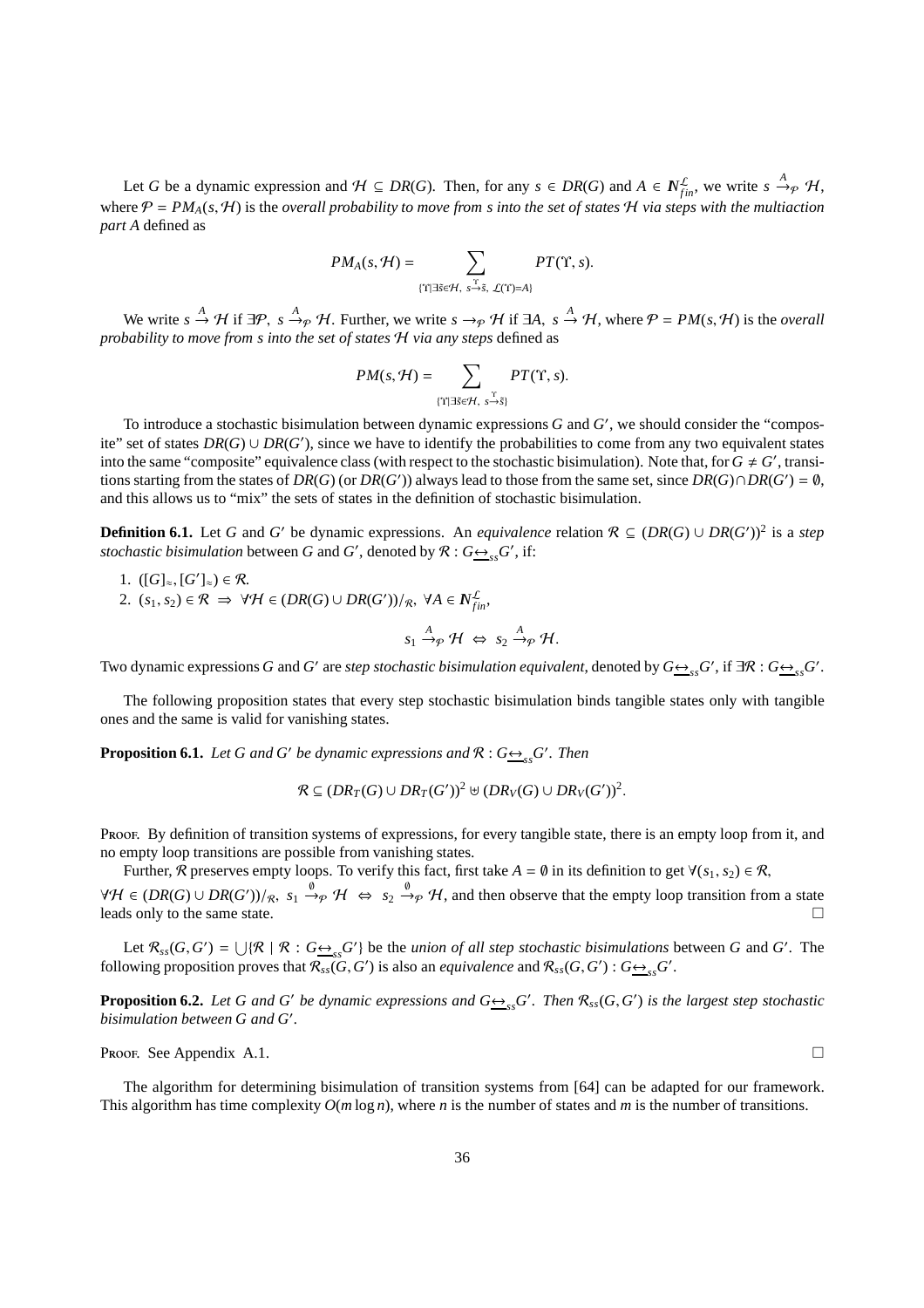

Figure 9: Dtsi-boxes of the dynamic expressions from equivalence examples of Theorem 6.1.

### *6.2. Interrelations of the stochastic equivalences*

Now we compare the discrimination power of the stochastic equivalences.

**Theorem 6.1.** *For dynamic expressions G and G*′ *the following* strict *implications hold:*

$$
G \approx G' \Rightarrow G =_{ts} G' \Rightarrow G \underline{\leftrightarrow}_{ss} G'.
$$

PROOF. Let us check the validity of the implications.

- The implication  $=_{ts} \Rightarrow \underline{\leftrightarrow}_{ss}$  is proved as follows. Let  $\beta$  :  $G =_{ts} G'$ . Then it is easy to see that  $\mathcal{R}$  :  $G \underline{\leftrightarrow}_{ss} G'$ , where  $\mathcal{R} = \{ (s, \beta(s)) \mid s \in DR(G) \}.$
- The implication  $\approx \Rightarrow_{t,s}$  is valid, since the transition system of a dynamic formula is defined based on its structural equivalence class.

Let us see that that the implications are strict, i.e. the reverse ones do not work, by the following counterexamples.

- (a) Let  $E = (\{a\}, \frac{1}{2})$  and  $E' = (\{a\}, \frac{1}{3})_1 \left[ \frac{\{(a\}, \frac{1}{3})_2 \dots \text{Then } E \rightarrow s} \frac{\overline{E'}}{\sqrt{s}}$ , but  $\overline{E} \neq t_s \overline{E'}$ , since  $TS(\overline{E})$  has only one transition from the initial to the final state while  $TS(\overline{E'})$  has two such ones.
- (b) Let  $E = (\{a\}, \frac{1}{2})$ ;  $(\{\hat{a}\}, \frac{1}{2})$  and  $E' = ((\{a\}, \frac{1}{2})$ ;  $(\{\hat{a}\}, \frac{1}{2}))$  sy a. Then  $\overline{E} =_{ts} \overline{E'}$ , but  $\overline{E} \neq \overline{E'}$ , since  $\overline{E}$  and  $\overline{E'}$  cannot be reached from each other by applying inaction rules.  $\square$

**Example 6.1.** *In Figure 9, the marked dtsi-boxes corresponding to the dynamic expressions from equivalence examples of Theorem 6.1 are presented, i.e.*  $N = Box_{dtsi}(\overline{E})$  and  $N' = Box_{dtsi}(\overline{E'})$  for each picture (a)–(b).

# **7. Reduction modulo equivalences**

The equivalences which we proposed can be used to reduce transition systems and SMCs of expressions (reachability graphs and SMCs of dtsi-boxes). Reductions of graph-based models, like transition systems, reachability graphs and SMCs, result in those with less states (the graph nodes). The goal of the reduction is to decrease the number of states in the semantic representation of the modeled system while preserving its important qualitative and quantitative properties. Thus, the reduction allows one to simplify the behaviour and performance analysis of systems.

An *autobisimulation* is a bisimulation between an expression and itself. For a dynamic expression *G* and a step stochastic autobisimulation on it  $\mathcal{R}: G \rightarrow_{ss} G$ , let  $\mathcal{K} \in DR(G)/_{\mathcal{R}}$  and  $s_1, s_2 \in \mathcal{K}$ . We have  $\forall \widetilde{\mathcal{K}} \in DR(G)/_{\mathcal{R}}$ ,  $\forall A \in N_{fin}^{\mathcal{L}}$ ,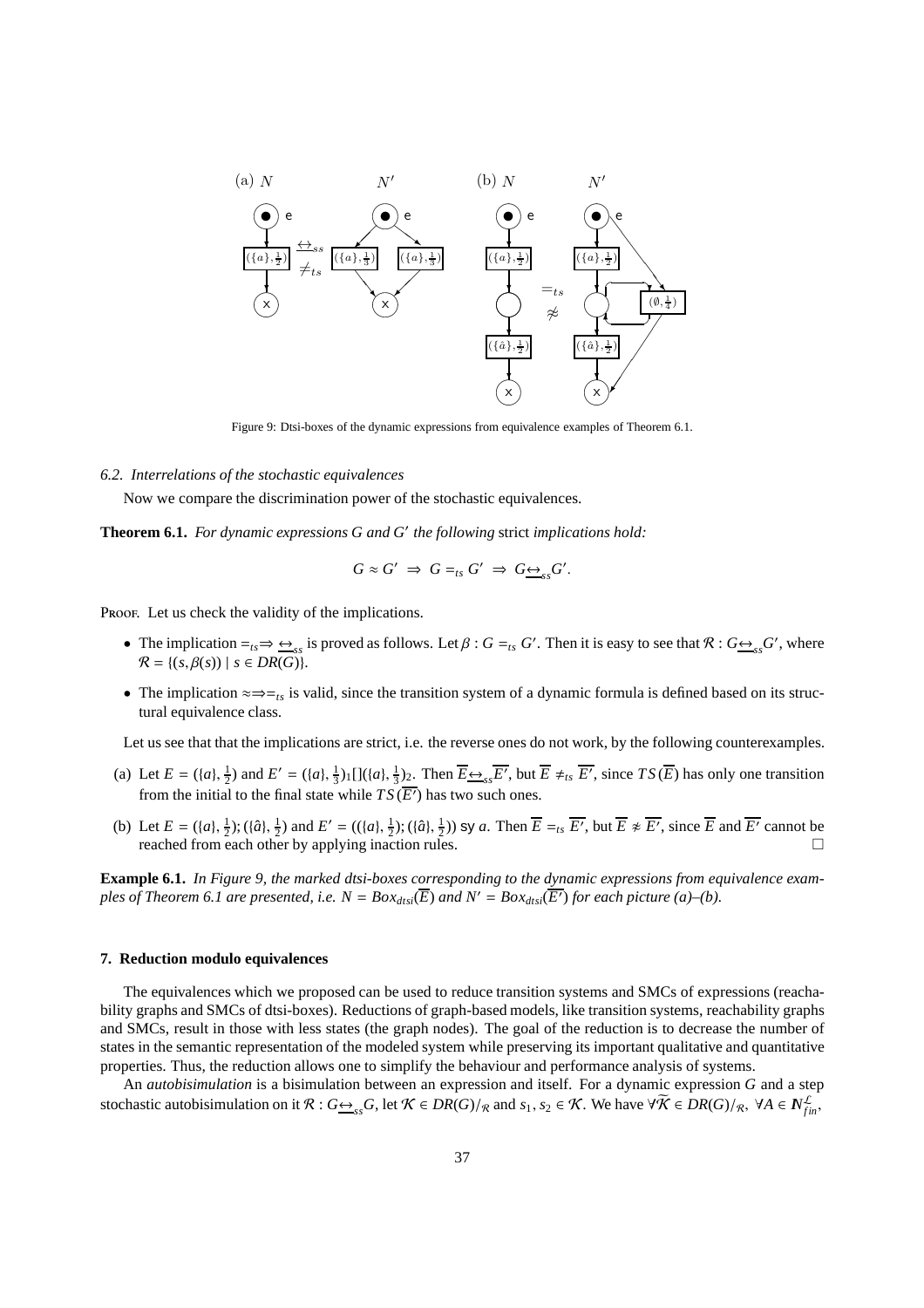$s_1 \xrightarrow{A} \widetilde{\mathcal{K}} \Leftrightarrow s_2 \xrightarrow{A} \widetilde{\mathcal{K}}$ . The previous equality is valid for all  $s_1, s_2 \in \mathcal{K}$ , hence, we can rewrite it as  $\mathcal{K} \xrightarrow{A} \widetilde{\mathcal{K}}$ , where  $P = PM_A(K, \widetilde{K}) = PM_A(s_1, \widetilde{K}) = PM_A(s_2, \widetilde{K}).$ 

We write  $\mathcal{K} \stackrel{A}{\to} \widetilde{\mathcal{K}}$  if  $\exists \mathcal{P}, \mathcal{K} \stackrel{A}{\to} \widetilde{\mathcal{K}}$  and  $\mathcal{K} \to \widetilde{\mathcal{K}}$  if  $\exists A, \mathcal{K} \stackrel{A}{\to} \widetilde{\mathcal{K}}$ . The similar arguments allow us to write  $\mathcal{K} \rightarrow_{\mathcal{P}} \widetilde{\mathcal{K}}$ , where  $\mathcal{P} = PM(\mathcal{K}, \widetilde{\mathcal{K}}) = PM(s_1, \widetilde{\mathcal{K}}) = PM(s_2, \widetilde{\mathcal{K}})$ .

By Proposition 6.1,  $\mathcal{R} \subseteq (DR_T(G))^2 \uplus (DR_V(G))^2$ . Hence,  $\forall \mathcal{K} \in DR(G)/_{\mathcal{R}}$ , all states from  $\mathcal{K}$  are tangible, when  $\mathcal{K}$  ∈ *DR<sub>T</sub>*(*G*)/<sub>*R*</sub>, or all of them are vanishing, when  $\mathcal{K}$  ∈ *DR<sub>V</sub>*(*G*)/<sub>*R*</sub>.

The *average sojourn time in the equivalence class (with respect to* R*) of states* K is

$$
SJ_{\mathcal{R}}(\mathcal{K}) = \begin{cases} \frac{1}{1 - PM(\mathcal{K}, \mathcal{K})}, & \mathcal{K} \in DR_T(G)/_{\mathcal{R}}; \\ 0, & \mathcal{K} \in DR_V(G)/_{\mathcal{R}}. \end{cases}
$$

The *average sojourn time vector for the equivalence classes (with respect to R) of states of G, denoted by*  $SI_{R}$ *,* has the elements  $SJ_{\mathcal{R}}(\mathcal{K})$ ,  $\mathcal{K} \in DR(G)/_{\mathcal{R}}$ .

The *sojourn time variance in the equivalence class (with respect to*  $\mathcal{R}$ ) of states  $\mathcal{K}$  is

$$
VAR_{\mathcal{R}}(\mathcal{K}) = \left\{ \begin{array}{ll} \frac{PM(\mathcal{K}, \mathcal{K})}{(1 - PM(\mathcal{K}, \mathcal{K}))^2}, & \mathcal{K} \in DR_T(G)/_{\mathcal{R}}; \\ 0, & \mathcal{K} \in DR_V(G)/_{\mathcal{R}}. \end{array} \right.
$$

The *sojourn time variance vector for the equivalence classes (with respect to*  $\mathcal{R}$ ) of states of  $G$ , denoted by  $VAR_R$ , has the elements *VAR<sub>R</sub>*(*K*),  $K \in DR(G)/R$ .

Let  $\mathcal{R}_{ss}(G) = \bigcup \{ \mathcal{R} \mid \mathcal{R} : G \rightarrow_{ss} G \}$  be the *union of all step stochastic autobisimulations* on *G*. By Proposition 6.2,  $\mathcal{R}_{ss}(G)$  is the largest step stochastic autobisimulation on *G*. Based on the equivalence classes with respect to  $\mathcal{R}_{ss}(G)$ , the quotient (by  $\leftrightarrow$ <sub>ss</sub>) transition systems and the quotient (by  $\leftrightarrow$ <sub>ss</sub>) underlying SMCs of expressions can be defined. The mentioned equivalence classes become the quotient states. The average sojourn time in a quotient state is that in the corresponding equivalence class. Every quotient transition between two such composite states represents all steps (having the same multiaction part in case of the transition system quotient) from the first state to the second one.

**Definition 7.1.** Let *G* be a dynamic expression. The *quotient* (by  $\leftrightarrow$ <sub>ss</sub>) (labeled probabilistic) transition system of *G* is a quadruple  $TS_{\frac{\leftrightarrow}{\infty}}(G) = (S_{\frac{\leftrightarrow}{\infty}s}, L_{\frac{\leftrightarrow}{\infty}s}, \mathcal{T}_{\frac{\leftrightarrow}{\infty}s}, s_{\frac{\leftrightarrow}{\infty}s})$ , where

- $S_{\frac{\leftrightarrow}{ss}} = DR(G)/_{\mathcal{R}_{ss}(G)};$
- $L_{\underline{\leftrightarrow}_{ss}} \subseteq \mathbb{N}_{fin}^{\mathcal{L}} \times (0; 1];$
- $\mathcal{T}_{\frac{\leftrightarrow}{\infty}} = \{(\mathcal{K}, (A, PM_A(\mathcal{K}, \widetilde{\mathcal{K}})), \widetilde{\mathcal{K}}) \mid \mathcal{K}, \widetilde{\mathcal{K}} \in DR(G)/_{\mathcal{R}_{ss}(G)}, \mathcal{K} \stackrel{A}{\rightarrow} \widetilde{\mathcal{K}}\};$
- $S_{\underbrace{\leftrightarrow}_{ss}} = [[G]_{\approx}]_{\mathcal{R}_{ss}(G)}$ .

The transition  $(K, (A, \mathcal{P}), \widetilde{K}) \in \mathcal{T}_{\triangleq_{ss}}$  will be written as  $K \xrightarrow{A} \widetilde{\mathcal{P}}$ .

The quotient (by  $\xrightarrow{f}$ <sub>ss</sub>) transition systems of static expressions can be defined as well. For  $E \in RegS \cdot tatExpr$ , let  $TS_{\frac{\leftrightarrow}{2}ss}(E) = TS_{\frac{\leftrightarrow}{2}ss}(E).$ 

The *quotient* (by  $\underline{\leftrightarrow}_{ss}$ ) average sojourn time vector of *G* is defined as  $SJ_{\underline{\leftrightarrow}_{ss}} = SJ_{\mathcal{R}_{ss}(G)}$ .

The *quotient* (by  $\frac{\leftrightarrow}{s}$  *sojourn time variance vector* of *G* is defined as  $VAR_{\frac{\leftrightarrow}{s}} = VAR_{R_{ss}(G)}$ .

Let  $K \to \widetilde{K}$  and  $K \neq \widetilde{K}$ . The *probability to move from*  $K$  *to*  $\widetilde{K}$  *by executing any set of activities after possible self-loops* is

$$
PM^*(\mathcal{K}, \widetilde{\mathcal{K}}) = \begin{cases} PM(\mathcal{K}, \widetilde{\mathcal{K}}) \sum_{k=0}^{\infty} PM(\mathcal{K}, \mathcal{K})^k = \frac{PM(\mathcal{K}, \widetilde{\mathcal{K}})}{1 - PM(\mathcal{K}, \mathcal{K})}, & \mathcal{K} \to \mathcal{K}; \\ PM(\mathcal{K}, \widetilde{\mathcal{K}}), & \text{otherwise.} \end{cases}
$$

The value  $k = 0$  in the summation above corresponds to the case when no self-loops occur. Note that  $\forall K \in$  $DR_T(G)/_{\mathcal{R}_{ss}(G)}$ ,  $PM^*(\mathcal{K}, \widetilde{\mathcal{K}}) = SJ_{\frac{\epsilon}{2\epsilon s}}(\mathcal{K})PM(\mathcal{K}, \widetilde{\mathcal{K}})$ , since we always have the empty loop (which is a self-loop)  $\mathcal{K} \stackrel{\emptyset}{\rightarrow} \mathcal{K}$  from every equivalence class of tangible states  $\mathcal{K}$ . Empty loops are not possible from equivalence classes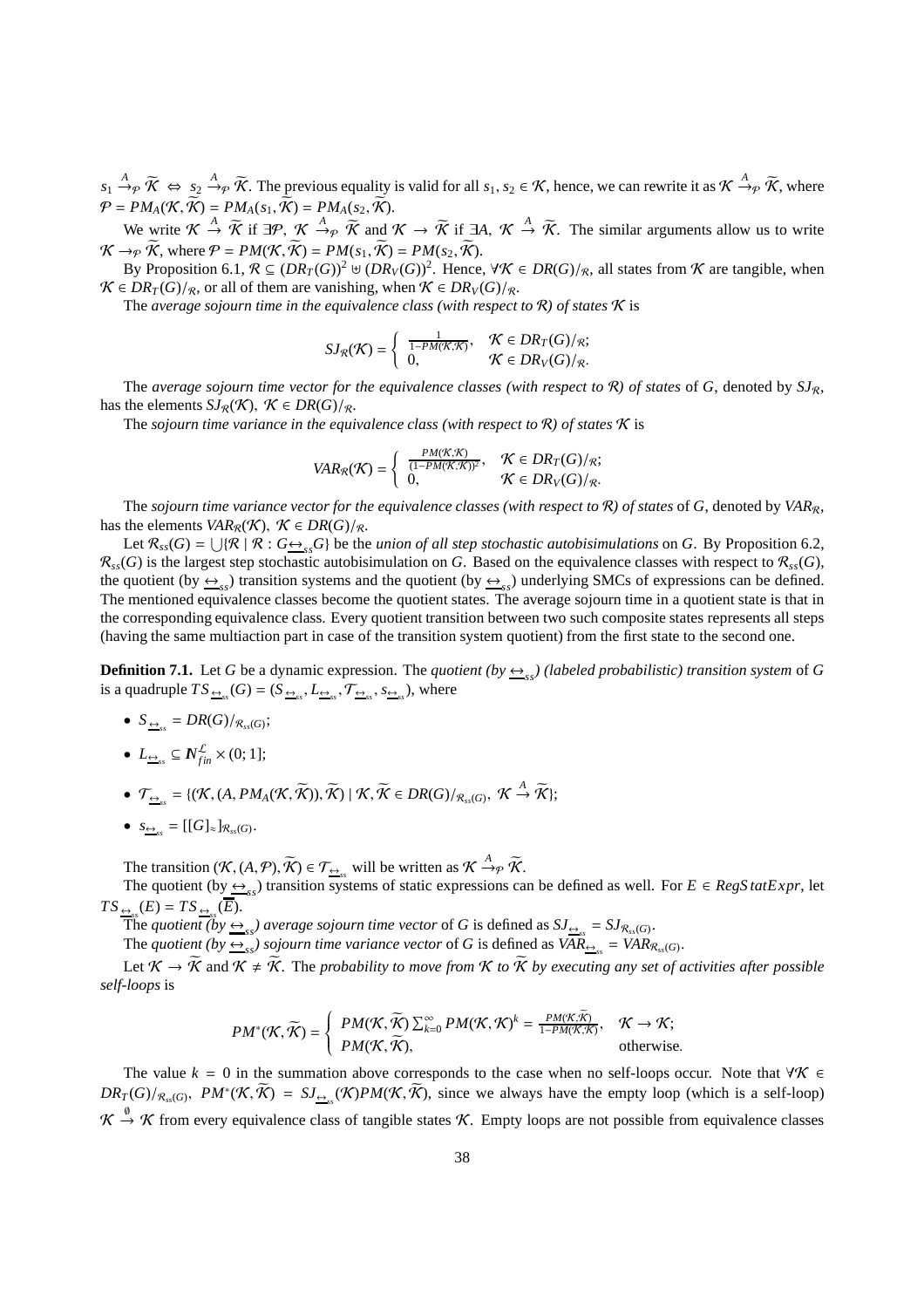of vanishing states, hence,  $\forall K \in DR_V(G)/_{\mathcal{R}_{ss}(G)}$ ,  $PM^*(\mathcal{K}, \widetilde{\mathcal{K}}) = \frac{PM(\mathcal{K}, \mathcal{K})}{1 - PM(\mathcal{K}, \mathcal{K})}$ , when there are non-empty self-loops (produced by iteration) from K, or  $PM^*(\mathcal{K}, \widetilde{\mathcal{K}}) = PM(\mathcal{K}, \widetilde{\mathcal{K}})$ , when there are no self-loops from K.

**Definition 7.2.** Let *G* be a dynamic expression. The *quotient* (by  $\frac{\leftrightarrow}{\text{ss}}$ ) *EDTMC* of *G*, denoted by *EDTMC*<sub> $\frac{\leftrightarrow}{\text{ss}}$ <sub>*SS</sub>*(*G*),</sub></sub> has the state space  $DR(G)/_{\mathcal{R}_{ss}(G)}$ , the initial state  $[[G]_{\approx}]_{\mathcal{R}_{ss}(G)}$  and the transitions  $\mathcal{K} \to \mathcal{R}$ , if  $\mathcal{K} \to \mathcal{K}$  and  $\mathcal{K} \neq \mathcal{K}$ , where  $\mathcal{P} = PM^*(\mathcal{K}, \widetilde{\mathcal{K}})$ . The *quotient* (by  $\underline{\leftrightarrow}_{ss}$ ) underlying SMC of G, denoted by SMC<sub> $\underline{\leftrightarrow}_{ss}$ </sub>(G), has the EDTMC *EDTMC*<sub> $\frac{G}{G}$ </sub> (*G*) and the sojourn time in every  $K \in DR_T(G)/_{R_{ss}(G)}$  is geometrically distributed with the parameter 1 − *PM*( $\mathcal{K}, \mathcal{K}$ ) while the sojourn time in every  $\mathcal{K} \in DR_V(G)/_{\mathcal{R}_\text{ss}(G)}$  is equal to zero.

The quotient (by  $\xrightarrow{\leftrightarrow}_{ss}$ ) underlying SMCs of static expressions can be defined as well. For  $E \in RegSatExpr$ , let  $SMC_{\underbrace{\leftrightarrow}_{ss}}(E) = SMC_{\underbrace{\leftrightarrow}_{ss}}(\overline{E}).$ 

The steady-state PMFs  $\psi_{\leftrightarrow}^s$  for  $EDTMC_{\leftrightarrow}^s(G)$  and  $\varphi_{\leftrightarrow}^s$  for  $SMC_{\leftrightarrow}^s(G)$  are defined like the corresponding notions  $\psi^*$  for *EDTMC*(*G*) and  $\varphi$  for *SMC*(*G*), respectively.

The quotients of both transition systems and underlying SMCs are the minimal reductions of these objects modulo step stochastic bisimulations. The quotients can be used to simplify analysis of system properties which are preserved by  $\frac{A}{S}$  since less states should be examined for it. Such reduction method resembles that from [2] based on place bisimulation equivalence for PNs, excepting that the former method merges states, while the latter one merges places.

Moreover, the algorithms which can be adapted for our framework exist for constructing the quotients of transition systems by bisimulation [64] and those of (discrete or continuous time) Markov chains by ordinary lumping [24]. The algorithms have time complexity  $O(m \log n)$  and space complexity  $O(m + n)$  (the case of Markov chains), where *n* is the number of states and *m* is the number of transitions. As mentioned in [74], the algorithm from [24] can be easily adjusted to produce quotients of labeled probabilistic transition systems by the probabilistic bisimulation equivalence. In [74], the symbolic partition refinement algorithm on state space of CTMCs was proposed. The algorithm can be straightforwardly accommodated to DTMCs, interactive MCs, Markov reward models, Markov decision processes, Kripke structures and labeled probabilistic transition systems. Such a symbolic lumping uses memory efficiently due to compact representation of the state space partition. The symbolic lumping is time efficient, since fast algorithm of the partition representation and refinement is applied.

Let us also consider quotient (by  $\frac{1}{\leftarrow s}$ ) DTMCs of expressions based on the state change probabilities  $PM(\mathcal{K}, \mathcal{K})$ .

**Definition 7.3.** Let *G* be a dynamic expression. The *quotient* (by  $\frac{\Delta}{\sigma_{ss}}$ ) DTMC of *G*, denoted by DTMC<sub> $\frac{\Delta}{\sigma_{ss}}$ (*G*), has</sub> the state space  $DR(G)/_{\mathcal{R}_{ss}(G)}$ , the initial state  $[[G]_{\approx}]_{\mathcal{R}_{ss}(G)}$  and the transitions  $\mathcal{K} \to_{\mathcal{P}} \mathcal{K}$ , where  $\mathcal{P} = PM(\mathcal{K}, \mathcal{K})$ .

The quotient (by  $\xrightarrow{f}$ <sub>ss</sub>) DTMCs of static expressions can be defined as well. For  $E \in RegS \cdot tatExpr$ , let  $DTMC_{\frac{\leftrightarrow}{2ss}}(E) = DTMC_{\frac{\leftrightarrow}{2ss}}(\overline{E}).$ 

Eliminating equivalence classes (with respect to  $\mathcal{R}_{ss}(G)$ ) of vanishing states from the quotient (by  $\frac{\Theta}{\Theta_{ss}}$ ) DTMCs of expressions results in the reductions of such DTMCs.

**Definition 7.4.** The *reduced quotient* (by  $\frac{\leftrightarrow}{s}$  DTMC of *G*, *RDTMC*<sub> $\frac{\leftrightarrow}{s}$ </sub> (*G*), is defined like *RDTMC*(*G*) in Section 5, but it is constructed from  $DTMC_{\frac{\leftrightarrow}{\sigma}}(G)$  instead of  $DTMC(G)$ .

The reduced quotient (by  $\frac{\leftrightarrow}{\text{ss}}$ ) DTMCs of static expressions can be defined as well. For  $E \in RegStatexpr$ , let  $\mathit{RDTMC}_{\underline{\leftrightarrow}_{ss}}(E) = \mathit{RDTMC}_{\underline{\leftrightarrow}_{ss}}(\overline{E}).$ 

The steady-state PMFs  $\psi_{\underline{\leftrightarrow}_{\alpha}}$  for  $DTMC_{\underline{\leftrightarrow}_{\alpha}}(G)$  and  $\psi_{\underline{\leftrightarrow}_{\alpha}}^{\diamond}$  for  $RDTMC_{\underline{\leftrightarrow}_{\alpha}}(G)$  are defined like the corresponding notions  $\psi$  for *DTMC*(*G*) and  $\overline{\psi^{\circ}}$  for *RDTMC*(*G*), respectively.

Obviously, the relationships between the steady-state PMFs  $\psi_{\underline{\leftrightarrow}_{ss}}$  and  $\psi_{\underline{\leftrightarrow}_{ss}}$ ,  $\varphi_{\underline{\leftrightarrow}_{ss}}$  and  $\psi_{\underline{\leftrightarrow}_{ss}}$ , as well as  $\varphi_{\underline{\leftrightarrow}_{ss}}$  and  $\psi_{\zeta_{\alpha}}^{\circ}$ , are the same as those determined between their "non-quotient" versions in Theorem 5.1, Proposition 5.2 and Proposition 5.3, respectively.

The comprehensive quotient and reduction example will be presented in Section 9.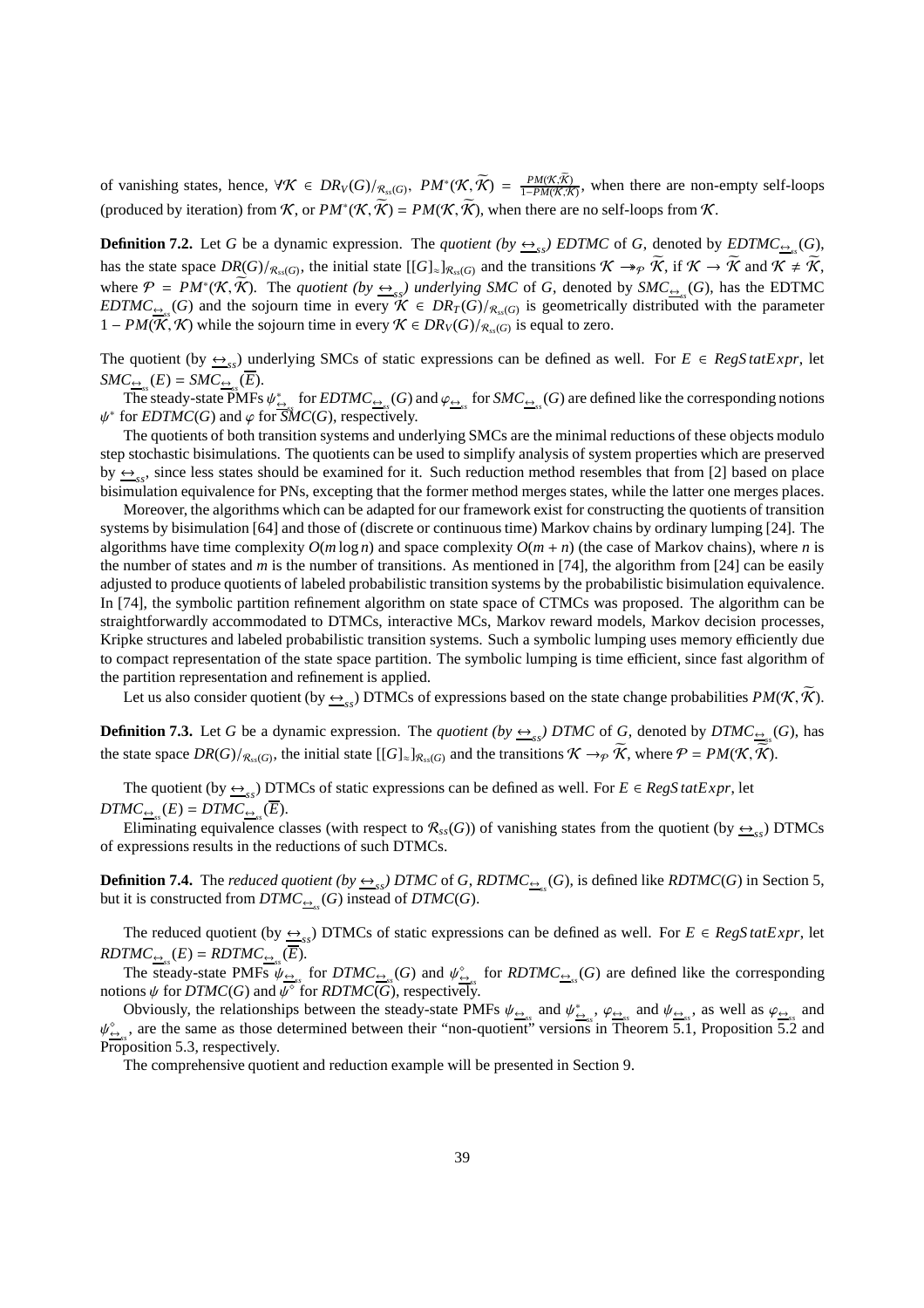# **8. Stationary behaviour**

Let us examine how the proposed equivalences can be used to compare the behaviour of stochastic processes in their steady states. We shall consider only formulas specifying stochastic processes with infinite behavior, i.e. expressions with the iteration operator. Note that the iteration operator does not guarantee infiniteness of behaviour, since there can exist a deadlock within the body (the second argument) of iteration when the corresponding subprocess does not reach its final state by some reasons. In particular, if the body of iteration contains the Stop expression, then the iteration will be "breaked". On the other hand, the iteration body can be left after a finite number of its repeated executions and then the iteration termination is started. To avoid executing any activities after the iteration body, we take Stop as the termination argument of iteration.

Like in the framework of SMCs, in LDTSIPNs the most common systems for performance analysis are *ergodic* (recurrent non-null, aperiodic and irreducible) ones. For ergodic LDTSIPNs, the steady-state marking probabilities exist and can be determined. In [60, 61], the following sufficient (but not necessary) conditions for ergodicity of DTSPNs are stated: *liveness* (for each transition and any reachable marking there exists a sequence of markings from it leading to the marking enabling that transition), *boundedness* (the number of tokens in every place is not greater than some fixed number for any reachable marking) and *nondeterminism* (the transition probabilities are strictly less than 1). Let the dtsi-box of a dynamic expression has no deadlocks in the body of some iteration operator it contains and Stop is the termination argument of this operator. If all the states between the initial and final ones (including both these states) of such an iteration body are tangible, then the three ergodicity conditions are satisfied: the subnet corresponding to this iteration body is live, safe (1-bounded) and nondeterministic (since all markings of the live subnet are tangible and non-terminal, the probabilities of transitions from them are strictly less than 1). Hence, for the dtsi-box, its underlying SMC restricted to the states between the initial and final states of this iteration body is ergodic. The isomorphism between SMCs of expressions and those of the corresponding dtsi-boxes, which is stated by Proposition 5.1, guarantees that the underlying SMC of an expression with infinite behaviour is ergodic, if restricted to the states in which such an iteration body is executed. Since the ergodicity condition above is not necessary, there exist dynamic expressions with vanishing states traversed while executing their iteration bodies, which, nevertheless, have ergodic underlying SMCs, as Example 5.1 demonstrated.

In this section, we consider the expressions such that their underlined SMCs contain one ergodic subset of states to guarantee that a single steady state exists.

#### *8.1. Steady state and equivalences*

The following proposition demonstrates that, for two dynamic expressions related by  $\leftrightarrow$ <sub>ss</sub>, the steady-state probabilities to come in an equivalence class coincide. One can also interpret the result stating that the mean recurrence time for an equivalence class is the same for both expressions.

**Proposition 8.1.** *Let*  $G$ ,  $G'$  *be dynamic expressions with*  $R: G \rightarrowtail_{ss} G'$  *and*  $\varphi$  *be the steady-state PMF for SMC*(*G*),  $\varphi'$ *be the steady-state PMF for SMC(G'). Then*  $\forall \mathcal{H} \in (DR(G) \cup DR(G'))/R$ *,* 

$$
\sum_{s \in \mathcal{H} \cap DR(G)} \varphi(s) = \sum_{s' \in \mathcal{H} \cap DR(G')} \varphi'(s').
$$

**Proof.** See Appendix A.2.

Let *G* be a dynamic expression and  $\varphi$  be the steady-state PMF for *SMC*(*G*),  $\varphi_{\frac{\Theta}{2s}}$  be the steady-state PMF for *SMC*<sub> $\triangleq$ </sub> (*G*). By Proposition 8.1, we have ∀H ∈ *DR*(*G*)/ $_{R_{ss}(G)}$ ,  $\varphi_{\triangleq_{ss}}(\mathcal{H}) = \sum_{s \in \mathcal{H}} \varphi(s)$ . Thus, for every equivalence class  $\mathcal{\hat{H}} \in DR(G)/_{\mathcal{R}_{ss}(G)}$ , the value of  $\varphi_{\frac{\leftrightarrow}{s}}$  corresponding to  $\mathcal{H}$  is the sum of all values of  $\varphi$  corresponding to the states from H. Hence, using  $SMC_{\frac{\leftrightarrow}{s}}(G)$  instead of  $SMC(G)$  simplifies the analytical solution, since we have less states, but constructing the TPM for  $\overline{EDTMC_{\underbrace{\leftrightarrow}} }$  (*G*), denoted by  $\mathbf{P}_{\underbrace{\leftrightarrow}}^*$ , also requires some efforts, including determining  $\mathcal{R}_{ss}(G)$ and calculating the probabilities to move from one equivalence class to other. The behaviour of  $EDTMC_{\frac{\Theta}{\epsilon s}}(G)$ stabilizes quicker than that of *EDTMC*(*G*) (if each of them has a single steady state), since  $P_{\frac{\leftrightarrow}{a}}^*$  is denser matrix than  $P^*$  (the TPM for *EDTMC(G))* due to the fact that the former matrix is smaller and the transitions between the equivalence classes "include" all the transitions between the states belonging to these equivalence classes.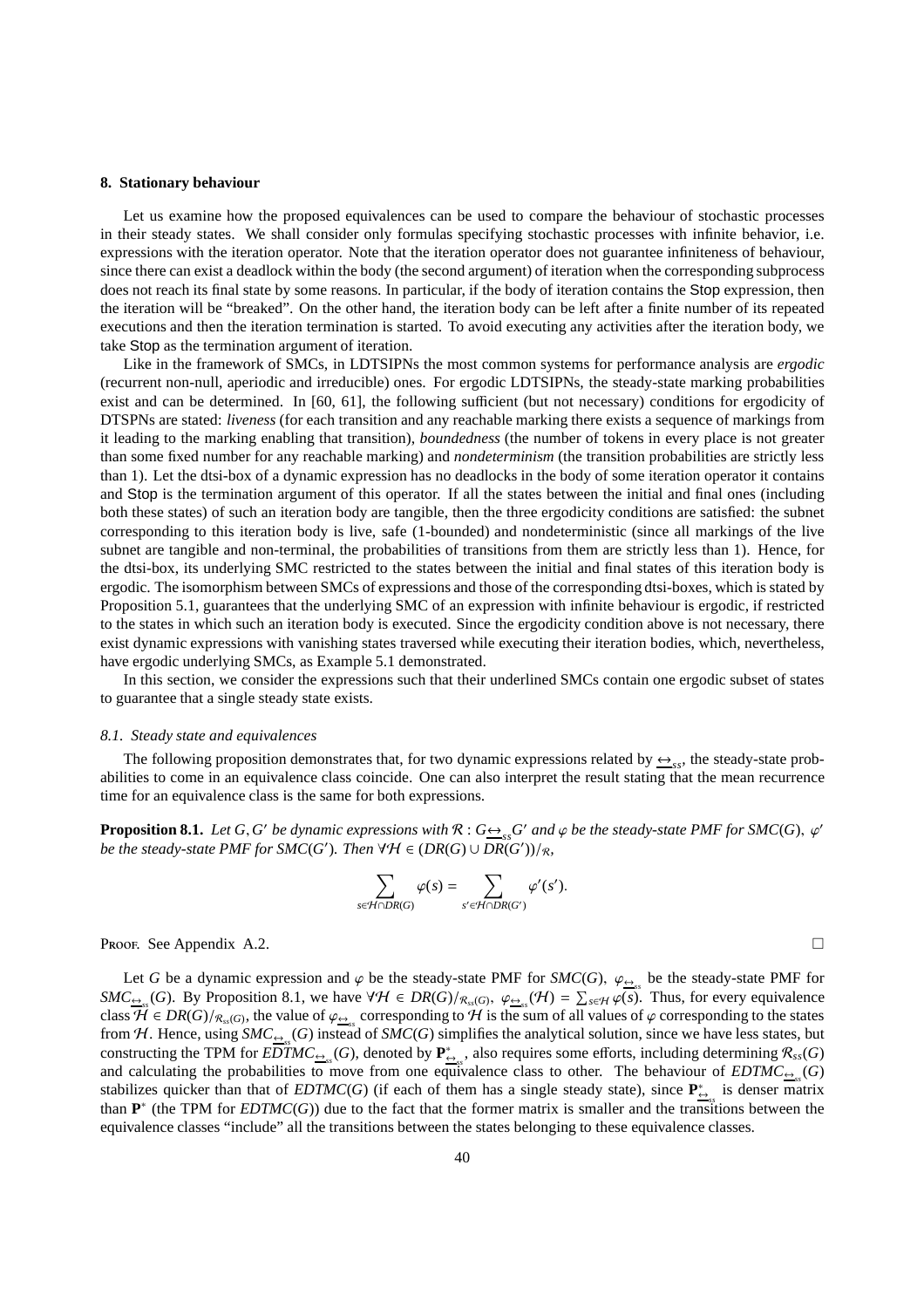By Proposition 8.1,  $\leftrightarrow$ <sub>ss</sub> preserves the quantitative properties of the stationary behaviour (the level of SMCs). Now we intend to demonstrate that the qualitative properties of the stationary behaviour based on the multiaction labels are preserved as well (the level of transition systems).

**Definition 8.1.** A *derived step trace* of a dynamic expression *G* is a chain  $\Sigma = A_1 \cdots A_n \in (N_{fin}^{\mathcal{L}})^*$ , where  $\exists s \in$  $DR(G)$ ,  $s \stackrel{\Upsilon_1}{\rightarrow} s_1 \stackrel{\Upsilon_2}{\rightarrow} \cdots \stackrel{\Upsilon_n}{\rightarrow} s_n$ ,  $\mathcal{L}(\Upsilon_i) = A_i$  ( $1 \leq i \leq n$ ). Then the *probability to execute the derived step trace*  $\Sigma$  *<i>in s* is

$$
PT(\Sigma, s) = \sum_{\{ \Upsilon_1, \dots, \Upsilon_n \mid s = s_0 \to s_1 \to \dots \to s_n, \ L(\Upsilon_i) = A_i \ (1 \le i \le n) \}} \prod_{i=1}^n PT(\Upsilon_i, s_{i-1}).
$$

The following theorem demonstrates that, for two dynamic expressions related by  $\leftrightarrow$ <sub>ss</sub>, the steady-state probabilities to come in an equivalence class and start a derived step trace from it coincide.

**Theorem 8.1.** *Let G*, *G' be dynamic expressions with*  $R: G \rightarrow_{ss} G'$  *and*  $\varphi$  *be the steady-state PMF for SMC*(*G*),  $\varphi'$  *be* the steady-state PMF for SMC(G') and  $\Sigma$  be a derived step trace of G and G'. Then  $\forall H \in (DR(G) \cup DR(G'))/_{\mathcal{R}}$ ,

$$
\sum_{s \in \mathcal{H} \cap DR(G)} \varphi(s) PT(\Sigma, s) = \sum_{s' \in \mathcal{H} \cap DR(G')} \varphi'(s') PT(\Sigma, s').
$$

**Proof.** See Appendix A.3.

We now present a result not concerning the steady-state probabilities, but revealing very important properties of residence time in the equivalence classes. The following proposition demonstrates that, for two dynamic expressions related by  $\xrightarrow{\leftrightarrow}_{ss}$ , the sojourn time averages in an equivalence class coincide, as well as the sojourn time variances in it.

**Proposition 8.2.** Let  $G$ ,  $G'$  be dynamic expressions with  $\mathcal{R}: G \rightarrow_{ss} G'$ . Then  $\forall \mathcal{H} \in (DR(G) \cup DR(G'))/R$ ,

$$
SI_{\mathcal{R}\cap (DR(G))^2}(\mathcal{H}\cap DR(G))=SI_{\mathcal{R}\cap (DR(G'))^2}(\mathcal{H}\cap DR(G')),
$$
  

$$
VAR_{\mathcal{R}\cap (DR(G))^2}(\mathcal{H}\cap DR(G))=VAR_{\mathcal{R}\cap (DR(G'))^2}(\mathcal{H}\cap DR(G')).
$$

Proof. See Appendix A.4.

**Example 8.1.** *Let*

$$
E = [(\{a\}, \frac{1}{2}) * ((\{b\}, \frac{1}{2}) ; ((\{c\}, \frac{1}{3})_1 [](\{c\}, \frac{1}{3})_2)) * Stop],
$$
  

$$
E' = [(\{a\}, \frac{1}{2}) * (((\{b\}, \frac{1}{3})_1; (\{c\}, \frac{1}{2})_1) []((\{b\}, \frac{1}{3})_2; (\{c\}, \frac{1}{2})_2)) * Stop].
$$

*We have*  $\overline{E} \rightarrow \overline{E'}$ . *DR*(*E*) *consists of the equivalence classes*

$$
s_1 = [[(\lbrace a \rbrace, \frac{1}{2}) * ((\lbrace b \rbrace, \frac{1}{2}) ; ((\lbrace c \rbrace, \frac{1}{3})_1 [[(\lbrace c \rbrace, \frac{1}{3})_2)) * Stop]]_{\approx},
$$
  
\n
$$
s_2 = [[(\lbrace a \rbrace, \frac{1}{2}) * ((\lbrace b \rbrace, \frac{1}{2}) ; ((\lbrace c \rbrace, \frac{1}{3})_1 [[(\lbrace c \rbrace, \frac{1}{3})_2)) * Stop]]_{\approx},
$$
  
\n
$$
s_3 = [[(\lbrace a \rbrace, \frac{1}{2}) * ((\lbrace b \rbrace, \frac{1}{2}) ; ((\lbrace c \rbrace, \frac{1}{3})_1 [[(\lbrace c \rbrace, \frac{1}{3})_2)) * Stop]]_{\approx}.
$$

*DR*(*E*′ ) *consists of the equivalence classes*

$$
s'_1 = [[(\{a\}, \frac{1}{2}) * (((\{b\}, \frac{1}{3})_1; (\{c\}, \frac{1}{2})_1) [[((\{b\}, \frac{1}{3})_2; (\{c\}, \frac{1}{2})_2)) * Stop]]_{\approx},
$$
  
\n
$$
s'_2 = [[(\{a\}, \frac{1}{2}) * (((\{b\}, \frac{1}{3})_1; (\{c\}, \frac{1}{2})_1) [[((\{b\}, \frac{1}{3})_2; (\{c\}, \frac{1}{2})_2)) * Stop]]_{\approx},
$$
  
\n
$$
s'_3 = [[(\{a\}, \frac{1}{2}) * (((\{b\}, \frac{1}{3})_1; (\{c\}, \frac{1}{2})_1) [[((\{b\}, \frac{1}{3})_2; (\{c\}, \frac{1}{2})_2)) * Stop]]_{\approx},
$$
  
\n
$$
s'_4 = [[(\{a\}, \frac{1}{2}) * (((\{b\}, \frac{1}{3})_1; (\{c\}, \frac{1}{2})_1) [[((\{b\}, \frac{1}{3})_2; (\{c\}, \frac{1}{2})_2)) * Stop]]_{\approx}.
$$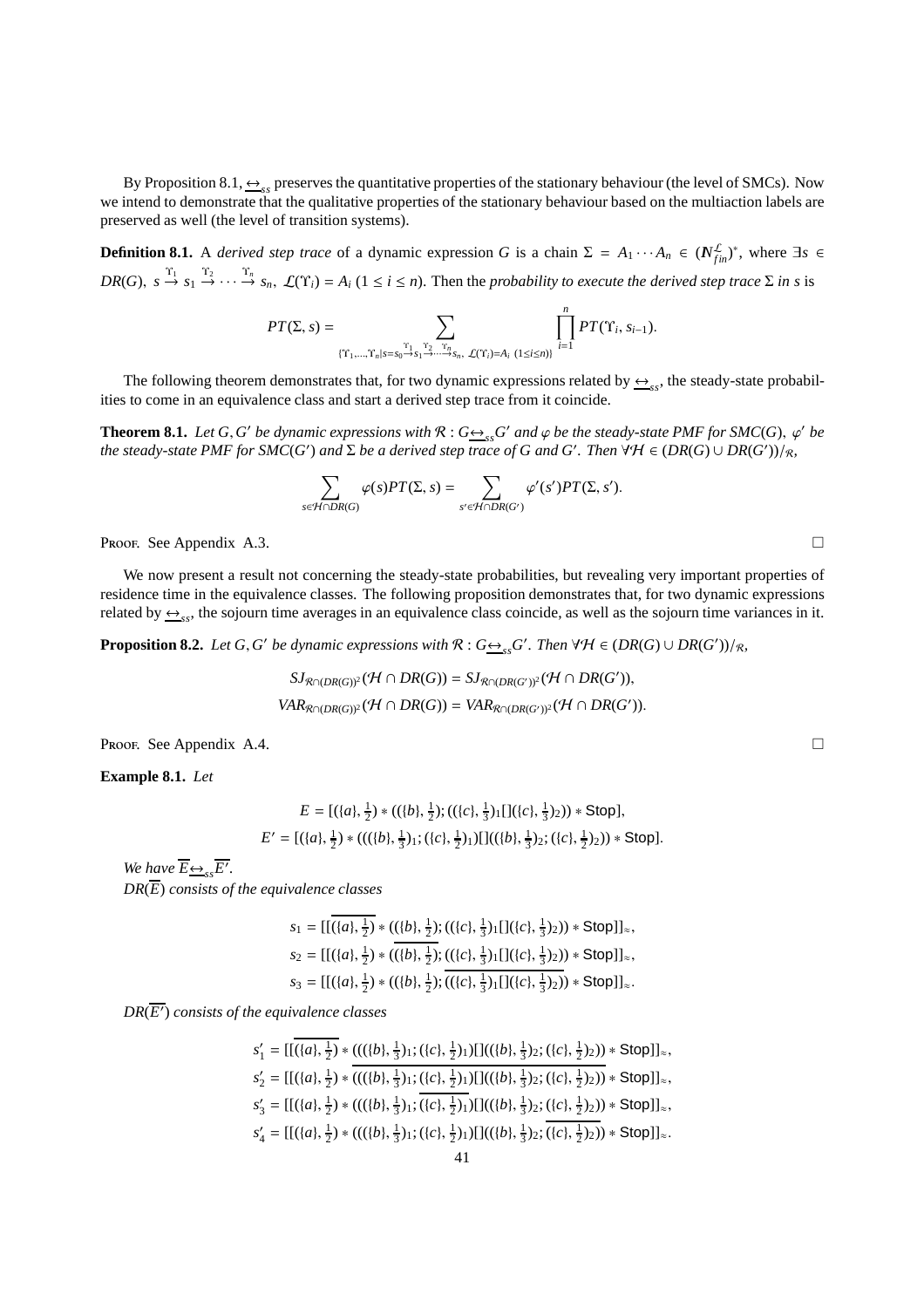

Figure 10:  $\leftrightarrow$ <sub>s</sub> preserves steady-state behaviour and sojourn time properties in the equivalence classes.

*The steady-state PMFs*  $\varphi$  *for SMC*( $\overline{E}$ ) *and*  $\varphi'$  *for SMC*( $\overline{E'}$ ) *are* 

$$
\varphi = \left(0,\frac{1}{2},\frac{1}{2}\right),\; \varphi' = \left(0,\frac{1}{2},\frac{1}{4},\frac{1}{4}\right).
$$

*Consider the equivalence class (with respect to*  $\mathcal{R}_{ss}(\overline{E},\overline{E'})$ )  $\mathcal{H} = \{s_3,s'_3,s'_4\}$ *. One can see that the steady-state* probabilities for H coincide:  $\sum_{s \in \mathcal{H} \cap DR(\overline{E})} \varphi(s) = \varphi(s_3) = \frac{1}{2} = \frac{1}{4} + \frac{1}{4} = \varphi'(s_3') + \varphi'(s_4') = \sum_{s' \in \mathcal{H} \cap DR(\overline{E'})} \varphi'(s')$ . *Let* Σ = {{*c*}}*. The steady-state probabilities to come in the equivalence class* H *and start the derived step trace*  $\Sigma$  *from it coincide as well:*  $\varphi(s_3)(PT(\{(c), \frac{1}{3})_1\}, s_3) + PT(\{(c), \frac{1}{3})_2\}, s_3) = \frac{1}{2}(\frac{1}{4} + \frac{1}{4}) = \frac{1}{4} = \frac{1}{4} \cdot \frac{1}{2} + \frac{1}{4} \cdot \frac{1}{2} = \frac{1}{4}$  $\frac{1}{3}$ /11, 33) + 1 1 (((1),  $\frac{1}{3}$ /21, 33)) =  $\frac{1}{2}$ ( $\frac{1}{4}$  +  $\frac{1}{4}$ ) =  $\frac{1}{4}$  =  $\frac{1}{4}$  +  $\frac{1}{2}$  +  $\frac{1}{4}$  +  $\frac{1}{2}$  $\varphi'(s'_3)PT(\{(c), \frac{1}{2})_1\}, s'_3) + \varphi'(s'_4)PT(\{(c), \frac{1}{2})_2\}, s'_4).$ 

*Further, the sojourn time averages in the equivalence class H coincide:*  $SJ_{\mathcal{R}_{ss}(\overline{E},\overline{E'})\cap (DR(\overline{E}))^2}(\mathcal{H}\cap DR(G))$  =  $SJ_{\mathcal{R}_{ss}(\overline{E},\overline{E'})\cap (DR(\overline{E}))^2}(\lbrace s_3 \rbrace) = \frac{1}{1-PM(\lbrace s_3 \rbrace,\lbrace s_3 \rbrace)} = \frac{1}{1-PM(s_3,s_3)} = \frac{1}{1-\lbrace s_3 \rbrace}$  $\frac{1}{1-\frac{1}{2}}=2=\frac{1}{1-\frac{1}{2}}$  $\frac{1}{1-\frac{1}{2}} = \frac{1}{1-PM(s'_3,s'_3)} = \frac{1}{1-PM(s'_4,s'_4)} = \frac{1}{1-PM((s'_3,s'_4), (s'_3,s'_4))} =$  $SJ_{\mathcal{R}_{ss}(\overline{E},\overline{E'})\cap (DR(\overline{E'}))^2}(\lbrace s'_3,s'_4\rbrace) = SJ_{\mathcal{R}_{ss}(\overline{E},\overline{E'})\cap (DR(\overline{E'}))^2}(\mathcal{H}\cap DR(\overline{G'})).$ 

*At last, the sojourn time variances in the equivalence class H coincide:*  $VAR_{R_{ss}(\overline{E},\overline{E'})\cap (DR(\overline{E}))^2}(H\cap DR(G))$  *=* 

$$
VAR_{R_{ss}(\overline{E},\overline{E'})\cap (DR(\overline{E}))^2}(\{s_3\}) = \frac{PM(s_3,\{s_3\})}{(1-PM(s_3,\{s_3\}))^2} = \frac{PM(s_3,s_3)}{(1-PM(s_3,s_3))^2} = \frac{\frac{1}{2}}{(1-\frac{1}{2})^2} = 2 = \frac{\frac{1}{2}}{(1-\frac{1}{2})^2} = \frac{PM(s'_3,s'_3)}{(1-PM(s'_3,s'_3))^2} = \frac{PM(s'_4,s'_4)}{(1-PM(s'_3,s'_4))^2} = \frac{PM(s'_4,s'_4)}{(1-PM(s'_4,s'_4))^2} = \frac{PM(s'_4,s'_4)}{(1-PM(s'_4,s'_4))^2} = \frac{PM(s'_4,s'_4)}{(1-PM(s'_4,s'_4))^2} = \frac{PM(s'_4,s'_4)}{(1-PM(s'_4,s'_4))^2} = \frac{PM(s'_4,s'_4)}{(1-PM(s'_4,s'_4))^2} = \frac{PM(s'_4,s'_4)}{(1-PM(s'_4,s'_4))^2} = \frac{PM(s'_4,s'_4)}{(1-PM(s'_4,s'_4))^2} = \frac{PM(s'_4,s'_4)}{(1-PM(s'_4,s'_4))^2} = \frac{PM(s'_4,s'_4)}{(1-PM(s'_4,s'_4))^2} = \frac{PM(s'_4,s'_4)}{(1-PM(s'_4,s'_4))^2} = \frac{PM(s'_4,s'_4)}{(1-PM(s'_4,s'_4))^2} = \frac{PM(s'_4,s'_4)}{(1-PM(s'_4,s'_4))^2} = \frac{PM(s'_4,s'_4)}{(1-PM(s'_4,s'_4))^2} = \frac{PM(s'_4,s'_4)}{(1-PM(s'_4,s'_4))^2} = \frac{PM(s'_4,s'_4)}{(1-PM(s'_4,s'_4))^2} = \frac{PM(s'_4,s'_4)}{(1-PM(s'_4,s'_4))^2} = \frac{PM(s'_4,s'_4)}{(1-PM(s'_4,s'_4))^2} = \frac{PM(s'_4,s'_4)}{(1-PM(s'_4,s'_4))^2} = \frac{PM(s'_4,s'_4)}{(1-PM(s'_4,s'_4))^2} = \frac{M(s'_4,s'_4)}{(1-PM(s'_4,s'_4))^2} = \frac{M(s'_4,s'_4)}{(1-PM(s'_4,s'_4))^2} = \frac{M(s'_4,s'_4)}{(1-PM(s'_4,s'_4))^2} = \frac{M(s'_4,s'_4)}{(1-PM
$$

 $\frac{PM(S_5, s'_4), (s'_3, s'_4))}{(1-PM([s'_3, s'_4), [s'_3, s'_4]))^2} = VAR_{\mathcal{R}_{ss}(\overline{E}, \overline{E'}) \cap (DR(\overline{E'}))^2}(\{s'_3, s'_4\}) = VAR_{\mathcal{R}_{ss}(\overline{E}, \overline{E'}) \cap (DR(\overline{E'}))^2}(\mathcal{H} \cap DR(G')).$ 

*In Figure 10, the marked dtsi-boxes corresponding to the dynamic expressions above are presented, i.e.*  $N = Box_{dtsi}(\overline{E})$  *and*  $N' = Box_{dtsi}(\overline{E'})$ *.* 

### *8.2. Preservation of performance and simplification of its analysis*

Many performance indices are based on the steady-state probabilities to come in a set of similar states or, after coming in it, to start a derived step trace from this set. The similarity of states is usually captured by an equivalence relation, hence, the sets are often the equivalence classes. Proposition 8.1, Theorem 8.1 and Proposition 8.2 guarantee coincidence of the mentioned indices for the expressions related by  $\frac{\leftrightarrow}{ss}$ . Thus,  $\frac{\leftrightarrow}{ss}$  (hence, all the stronger equivalences we have considered) preserves performance of stochastic systems modeled by expressions of dtsiPBC.

In addition, it is easier to evaluate performance using an SMC with less states, since in this case the size of the transition probability matrix will be smaller, and we shall solve systems of less equations to calculate steady-state probabilities. The reasoning above validates the following method of performance analysis simplification.

1. The investigated system is specified by a static expression of dtsiPBC.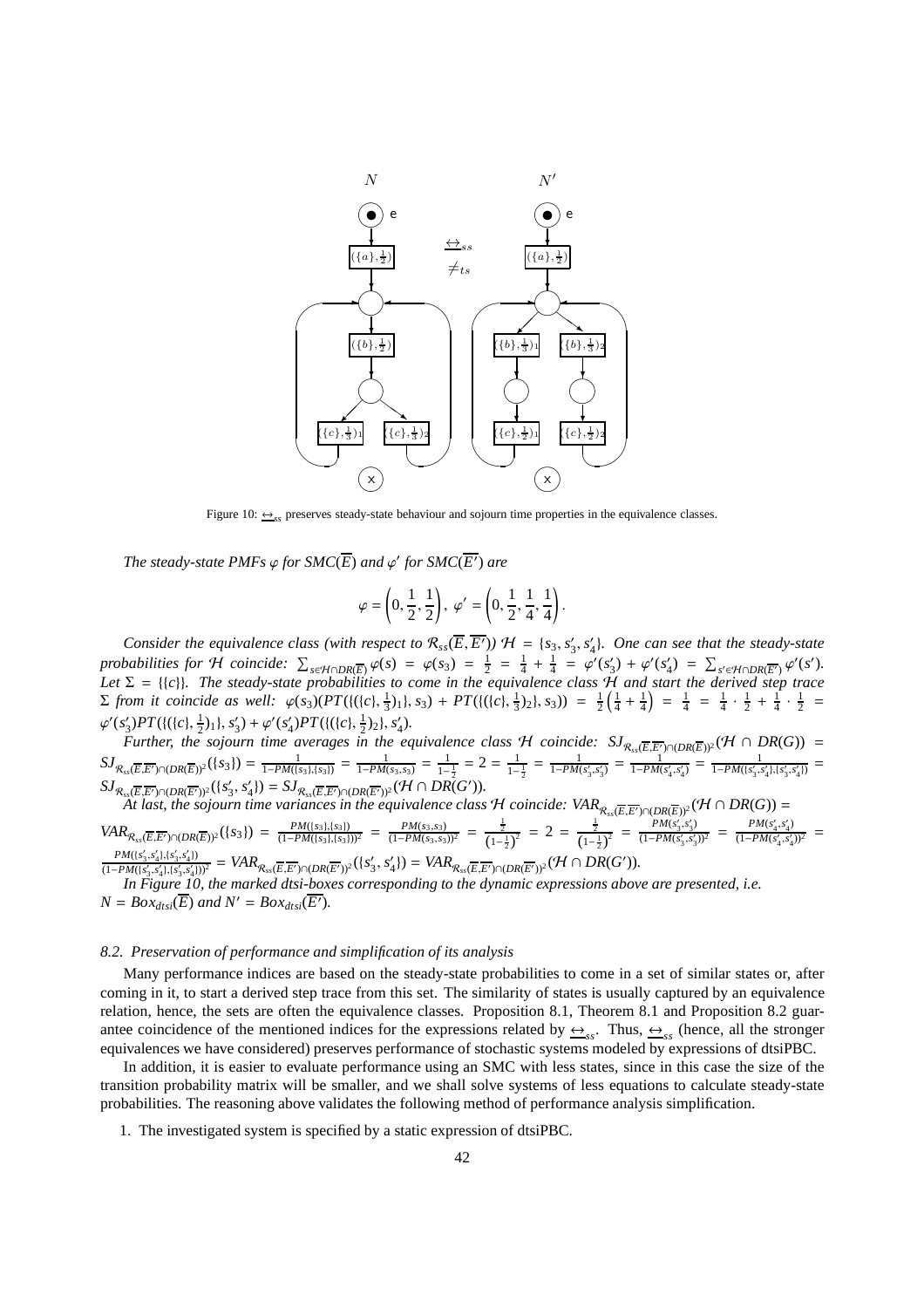

Figure 11: Equivalence-based simplification of performance evaluation.

- 2. The transition system of the expression is constructed.
- 3. After treating the transition system for self-similarity, a step stochastic autobisimulation equivalence for the expression is determined.
- 4. The quotient underlying SMC is constructed from the quotient transition system.
- 5. Stationary probabilities and performance indices are calculated using the SMC.

The limitation of the method above is its applicability only to the expressions such that their corresponding SMCs contain one irreducible subset of states, i.e. the existence of exactly one stationary state is required. If an SMC contains several irreducible subsets of states then several steady states may exist which depend on the initial PMF. There is an analytical method to determine the stable states for SMCs of this kind as well [44]. Note that, for every expression, the underlying SMC has by definition only one initial PMF (that at the time moment 0), hence, the stationary state will be only one in this case too. The general steady-state probability is calculated as a sum of the stationary probabilities of the irreducible subsets of states weighted by the probabilities to enter these subsets starting from the initial state and walking through some transient states. It is worth to apply the method only to the systems with similar subprocesses.

Before calculating stationary probabilities, we can further reduce the quotient underlying SMC, using the algorithm from [56, 3, 4] that eliminates vanishing states from the corresponding EDTMC and thereby decreases the size of its TPM. For SMCs reduction we can also apply an analogue of the deterministic barrier partitioning method from [30] for semi-Markov processes (SMPs), which allows one to perform quicker the first passage-time analysis. Another option is the method of stochastic state classes from [38] for generalized SMPs (GSMPs) reduction, allowing one to simplify transient performance analysis (based on the transient probabilities of being in the states of GSMPs).

Alternatively, the results at the end of Section 7 allow us to simplify the steps 4 and 5 of the method above by constructing the reduced quotient DTMC (instead of the quotient underlying SMC) from the quotient transition system, followed by calculating the stationary probabilities of the quotient underlying SMC using this DTMC, and then obtaining the performance indices. We first merge the equivalent states in transition systems and only then eliminate the vanishing states in Markov chains. The reason is that transition systems, being a higher-level formalism than Markov chains, describe both functional (qualitative) and performance (quantitative) aspects of behaviour while Markov chains represent only performance ones. Thus, eliminating vanishing states first would destroy the functional behaviour (which is respected by the equivalence used for quotienting), since the steps with different multiaction parts may lead to or start from different vanishing states.

Figure 11 presents the main stages of the standard and alternative equivalence-based simplification of performance evaluation described above.

### **9. Shared memory system**

In this section with a case study of the shared memory system we show how steady-state distribution can be used for performance evaluation. The example also illustrates the method of performance analysis simplification above.

#### *9.1. The standard system*

Consider a model of two processors accessing a common shared memory described in [56, 3, 4] in the continuous time setting on GSPNs. We shall analyze this shared memory system in the discrete time stochastic setting of dtsiPBC, where concurrent execution of activities is possible, while no two transitions of a GSPN may fire simultaneously (in parallel). The model works as follows. After activation of the system (turning the computer on), two processors are active, and the common memory is available. Each processor can request an access to the memory after which the instantaneous decision is made. When the decision is made in favour of a processor, it starts acquisition of the memory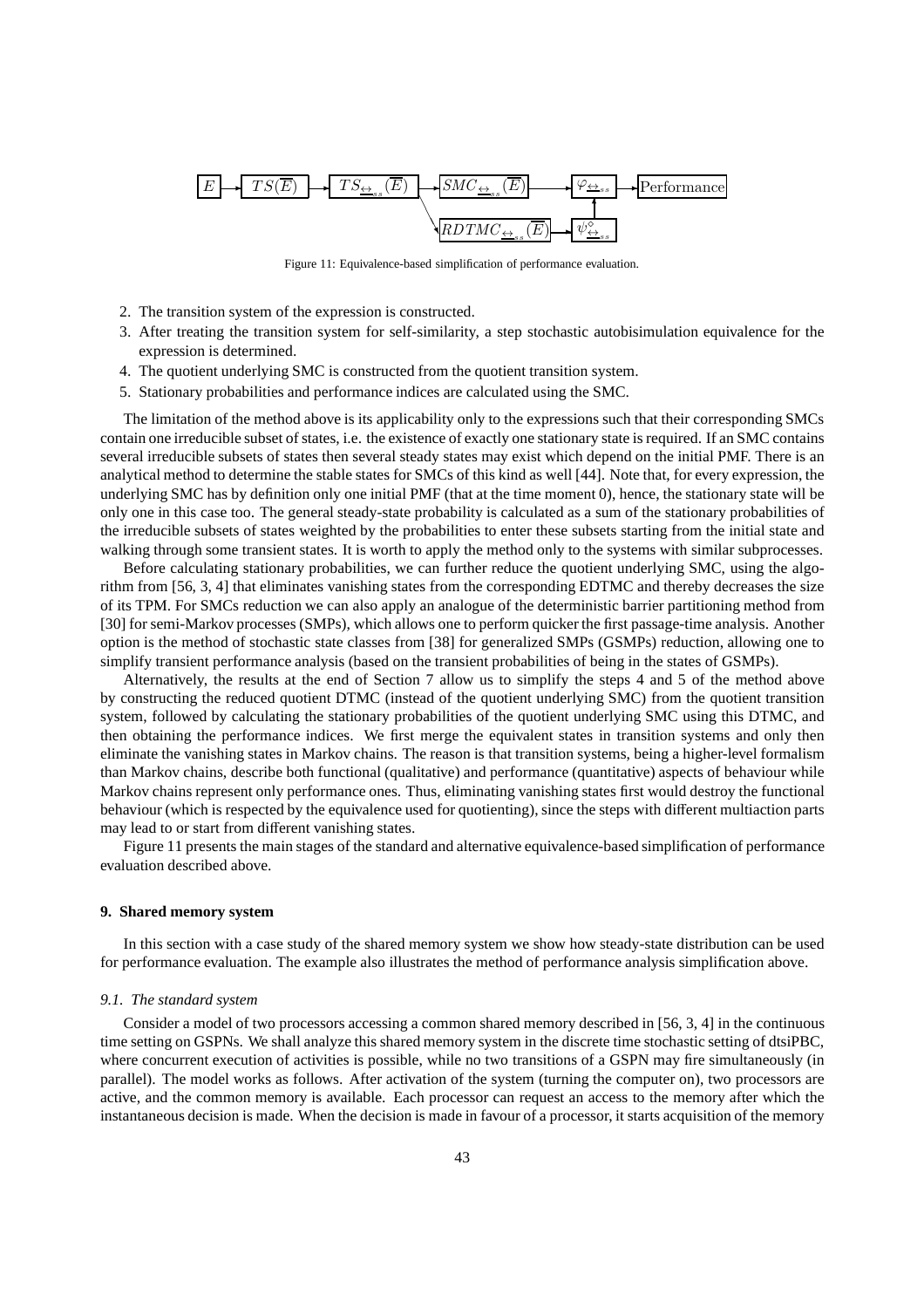

Figure 12: The diagram of the shared memory system.

and another processor should wait until the former one ends its memory operations, and the system returns to the state with both active processors and the available common memory. The diagram of the system is depicted in Figure 12.

Let us explain the meaning of actions from the syntax of dtsiPBC expressions which will specify the system modules. The action *a* corresponds to the system activation. The actions  $r_i$  ( $1 \le i \le 2$ ) represent the common memory request of processor *i*. The actions *d<sup>i</sup>* correspond to the instantaneous decision on the memory allocation in favour of the processor *i*. The actions *m<sup>i</sup>* represent the common memory access of processor *i*. The other actions are used for communication purposes only via synchronization, and we abstract from them later using restriction. For  $a_1, \ldots, a_n \in \text{Act} \ (n \in \mathbb{N})$ , we shall abbreviate sy  $a_1 \cdots$  sy  $a_n$  rs  $a_1 \cdots$  rs  $a_n$  to sr  $(a_1, \ldots, a_n)$ .

The static expression of the first processor is

$$
E_1 = [(\{x_1\}, \frac{1}{2}) * ((\{r_1\}, \frac{1}{2}); (\{d_1, y_1\}, 1); (\{m_1, z_1\}, \frac{1}{2})) * Stop].
$$

The static expression of the second processor is

$$
E_2 = [(\{x_2\}, \frac{1}{2}) * ((\{r_2\}, \frac{1}{2}); (\{d_2, y_2\}, 1); (\{m_2, z_2\}, \frac{1}{2})) * \text{Stop}].
$$

The static expression of the shared memory is

$$
E_3 = [(\{a, \widehat{x_1}, \widehat{x_2}\}, \frac{1}{2}) * (((\{\widehat{y_1}\}, 1); (\{\widehat{z_1}\}, \frac{1}{2}))[]((\{\widehat{y_2}\}, 1); (\{\widehat{z_2}\}, \frac{1}{2}))) * Stop].
$$

The static expression of the shared memory system with two processors is

$$
E = (E_1||E_2||E_3) \text{ sr } (x_1, x_2, y_1, y_2, z_1, z_2).
$$

Let us illustrate an effect of synchronization. As result of the synchronization of immediate multiactions ({*d<sup>i</sup>* , *yi*}, 1) and  $(\{\hat{y}_i\}, 1)$  we obtain  $(\{d_i\}, 2)$  ( $1 \le i \le 2$ ). The synchronization of stochastic multiactions  $(\{m_i, z_i\}, \frac{1}{2})$  and  $(\{\hat{z}_i\}, \frac{1}{2})$ produces  $({m_i}, \frac{1}{4})$  ( $1 \le i \le 2$ ). The result of synchronization of  $({a}, \widehat{x_1}, \widehat{x_2}, \frac{1}{2})$  with  $({x_1}, \frac{1}{2})$  is  $({a}, \widehat{x_2}, \frac{1}{4})$ , and that of synchronization of  $(\lbrace a, \widehat{x_1}, \widehat{x_2} \rbrace, \frac{1}{2})$  with  $(\lbrace x_2 \rbrace, \frac{1}{2})$  is  $(\lbrace a, \widehat{x_1} \rbrace, \frac{1}{4})$ . After applying synchronization to  $(\lbrace a, \widehat{x_2} \rbrace, \frac{1}{4})$  and  $(\lbrace x_2 \rbrace, \frac{1}{2})$ , as well as to  $(\lbrace a, \widehat{x_1} \rbrace, \frac{1}{4})$  and  $(\lbrace x_1 \rbrace, \frac{1}{2})$ , we obtain the same activity  $(\lbrace a \rbrace, \frac{1}{8})$ .

 $DR(\overline{E})$  consists of the equivalence classes

$$
s_1 = \frac{\left(\left(\left(\{x_1\}, \frac{1}{2}\right) * ((\{r_1\}, \frac{1}{2}); (\{d_1, y_1\}, 1); (\{m_1, z_1\}, \frac{1}{2})) * \text{Stop}\right)\right)}{\left[\left(\left\{x_2\}, \frac{1}{2}\right) * ((\{r_2\}, \frac{1}{2}); ((d_2, y_2), 1); (\{m_2, z_2\}, \frac{1}{2})) * \text{Stop}\right]\right|}
$$
\n
$$
\left[\left(\left\{a, \widehat{x_1}, \widehat{x_2}\}, \frac{1}{2}\right) * (((\widehat{y_1}), 1); (\widehat{z_1}, \frac{1}{2})) \right] \left[\left(\left\{\hat{y_2}\}, 1\right); (\widehat{z_2}, \frac{1}{2}))\right) * \text{Stop}\right]\right]
$$
\n
$$
s_2 = \left[\left(\left[\left(\{x_1\}, \frac{1}{2}\right) * \frac{\left(\left\{\{r_1\}, \frac{1}{2}\right\}; (\{d_1, y_1\}, 1); (\{m_1, z_1\}, \frac{1}{2})) * \text{Stop}\right\}\right]\right]
$$
\n
$$
\left[\left(\left\{x_2\}, \frac{1}{2}\right) * \frac{\left(\left\{\{r_1\}, \frac{1}{2}\right\}; (\{d_1, y_1\}, 1); (\{m_1, z_1\}, \frac{1}{2})) * \text{Stop}\right\}\right]\right]
$$
\n
$$
\left[\left(\left\{x_2\}, \frac{1}{2}\right) * \frac{\left(\left\{\{r_2\}, \frac{1}{2}\right\}; (\{d_2, y_2\}, 1); (\{m_2, z_2\}, \frac{1}{2})) * \text{Stop}\right\}\right]
$$
\n
$$
\left[\left(\left\{a, \widehat{x_1}, \widehat{x_2}\}, \frac{1}{2}\right) * \frac{\left(\left(\left\{\{r_1\}, \frac{1}{2}\right\}; (\{d_2, y_2\}, 1); (\{m_2, z_2\}, \frac{1}{2}))\right) * \text{Stop}\right]\right|
$$
\n
$$
s_1(x_1, x_2, y_1, y_2, z_1, z_2)\right]_{\approx},
$$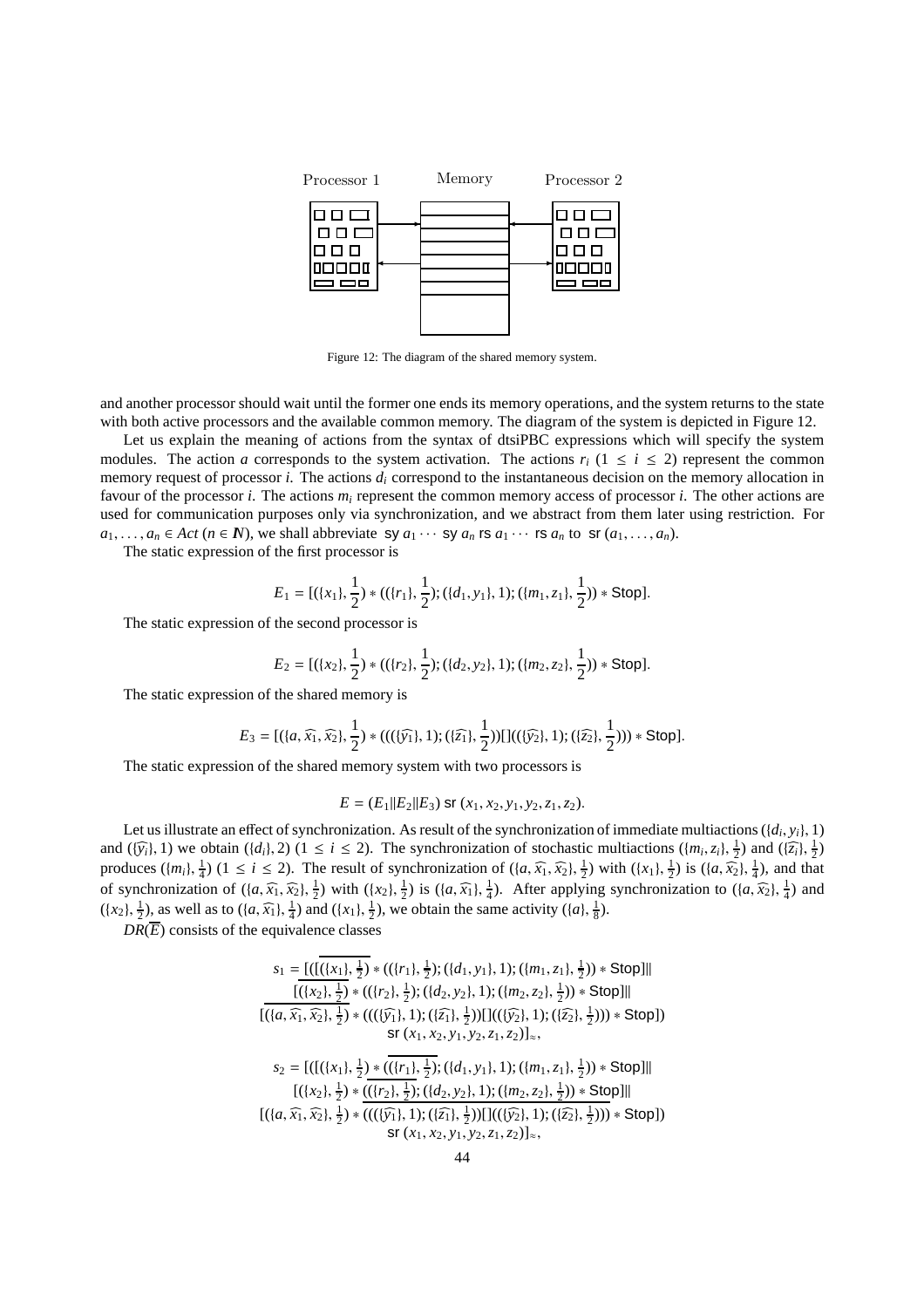$s_3 = [([((x_1), \frac{1}{2}) * (({r_1}, \frac{1}{2}) ; ((d_1, y_1), 1); ((m_1, z_1), \frac{1}{2})) * Stop]]$  $[(\{x_2\}, \frac{1}{2}) * ((\{r_2\}, \frac{1}{2}) ; (\{d_2, y_2\}, 1) ; (\{m_2, z_2\}, \frac{1}{2})) * \text{Stop}]]$  $[({a, \widehat{x_1}, \widehat{x_2}}, \frac{1}{2}) * ((\overline{(\widehat{y_1}, 1)}; (\overline{z_1}, \frac{1}{2}))][((\overline{\widehat{y_2}}, 1); (\overline{z_2}, \frac{1}{2}))) * Stop])$  $\mathsf{sr}(x_1, x_2, y_1, y_2, z_1, z_2)]_{\approx}$ ,  $s_4 = [([((x_1), \frac{1}{2}) * (({r_1}, \frac{1}{2}); ((d_1, y_1), 1); ((m_1, z_1), \frac{1}{2})) * Stop]]$  $[(\{x_2\}, \frac{1}{2}) * ((\{r_2\}, \frac{1}{2}); \overline{(\{d_2, y_2\}, 1)}; \underline{(\{m_2, z_2\}, \frac{1}{2})}) * \text{Stop}]]$  $[({a, \widehat{x_1}, \widehat{x_2}}, \frac{1}{2}) * (((\widehat{\{y_1\}}, 1); (\widehat{\{z_1\}}, \frac{1}{2}))\prod(\overline{\{\{y_2\}}, 1); (\{\overline{z_2}\}, \frac{1}{2}))) * Stop])$  $sr(x_1, x_2, y_1, y_2, z_1, z_2)]_{\approx}$ ,  $s_5 = [([((x_1), \frac{1}{2}) * (({r_1}, \frac{1}{2}); ((d_1, y_1), 1); ((m_1, z_1), \frac{1}{2})) * Stop]]$  $[(\{x_2\}, \frac{1}{2}) * ((\{r_2\}, \frac{1}{2}); (\{\{d_2, y_2\}, 1); (\{m_2, z_2\}, \frac{1}{2})) * Stop]]$  $[({a, \widehat{x_1}, \widehat{x_2}}, \frac{1}{2}) * (((\widehat{y_1}, 1); (\widehat{z_1}, \frac{1}{2}))][((\widehat{y_2}, 1); (\widehat{z_2}, \frac{1}{2}))) * Stop])$  $\mathbf{S} \mathbf{r}$  (*x*<sub>1</sub>, *x*<sub>2</sub>, *y*<sub>1</sub>, *y*<sub>2</sub>, *z*<sub>1</sub>, *z*<sub>2</sub>)]<sub>≈</sub>,  $s_6 = [([((x_1), \frac{1}{2}) * ((r_1), \frac{1}{2}); \overline{((d_1, y_1)}, 1); ((m_1, z_1), \frac{1}{2})) * \text{Stop}]]$  $[(\{x_2\}, \frac{1}{2}) * ((\{r_2\}, \frac{1}{2}); \overline{(\{d_2, y_2\}, 1)}; (\{m_2, z_2\}, \frac{1}{2})) * Stop]]$  $[({a, \widehat{x_1}, \widehat{x_2}}, \frac{1}{2}) * (((\widehat{y_1}, 1); (\widehat{z_1}, \frac{1}{2}))][((\widehat{y_2}, 1); (\widehat{z_2}, \frac{1}{2}))) * Stop])$  $\mathsf{S} \mathsf{r}(x_1, x_2, y_1, y_2, z_1, z_2)|_{\approx}$ ,  $s_7 = [([((x_1), \frac{1}{2}) * (({r_1}, \frac{1}{2}); ((d_1, y_1), \frac{1}{2}); ((m_1, z_1), \frac{1}{2})) * Stop]]$  $[(\{x_2\}, \frac{1}{2}) * ((\{r_2\}, \frac{1}{2}); (\{d_2, y_2\}, 1); (\{m_2, z_2\}, \frac{1}{2})) * \text{Stop}]]$  $[({a, \widehat{x_1}, \widehat{x_2}}, \frac{1}{2}) * (((\widehat{y_1}, 1); (\widehat{z_1}, \frac{1}{2}))][((\widehat{y_2}, 1); (\widehat{z_2}, \frac{1}{2}))) * Stop])$  $\mathsf{sr}(x_1, x_2, y_1, y_2, z_1, z_2)]_{\approx}$ ,  $s_8 = [([((x_1), \frac{1}{2}) * (({r_1}, \frac{1}{2}); ((d_1, y_1), 1); ((m_1, z_1), \frac{1}{2})) * Stop]]$  $[(\{x_2\}, \frac{1}{2}) * ((\{r_2\}, \frac{1}{2}); \overline{(\{d_2, y_2\}, 1)}; (\{m_2, z_2\}, \frac{1}{2})) * \text{Stop}]]$  $[({a, \widehat{x_1}, \widehat{x_2}}, \frac{1}{2}) * (((\widehat{y_1}, 1); (\widehat{z_1}, \frac{1}{2}))][((\widehat{y_2}, 1); (\widehat{z_2}, \frac{1}{2}))) * Stop])$  $\mathsf{sr}(x_1, x_2, y_1, y_2, z_1, z_2)]_{\approx}$ ,  $s_9 = [([((x_1), \frac{1}{2}) * (({r_1}, \frac{1}{2}); \overline{((d_1, y_1)}, \overline{1}); ((m_1, z_1), \frac{1}{2})) * Stop]]$  $[(\{x_2\}, \frac{1}{2}) * ((\{r_2\}, \frac{1}{2}); (\{d_2, y_2\}, 1); (\{m_2, z_2\}, \frac{1}{2})) * Stop]]$  $[({a, \widehat{x_1}, \widehat{x_2}}, \frac{1}{2}) * (((\widehat{y_1}, 1); (\widehat{z_1}, \frac{1}{2}))][((\widehat{y_2}, 1); (\widehat{z_2}, \frac{1}{2}))) * Stop])$  $\mathbf{S} \mathbf{r}$   $(x_1, x_2, y_1, y_2, z_1, z_2)] \approx$ .

We have  $DR_T(\overline{E}) = \{s_1, s_2, s_5, s_7, s_8, s_9\}$  and  $DR_V(\overline{E}) = \{s_3, s_4, s_6\}.$ The states are interpreted as follows:  $s_1$  is the initial state,  $s_2$ : the system is activated and the memory is not requested,  $s_3$ : the memory is requested by the first processor,  $s_4$ : the memory is requested by the second processor,  $s_5$ : the memory is allocated to the first processor, *s*6: the memory is requested by two processors, *s*7: the memory is allocated to the second processor,  $s_8$ : the memory is allocated to the first processor and the memory is requested by the second

processor, *s*9: the memory is allocated to the second processor and the memory is requested by the first processor. In Figure 13, the transition system  $TS(\overline{E})$  is presented. In Figure 14, the underlying SMC  $SMC(\overline{E})$  is depicted. The average sojourn time vector of  $\overline{E}$  is

$$
SJ = \left(8, \frac{4}{3}, 0, 0, \frac{8}{5}, 0, \frac{8}{5}, 4, 4\right).
$$

The sojourn time variance vector of  $\overline{E}$  is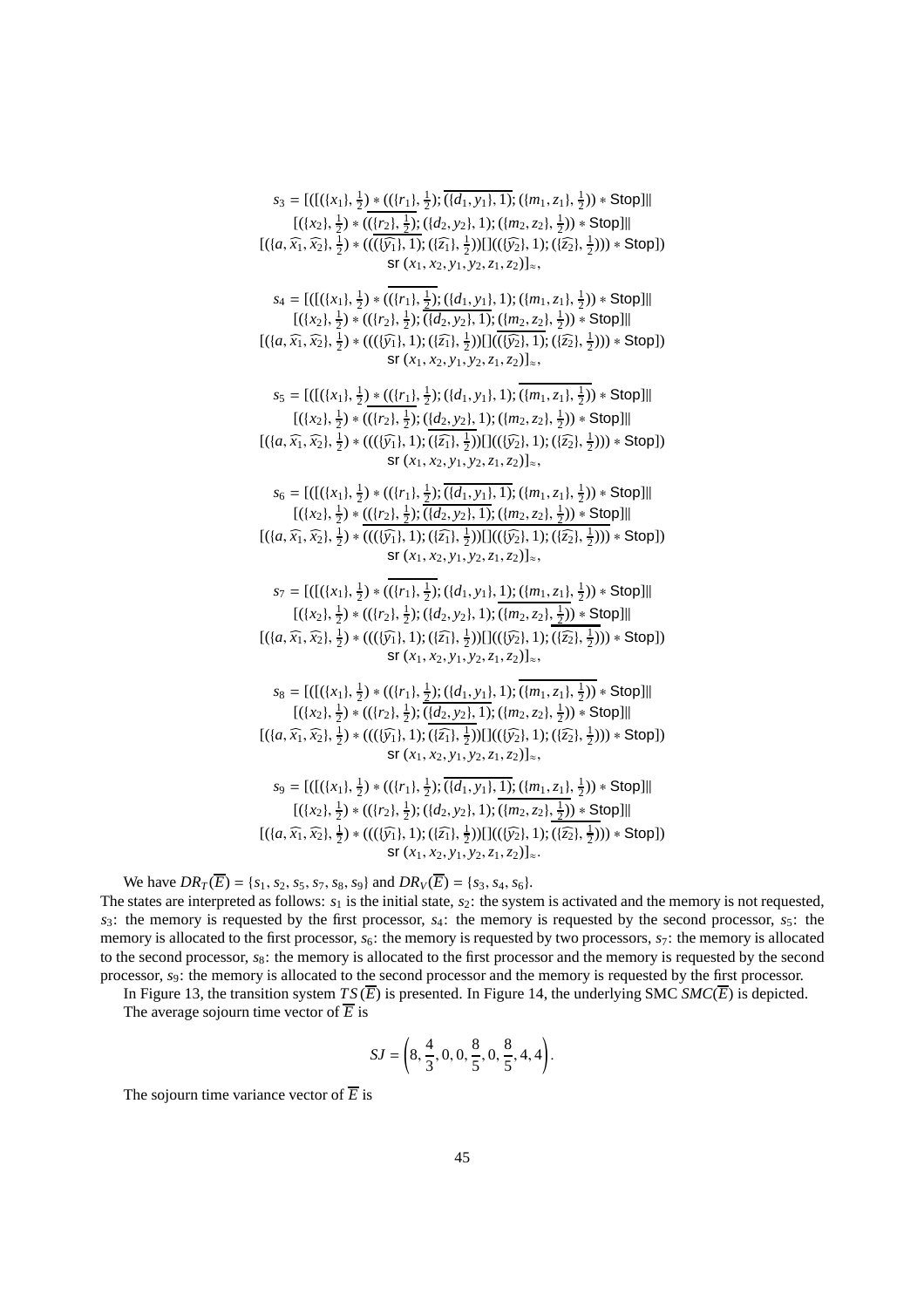

Figure 13: The transition system of the shared memory system.



Figure 14: The underlying SMC of the shared memory system.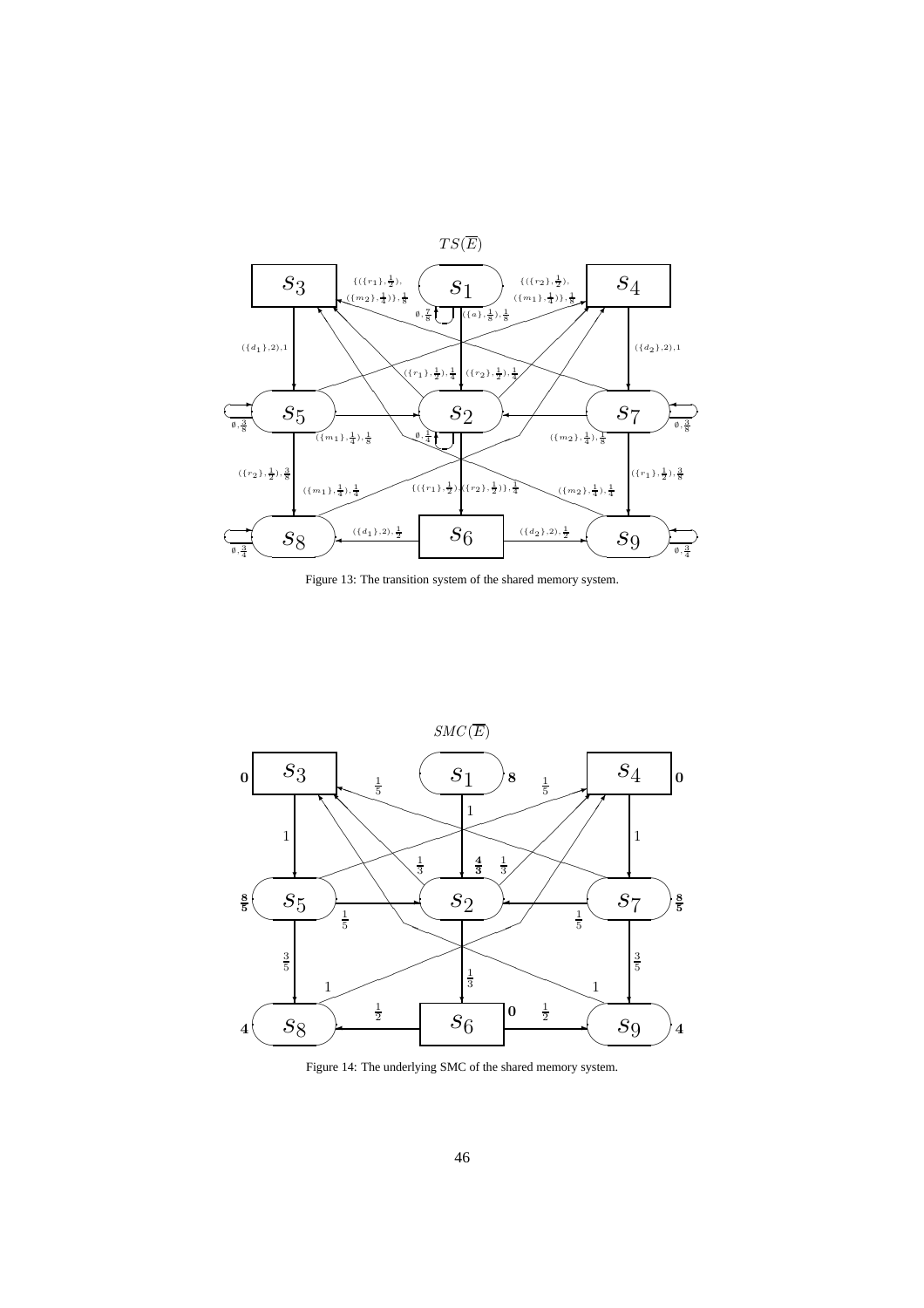Table 5: Transient and steady-state probabilities for the EDTMC of the shared memory system.

| κ                   | v                   |        | 10     |        | 20     | 25     | 30     | 35     | 40     | 45     | 50     | $\infty$ |
|---------------------|---------------------|--------|--------|--------|--------|--------|--------|--------|--------|--------|--------|----------|
| $\psi_1^*[k]$       |                     |        |        |        |        | O      | U      |        |        |        |        |          |
| $\psi_2^*[k]$       |                     |        | 0.0754 | 0.0859 | 0.0677 | 0.0641 | 0.0680 | 0.0691 | 0.0683 | 0.0680 | 0.0681 | 0.0682   |
| $\psi_3^*[k]$       |                     | 0.2444 | 0.2316 | 0.1570 | 0.1554 | 0.1726 | 0.1741 | 0.1702 | 0.1696 | 0.1705 | 0.1707 | 0.1705   |
| $\psi_{\zeta}^*[k]$ |                     | 0.2333 | 0.0982 | 0.1516 | 0.1859 | 0.1758 | 0.1672 | 0.1690 | 0.1711 | 0.1708 | 0.1703 | 0.1705   |
| $\psi_6^*[k]$       |                     | 0.0444 | 0.0323 | 0.0179 | 0.0202 | 0.0237 | 0.0234 | 0.0226 | 0.0226 | 0.0228 | 0.0228 | 0.0227   |
| $\psi_{8}^*[k]$     | $\overline{0}$<br>Ш |        | 0.1163 | 0.1395 | 0.1147 | 0.1077 | 0.1130 | 0.1150 | 0.1139 | 0.1133 | 0.1136 | 0.1136   |

$$
VAR = \left(56, \frac{4}{9}, 0, 0, \frac{24}{25}, 0, \frac{24}{25}, 12, 12\right).
$$

The TPM for  $EDTMC(\overline{E})$  is

| 0              |                 | 0              | 0                          | 0                | 0              | 0                | 0                           | 0                                                                     |
|----------------|-----------------|----------------|----------------------------|------------------|----------------|------------------|-----------------------------|-----------------------------------------------------------------------|
| 0              | $\overline{0}$  | $\frac{1}{3}$  | $\frac{1}{3}$              | $\boldsymbol{0}$ | $\frac{1}{3}$  | $\overline{0}$   | $\overline{0}$              | $\overline{0}$                                                        |
| 0              | 0               |                |                            | 1                |                | $\overline{0}$   | 0                           | 0                                                                     |
| $\overline{0}$ | 0               | 0              | 0                          | 0                | 0              | 1                | 0                           | 0                                                                     |
| 0              | $\frac{1}{5}$ 0 | $\overline{0}$ | $\frac{1}{5}$ <sup>0</sup> | $\boldsymbol{0}$ | $\overline{0}$ | $\boldsymbol{0}$ | $\frac{3}{5}$ $\frac{1}{2}$ | $\boldsymbol{0}$                                                      |
| 0              |                 | $\overline{0}$ |                            | 0                | 0              | $\boldsymbol{0}$ |                             |                                                                       |
| 0              | $\frac{1}{5}$   | $\frac{1}{5}$  | $\overline{0}$             | 0                | 0              | $\boldsymbol{0}$ | $\bar{0}$                   | $\frac{1}{2}$ $\frac{1}{5}$ $\frac{1}{5}$ $\frac{1}{5}$ $\frac{1}{5}$ |
| 0              | ŏ               | $\overline{0}$ | 1                          | 0                | 0              | $\boldsymbol{0}$ | 0                           |                                                                       |
| 0              | 0               |                | 0                          | 0                | 0              | 0                | 0                           | $\overline{0}$                                                        |

.

In Table 5, the transient and the steady-state probabilities  $\psi_i^*[k]$  ( $i \in \{1, 2, 3, 5, 6, 8\}$ ) for the EDTMC of the shared memory system at the time moments  $k \in \{0, 5, 10, \ldots, 50\}$  and  $k = \infty$  are presented, and in Figure 15, the alteration diagram (evolution in time) for the transient probabilities is depicted. It is sufficient to consider the probabilities for the states *s*1, *s*2, *s*3, *s*5, *s*6, *s*<sup>8</sup> only, since the corresponding values coincide for *s*3, *s*4, as well as for *s*5, *s*7, and for *s*8, *s*9. The steady-state PMF for  $EDTMC(\overline{E})$  is

$$
\psi^* = \left(0, \frac{3}{44}, \frac{15}{88}, \frac{15}{88}, \frac{15}{88}, \frac{1}{44}, \frac{15}{88}, \frac{5}{44}, \frac{5}{44}\right).
$$

The steady-state PMF  $\psi^*$  weighted by *SJ* is

$$
\left(0, \frac{1}{11}, 0, 0, \frac{3}{11}, 0, \frac{3}{11}, \frac{5}{11}, \frac{5}{11}\right).
$$

It remains to normalize the steady-state weighted PMF by dividing it by the sum of its components

$$
\psi^* S J^T = \frac{17}{11}.
$$

Thus, the steady-state PMF for  $SMC(\overline{E})$  is

$$
\varphi = \left(0, \frac{1}{17}, 0, 0, \frac{3}{17}, 0, \frac{3}{17}, \frac{5}{17}, \frac{5}{17}\right).
$$

We can now calculate the main performance indices.

• The average recurrence time in the state *s*2, where no processor requests the memory, called the *average system run-through*, is  $\frac{1}{\varphi_2} = 17$ .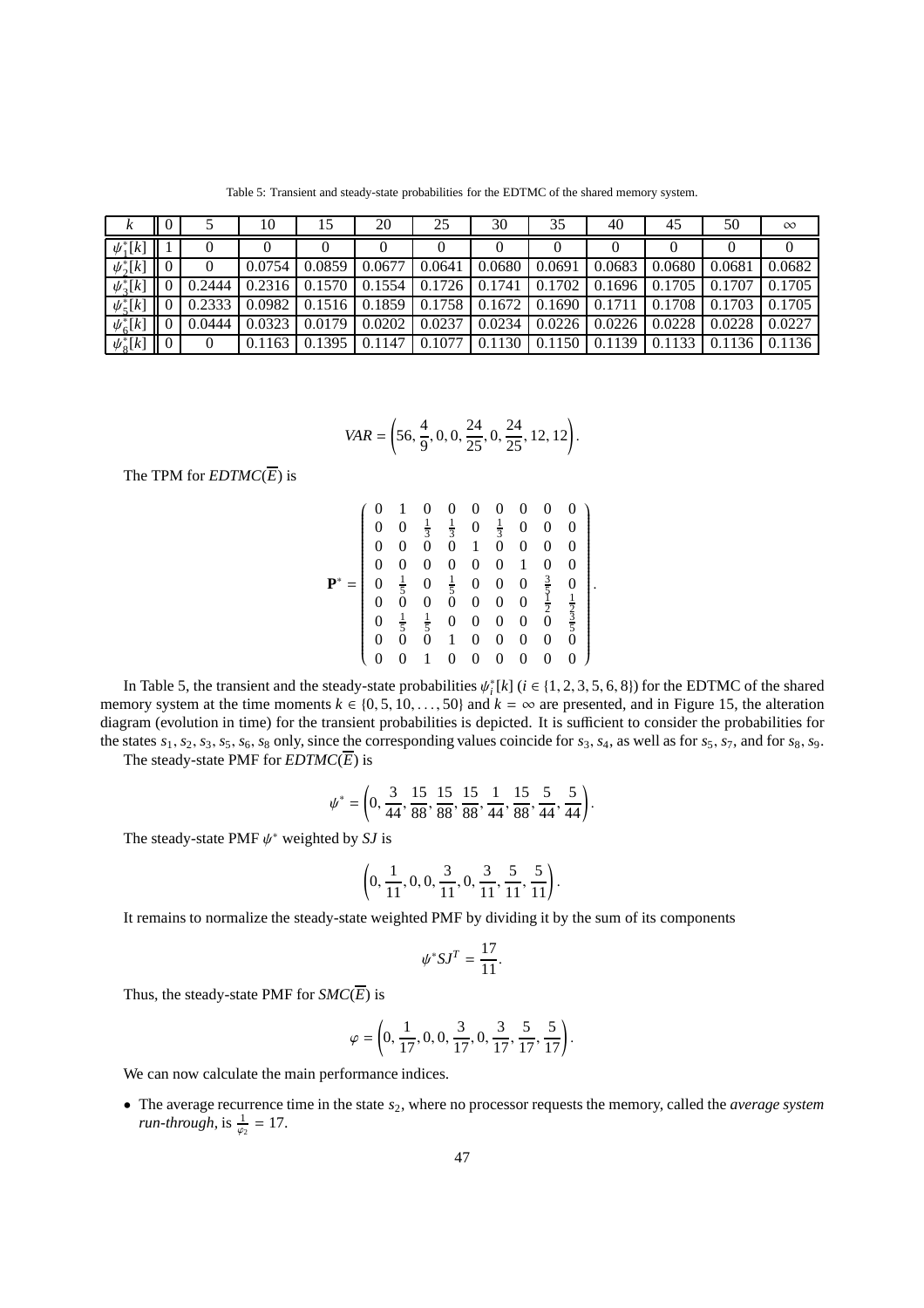

Figure 15: Transient probabilities alteration diagram for the EDTMC of the shared memory system.

- The common memory is available only in the states  $s_2$ ,  $s_3$ ,  $s_4$ ,  $s_6$ . The steady-state probability that the memory is available is  $\varphi_2 + \varphi_3 + \varphi_4 + \varphi_6 = \frac{1}{17} + 0 + 0 + 0 = \frac{1}{17}$ . Then the steady-state probability that the memory is used (i.e. not available), called the *shared memory utilization*, is  $1 - \frac{1}{17} = \frac{16}{17}$ .
- After activation of the system, we leave the state  $s_1$  for ever, and the common memory is either requested or allocated in every remaining state, with exception of *s*2. Thus, the *rate with which the shared memory necessity emerges* coincides with the rate of leaving *s*<sub>2</sub>, calculated as  $\frac{\varphi_2}{SJ_2} = \frac{1}{17} \cdot \frac{3}{4} = \frac{3}{68}$ .
- The common memory request of the first processor  $({r_1}, \frac{1}{2})$  is only possible from the states *s*<sub>2</sub>, *s*<sub>7</sub>. In each of the states, the request probability is the sum of the execution probabilities for all sets of activities containing  $(\{r_1\}, \frac{1}{2})$ . The *steady-state probability of the shared memory request from the first processor* is  $\varphi_2 \sum_{\{ \Upsilon | ( \{r_1 \}, \frac{1}{2}) \in \Upsilon \}} PT(\Upsilon, s_2) + \varphi_7 \sum_{\{ \Upsilon | ( \{r_1 \}, \frac{1}{2}) \in \Upsilon \}} PT(\Upsilon, s_7) = \frac{1}{17} \left( \frac{1}{4} + \frac{1}{4} \right) + \frac{3}{17} \left( \frac{3}{8} + \frac{1}{8} \right) = \frac{2}{17}.$

In Figure 16, the marked dtsi-boxes corresponding to the dynamic expressions of two processors, shared memory and the shared memory system are presented, i.e.  $N_i = Box_{dtsi}(\overline{E_i})$  ( $1 \le i \le 3$ ) and  $N = Box_{dtsi}(\overline{E_i})$ .

#### *9.2. The abstract system and its reduction*

Let us consider a modification of the shared memory system with abstraction from identifiers of the processors, i.e. such that they are indistinguishable. For example, we can just see that a processor requires memory or the memory is allocated to it but cannot observe which processor is it. We call this system the abstract shared memory one. To implement the abstraction, we replace the actions  $r_i$ ,  $d_i$ ,  $m_i$  ( $1 \le i \le 2$ ) in the system specification by  $r$ ,  $d$ ,  $m$ , respectively.

The static expression of the first processor is

$$
F_1 = [(\{x_1\}, \frac{1}{2}) * ((\{r\}, \frac{1}{2}); (\{d, y_1\}, 1); (\{m, z_1\}, \frac{1}{2})) * \text{Stop}].
$$

The static expression of the second processor is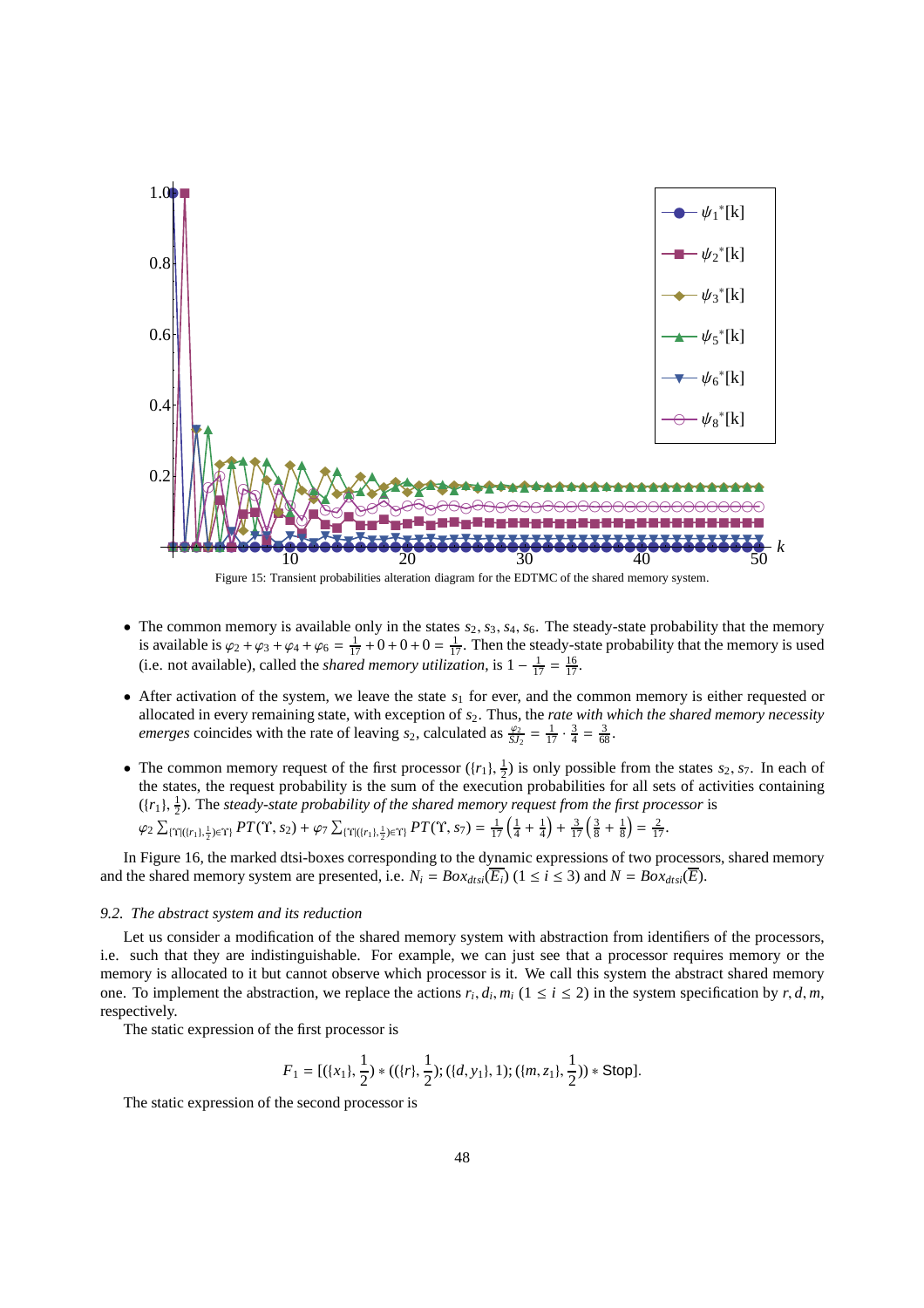

Figure 16: The marked dtsi-boxes of two processors, shared memory and the shared memory system.

$$
F_2 = [(\{x_2\}, \frac{1}{2}) * ((\{r\}, \frac{1}{2}); (\{d, y_2\}, 1); (\{m, z_2\}, \frac{1}{2})) * \text{Stop}].
$$

The static expression of the shared memory is

$$
F_3 = [(\{a, \widehat{x_1}, \widehat{x_2}\}, \frac{1}{2}) * (((\{\widehat{y_1}\}, 1); (\{\widehat{z_1}\}, \frac{1}{2}))[]((\{\widehat{y_2}\}, 1); (\{\widehat{z_2}\}, \frac{1}{2}))) * Stop].
$$

The static expression of the abstract shared memory system with two processors is

$$
F = (F_1||F_2||F_3) \text{ sr } (x_1, x_2, y_1, y_2, z_1, z_2).
$$

*DR*( $\overline{F}$ ) resembles *DR*( $\overline{E}$ ), and *TS* ( $\overline{F}$ ) is similar to *TS* ( $\overline{E}$ ). We have *SMC*( $\overline{F}$ )  $\simeq$  *SMC*( $\overline{E}$ ). Thus, the average sojourn time vectors of  $\overline{F}$  and  $\overline{E}$ , as well as the TPMs and the steady-state PMFs for *EDTMC*( $\overline{F}$ ) and *EDTMC*( $\overline{E}$ ), coincide.

The first, second and third performance indices are the same for the standard and the abstract systems. Let us consider the following performance index which is specific to the abstract system.

• The common memory request of a processor  $({r}, \frac{1}{2})$  is only possible from the states  $s_2, s_5, s_7$ . In each of the states, the request probability is the sum of the execution probabilities for all sets of activities containing  $(\{r\}, \frac{1}{2})$ . The *steady-state probability of the shared memory request from a processor* is  $\varphi_2 \sum_{\{Y | (i r), \frac{1}{2} \in Y\}} PT(Y, s_2)$  +

$$
\varphi_5 \sum_{\{\Upsilon | (r), \frac{1}{2} \in \Upsilon\}} PT(\Upsilon, s_5) + \varphi_7 \sum_{\{\Upsilon | (r), \frac{1}{2} \in \Upsilon\}} PT(\Upsilon, s_7) = \frac{1}{17} \left( \frac{1}{4} + \frac{1}{4} + \frac{1}{4} \right) + \frac{3}{17} \left( \frac{3}{8} + \frac{1}{8} \right) + \frac{3}{17} \left( \frac{3}{8} + \frac{1}{8} \right) = \frac{15}{68}.
$$

The marked dtsi-boxes corresponding to the dynamic expressions of the standard and the abstract two processors and shared memory are similar, as well as the marked dtsi-boxes corresponding to the dynamic expression of the standard and the abstract shared memory systems.

We have  $DR(\overline{F})/_{R_{s}(\overline{F})} = {\mathcal{K}_1, \mathcal{K}_2, \mathcal{K}_3, \mathcal{K}_4, \mathcal{K}_5, \mathcal{K}_6}$ , where  $\mathcal{K}_1 = {s_1}$  (the initial state),  $\mathcal{K}_2 = {s_2}$  (the system is activated and the memory is not requested),  $\mathcal{K}_3 = \{s_3, s_4\}$  (the memory is requested by one processor),  $\mathcal{K}_4 = \{s_5, s_7\}$ (the memory is allocated to a processor),  $K_5 = {s_6}$  (the memory is requested by two processors),  $K_6 = {s_8, s_9}$  (the memory is allocated to a processor and the memory is requested by another processor).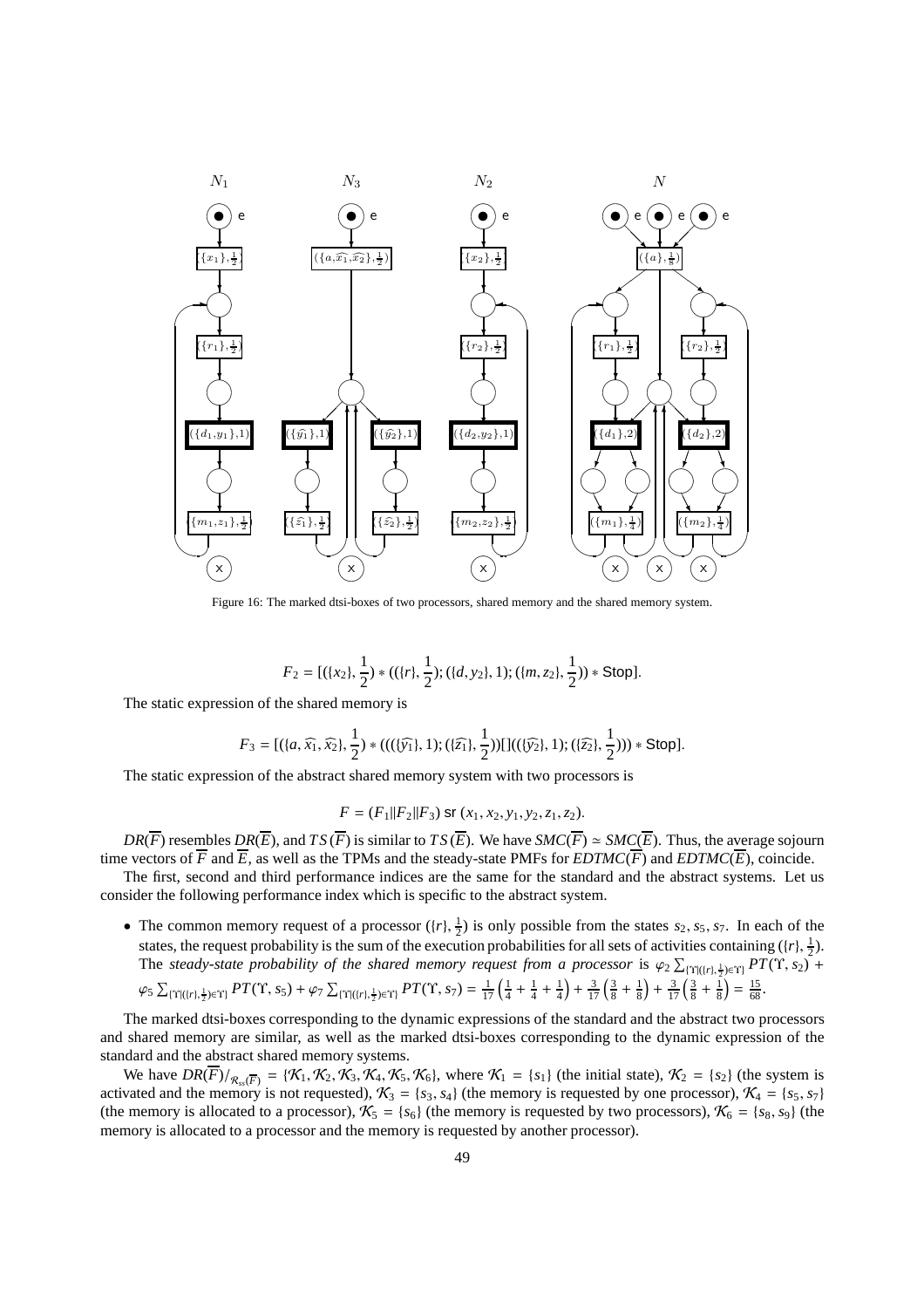

Figure 17: The quotient transition system of the abstract shared memory system.

We also have  $DR_T(\overline{F})/_{\mathcal{R}_{ss}(\overline{F})} = {\mathcal{K}_1, \mathcal{K}_2, \mathcal{K}_4, \mathcal{K}_6}$  and  $DR_V(\overline{F})/_{\mathcal{R}_{ss}(\overline{F})} = {\mathcal{K}_3, \mathcal{K}_5}.$ 

In Figure 17, the quotient transition system  $TS_{\frac{\omega s}{n}}(F)$  is presented. In Figure 18, the quotient underlying SMC  $SMC_{\underbrace{\leftrightarrow}_{ss}}(F)$  is depicted.

The quotient average sojourn time vector of  $\overline{F}$  is

$$
SJ' = \left(8, \frac{4}{3}, 0, \frac{8}{5}, 0, 4\right).
$$

The quotient sojourn time variance vector of  $\overline{F}$  is

$$
VAR' = \left(56, \frac{4}{9}, 0, \frac{24}{25}, 0, 12\right).
$$

The TPM for  $EDTMC_{\underline{\leftrightarrow}_{ss}}(F)$  is

$$
\mathbf{P}^{**} = \left(\begin{array}{cccccc} 0 & 1 & 0 & 0 & 0 & 0 \\ 0 & 0 & \frac{2}{3} & 0 & \frac{1}{3} & 0 \\ 0 & 0 & 0 & 1 & 0 & 0 \\ 0 & \frac{1}{5} & \frac{1}{5} & 0 & 0 & \frac{3}{5} \\ 0 & 0 & 0 & 0 & 0 & 1 \\ 0 & 0 & 1 & 0 & 0 & 0 \end{array}\right).
$$

In Table 6, the transient and the steady-state probabilities  $\psi_i^* [k]$  ( $1 \le i \le 6$ ) for the quotient EDTMC of the abstract shared memory system at the time moments  $k \in \{0, 5, 10, \ldots, 50\}$  and  $k = \infty$  are presented, and in Figure 19, the alteration diagram (evolution in time) for the transient probabilities is depicted.

The steady-state PMF for  $EDTMC_{\underline{\leftrightarrow}_{ss}}(F)$  is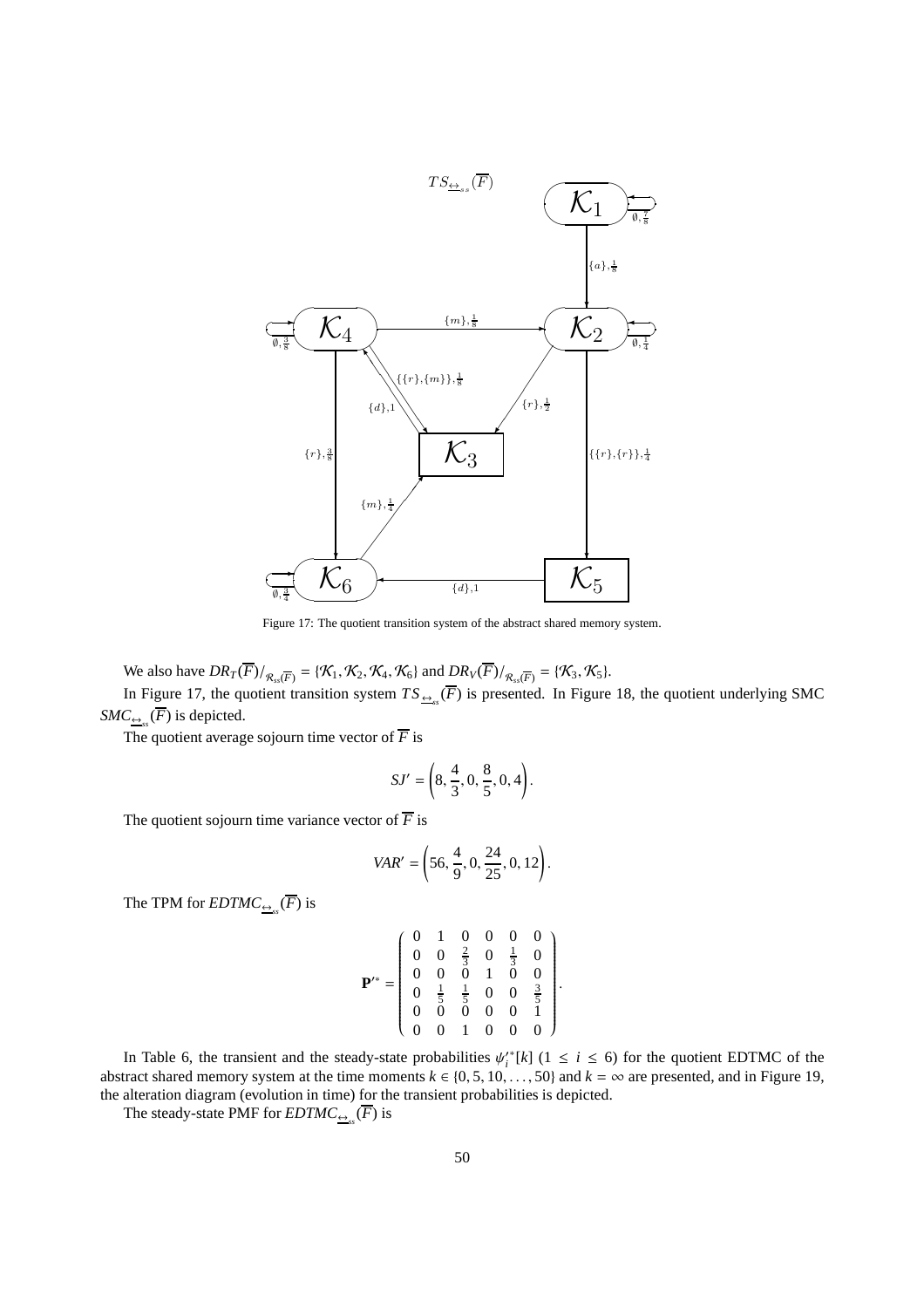

Figure 18: The quotient underlying SMC of the abstract shared memory system.

|                            |        | 10     |        | 20     | 25     | 30     | 35     | 40       | 45     | 50             | $\infty$ |
|----------------------------|--------|--------|--------|--------|--------|--------|--------|----------|--------|----------------|----------|
| $\overline{\psi_1'}^*[k]$  |        |        |        |        |        |        |        | $\theta$ |        |                |          |
| $\psi'_2$ <sup>*</sup> [k] |        | 0.0754 | 0.0859 | 0.0677 | 0.0641 | 0.0680 | 0.0691 | 0.0683   | 0.0680 | 0.0681         | 0.0682   |
| $\overline{\psi_3'}^*[k]$  | 0.4889 | 0.4633 | 0.3140 | 0.3108 | 0.3452 | 0.3482 | 0.3404 | 0.3392   | 0.3409 | 0.3413         | 0.3409   |
| $\overline{\psi'_4}^*[k]$  | 0.4667 | 0.1964 | 0.3031 | 0.3719 | 0.3517 | 0.3344 | 0.3380 | 0.3422   | 0.3417 | 0.3407         | 0.3409   |
| $\overline{\psi'_5}^*[k]$  | 0.0444 | 0.0323 | 0.0179 | 0.0202 | 0.0237 | 0.0234 | 0.0226 | 0.0226   | 0.0228 | 0.0228         | 0.0227   |
| $\overline{\psi'_6}^*[k]$  |        | 0.2325 | 0.2791 | 0.2294 | 0.2154 | 0.2260 | 0.2299 | 0.2277   | 0.2267 | $\sqrt{0.227}$ | 0.2273   |

Table 6: Transient and steady-state probabilities for the quotient EDTMC of the abstract shared memory system.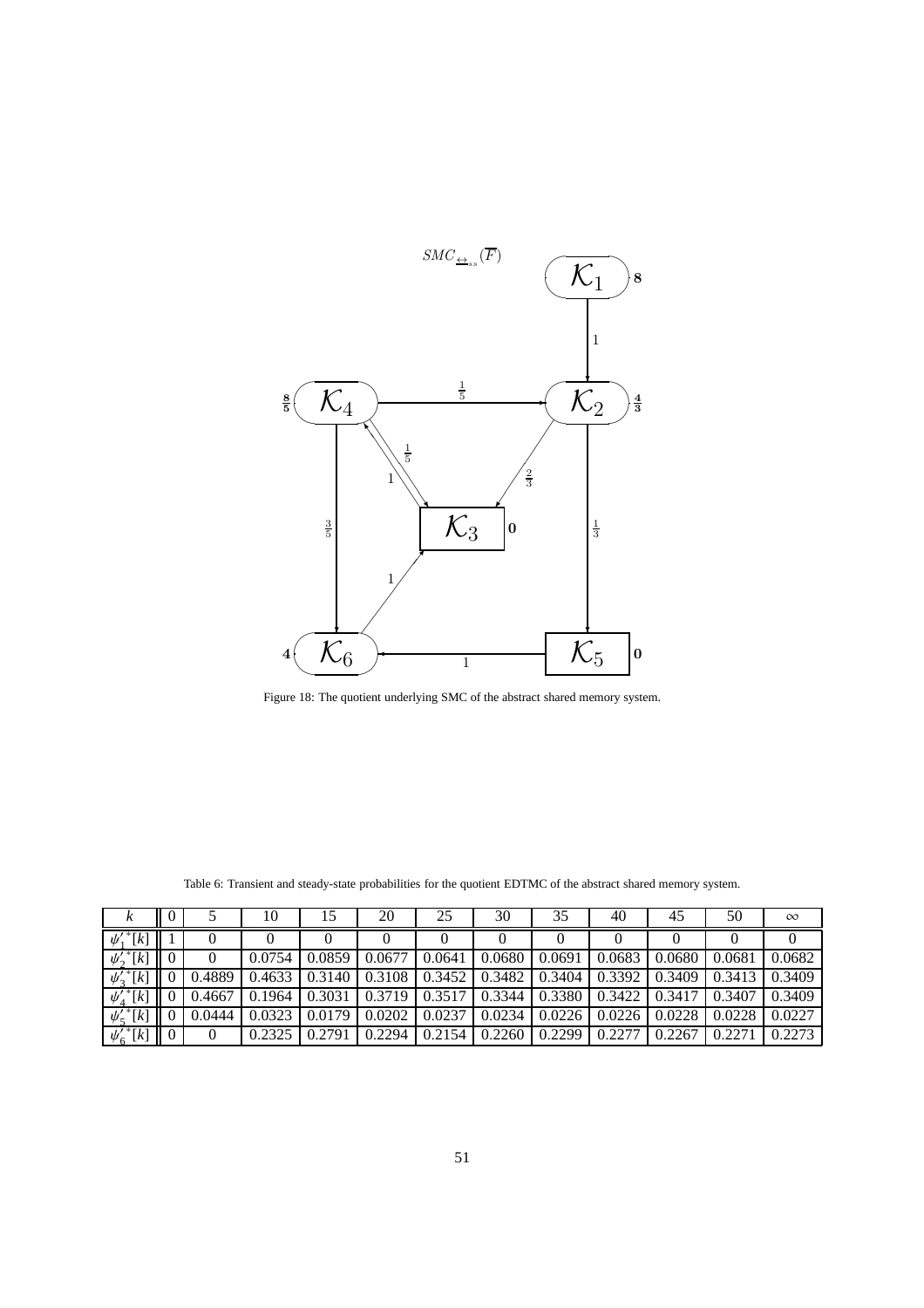

Figure 19: Transient probabilities alteration diagram for the quotient EDTMC of the abstract shared memory system.

$$
{\psi'}^* = \left(0,\frac{3}{44},\frac{15}{44},\frac{15}{44},\frac{1}{44},\frac{5}{22}\right).
$$

The steady-state PMF  $\psi^*$  weighted by SJ' is

$$
\left(0, \frac{1}{11}, 0, \frac{6}{11}, 0, \frac{10}{11}\right).
$$

It remains to normalize the steady-state weighted PMF by dividing it by the sum of its components

$$
\psi'^*SJ'^T=\frac{17}{11}.
$$

Thus, the steady-state PMF for  $SMC_{\frac{\leftrightarrow}{s}}(F)$  is

$$
\varphi' = \left(0, \frac{1}{17}, 0, \frac{6}{17}, 0, \frac{10}{17}\right).
$$

Alternatively, from  $TS_{\frac{\omega s}{n}}(F)$ , we can construct the reduced quotient DTMC of *F*,  $RDTMC_{\frac{\omega s}{n}}(F)$ , and then calculate  $\varphi'$  using it.

Remember that  $DR_T(\overline{F})/_{\mathcal{R}_{ss}(\overline{F})} = {\mathcal{K}_1, \mathcal{K}_2, \mathcal{K}_4, \mathcal{K}_6}$  and  $DR_V(\overline{F})/_{\mathcal{R}_{ss}(\overline{F})} = {\mathcal{K}_3, \mathcal{K}_5}$ . We reorder the elements of  $DR(\overline{F})/_{R_{ss}(\overline{F})}$ , by moving the equivalence classes of vanishing states to the first positions:  $\mathcal{K}_3$ ,  $\mathcal{K}_5$ ,  $\mathcal{K}_1$ ,  $\mathcal{K}_2$ ,  $\mathcal{K}_4$ ,  $\mathcal{K}_6$ .

The (reordered) TPM for  $DTMC_{\frac{\leftrightarrow}{s}}(F)$  is

$$
\mathbf{P}' = \left( \begin{array}{cccccc} 0 & 0 & 0 & 0 & 1 & 0 \\ 0 & 0 & 0 & 0 & 0 & 1 \\ 0 & 0 & \frac{7}{8} & \frac{1}{8} & 0 & 0 \\ \frac{1}{2} & \frac{1}{4} & 0 & \frac{1}{4} & 0 & 0 \\ \frac{1}{8} & 0 & 0 & \frac{1}{8} & \frac{3}{8} & \frac{3}{8} \\ \frac{1}{4} & 0 & 0 & 0 & 0 & \frac{1}{4} \end{array} \right)
$$

.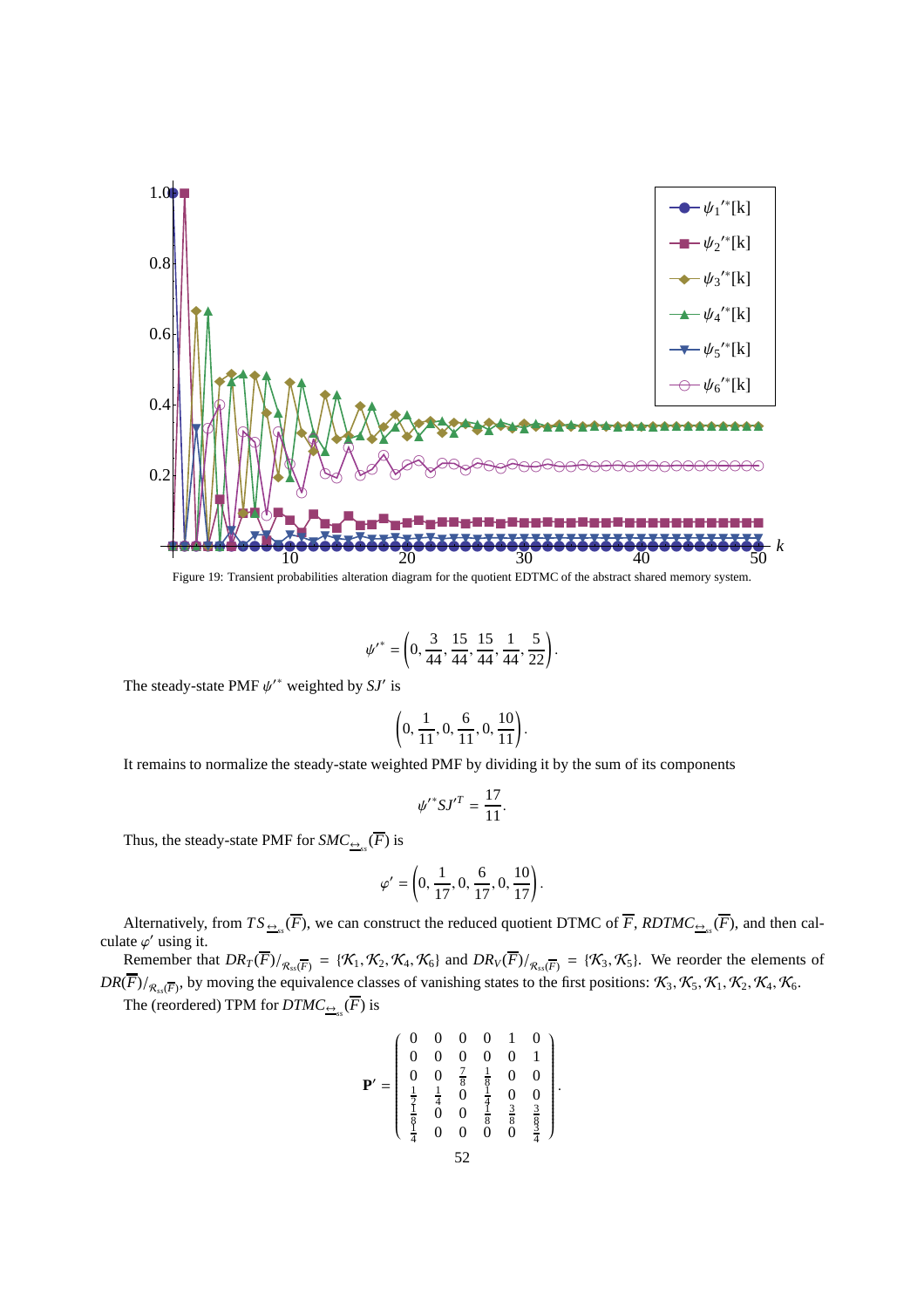

Figure 20: The reduced quotient DTMC of the abstract shared memory system.

The result of the decomposing  $P'$  are the matrices

$$
\mathbf{C}' = \begin{pmatrix} 0 & 0 \\ 0 & 0 \end{pmatrix}, \ \mathbf{D}' = \begin{pmatrix} 0 & 0 & 1 & 0 \\ 0 & 0 & 0 & 1 \end{pmatrix}, \ \mathbf{E}' = \begin{pmatrix} 0 & 0 \\ \frac{1}{2} & \frac{1}{4} \\ \frac{1}{8} & 0 \\ \frac{1}{4} & 0 \end{pmatrix}, \ \mathbf{F}' = \begin{pmatrix} \frac{7}{8} & \frac{1}{8} & 0 & 0 \\ 0 & \frac{1}{4} & 0 & 0 \\ 0 & \frac{1}{8} & \frac{3}{8} & \frac{3}{8} \\ 0 & 0 & 0 & \frac{3}{4} \end{pmatrix}
$$

.

Since  $C'^{1} = 0$ , we have  $\forall k > 0$ ,  $C'^{k} = 0$ , hence,  $l = 0$  and there are no loops among vanishing states. Then

$$
\mathbf{G}' = \sum_{k=0}^{l} \mathbf{C}'^l = \mathbf{C}'^0 = \mathbf{I}.
$$

Further, the TPM for  $\mathit{RDTMC}_{\underline{\leftrightarrow}_{\mathit{ss}}}(F)$  is

$$
\mathbf{P}'^{\circ} = \mathbf{F}' + \mathbf{E}' \mathbf{G}' \mathbf{D}' = \mathbf{F}' + \mathbf{E}' \mathbf{ID}' = \mathbf{F}' + \mathbf{E}' \mathbf{D}' = \begin{pmatrix} \frac{7}{8} & \frac{1}{8} & 0 & 0 \\ 0 & \frac{1}{4} & \frac{1}{2} & \frac{1}{4} \\ 0 & \frac{1}{8} & \frac{1}{2} & \frac{3}{8} \\ 0 & 0 & \frac{1}{4} & \frac{3}{4} \end{pmatrix}.
$$

In Figure 20, the reduced quotient DTMC  $RDTMC_{\frac{\Theta}{\epsilon s}}(F)$  is presented.

In Table 7, the transient and the steady-state probabilities  $\psi_i^{\prime\circ}[k]$  ( $1 \le i \le 4$ ) for the reduced quotient DTMC of the abstract shared memory system at the time moments  $k \in \{0, 5, 10, \ldots, 50\}$  and  $k = \infty$  are presented, and in Figure 21, the alteration diagram (evolution in time) for the transient probabilities is depicted.

Then the steady-state PMF for  $\mathit{RDTMC}_{\underline{\leftrightarrow}_{ss}}(F)$  is

$$
\psi'^{\diamond} = \left(0, \frac{1}{17}, \frac{6}{17}, \frac{10}{17}\right).
$$

Note that  $\psi^{\prime\circ} = (\psi^{\prime\circ}(\mathcal{K}_1), \psi^{\prime\circ}(\mathcal{K}_2), \psi^{\prime\circ}(\mathcal{K}_4), \psi^{\prime\circ}(\mathcal{K}_6))$ . By the "quotient" analogue of Proposition 5.3, we have

$$
\varphi'(\mathcal{K}_1) = 0, \quad \varphi'(\mathcal{K}_2) = \frac{1}{17}, \quad \varphi'(\mathcal{K}_3) = 0, \quad \varphi'(\mathcal{K}_4) = \frac{6}{17}, \quad \varphi'(\mathcal{K}_5) = 0, \quad \varphi'(\mathcal{K}_6) = \frac{10}{17}.
$$

Thus, the steady-state PMF for  $SMC_{\frac{\leftrightarrow}{s}}(F)$  is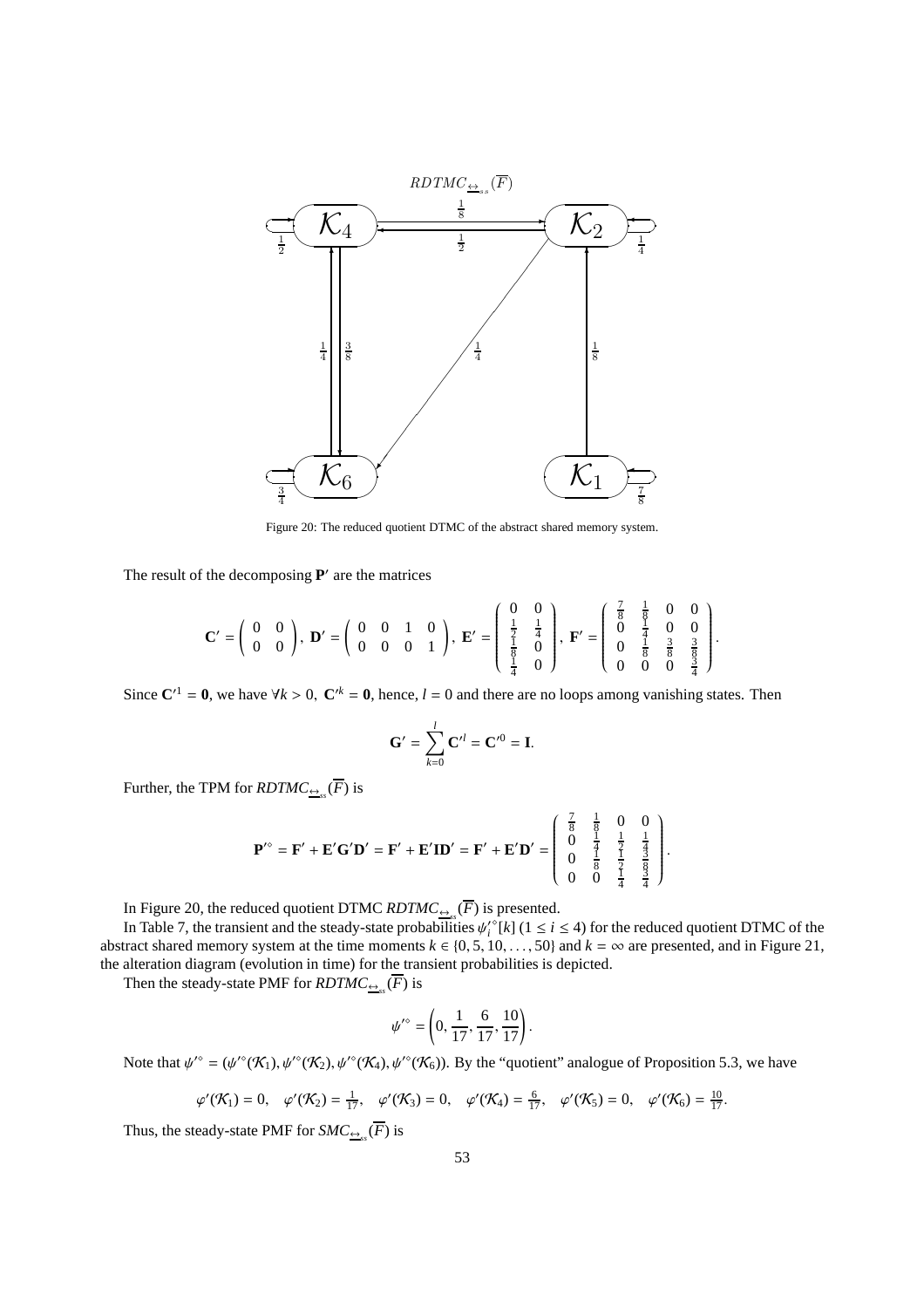|                              |  |                                                                                                                                | 20 | 30 | 40 | 45 | 50 | $\infty$ |
|------------------------------|--|--------------------------------------------------------------------------------------------------------------------------------|----|----|----|----|----|----------|
| $\psi'_i$ <sup>o</sup> [k]   |  | $\mid 0.5129 \mid 0.2631 \mid 0.1349 \mid 0.0692 \mid 0.0355 \mid 0.0182 \mid 0.0093 \mid 0.0048 \mid 0.0025 \mid 0.0013 \mid$ |    |    |    |    |    |          |
| $\psi'_2$ <sup>o</sup> [k]   |  | $\parallel$ 0   0.1244   0.0931   0.0764   0.0679   0.0635   0.0612   0.0600   0.0594   0.0591   0.0590   0.0588               |    |    |    |    |    |          |
| $\psi_2^{\prime\,\circ}[k]$  |  | $\parallel$ 0   0.1726   0.2614   0.3060   0.3289   0.3406   0.3466   0.3497   0.3513   0.3521   0.3525   0.3529               |    |    |    |    |    |          |
| $\psi_4^{\prime\, \circ}[k]$ |  | $\parallel$ 0   0.1901   0.3824   0. <del>4826</del>   0.5341   0.5605   0.5740   0.5810   0.5845   0.5863   0.5872   0.5882   |    |    |    |    |    |          |

Table 7: Transient and steady-state probabilities for the reduced quotient DTMC of the abstract shared memory system.



Figure 21: Transient probabilities alteration diagram for the reduced quotient DTMC of the abstract shared memory system.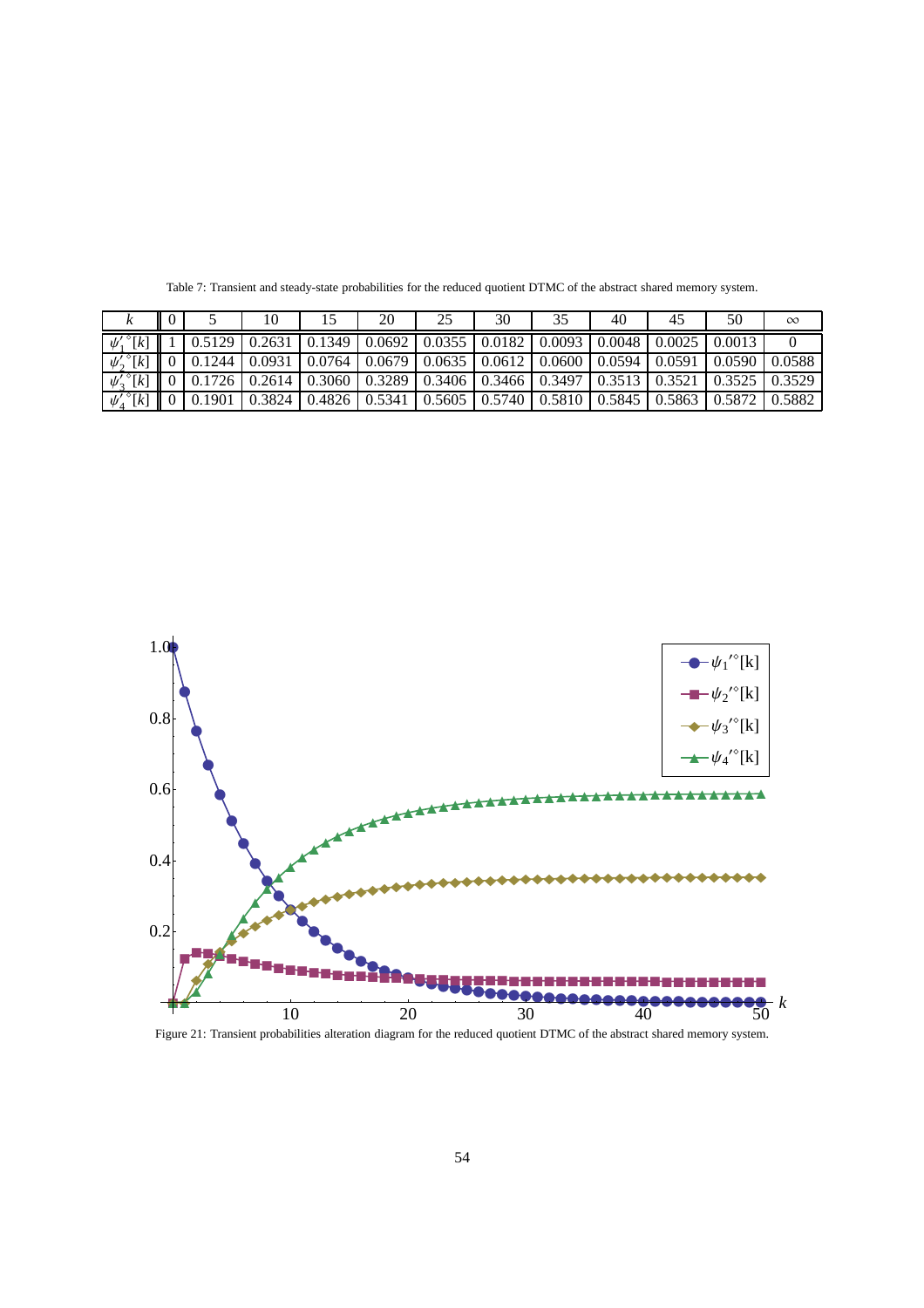$$
\varphi' = \left(0, \frac{1}{17}, 0, \frac{6}{17}, 0, \frac{10}{17}\right).
$$

This coincides with the result obtained with the use of  $\psi^*$  and  $SJ'$ . We can now calculate the main performance indices.

- The average recurrence time in the state  $K_2$ , where no processor requests the memory, called the *average system run-through*, is  $\frac{1}{\varphi'_2} = \frac{17}{1} = 17$ .
- The common memory is available only in the states  $K_2, K_3, K_5$ . The steady-state probability that the memory is available is  $\varphi'_2 + \varphi'_3 + \varphi'_5 = \frac{1}{17} + 0 + 0 = \frac{1}{17}$ . Then the steady-state probability that the memory is used (i.e. not available), called the *shared memory utilization*, is  $1 - \frac{1}{17} = \frac{16}{17}$ .
- After activation of the system, we leave the state  $\mathcal{K}_1$  for ever, and the common memory is either requested or allocated in every remaining state, with exception of K2. Thus, the *rate with which the shared memory necessity emerges* coincides with the rate of leaving  $\mathcal{K}_2$ , calculated as  $\frac{\varphi'_2}{\mathcal{S}\mathcal{Y}_2} = \frac{1}{17} \cdot \frac{3}{4} = \frac{3}{68}$ .
- The common memory request of a processor  $\{r\}$  is only possible from the states  $\mathcal{K}_2, \mathcal{K}_4$ . In each of the states, the request probability is the sum of the execution probabilities for all multisets of multiactions containing {*r*}. The *steady-state probability of the shared memory request from a processor is*  $\varphi_2' \sum_{[A,\mathcal{K}](r) \in A, \mathcal{K}_2 \to \mathcal{K}} PM_A(\mathcal{K}_2, \mathcal{K})$  *+*

$$
\varphi_4' \sum_{\{A,\mathcal{K} \mid \{r\} \in A, \mathcal{K}_4 \stackrel{A}{\to} \mathcal{K}\}} PM_A(\mathcal{K}_4, \mathcal{K}) = \frac{1}{17} \left( \frac{1}{2} + \frac{1}{4} \right) + \frac{6}{17} \left( \frac{3}{8} + \frac{1}{8} \right) = \frac{15}{68}.
$$

One can see that the performance indices are the same for the complete and the quotient abstract shared memory systems. The coincidence of the first, second and third performance indices obviously illustrates the results of Proposition 8.1 and Proposition 8.2. The coincidence of the fourth performance index is due to Theorem 8.1: one should just apply its result to the derived step traces  $\{\{r\}\}\$ ,  $\{\{r\}\$ ,  $\{\{r\}\}$ ,  $\{\{r\}\}$ , of the expression  $\overline{F}$  and itself, and then sum the left and right parts of the three resulting equalities.

## *9.3. The generalized system*

Now we obtain the performance indices taking general values for all multiaction probabilities and weights. Let us suppose that all the mentioned multiactions have the same generalized probability  $\rho \in (0, 1)$ , and generalized weight  $l \in \mathbb{N}_{\geq 1}$ . The resulting specification *K* of the generalized shared memory system is defined as follows.

The static expression of the first processor is

$$
K_1 = [(\{x_1\}, \rho) * ((\{r_1\}, \rho); (\{d_1, y_1\}, l); (\{m_1, z_1\}, \rho)) * Stop].
$$

The static expression of the second processor is

$$
K_2 = [(\{x_2\}, \rho) * ((\{r_2\}, \rho); (\{d_2, y_2\}, l); (\{m_2, z_2\}, \rho)) * Stop].
$$

The static expression of the shared memory is

$$
K_3 = [(\{a,\widehat{x_1},\widehat{x_2}\},\rho) * (((\{\widehat{y_1}\},l);(\{\widehat{z_1}\},\rho))][((\{\widehat{y_2}\},l);(\{\widehat{z_2}\},\rho))) * Stop].
$$

The static expression of the generalized shared memory system with two processors is

$$
K = (K_1||K_2||K_3) \text{ sr } (x_1, x_2, y_1, y_2, z_1, z_2).
$$

We have  $DR_T(\overline{K}) = {\{\tilde{s}_1, \tilde{s}_2, \tilde{s}_5, \tilde{s}_5, \tilde{s}_8, \tilde{s}_9\}}$  and  $DR_V(\overline{K}) = {\{\tilde{s}_3, \tilde{s}_4, \tilde{s}_6\}}$ .

The states are interpreted as follows:  $\tilde{s}_1$  is the initial state,  $\tilde{s}_2$ : the system is activated and the memory is not requested,  $\tilde{s}_3$ : the memory is requested by the first processor,  $\tilde{s}_4$ : the memory is requested by the second processor,  $\tilde{s}_5$ : the memory is allocated to the first processor,  $\tilde{s}_6$ : the memory is requested by two processors,  $\tilde{s}_7$ : the memory is allocated to the second processor,  $\tilde{s}_8$ : the memory is allocated to the first processor and the memory is requested by the second processor,  $\tilde{s}_9$ : the memory is allocated to the second processor and the memory is requested by the first processor.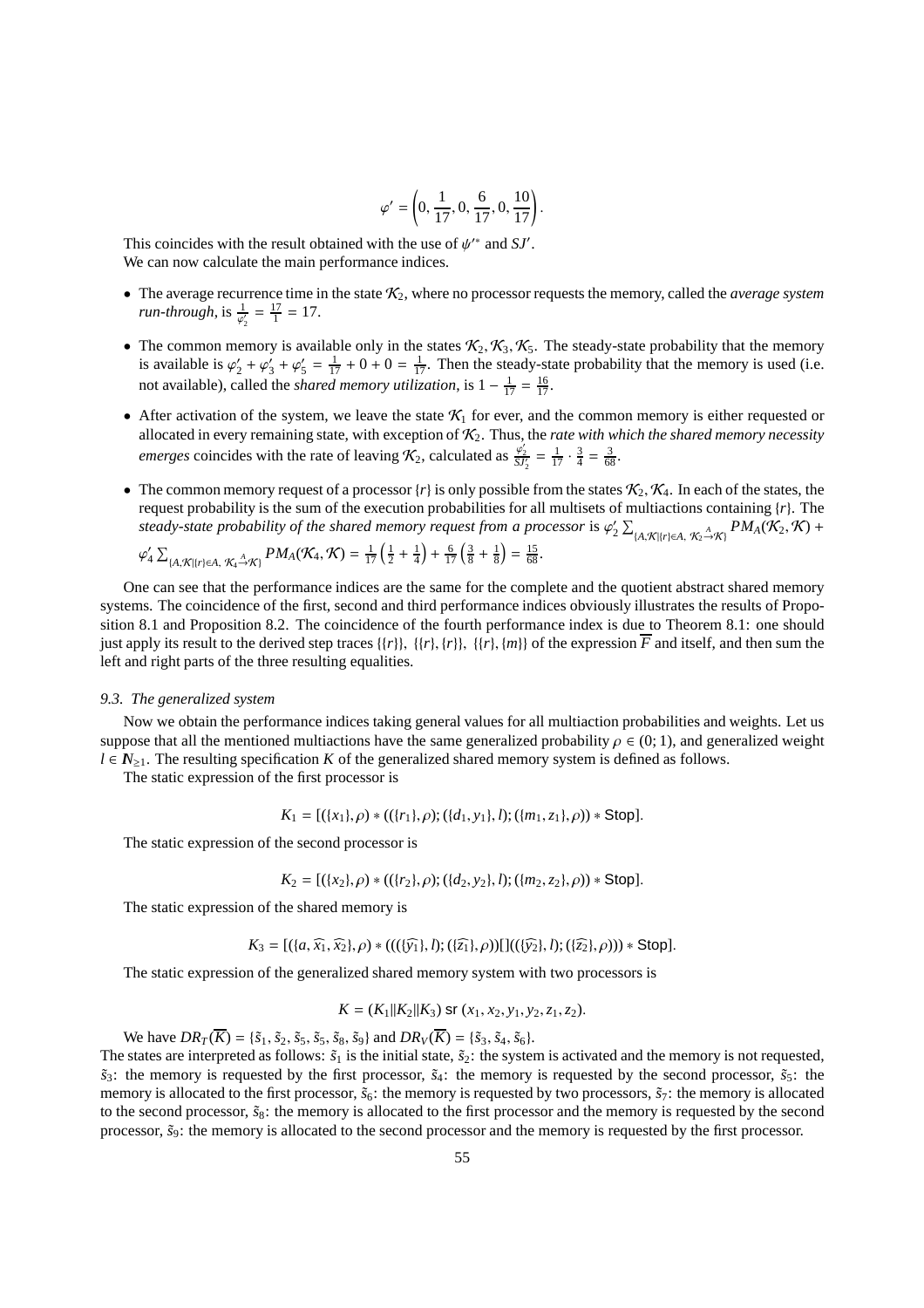

Figure 22: The transition system of the generalized shared memory system.



Figure 23: The underlying SMC of the generalized shared memory system.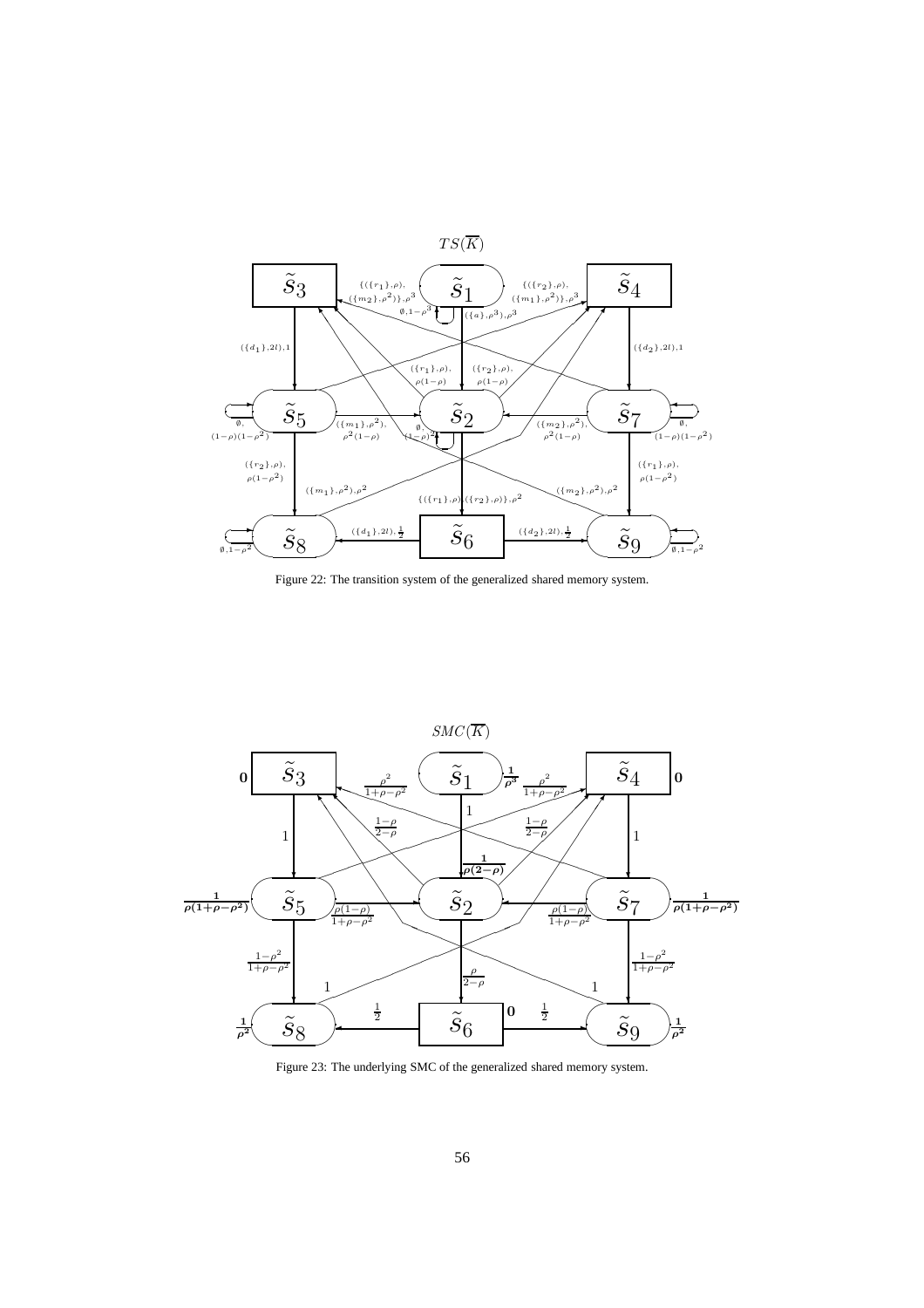In Figure 22, the transition system  $TS(\overline{K})$  is presented. In Figure 23, the underlying SMC *SMC*( $\overline{K}$ ) is depicted. The average sojourn time vector of  $\overline{K}$  is

$$
\widetilde{SI} = \left(\frac{1}{\rho^3}, \frac{1}{\rho(2-\rho)}, 0, 0, \frac{1}{\rho(1+\rho-\rho^2)}, 0, \frac{1}{\rho(1+\rho-\rho^2)}, \frac{1}{\rho^2}, \frac{1}{\rho^2}\right).
$$

The sojourn time variance vector of  $\overline{K}$  is

$$
\widetilde{VAR} = \left(\frac{1-\rho^3}{\rho^6}, \frac{(1-\rho)^2}{\rho^2(2-\rho)^2}, 0, 0, \frac{(1-\rho)^2(1+\rho)}{\rho^2(1+\rho-\rho^2)^2}, 0, \frac{(1-\rho)^2(1+\rho)}{\rho^2(1+\rho-\rho^2)^2}, \frac{1-\rho^2}{\rho^4}, \frac{1-\rho^2}{\rho^4}\right).
$$

The TPM for  $EDTMC(\overline{K})$  is

$$
\widetilde{\mathbf{P}}^* = \begin{pmatrix}\n0 & 1 & 0 & 0 & 0 & 0 & 0 & 0 & 0 \\
0 & 0 & \frac{1-\rho}{2-\rho} & \frac{1-\rho}{2-\rho} & 0 & \frac{\rho}{2-\rho} & 0 & 0 & 0 \\
0 & 0 & 0 & 0 & 1 & 0 & 0 & 0 & 0 \\
0 & 0 & 0 & 0 & 0 & 0 & 1 & 0 & 0 \\
0 & \frac{\rho(1-\rho)}{1+\rho-\rho^2} & 0 & \frac{\rho^2}{1+\rho-\rho^2} & 0 & 0 & 0 & \frac{1-\rho^2}{1+\rho-\rho^2} & 0 \\
0 & 0 & 0 & 0 & 0 & 0 & 0 & \frac{1}{2} & \frac{1}{2} \\
0 & \frac{\rho(1-\rho)}{1+\rho-\rho^2} & \frac{\rho^2}{1+\rho-\rho^2} & 0 & 0 & 0 & 0 & 0 & \frac{1-\rho^2}{1+\rho-\rho^2} \\
0 & 0 & 0 & 1 & 0 & 0 & 0 & 0 & 0 \\
0 & 0 & 1 & 0 & 0 & 0 & 0 & 0 & 0\n\end{pmatrix}
$$

.

The steady-state PMF for  $EDTMC(\overline{K})$  is

$$
\tilde{\psi}^* = \frac{1}{2(6+3\rho-9\rho^2+2\rho^3)}(0, 2\rho(2-3\rho-\rho^2), 2+\rho-3\rho^2+\rho^3, 2+\rho-3\rho^2+\rho^3, 2+\rho-3\rho^2+\rho^3, 2\rho^2(1-\rho), 2+\rho-3\rho^2+\rho^3, 2-\rho-\rho^2, 2-\rho-\rho^2).
$$

The steady-state PMF  $\tilde{\psi}^*$  weighted by  $\tilde{S}J$  is

$$
\frac{1}{2\rho^2(6+3\rho-9\rho^2+2\rho^3)}(0, 2\rho^2(1-\rho), 0, 0, \rho(2-\rho), 0, \rho(2-\rho), 2-\rho-\rho^2, 2-\rho-\rho^2).
$$

It remains to normalize the steady-state weighted PMF by dividing it by the sum of its components

$$
\tilde{\psi}^* \tilde{S} \tilde{J}^T = \frac{2 + \rho - \rho^2 - \rho^3}{\rho^2 (6 + 3\rho - 9\rho^2 + 2\rho^3)}.
$$

Thus, the steady-state PMF for  $SMC(\overline{K})$  is

$$
\tilde{\varphi} = \frac{1}{2(2+\rho-\rho^2-\rho^3)}(0, 2\rho^2(1-\rho), 0, 0, \rho(2-\rho), 0, \rho(2-\rho), 2-\rho-\rho^2, 2-\rho-\rho^2).
$$

We can now calculate the main performance indices.

- The average recurrence time in the state  $\tilde{s}_2$ , where no processor requests the memory, called the *average system run-through*, is  $\frac{1}{\tilde{\varphi}_2} = \frac{2+\rho-\rho^2-\rho^3}{\rho^2(1-\rho)}$  $\frac{\rho - \rho^2 - \rho^2}{\rho^2(1-\rho)}$ .
- The common memory is available only in the states  $\tilde{s}_2$ ,  $\tilde{s}_3$ ,  $\tilde{s}_4$ ,  $\tilde{s}_6$ . The steady-state probability that the memory is available is  $\tilde{\varphi}_2 + \tilde{\varphi}_3 + \tilde{\varphi}_4 + \tilde{\varphi}_6 = \frac{\rho^2(1-\rho)}{2\rho^2(1-\rho)^2}$  $\frac{\rho^2(1-\rho)}{2+\rho-\rho^2-\rho^3}$  + 0 + 0 + 0 =  $\frac{\rho^2(1-\rho)}{2+\rho-\rho^2-\rho^3}$  $\frac{\rho^2(1-\rho)}{2+\rho-\rho^2-\rho^3}$ . Then the steady-state probability that the memory is used (i.e. not available), called the *shared memory utilization*, is  $1 - \frac{\rho^2(1-\rho)}{2+\rho-\rho^2}$  $\frac{\rho^2(1-\rho)}{2+\rho-\rho^2-\rho^3} = \frac{2+\rho-2\rho^2}{2+\rho-\rho^2-\rho^2}$  $\frac{2+\rho-2\rho^2}{2+\rho-\rho^2-\rho^3}$ .
- After activation of the system, we leave the state  $\tilde{s}_1$  for ever, and the common memory is either requested or allocated in every remaining state, with exception of ˜*s*2. Thus, the *rate with which the shared memory necessity emerges* coincides with the rate of leaving  $\tilde{s}_2$ , calculated as  $\frac{\tilde{\varphi}_2}{S J_2} = \frac{\rho^2 (1-\rho)}{2+\rho-\rho^2-\rho^2}$  $\frac{\rho^2(1-\rho)}{2+\rho-\rho^2-\rho^3} \cdot \frac{\rho(2-\rho)}{1}$  $\frac{\rho^3(1-\rho)(2-\rho)}{1} = \frac{\rho^3(1-\rho)(2-\rho)}{2+\rho-\rho^2-\rho^3}$  $\frac{\rho^2(1-\rho)(2-\rho)}{2+\rho-\rho^2-\rho^3}$ .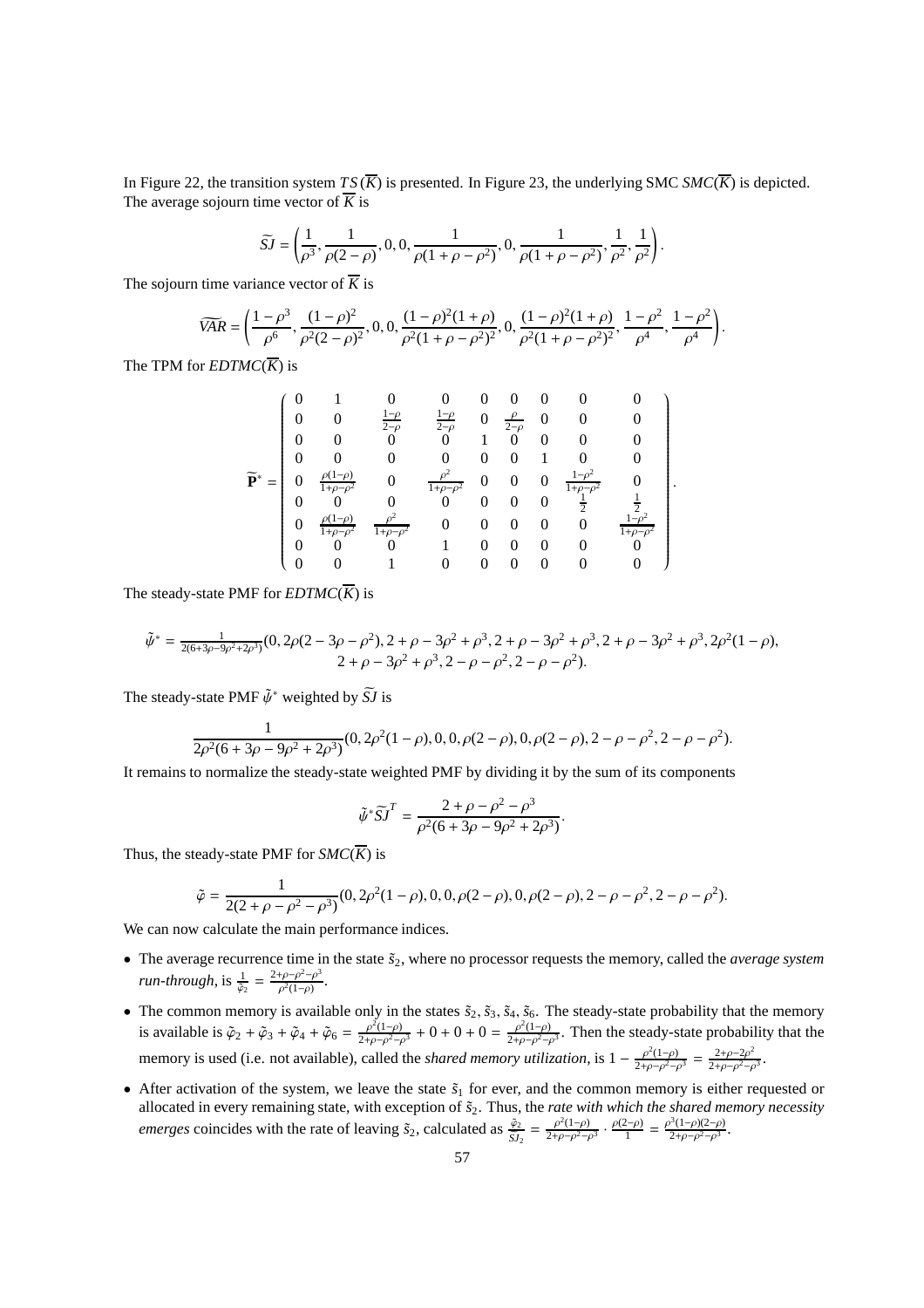• The common memory request of the first processor  $({r_1}, \rho)$  is only possible from the states  $\tilde{s}_2$ ,  $\tilde{s}_7$ . In each of the states, the request probability is the sum of the execution probabilities for all sets of activities containing  $({r_1}, \rho)$ . The steady-state probability of the shared memory request from the first processor is  $\tilde{\varphi}_2\sum_{\{\Upsilon|([r_1],\rho)\in\Upsilon\}}PT(\Upsilon,\tilde{s}_2)+$ 

$$
\tilde{\varphi}_7 \sum_{\{\Upsilon | (r_1), \rho \in \Upsilon\}} PT(\Upsilon, \tilde{s}_7) = \frac{\rho^2 (1-\rho)}{2+\rho-\rho^2-\rho^3} (\rho(1-\rho)+\rho^2) + \frac{\rho(2-\rho)}{2(2+\rho-\rho^2-\rho^3)} (\rho(1-\rho^2)+\rho^3) = \frac{\rho^2 (2+\rho-2\rho^2)}{2(2+\rho-\rho^2-\rho^3)}.
$$

# *9.4. The abstract generalized system and its reduction*

Let us consider a modification of the generalized shared memory system with abstraction from identifiers of the processors. We call this system the abstract generalized shared memory one.

The static expression of the first processor is

 $L_1 = [(\{x_1\}, \rho) * ((\{r\}, \rho); (\{d, y_1\}, l); (\{m, z_1\}, \rho)) * Stop].$ 

The static expression of the second processor is

$$
L_2 = [(\{x_2\}, \rho) * ((\{r\}, \rho); (\{d, y_2\}, l); (\{m, z_2\}, \rho)) * Stop].
$$

The static expression of the shared memory is

$$
L_3 = [(\{a,\widehat{x_1},\widehat{x_2}\},\rho) * (((\{\widehat{y_1}\},l);(\{\widehat{z_1}\},\rho))][((\{\widehat{y_2}\},l);(\{\widehat{z_2}\},\rho))) * Stop].
$$

The static expression of the abstract generalized shared memory system with two processors is

$$
L = (L_1 || L_2 || L_3) \text{ sr } (x_1, x_2, y_1, y_2, z_1, z_2).
$$

*DR*( $\overline{L}$ ) resembles *DR*( $\overline{K}$ ), and *TS* ( $\overline{L}$ ) is similar to *TS* ( $\overline{K}$ ). We have *SMC*( $\overline{L}$ ) ≃ *SMC*( $\overline{K}$ ). Thus, the average sojourn time vectors of  $\overline{L}$  and  $\overline{K}$ , as well as the TPMs and the steady-state PMFs for *EDTMC*( $\overline{L}$ ) and *EDTMC*( $\overline{K}$ ), coincide.

The first, second and third performance indices are the same for the generalized system and its abstract modification. Let us consider the following performance index which is again specific to the abstract system.

• The common memory request of a processor  $({r}, \rho)$  is only possible from the states  $\tilde{s}_2$ ,  $\tilde{s}_5$ ,  $\tilde{s}_7$ . In each of the states, the request probability is the sum of the execution probabilities for all sets of activities containing ({*r*}, ρ). The *steady-state probability of the shared memory request from <i>a processor* is  $\tilde{\varphi}_2 \sum_{\{\Upsilon | (r), \rho \in \Upsilon\}} PT(\Upsilon, \tilde{s}_2)$  +

 $^{2}$ ) +

$$
\tilde{\varphi}_{5} \sum_{\{\Upsilon | (r|, \rho) \in \Upsilon\}} PT(\Upsilon, \tilde{s}_{5}) + \tilde{\varphi}_{7} \sum_{\{\Upsilon | (r|, \rho) \in \Upsilon\}} PT(\Upsilon, \tilde{s}_{7}) = \frac{\rho^{2}(1-\rho)}{2+\rho-\rho^{2}-\rho^{3}} (\rho(1-\rho)+\rho(1-\rho)+\rho^{2}(\rho^{2}-\rho^{2}))
$$
  

$$
\frac{\rho(2-\rho)}{2(2+\rho-\rho^{2}-\rho^{3})} (\rho(1-\rho^{2})+\rho^{3}) + \frac{\rho(2-\rho)}{2(2+\rho-\rho^{2}-\rho^{3})} (\rho(1-\rho^{2})+\rho^{3}) = \frac{\rho^{2}(2-\rho)(1+\rho-\rho^{2})}{2+\rho-\rho^{2}-\rho^{3}}.
$$

We have  $DR(\overline{L})/_{R_{\alpha}(\overline{L})} = {\{\widetilde{\mathcal{K}}_1,\widetilde{\mathcal{K}}_2,\widetilde{\mathcal{K}}_3,\widetilde{\mathcal{K}}_4,\widetilde{\mathcal{K}}_5,\widetilde{\mathcal{K}}_6\}},$  where  $\widetilde{\mathcal{K}}_1 = {\{\widetilde{s}_1\}}$  (the initial state),  $\widetilde{\mathcal{K}}_2 = {\{\widetilde{s}_2\}}$  (the system is activated and the memory is not requested),  $\widetilde{K}_3 = {\{\tilde{s}_3, \tilde{s}_4\}}$  (the memory is requested by one processor),  $\widetilde{K}_4 = {\{\tilde{s}_5, \tilde{s}_7\}}$ (the memory is allocated to a processor),  $\widetilde{K}_5 = {\{\tilde{s}_6\}}$  (the memory is requested by two processors),  $\widetilde{K}_6 = {\{\tilde{s}_8, \tilde{s}_9\}}$  (the memory is allocated to a processor and the memory is requested by another processor).

We also have 
$$
DR_T(\overline{L})/_{\mathcal{R}_{ss}(\overline{L})} = \{K_1, K_2, K_4, K_6\}
$$
 and  $DR_V(\overline{L})/_{\mathcal{R}_{ss}(\overline{L})} = \{K_3, K_5\}.$ 

In Figure 24, the quotient transition system  $TS_{\frac{\Theta s}{\Theta s}}(L)$  is presented. In Figure 25, the quotient underlying SMC  $SMC_{\underbrace{\leftrightarrow}_{ss}}(L)$  is depicted.

The quotient average sojourn time vector of  $\overline{F}$  is

$$
\widetilde{S}J^{'} = \left(\frac{1}{\rho^3}, \frac{1}{\rho(2-\rho)}, 0, \frac{1}{\rho(1+\rho-\rho^2)}, 0, \frac{1}{\rho^2}\right).
$$

The quotient sojourn time variance vector of  $\overline{F}$  is

$$
\widetilde{VAR}' = \left(\frac{1-\rho^3}{\rho^6}, \frac{(1-\rho)^2}{\rho^2(2-\rho)^2}, 0, \frac{(1-\rho)^2(1+\rho)}{\rho^2(1+\rho-\rho^2)^2}, 0, \frac{1-\rho^2}{\rho^4}\right).
$$

The TPM for  $EDTMC_{\underline{\leftrightarrow}_{ss}}(L)$  is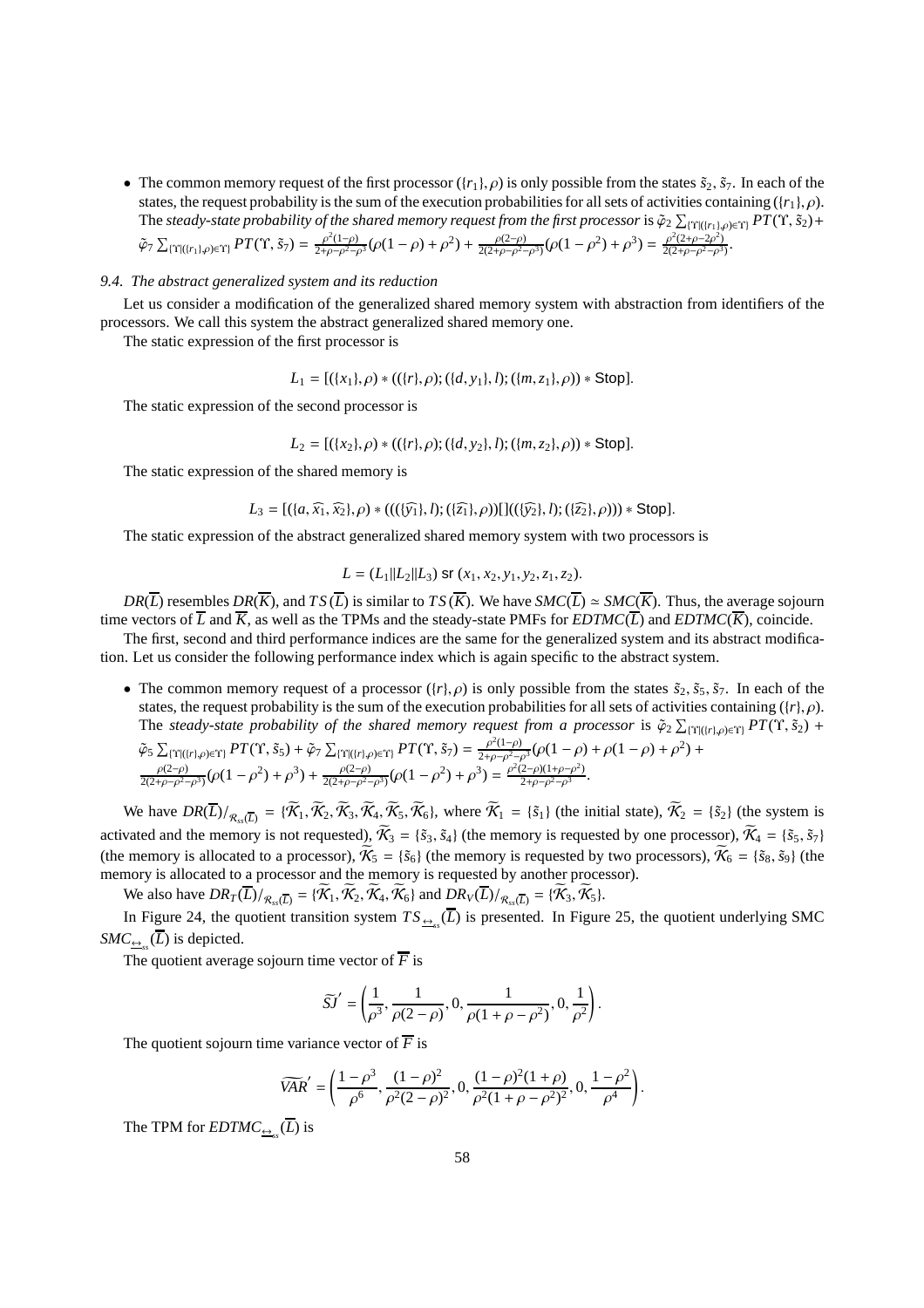

Figure 24: The quotient transition system of the abstract generalized shared memory system.



Figure 25: The quotient underlying SMC of the abstract generalized shared memory system.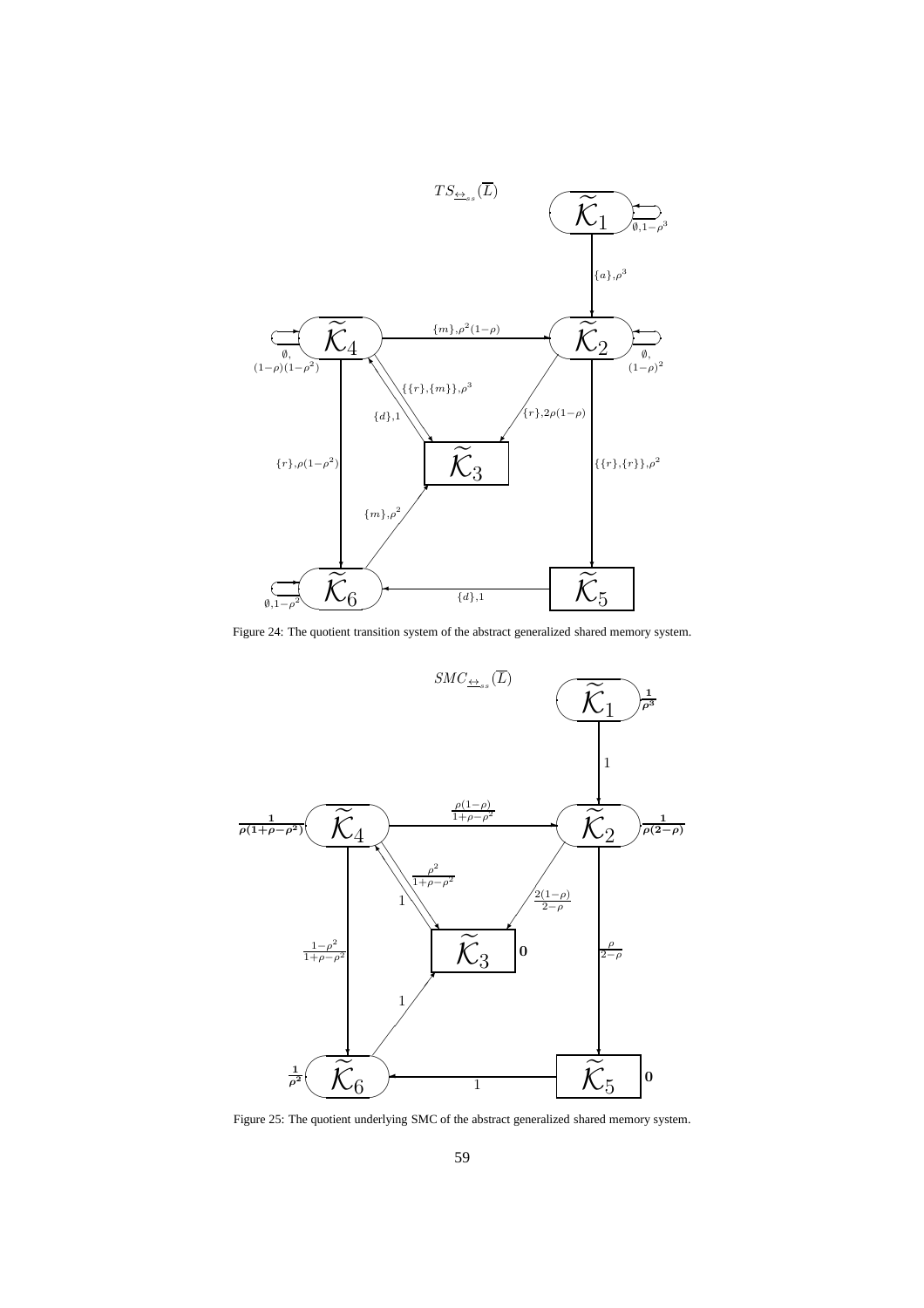$$
\widetilde{\mathbf{P}}'^* = \left( \begin{array}{cccccc} 0 & 1 & 0 & 0 & 0 & 0 \\ 0 & 0 & \frac{2(1-\rho)}{2-\rho} & 0 & \frac{\rho}{2-\rho} & 0 \\ 0 & 0 & 0 & 1 & 0 & 0 \\ 0 & \frac{\rho(1-\rho)}{1+\rho-\rho^2} & \frac{\rho^2}{1+\rho-\rho^2} & 0 & 0 & \frac{1-\rho^2}{1+\rho-\rho^2} \\ 0 & 0 & 0 & 0 & 0 & 1 \\ 0 & 0 & 1 & 0 & 0 & 0 \end{array} \right)
$$

.

.

,

The steady-state PMF for  $EDTMC_{\frac{\leftrightarrow}{2}}(L)$  is

$$
\tilde{\psi}'^* = \frac{1}{6 + 3\rho - 9\rho^2 + 2\rho^3} (0, \rho(2 - 3\rho + \rho^2), 2 + \rho - 3\rho^2 + \rho^3, 2 + \rho - 3\rho^2 + \rho^3, \rho^2(1 - \rho), 2 - \rho - \rho^2).
$$

The steady-state PMF  $\tilde{\psi}^{\prime*}$  weighted by  $\tilde{S} \tilde{J}$  is

$$
\frac{1}{\rho^2(6+3\rho-9\rho^2+2\rho^3)}(0,\rho^2(1-\rho),0,\rho(2-\rho),0,2-\rho-\rho^2).
$$

It remains to normalize the steady-state weighted PMF by dividing it by the sum of its components

$$
\tilde{\psi}'^* \tilde{S} \tilde{J}'^T = \frac{2 + \rho - \rho^2 - \rho^3}{\rho^2 (6 + 3\rho - 9\rho^2 + 2\rho^3)}.
$$

Thus, the steady-state PMF for  $SMC_{\frac{\leftrightarrow}{s}}(L)$  is

$$
\tilde{\varphi}' = \frac{1}{2 + \rho - \rho^2 - \rho^3} (0, \rho^2 (1 - \rho), 0, \rho (2 - \rho), 0, 2 - \rho - \rho^2).
$$

Alternatively, from  $TS_{\frac{\leftrightarrow}{2}}(L)$ , we can construct the reduced quotient DTMC of *L*,  $RDTMC_{\frac{\leftrightarrow}{2}}(L)$ , and then calculate  $\tilde{\varphi}'$  using it.

Remember that  $DR_T(\overline{L})/_{\mathcal{R}_{ss}(\overline{L})} = {\mathcal{K}_1, \mathcal{K}_2, \mathcal{K}_4, \mathcal{K}_6}$  and  $DR_V(\overline{L})/_{\mathcal{R}_{ss}(\overline{L})} = {\mathcal{K}_3, \mathcal{K}_5}$ . We reorder the elements of  $\mathit{DR}(\overline{L})/_{\mathcal{R}_{ss}(\overline{L})}$ , by moving the equivalence classes of vanishing states to the first positions:  $\mathcal{K}_3, \mathcal{K}_5, \mathcal{K}_1, \mathcal{K}_2, \mathcal{K}_4, \mathcal{K}_6$ .

The (reordered) TPM for  $DTMC_{\frac{\leftrightarrow}{2}S}(L)$  is

$$
\widetilde{\mathbf{P}}' = \begin{pmatrix}\n0 & 0 & 0 & 0 & 1 & 0 \\
0 & 0 & 0 & 0 & 0 & 1 \\
0 & 0 & 1 - \rho^3 & \rho^3 & 0 & 0 \\
2\rho(1-\rho) & \rho^2 & 0 & (1-\rho)^2 & 0 & 0 \\
\rho^3 & 0 & 0 & \rho^2(1-\rho) & (1-\rho)(1-\rho^2) & \rho(1-\rho^2) \\
\rho^2 & 0 & 0 & 0 & 0 & 1 - \rho^2\n\end{pmatrix}
$$

The result of the decomposing  $\tilde{P}'$  are the matrices

$$
\widetilde{\mathbf{C}}' = \begin{pmatrix} 0 & 0 \\ 0 & 0 \end{pmatrix}, \ \widetilde{\mathbf{D}}' = \begin{pmatrix} 0 & 0 & 1 & 0 \\ 0 & 0 & 0 & 1 \end{pmatrix}, \ \widetilde{\mathbf{E}}' = \begin{pmatrix} 0 & 0 & 0 \\ 2\rho(1-\rho) & \rho^2 \\ \rho^3 & 0 \\ \rho^2 & 0 \end{pmatrix}
$$

$$
\widetilde{\mathbf{F}}' = \begin{pmatrix} 1-\rho^3 & \rho^3 & 0 & 0 \\ 0 & (1-\rho)^2 & 0 & 0 \\ 0 & \rho^2(1-\rho) & (1-\rho)(1-\rho^2) & \rho(1-\rho^2) \\ 0 & 0 & 0 & 1-\rho^2 \end{pmatrix}.
$$

Since  $\tilde{\mathbf{C}}'^1 = \mathbf{0}$ , we have  $\forall k > 0$ ,  $\tilde{\mathbf{C}}'^k = \mathbf{0}$ , hence,  $l = 0$  and there are no loops among vanishing states. Then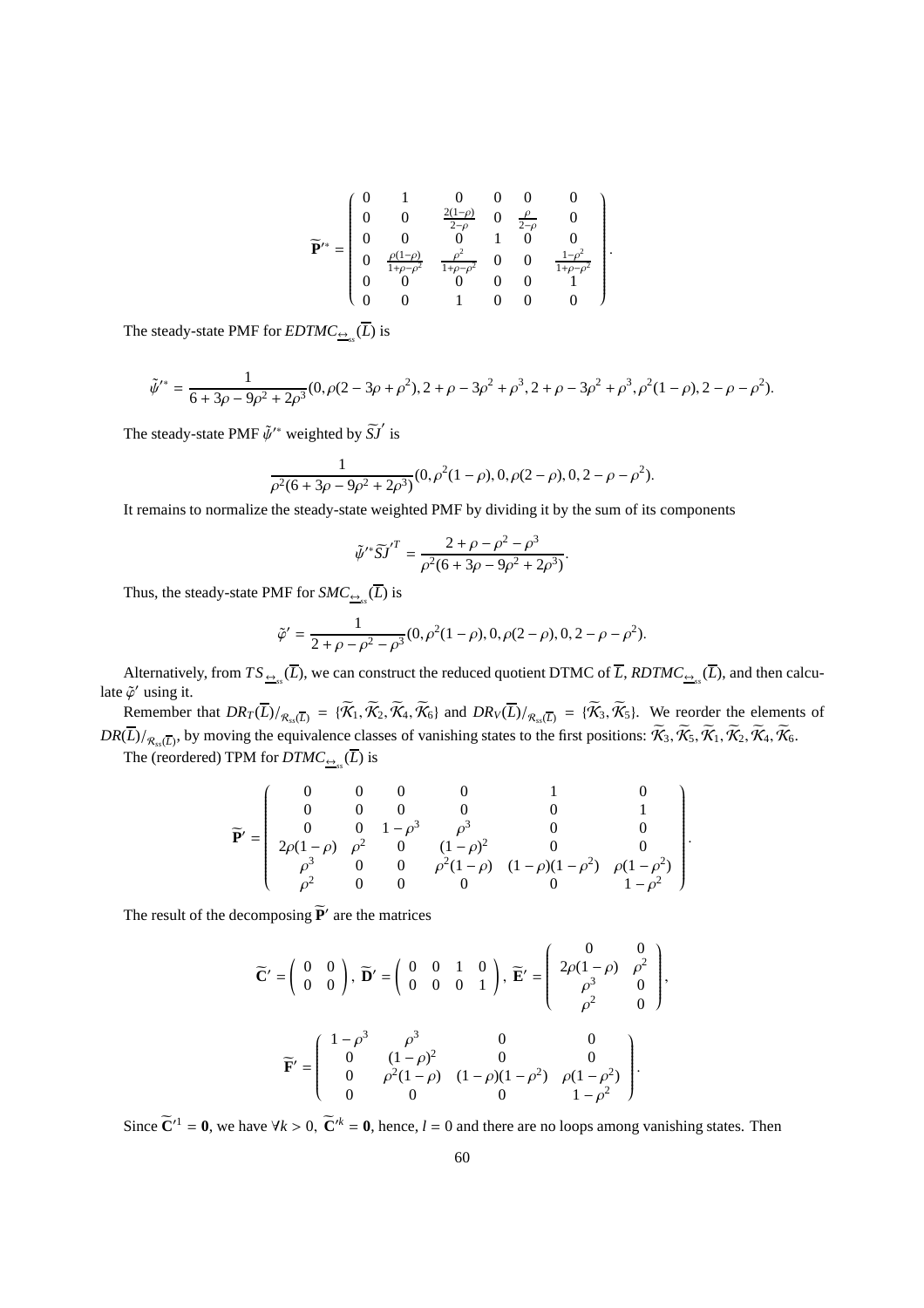

Figure 26: The reduced quotient DTMC of the abstract generalized shared memory system.

$$
\widetilde{\mathbf{G}}' = \sum_{k=0}^{l} \widetilde{\mathbf{C}}'^{l} = \widetilde{\mathbf{C}}'^{0} = \mathbf{I}.
$$

Further, the TPM for  $\mathit{RDTMC}_{\underline{\leftrightarrow}_{ss}}(L)$  is

$$
\widetilde{\mathbf{P}}^{\prime\circ} = \widetilde{\mathbf{F}}^{\prime} + \widetilde{\mathbf{E}}^{\prime} \widetilde{\mathbf{G}}^{\prime} \widetilde{\mathbf{D}}^{\prime} = \widetilde{\mathbf{F}}^{\prime} + \widetilde{\mathbf{E}}^{\prime} \widetilde{\mathbf{D}}^{\prime} = \widetilde{\mathbf{F}}^{\prime} + \widetilde{\mathbf{E}}^{\prime} \widetilde{\mathbf{D}}^{\prime} = \begin{pmatrix} 1 - \rho^3 & \rho^3 & 0 & 0 \\ 0 & (1 - \rho)^2 & 2\rho(1 - \rho) & \rho^2 \\ 0 & \rho^2(1 - \rho) & 1 - \rho - \rho^2 + 2\rho^3 & \rho(1 - \rho^2) \\ 0 & 0 & \rho^2 & 1 - \rho^2 \end{pmatrix}.
$$

In Figure 26, the reduced quotient DTMC  $RDTMC_{\frac{\Theta}{\epsilon s}}(L)$  is presented. Then the steady-state PMF for  $\mathit{RDTMC}_{\underline{\leftrightarrow}_s}(L)$  is

$$
\tilde{\psi}'^{\circ} = \frac{1}{2 + \rho - \rho^2 - \rho^3} (0, \rho^2 (1 - \rho), \rho (2 - \rho), 2 - \rho - \rho^2).
$$

Note that  $\tilde{\psi}^{\prime\circ} = (\tilde{\psi}^{\prime\circ}(\tilde{\mathcal{K}}_1), \tilde{\psi}^{\prime\circ}(\tilde{\mathcal{K}}_2), \tilde{\psi}^{\prime\circ}(\tilde{\mathcal{K}}_4), \tilde{\psi}^{\prime\circ}(\tilde{\mathcal{K}}_6)$ . By the "quotient" analogue of Proposition 5.3, we have

$$
\tilde{\varphi}'(\widetilde{\mathcal{K}}_1) = 0, \quad \tilde{\varphi}'(\widetilde{\mathcal{K}}_2) = \frac{\rho^2(1-\rho)}{2+\rho-\rho^2-\rho^3}, \quad \tilde{\varphi}'(\widetilde{\mathcal{K}}_3) = 0, \quad \tilde{\varphi}'(\widetilde{\mathcal{K}}_4) = \frac{\rho(2-\rho)}{2+\rho-\rho^2-\rho^3}, \quad \tilde{\varphi}'(\widetilde{\mathcal{K}}_5) = 0, \quad \tilde{\varphi}'(\widetilde{\mathcal{K}}_6) = \frac{2-\rho-\rho^2}{2+\rho-\rho^2-\rho^3}.
$$

Thus, the steady-state PMF for  $SMC_{\frac{\leftrightarrow}{s}}(L)$  is

$$
\tilde{\varphi}' = \frac{1}{2 + \rho - \rho^2 - \rho^3} (0, \rho^2 (1 - \rho), 0, \rho (2 - \rho), 0, 2 - \rho - \rho^2).
$$

This coincides with the result obtained with the use of  $\tilde{\psi}^*$  and  $\tilde{S}j'$ . We can now calculate the main performance indices.

• The average recurrence time in the state  $K_2$ , where no processor requests the memory, called the *average system run-through*, is  $\frac{1}{\tilde{\varphi}_2'} = \frac{2+\rho-\rho^2-\rho^3}{\rho^2(1-\rho)}$  $\frac{\rho-\rho^2-\rho^2}{\rho^2(1-\rho)}.$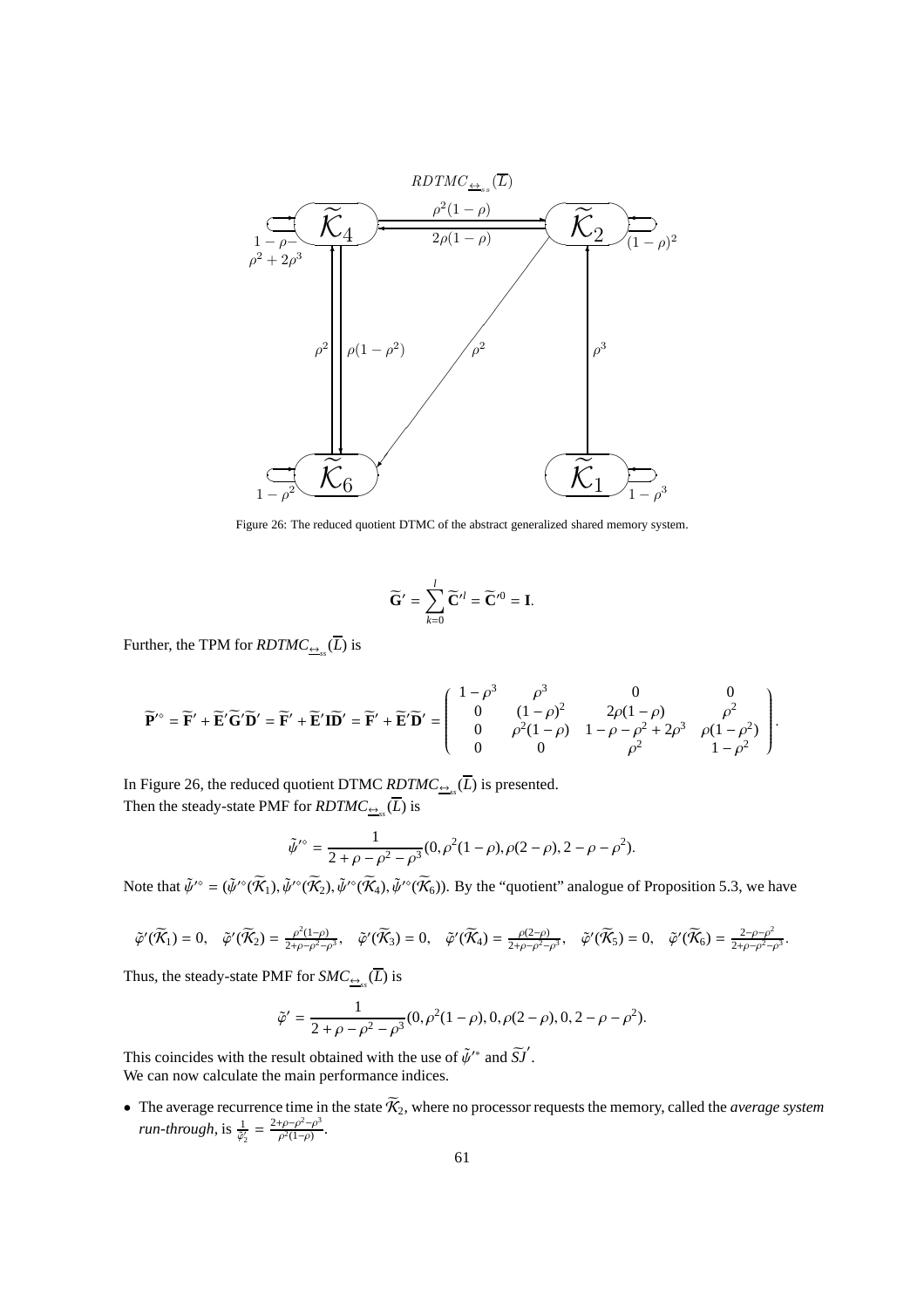- The common memory is available only in the states  $\mathcal{K}_2$ ,  $\mathcal{K}_3$ ,  $\mathcal{K}_5$ . The steady-state probability that the memory is available is  $\tilde{\varphi}'_2 + \tilde{\varphi}'_3 + \tilde{\varphi}'_5 = \frac{\rho^2(1-\rho)}{2+\rho-\rho^2-\rho^2}$  $\frac{\rho^2(1-\rho)}{2+\rho-\rho^2-\rho^3}+0+0=\frac{\rho^2(1-\rho)}{2+\rho-\rho^2-\rho^3}$  $\frac{\rho^2(1-\rho)}{2+\rho-\rho^2-\rho^3}$ . Then the steady-state probability that the memory is used (i.e. not available), called the *shared memory utilization*, is  $1 - \frac{\rho^2(1-\rho)}{2+\rho-\rho^2}$  $\frac{\rho^2(1-\rho)}{2+\rho-\rho^2-\rho^3} = \frac{2+\rho-2\rho^2}{2+\rho-\rho^2-\rho^2}$  $\frac{2+\rho-2\rho^-}{2+\rho-\rho^2-\rho^3}.$
- After activation of the system, we leave the state  $\widetilde{K}_1$  for ever, and the common memory is either requested or allocated in every remaining state, with exception of  $K_2$ . Thus, the *rate with which the shared memory necessity emerges* coincides with the rate of leaving  $\vec{\hat{X}_2}$ , calculated as  $\frac{\tilde{\varphi}_2'}{\tilde{S}'_2} = \frac{\rho^2(1-\rho)}{2+\rho-\rho^2-\rho^2}$  $\frac{\rho^2(1-\rho)}{2+\rho-\rho^2-\rho^3} \cdot \frac{\rho(2-\rho)}{1}$  $\frac{\rho^2 - \rho}{1} = \frac{\rho^3 (1 - \rho)(2 - \rho)}{2 + \rho - \rho^2 - \rho^3}$  $\frac{\rho^2(1-\rho)(2-\rho)}{2+\rho-\rho^2-\rho^3}$ .
- The common memory request of a processor  $\{r\}$  is only possible from the states  $\tilde{\mathcal{K}}_2$ ,  $\tilde{\mathcal{K}}_4$ . In each of the states, the request probability is the sum of the execution probabilities for all multisets of multiactions containing  $\{r\}$ . The *steady-state probability of the shared memory request from a processor* is  $\tilde{\varphi}'_2 \sum_{\{A, \tilde{K} \mid r\} \in A, \tilde{\chi}^A_2 \to \tilde{\chi}^A_1} PM_A(\tilde{K}_2, \tilde{K}) +$

$$
\widetilde{\varphi}_4' \sum_{\{A,\widetilde{K}\mid\{r\}\in A,\ \widetilde{K}_4\stackrel{A}{\rightarrow}\widetilde{K}\}} PM_A(\widetilde{K}_4, \widetilde{K}) = \frac{\rho^2(1-\rho)}{2+\rho-\rho^2-\rho^3}(2\rho(1-\rho)+\rho^2) + \frac{\rho(2-\rho)}{2+\rho-\rho^2-\rho^3}(\rho(1-\rho^2)+\rho^3) = \frac{\rho^2(2-\rho)(1+\rho-\rho^2)}{2+\rho-\rho^2-\rho^3}.
$$

One can see that the performance indices are the same for the complete and the quotient abstract generalized shared memory systems. The coincidence of the first, second and third performance indices obviously illustrates the results of Proposition 8.1 and Proposition 8.2. The coincidence of the fourth performance index is due to Theorem 8.1: one should just apply its result to the derived step traces  $\{\{r\}\}\{\{r\}, \{\{r\}\}\}$ ,  $\{\{r\}, \{m\}\}\$  of the expression  $\overline{L}$  and itself, and then sum the left and right parts of the three resulting equalities.

Let us consider what is the effect of quantitative changes of the parameter  $\rho$  upon performance of the quotient abstract generalized shared memory system in its steady state. Remember that  $\rho \in (0, 1)$  is the probability of every multiaction of the system. The closer is  $\rho$  to 0, the less is the probability to execute some activities at every discrete time step, hence, the system will most probably *stand idle*. The closer is ρ to 1, the greater is the probability to execute some activities at every discrete time step, hence, the system will most probably *operate*.

Since  $\tilde{\varphi}'_1 = \tilde{\varphi}'_3 = \tilde{\varphi}'_5 = 0$ , only  $\tilde{\varphi}'_2 = \frac{\rho^2(1-\rho)}{2+\rho-\rho^2-\rho^2}$  $\frac{\rho^2(1-\rho)}{2+\rho-\rho^2-\rho^3}, \; \tilde{\varphi}'_4 \; = \; \frac{\rho(2-\rho)}{2+\rho-\rho^2-\rho^3}$  $\frac{\rho(2-\rho)}{2+\rho-\rho^2-\rho^3}, \; \tilde{\varphi}'_6 = \frac{2-\rho-\rho^2}{2+\rho-\rho^2-\rho^2}$  $\frac{2-\rho-\rho^2}{2+\rho-\rho^2-\rho^3}$  depend on  $\rho$ . In Figure 27, the graphs for  $\tilde{\varphi}'_2$ ,  $\tilde{\varphi}'_4$ ,  $\tilde{\varphi}'_6$  as functions of  $\rho$  are depicted. Notice that, however, we do not allow  $\rho = 0$  or  $\rho = 1$ .

One can see that  $\tilde{\varphi}'_2$ ,  $\tilde{\varphi}'_4$  tend to 0 and  $\tilde{\varphi}'_6$  tends to 1 when  $\rho$  approaches 0. Thus, when  $\rho$  is closer to 0, the probability that the memory is allocated to a processor and the memory is requested by another processor increases, hence, we have *more unsatisfied memory requests*.

Further,  $\tilde{\varphi}'_2$ ,  $\tilde{\varphi}'_6$  tend to 0 and  $\tilde{\varphi}'_4$  tends to 1 when  $\rho$  approaches 1. Thus, when  $\rho$  is closer to 1, the probability that the memory is allocated to a processor (and not requested by another one) increases, hence, we have *less unsatisfied memory requests*.

The maximal value 0.0797 of  $\tilde{\varphi}_2'$  is reached when  $\rho \approx 0.7433$ . In this case, the probability that the system is activated and the memory is not requested is maximal, i.e. the *maximal shared memory availability* is about 8%.

In Figure 28, the graph for the average system run-through, calculated as  $\frac{1}{\phi_2}$ , as a function of  $\rho$  is depicted. One can see that the run-through tends to  $\infty$  when  $\rho$  approaches 0 or 1. Its minimal value 12.5516 is reached when  $\rho \approx 0.7433$ . To speed up operation of the system, one should take the parameter  $\rho$  closer to 0.7433.

The first graph in Figure 29 represents the shared memory utilization, calculated as  $1 - \tilde{\varphi}_2' - \tilde{\varphi}_3' - \tilde{\varphi}_5'$ , as a function of  $ρ$ . One can see that the utilization tends to 1 both when  $ρ$  approaches 0 and when  $ρ$  approaches 1. The minimal value 0.9203 of the utilization is reached when  $\rho \approx 0.7433$ . Thus, the *minimal shared memory utilization* is about 92%. To increase the utilization, one should take the parameter  $\rho$  closer to 0 or 1.

The second graph in Figure 29 represents the rate with which the shared memory necessity emerges, calculated as  $\frac{\tilde{\varphi}_2'}{\tilde{S}J_2'}$ , as a function of  $\rho$ . One can see that the rate tends to 0 both when  $\rho$  approaches 0 and when  $\rho$  approaches 1. The maximal value 0.0751 of the rate is reached when  $\rho \approx 0.7743$ . Thus, the *maximal rate with which the shared memory necessity emerges* is about  $\frac{1}{13}$ . To decrease the mentioned rate, one should take the parameter  $\rho$  closer to 0 or 1.

The third graph in Figure 29 represents the steady-state probability of the shared memory request from a processor, calculated as  $\tilde{\varphi}_2' \tilde{\Sigma}_2' + \tilde{\varphi}_4' \tilde{\Sigma}_4'$ , where  $\tilde{\Sigma}_i' = \sum_{\{A, \tilde{\mathcal{K}} \mid r\} \in A, \tilde{\mathcal{K}}_i \to \tilde{\mathcal{K}}_i} P M_A(\tilde{\mathcal{K}}_i, \tilde{\mathcal{K}}), i \in \{2, 4\}$ , as a function of  $\rho$ . One can see that the probability tends to 0 when  $\rho$  approaches 0 and it tends to 1 when  $\rho$  approaches 1. To increase the mentioned probability, one should take the parameter  $\rho$  closer to 1.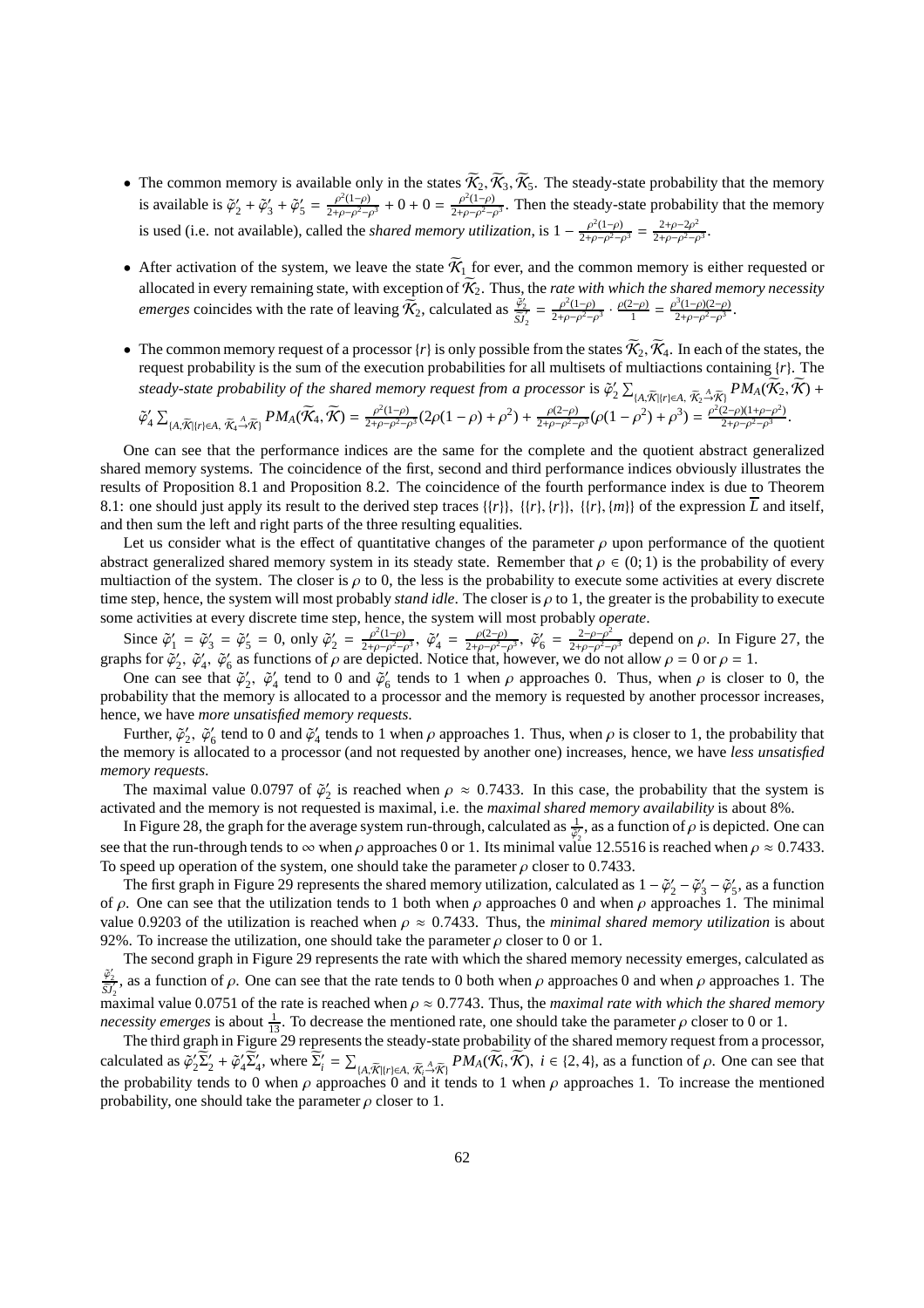

Figure 27: Steady-state probabilities  $\tilde{\varphi}'_2$ ,  $\tilde{\varphi}'_4$ ,  $\tilde{\varphi}'_6$  as functions of the parameter  $\rho$ .



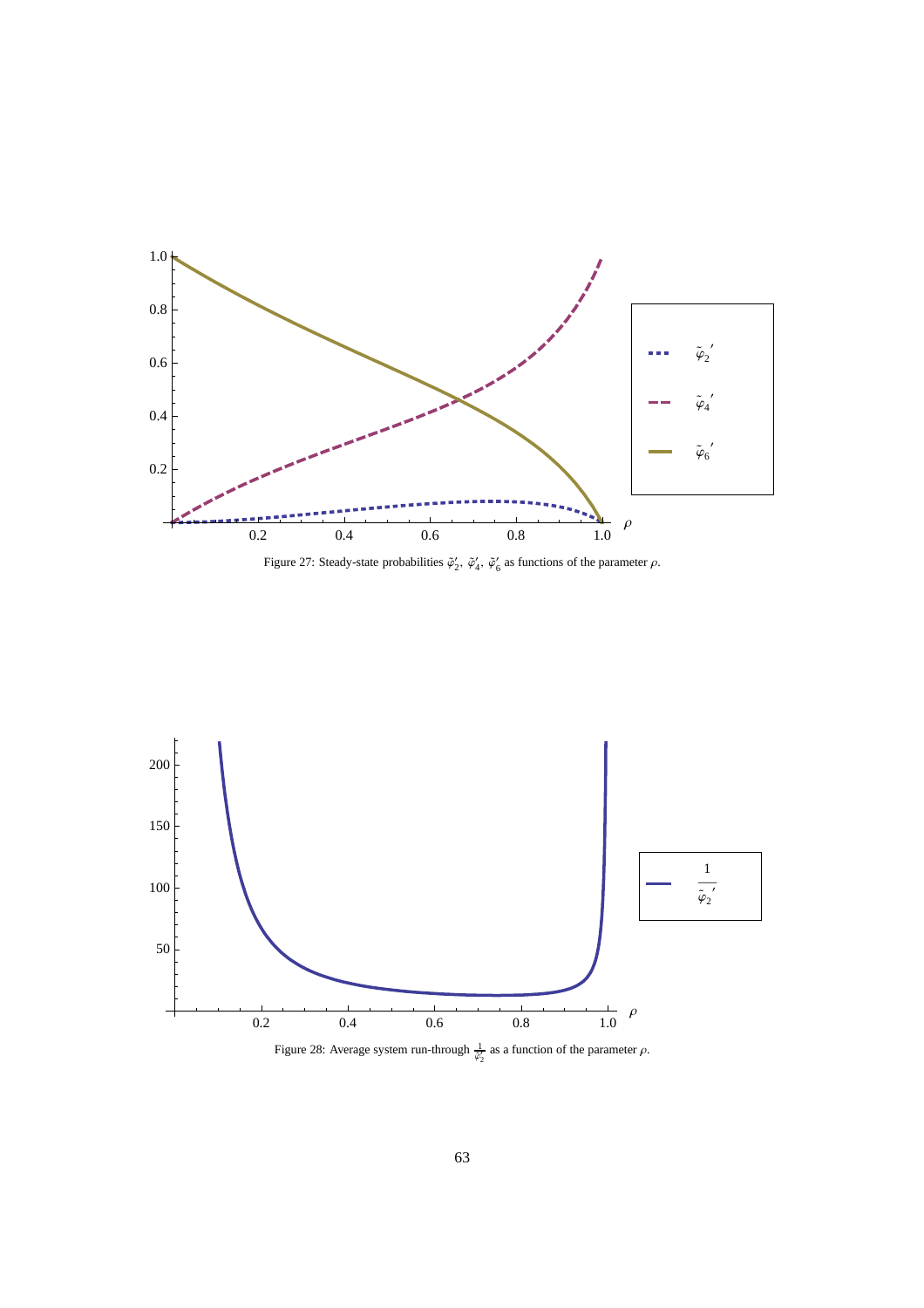

Figure 29: Some performance indices as functions of the parameter  $\rho$ .

### **10. Related work**

In this section, we consider in detail differences and similarities between dtsiPBC and other well-known or similar SPAs for the purpose of subsequent determining the specific advantages of dtsiPBC.

#### *10.1. Continuous time and interleaving semantics*

Let us compare dtsiPBC with classical SPAs: Markovian Timed Processes for Performance Evaluation (MTIPP) [34], Performance Evaluation Process Algebra (PEPA) [36] and Extended Markovian Process Algebra (EMPA) [10].

In MTIPP, every activity is a pair consisting of the action name (including the symbol τ for the *internal*, invisible action) and the parameter of exponential distribution of the action delay (the *rate*). The operations are *prefix*, *choice*, *parallel* composition including *synchronization* on the specified action set and *recursion*. It is possible to specify processes by recursive equations as well. The interleaving semantics is defined on the basis of Markovian (i.e. extended with the specification of rates) labeled transition systems. Note that we have the interleaving behaviour here because the exponential PDF is a continuous one, and a simultaneous firing of any two activities has zero probability according to the properties of continuous distributions. The continuous time Markov chains (CTMCs) can be derived from the mentioned transition systems to analyze the performance.

In PEPA, activities are the pairs consisting of action types (including the *unknown*, unimportant type τ) and activity rates. The rate is either the parameter of exponential distribution of the activity duration or it is *unspecified*, denoted by ⊤. An activity with unspecified rate is *passive* by its action type. The set of operations includes *prefix*, *choice*, *cooperation*, *hiding* and constants whose meaning is given by the defining equations including the *recursive* ones. The cooperation is accomplished on the set of action types (the cooperation set) on which the components must *synchronize* or cooperate. If the cooperation set is empty, the cooperation operator turns into the *parallel* combinator. The semantics is interleaving, it is defined via the extension of labeled transition systems with a possibility to specify activity rates. Based on the transition systems, the continuous time Markov processes (CTMPs) are generated which are used for performance evaluation with the help of the embedded continuous time Markov chains (ECTMCs).

In EMPA, each action is a pair consisting of its type and rate. Actions can be *external* or *internal* (denoted by τ) according to types. There are three kinds of actions according to rates: *timed* ones with exponentially distributed durations (essentially, the actions from MTIPP and PEPA), *immediate* ones with priorities and weights (the actions analogous to immediate transitions of generalized SPNs, GSPNs) and *passive* ones (similar to passive actions of PEPA). Timed actions specify activities that are relevant for performance analysis. Immediate actions model logical events and the activities that are irrelevant from the performance viewpoint or much faster than others. Passive actions model activities waiting for the synchronization with timed or immediate ones, and express nondeterministic choice. The set of operators consist of *prefix*, functional *abstraction*, functional *relabeling*, *alternative* composition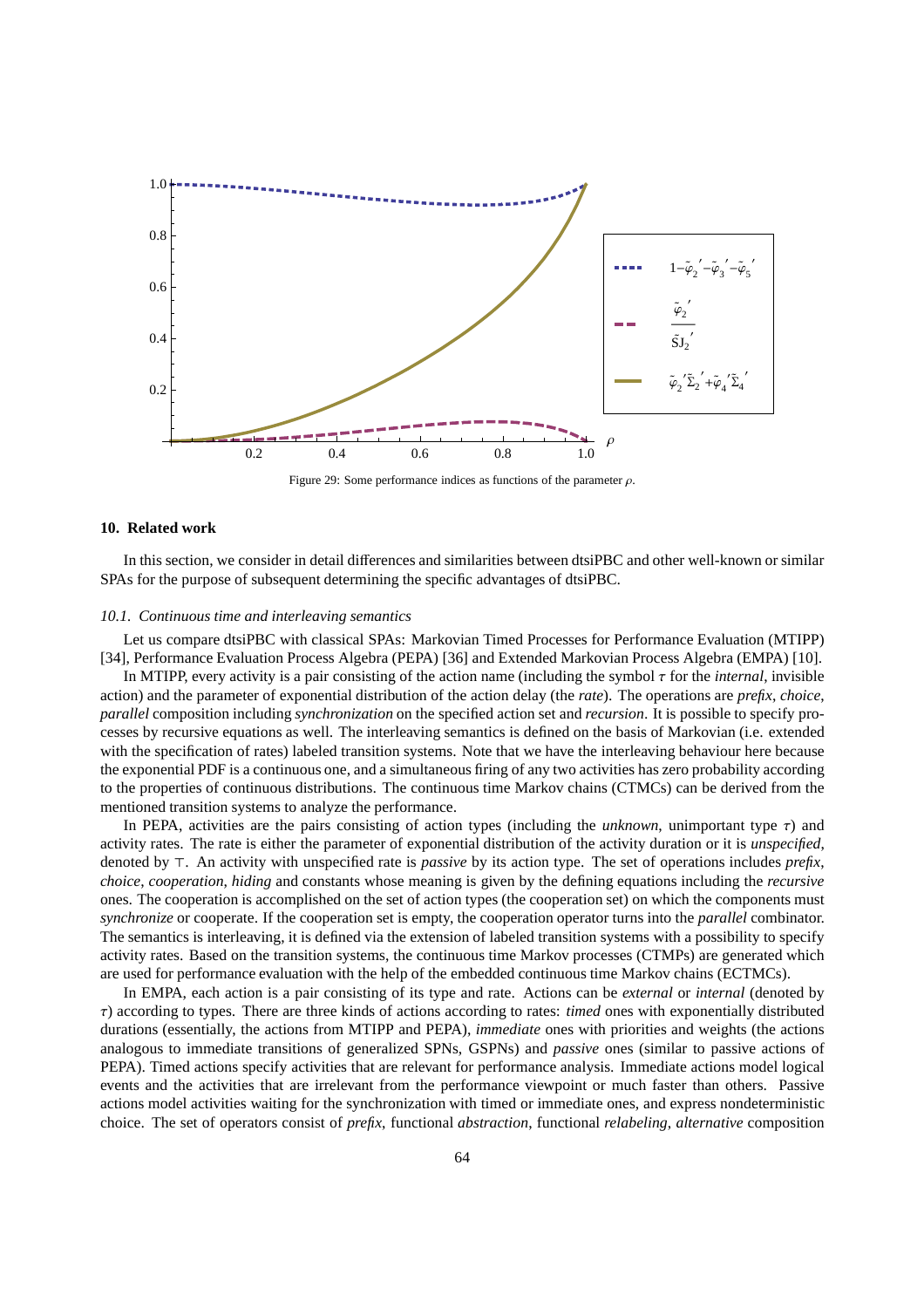and *parallel* composition ones. Parallel composition includes *synchronization* on the set of action types like in TCSP [37]. The syntax also includes *recursive* definitions given by means of constants. The semantics is interleaving and based on the labeled transition systems enriched with the information on action rates. For the exponentially timed kernel of the algebra (the sublanguage including only exponentially timed and passive actions), it is possible to construct CTMCs from the transition systems of the process terms to analyze the performance.

In dtsiPBC, every activity is a pair consisting of the multiaction (not just an action, as in the classical SPAs) as a first element. The second element is either the probability (not the rate, as in the classical SPAs) to execute the multiaction independently (the activity is called a stochastic multiaction in this case) or the weight expressing how important is the execution of this multiaction (the activity is called an immediate multiaction in this case). Immediate multiactions in dtsiPBC are similar to immediate actions in EMPA, but all the immediate multiactions have the same priority 1 (with the purpose to execute them always before stochastic multiactions, all having the same priority 0), whereas the immediate actions in EMPA can have different priority levels. There are no immediate actions in MTIPP and PEPA. Immediate actions are available only in iPEPA [33], where they are analogous to immediate multiactions in dtsiPBC, and in a variant of TIPP [29] discussed while constructing the calculus PM-TIPP in [67], but there immediate activities are used just to specify probabilistic branching and they cannot be synchronized.

dtsiPBC has the sequence operation in contrast to the prefix one in the classical SPAs. One can combine arbitrary expressions with the sequence operator, i.e. it is more flexible than the prefix one, where the first argument should be a single activity. The choice operation in dtsiPBC is analogous to that in MTIPP and PEPA, as well as to the alternative composition in EMPA, in the sense that the choice is probabilistic, but a discrete probability function is used in dtsiPBC, unlike continuous ones in the classical calculi. Concurrency and synchronization in dtsiPBC are different operations (this feature is inherited from PBC), unlike the situation in the classical SPAs where parallel composition (combinator) has a synchronization capability. Relabeling in dtsiPBC is analogous to that in EMPA, but it is additionally extended to conjugated actions. The restriction operation in dtsiPBC differs from hiding in PEPA and functional abstraction in EMPA, where the hidden actions are labeled with a symbol of "silent" action τ. In dtsiPBC, restriction by an action means that, for a given expression, any process behaviour containing the action or its conjugate is not allowed. The synchronization on an elementary action in dtsiPBC collects all the pairs consisting of this elementary action and its conjugate which are contained in the multiactions from the synchronized activities. The operation produces new activities such that the first element of every resulting activity is the union of the multiactions from which all the mentioned pairs of conjugated actions are removed. The second element is either the product of the probabilities of the synchronized stochastic multiactions or the sum of the weights of the synchronized immediate multiactions. This differs from the way synchronization is applied in the classical SPAs where it is accomplished over identical action names, and every resulting activity consists of the same action name and the rate calculated via some expression (including sums, minimums and products) on the rates of the initial activities, such as the apparent rate in PEPA. dtsiPBC has no recursion operation or recursive definitions, but it includes the iteration operation to specify infinite looping behaviour with the explicitly defined start and termination.

dtsiPBC has a discrete time semantics, and time delays in the tangible states are geometrically distributed, unlike the classical SPAs with continuous time semantics and exponentially distributed activity delays. As a consequence, the semantics of dtsiPBC is the step one in contrast to the interleaving semantics of the classical SPAs. The performance is investigated via the underlying semi-Markov chains (SMCs) and (reduced) DTMCs extracted from the labeled probabilistic transition systems associated with expressions of dtsiPBC. In the classical SPAs, continuous time Markov chains (CTMCs) are usually used for performance evaluation. In [26], a denotational semantics of PEPA has been proposed via PEPA nets that are high-level CTSPNs with coloured tokens (coloured CTSPNs), from which the underlying CTMCs can be retrieved. In [9, 6], a denotational semantics of EMPA based on GSPNs has been defined, from which one can also extract the underlying SMCs and CTMCs (when both immediate and timed transitions are present) or discrete time Markov chains (DTMCs) (but when there are only immediate transitions). dtsiPBC has a denotational semantics in terms of LDTSIPNs from which the underlying SMCs and embedded DTMCs (EDTMCs) can be derived.

## *10.2. Continuous time and non-interleaving semantics*

Only a few non-interleaving SPAs were proposed among non-Markovian ones [42]. The semantics of all Markovian calculi is interleaving and their action delays have exponential distribution, which is the only continuous probability distribution with memoryless (Markovian) property.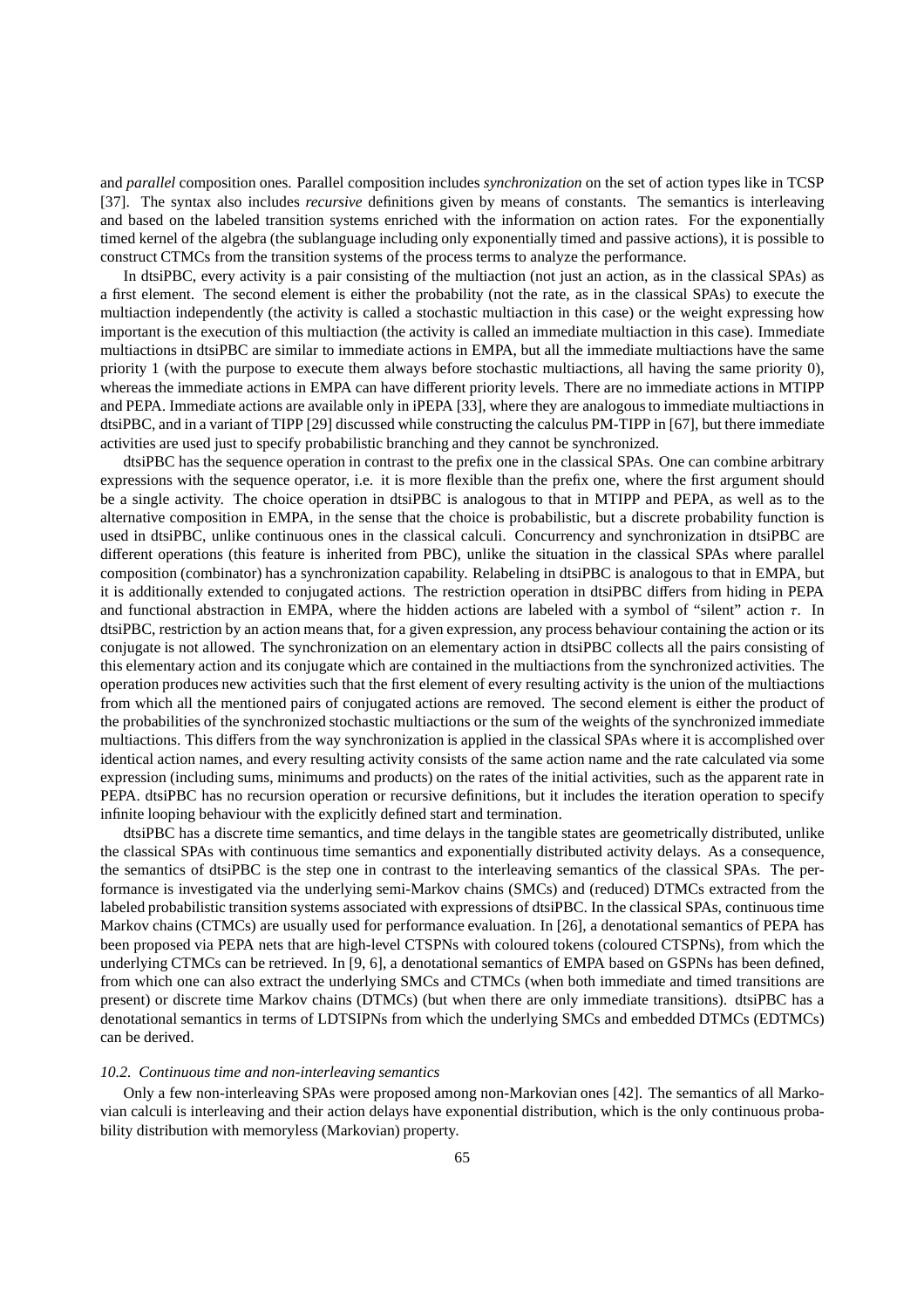In [17], Generalized Stochastic Process Algebra (GSPA) was introduced. It has a true-concurrent denotational semantics in terms of generalized stochastic event structures (GSESs) with non-Markovian stochastic delays of events. In that paper, no operational semantics or performance evaluation methods for GSPA were presented. Later, in [41], generalized semi-Markov processes (GSMPs) were extracted from GSESs to analyze performance.

In [65], generalized Stochastic  $\pi$ -calculus (S $\pi$ ) with general continuous distributions of activity delays was defined. It has a proved operational semantics with transitions labeled by encodings of their deduction trees. No well-established underlying performance model for this version of  $S_{\pi}$  was described.

In [15, 14], Generalized Semi-Markovian Process Algebra (GSMPA) was developed with ST-operational semantics and non-Markovian action delays. The performance analysis in GSMPA is accomplished via GSMPs.

Again, the first fundamental difference between dtsiPBC and the calculi GSPA,  $S_{\pi}$  and GSMPA is that dtsiPBC is based on PBC, whereas GSPA is an extension of Process Algebra (PA) from [17],  $S\pi$  extends π-calculus [59] and GSMPA is an enrichment of EMPA. Therefore, both GSPA and GSMPA have *prefixing*, *choice* (*alternative* composition), *parallel* composition, *renaming* (*relabeling*) and *hiding* (*abstraction*) operations, but only GSMPA permits *constants*. Unlike dtsiPBC, GSPA has neither iteration or recursion, GSMPA allows only *recursive* definitions, whereas Sπ additionally has operations to specify *mobility*. Note also that GSPA, Sπ and GSMPA do not specify instant events or activities while dtsiPBC has immediate multiactions.

The second significant difference is that geometrically distributed or zero delays are associated with process states in dtsiPBC, unlike generally distributed delays assigned to events in GSPA or to activities in  $S_{\pi}$  and GSMPA. As a consequence, dtsiPBC has a discrete time operational semantics allowing for concurrent execution of activities in steps. GSPA has no operational semantics while  $S_{\pi}$  and GSMPA have continuous time ones. In continuous time semantics, concurrency is simulated by interleaving, since simultaneous occurrence of any two events has zero probability according to the properties of continuous probability distributions. Therefore, interleaving transitions are often annotated with an additional information to keep concurrency data. The transition labels in the operational semantics of  $S_{\pi}$  encode the action causality information and allow one to derive the enabling relations and the firing distributions of concurrent transitions from the transition sequences. At the same time, abstracting from stochastic delays leads to the classical early interleaving semantics of π-calculus. ST-operational semantics of GSMPA is based on decorated transition systems governed by transition rules with rather complex preconditions. There are two types of transitions: the choice (action beginning) and the termination (action ending) ones. The choice transitions are labeled by weights of single actions chosen for execution while the termination transitions have no labels. Only single actions can begin, but several actions can end in parallel. Thus, the choice transitions are the interleaving ones while the termination transitions are the step ones. As a result, the decorated interleaving / step transition systems are obtained. dtsiPBC has an SPNs-based denotational semantics. In comparison with event structures, PNs are more expressive and visually tractable formalism capable of finitely specifying an infinite behaviour. Recursion in GSPA produces infinite GSESs while dtsiPBC has iteration operation with a finite SPN semantics. Identification of infinite GSESs that can be finitely represented in GSPA was left for a future research.

## *10.3. Discrete time*

In [1], a class of compositional DTSPNs with generally distributed discrete time transition delays was proposed, called dts-nets. The denotational semantics of a stochastic extension (we call it stochastic ACP or sACP) of a subset of Algebra of Communicating Processes (ACP) [5] can be constructed via dts-nets. There are two types of transitions in dts-nets: immediate (timeless) ones, with zero delays, and time ones, whose delays are random variables having general discrete distributions. The top-down synthesis of dts-nets consists in the substitution of their transitions by blocks (dts-subnets) corresponding to the sequence, choice, parallelism and iteration operators. It was explained how to calculate the throughput time of dts-nets using the service time (defined as holding time or delay) of their transitions. For this, the notions of service distribution for the transitions and throughput distribution for the building blocks were defined. Since the throughput time of the parallelism block was calculated as the maximal service time for its two constituting transitions, the analogue of the step semantics approach was implemented.

In [52, 53], an SPA called Theory of Communicating Processes with discrete stochastic time (*TCPdst*) was introduced. Its actions have (deterministic) discrete real time delays (including zero time delays) or stochastic time delays. The algebra generalizes real-time processes to discrete stochastic time ones by applying real-time properties to stochastic time and imposing race condition to real time semantics. *TCPdst* has an interleaving operational semantics in terms of stochastic transition systems. The performance is analyzed via discrete time probabilistic reward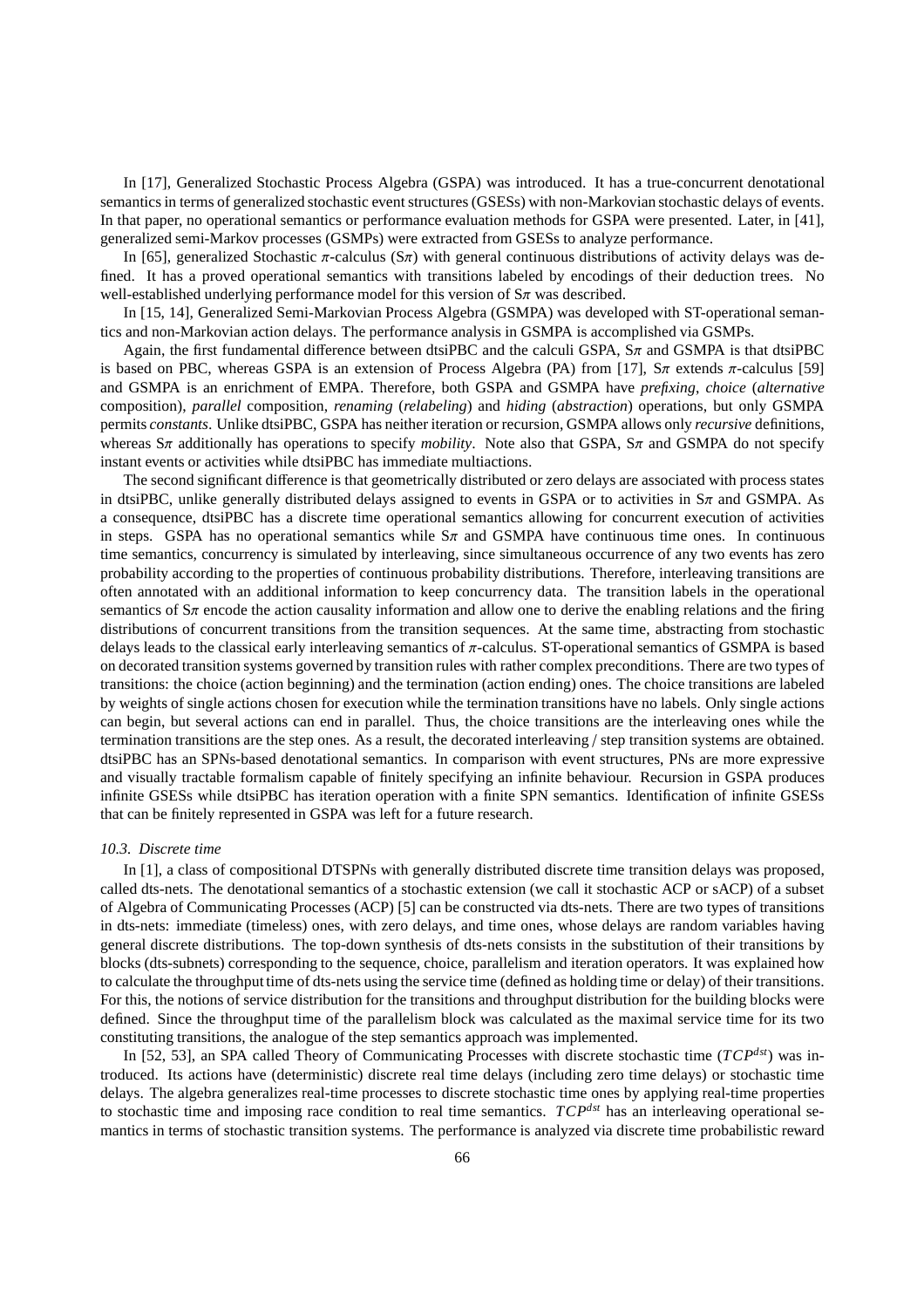| Time            | Immediate      | Interleaving semantics               | Non-interleaving semantics            |  |  |
|-----------------|----------------|--------------------------------------|---------------------------------------|--|--|
|                 | (multi)actions |                                      |                                       |  |  |
| Continuous      | No             | MTIPP (CTMC), PEPA (CTMP),           | GSPA (GSMP), $S_{\pi}$ , GSMPA (GSMP) |  |  |
|                 |                | sPBC (CTMC)                          |                                       |  |  |
|                 | Yes            | <b>EMPA</b> (SMC, CTMC), gsPBC (SMC) |                                       |  |  |
| <b>Discrete</b> | No             |                                      | dtsPBC (DTMC)                         |  |  |
|                 | Yes            | $TCP^{dst}$<br>(DTMRC)               | sACP, dtsiPBC (SMC, DTMC)             |  |  |

Table 8: Classification of stochastic process algebras.

graphs which are essentially the reward transition systems with probabilistic states having finite number of outgoing probabilistic transitions and timed states having a single outgoing timed transition. The mentioned graphs can be transformed by unfolding or geometrization into discrete time Markov reward chains (DTMRCs) appropriate for transient or stationary analysis.

The first difference between dtsiPBC and the algebras sACP and *TCPdst* is that dtsiPBC is based on PBC, but sACP and *TCPdst* are the extensions of ACP. sACP has taken from ACP only *sequence*, *choice*, *parallelism* and *iteration* operations, whereas dtsiPBC has additionally relabeling, restriction and synchronization ones, inherited from PBC. In *TCPdst*, besides standard action *prefixing*, *alternative*, *parallel* composition, *encapsulation* (similar to *restriction*) and *recursive* variables, there are also *timed delay prefixing*, *dependent delays scope* and the *maximal time progress* operators, which are new both for ACP and dtsiPBC.

The second difference is that zero or geometrically distributed delays are associated with process states in dtsiPBC, unlike zero or generally distributed discrete time delays of actions in sACP and deterministic or generally distributed stochastic delays of actions in *TCPdst*. Neither formal syntax nor operational semantics for sACP are defined and it is not explained how to derive Markov chains from the algebraic expressions or the corresponding dts-nets to analyze performance. It is not stated explicitly, which type of semantics (interleaving or step) is accommodated in sACP. In spite of the discrete time approach, operational semantics of *TCPdst* is still interleaving, unlike that of dtsiPBC. In addition, no denotational semantics was defined for *TCPdst* .

Table 8 summarizes the SPAs comparison above and that from Section 1 (the calculi sPBC, gsPBC and dtsPBC), by classifying the SPAs according to the concept of time, the presence of immediate (multi)actions and the type of operational semantics. The names of SPAs, whose denotational semantics is based on SPNs, are printed in bold font. The underlying stochastic process (if defined) is specified in parentheses near the name of the corresponding SPA.

# **11. Discussion**

Let us now discuss which advantages has dtsiPBC in comparison with the SPAs described in Section 10.

### *11.1. Analytical solution*

An important aspect is the analytical tractability of the underlying stochastic process, used for performance evaluation in SPAs. The underlying CTMCs in MTIPP and PEPA, as well as SMCs in EMPA, are treated analytically, but these continuous time SPAs have interleaving semantics. GSPA,  $S_{\pi}$  and GSMPA are the continuous time models, for which a non-interleaving semantics is constructed, but for the underlying GSMPs in GSPA and GSMPA, only simulation and numerical methods are applied, whereas no performance model for  $S_{\pi}$  is defined. sACP and *TCPdst* are the discrete time models with the associated analytical methods for the throughput calculation in sACP or for the performance evaluation based on the underlying DTMRCs in *TCPdst*, but both models have interleaving semantics. dtsiPBC is a discrete time model with a non-interleaving semantics, where analytical methods are applied to the underlying SMCs. Hence, if an interleaving model is appropriate as a framework for the analytical solution towards performance evaluation then one has a choice between the continuous time SPAs MTIPP, PEPA, EMPA and the discrete time ones sACP, *TCPdst*. Otherwise, if one needs a non-interleaving model with the associated analytical methods for performance evaluation and the discrete time approach is feasible then dtsiPBC is the right choice.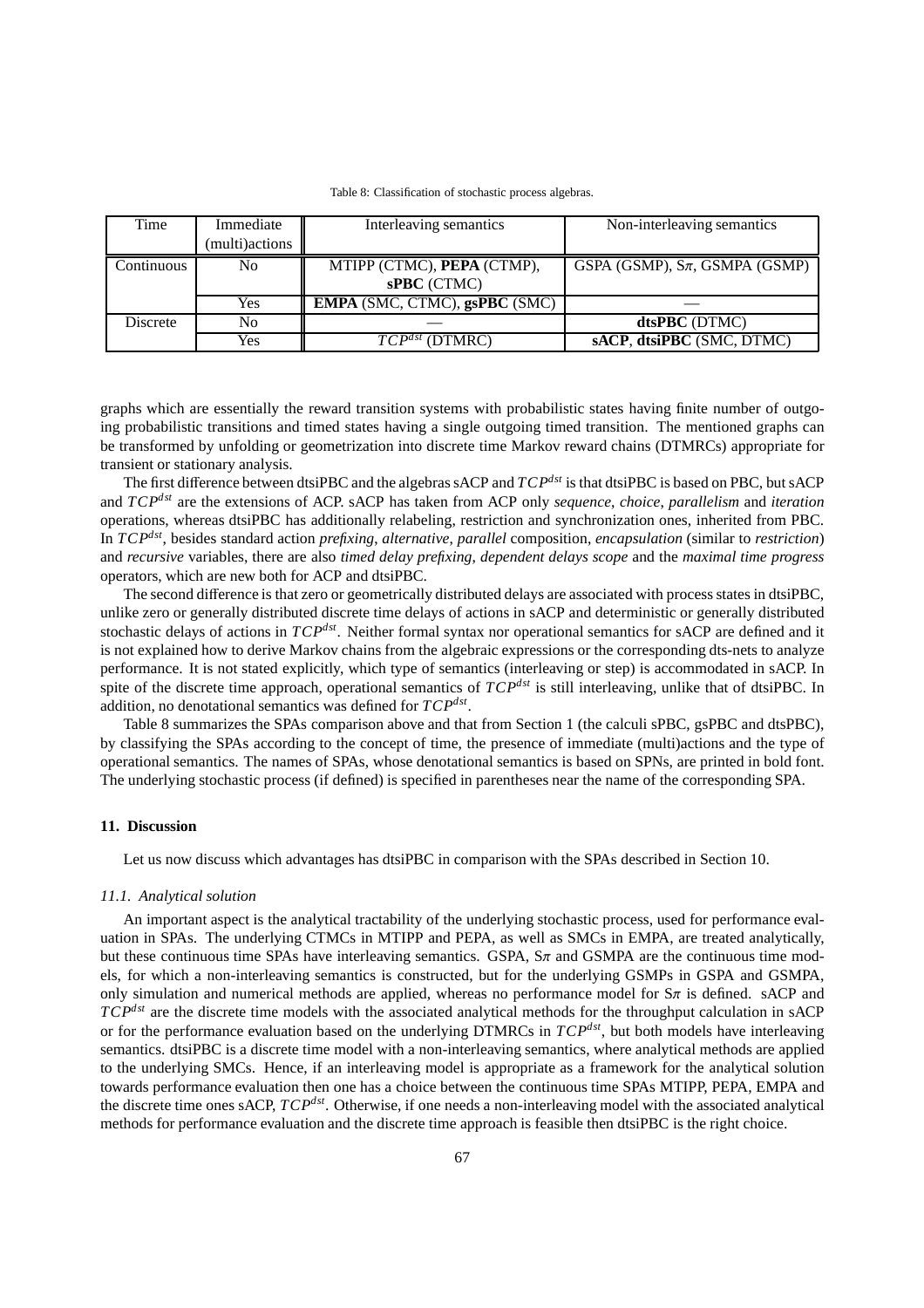An existence of the analytical solution also permits to interpret quantitative values (rates, probabilities etc.) from the system specifications as parameters, which can be adjusted to optimize the system performance, like in dtsPBC, dtsiPBC and parametric probabilistic transition systems (i.e. DTMCs whose transition probabilities may be real-value parameters) [45]. Note that DTMCs whose transition probabilities are parameters were introduced in [23]. CTMCs with the transition rates treated as parameters were investigated in [31]. On the other hand, no parameters in formulas of SPAs were considered in the literature so far. In dtsiPBC we can easily construct examples with more parameters than we did in our case study. The performance indices will be then interpreted as functions of several variables. The advantage of our approach is that, unlike of the method from [45], we should not impose to the parameters any special conditions needed to guarantee that the real values, interpreted as the transition probabilities, always lie in the interval [0; 1]. To be convinced of this fact, just remember that, as we have demonstrated, the positive probability functions *PF*, *PT*, *PM*, *PM*<sup>∗</sup>, *PM*<sup>°</sup> define probability distributions, hence, they always return probabilities belonging to (0; 1] for any parameters from (0; 1).

#### *11.2. Application area*

From the application viewpoint, one considers what kind of systems are more appropriate to be modeled and analyzed within SPAs. MTIPP and PEPA are well-suited for the interleaving continuous time systems such that the activity rates or the average sojourn time in the states are known in advance and exponential distribution approximates well the activity delay distributions, whereas EMPA can be used to model the mentioned systems with the activity delays of different duration order or the extended systems, in which purely probabilistic choices or urgent activities must be implemented. GSPA and GSMPA fit well for modeling the continuous time systems with a capability to keep the activity causality information, and with the known activity delay distributions, which cannot be approximated accurately by exponential distribution, while  $S_{\pi}$  can additionally model mobility in such systems.  $TCP^{dst}$  is a good choice for interleaving discrete time systems with deterministic (fixed) and generalized stochastic delays, whereas sACP is capable to model non-interleaving systems as well, but it offers not enough performance analysis methods. dtsiPBC is consistent for the step discrete time systems such that the independent execution probabilities of activities are known and geometrical distribution approximates well the state residence time distributions. In addition, dtsiPBC can model these systems featuring very scattered activity delays or even more complex systems with instant probabilistic choice or urgency, hence, dtsiPBC can be taken as a non-interleaving discrete time counterpart of EMPA.

#### *11.3. Concurrency interpretation*

One can see that the stochastic process calculi proposed in the literature are based on interleaving, as a rule, and parallelism is simulated by synchronous or asynchronous execution. As a semantic domain, the interleaving formalism of transition systems is often used. Therefore, investigation of stochastic extensions for more expressive and powerful algebraic calculi is an important issue. The development of step or "true concurrency" (such that parallelism is considered as a causal independence) SPAs is an interesting and nontrivial problem, which has attracted special attention last years. Nevertheless, not so many formal stochastic models of parallel systems were defined whose underlying stochastic processes are based on DTMCs. As mentioned in [25], such models are more difficult to analyze, since a lot of events can occur simultaneously in discrete time systems (the models have a step semantics) and the probability of a set of events cannot be easily related to the probability of the single ones. As observed in [38], even for stochastic models with generally distributed time delays, some restrictions on the concurrency degree were imposed to simplify their analysis techniques. In particular, the enabling restriction requires that no two generally distributed transitions are enabled in any reachable marking. Hence, their activity periods do not intersect and no two such transitions can fire simultaneously, this results in interleaving semantics of the model.

Stochastic models with discrete time and step semantics have the following important advantage over those having just an interleaving semantics. The underlying Markov chains of parallel stochastic processes have the additional transitions corresponding to the simultaneous execution of concurrent (i.e. non-synchronized) activities. The transitions of that kind allow one to bypass a lot of intermediate states, which otherwise should be visited when interleaving semantics is accommodated. When step semantics is used, the intermediate states can also be visited with some probability (this is an advantage, since some alternative system's behaviour may start from these states), but this probability is not greater than the corresponding one in case of interleaving semantics. While in interleaving semantics, only the empty or singleton (multi)sets of activities can be executed, in step semantics, generally, the (multi)sets of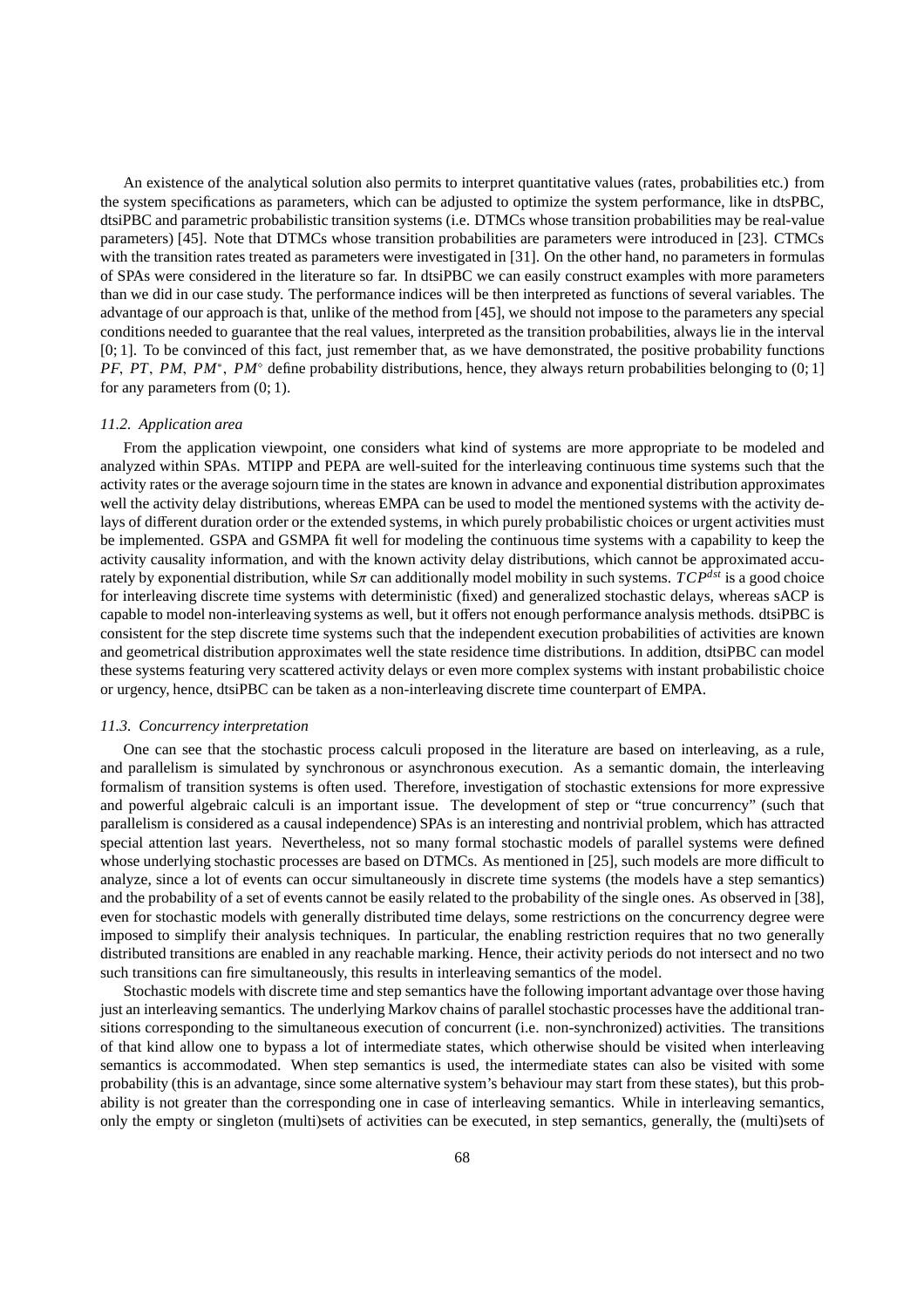activities with more than one element can be executed as well. Hence, in step semantics, there are more variants of execution from each state than in the interleaving case and the executions probabilities, whose sum should be equal to 1, are distributed among more possibilities. Therefore, the systems with parallel stochastic processes usually have smaller average run-through. In case the underlying Markov chains of the processes are ergodic, they will take less discrete time units to stabilize the behaviour, since their TPMs will be denser because of additional non-zero elements outside the main diagonal. Hence, both the first passage-time performance indices based on the transient probabilities and the steady-state performance indices based on the stationary probabilities can be computed quicker, resulting in faster quantitative analysis of the systems. On the other hand, step semantics, induced by simultaneous firing several transitions at each step, is natural for Petri nets and allows one to exploit full power of the model.

## *11.4. Advantages of dtsiPBC*

Thus, the main advantages of dtsiPBC are the flexible multiaction labels, immediate multiactions, powerful operations, as well as a step operational and a Petri net denotational semantics allowing for concurrent execution of activities (transitions), together with an ability for analytical and parametric performance evaluation.

# **12. Conclusion**

In this paper, we have proposed a discrete time stochastic extension dtsiPBC of a finite part of PBC enriched with iteration and immediate multiactions. The calculus has the concurrent step operational semantics based on labeled probabilistic transition systems and the denotational semantics in terms of a subclass of LDTSIPNs. A method of performance evaluation in the framework of the calculus has been presented. Step stochastic bisimulation equivalence of process expressions has been defined and its interrelations with other equivalences of the calculus have been investigated. We have explained how to reduce transition systems and underlying SMCs of expressions with respect to the introduced equivalence. We have proved that the mentioned equivalence guarantees identity of the stationary behaviour and the sojourn time properties, and thus preserves performance measures. A case study of the shared memory system has been presented as an example of modeling, performance evaluation and performance preserving reduction within the calculus.

The advantage of our framework is twofold. First, one can specify in it concurrent composition and synchronization of (multi)actions, whereas this is not possible in classical Markov chains. Second, algebraic formulas represent processes in a more compact way than Petri nets and allow one to apply syntactic transformations and comparisons. Process algebras are compositional by definition and their operations naturally correspond to operators of programming languages. Hence, it is much easier to construct a complex model in the algebraic setting than in PNs. The complexity of PNs generated for practical models in the literature demonstrates that it is not straightforward to construct such PNs directly from the system specifications. dtsiPBC is well suited for the discrete time applications, such as business processes, neural and transportation networks, computer and communication systems, whose discrete states change with a global time tick, as well as for those, in which the distributed architecture or the concurrency level should be preserved while modeling and analysis (remember that, in step semantics, we have additional transitions due to concurrent executions).

Future work will consist in constructing a congruence for dtsiPBC, i.e. the equivalence that withstands application of all operations of the algebra. The first possible candidate is a stronger version of  $\frac{A}{S}$ <sub>ss</sub> defined via transition systems equipped with two extra transitions skip and redo like those from [48]. We also plan to extend the calculus with deterministically timed multiactions having a fixed time delay (including the zero one which is the case of immediate multiactions) to enhance expressiveness of the calculus and to extend application area of the associated analysis techniques. Moreover, recursion could be added to dtsiPBC to increase further specification power of the algebra.

*Acknowledgements.* The first author thanks Eike Best for the qualified consideration, encouraging discussions and many valuable advices related to the subject of the paper.

# **References**

<sup>[1]</sup> W.M.P. van der Aalst, K.M. van Hee, H.A. Reijers, Analysis of discrete-time stochastic Petri nets, Statistica Neerlandica 54 (2000) 237–255. http://tmitwww.tm.tue.nl/staff/hreijers/H.A. Reijers Bestanden/Statistica.pdf.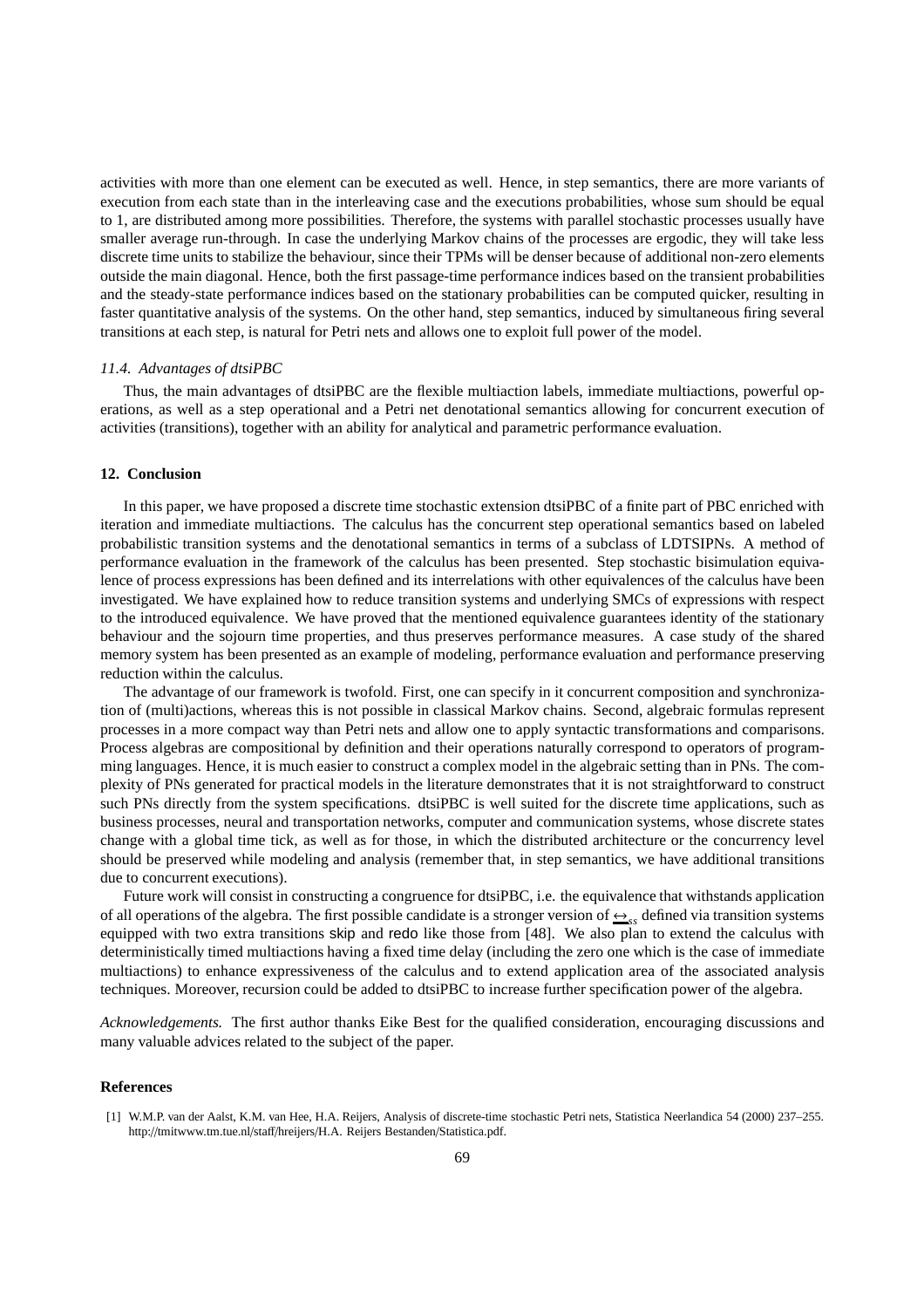- [2] C. Autant, P. Schnoebelen, Place bisimulations in Petri nets, in: Proc. 13*th* ICATPN 1992, volume 616 of *Lect. Notes Comp. Sci.*, Springer, 1992, pp. 45–61.
- [3] G. Balbo, Introduction to stochastic Petri nets, in: Proc. 1*st* EEF/Euro Summer School of Trends in Comp. Sci. 2000, volume 2090 of *Lect. Notes Comp. Sci.*, Springer, 2001, pp. 84–155.
- [4] G. Balbo, Introduction to generalized stochastic Petri nets, in: Proc. 7*th* SFM 2007, volume 4486 of *Lect. Notes Comp. Sci.*, Springer, 2007, pp. 83–131.
- [5] J.A. Bergstra, J.W. Klop, Algebra of communicating processes with abstraction, Theor. Comput. Sci. 37 (1985) 77–121.
- [6] M. Bernardo, Theory and application of extended Markovian process algebra, University of Bologna, Italy, 1999. Ph. D. thesis, 276 pages, http://www.sti.uniurb.it/bernardo/documents/phdthesis.pdf.
- [7] M. Bernardo, A survey of Markovian behavioral equivalences, in: Proc. 7*th* SFM 2007, volume 4486 of *Lect. Notes Comp. Sci.*, Springer, 2007, pp. 180–219. http://www.sti.uniurb.it/bernardo/documents/sfm07pe.pdf.
- [8] M. Bernardo, M. Bravetti, Reward based congruences: can we aggregate more?, in: Proc. PAPM-PROBMIV 2001, volume 2165 of *Lect. Notes Comp. Sci.*, Springer, 2001, pp. 136–151. http://www.cs.unibo.it/˜bravetti/papers/papm01b.ps.
- [9] M. Bernardo, L. Donatiello, R. Gorrieri, A formal approach to the integration of performance aspects in the modeling and analysis of concurrent systems, Information and Computation 144 (1998) 83–154. http://www.sti.uniurb.it/bernardo/documents/ic144.pdf.
- [10] M. Bernardo, R. Gorrieri, A tutorial on EMPA: a theory of concurrent processes with nondeterminism, priorities, probabilities and time, Theor. Comput. Sci. 202 (1998) 1–54. http://www.sti.uniurb.it/bernardo/documents/tcs202.pdf.
- [11] E. Best, R. Devillers, J.G. Hall, The box calculus: a new causal algebra with multi-label communication, in: Advances in Petri Nets 1992, volume 609 of *Lect. Notes Comp. Sci.*, Springer, 1992, pp. 21–69.
- [12] E. Best, R. Devillers, M. Koutny, Petri net algebra, EATCS Monographs on Theor. Comput. Sci., Springer, 2001. 378 pages.
- [13] E. Best, M. Koutny, A refined view of the box algebra, in: Proc. 16*th* ICATPN 1995, volume 935 of *Lect. Notes Comp. Sci.*, Springer, 1995, pp. 1–20. http://parsys.informatik.uni-oldenburg.de/˜best/publications/pn95.ps.gz.
- [14] M. Bravetti, Specification and analysis of stochastic real-time systems, University of Bologna, Italy, 2002. Ph. D. thesis, 432 pages, http://www.cs.unibo.it/˜bravetti/papers/phdthesis.ps.gz.
- [15] M. Bravetti, M. Bernardo, R. Gorrieri, Towards performance evaluation with general distributions in process algebras, in: Proc. 9*th* CONCUR 1998, volume 1466 of *Lect. Notes Comp. Sci.*, Springer, 1998, pp. 405–422. http://www.cs.unibo.it/˜bravetti/papers/concur98.ps.
- [16] E. Brinksma, H. Hermanns, Process algebra and Markov chains, in: Proc. 1*st* EEF/Euro Summer School of Trends in Comp. Sci. 2000, volume 2090 of *Lect. Notes Comp. Sci.*, Springer, 2001, pp. 183–231.
- [17] E. Brinksma, J.P. Katoen, R. Langerak, D. Latella, A stochastic causality-based process algebra, Comp. J. 38 (1995) 552–565. http://eprints. eemcs.utwente.nl/6387/01/552.pdf.
- [18] P. Buchholz, Markovian process algebra: composition and equivalence, in: Proc. 2*nd* Int. Workshop on Process Algebras and Performance Modelling (PAPM) 1994, number 27 in Arbeitsberichte des IMMD, University of Erlangen, Germany, 1994, pp. 11–30.
- [19] P. Buchholz, A notion of equivalence for stochastic Petri nets, in: Proc. 16*th* ICATPN 1995, volume 935 of *Lect. Notes Comp. Sci.*, Springer, 1995, pp. 161–180.
- [20] P. Buchholz, Iterative decomposition and aggregation of labeled GSPNs, in: Proc. 19*th* ICATPN 1998, volume 1420 of *Lect. Notes Comp. Sci.*, Springer, 1998, pp. 226–245.
- [21] P. Buchholz, I.V. Tarasyuk, Net and algebraic approaches to probabilistic modeling, Joint Novosibirsk Computing Center and Institute of Informatics Systems Bulletin, Series Computer Science 15 (2001) 31–64. Novosibirsk, Russia, http://itar.iis.nsk.su/files/itar/pages/ spnpance.pdf
- [22] I. Christoff, Testing equivalence and fully abstract models of probabilistic processes, in: Proc. 1*st* CONCUR 1990, volume 458 of *Lect. Notes Comp. Sci.*, Springer, 1990, pp. 126–140.
- [23] C. Daws, Symbolic and parametric model checking of discrete-time Markov chains, in: Proc. 1*st* ICTAC 2004, volume 3407 of *Lect. Notes Comp. Sci.*, Springer, 2005, pp. 280–294.
- [24] S. Derisavi, H. Hermanns, W.H. Sanders, Optimal state-space lumping of Markov chains, Information Processing Letters 87 (2003) 309–315.
- [25] J.M. Fourneau, Collaboration of discrete-time Markov chains: Tensor and product form, Performance Evaluation 67 (2010) 779–796. [26] S. Gilmore, J. Hillston, L. Kloul, M. Ribaudo, PEPA nets: a structured performance modelling formalism, Performance Evaluation 54 (2003)
- 79–104. http://www.dcs.ed.ac.uk/pepa/pepanetsJournal.pdf. [27] R.J. van Glabbeek, The linear time – branching time spectrum II: the semantics of sequential systems with silent moves. Extended abstract, in: Proc. 4*th* CONCUR 1993, volume 715 of *Lect. Notes Comp. Sci.*, Springer, 1993, pp. 66–81.
- [28] R.J. van Glabbeek, S.A. Smolka, B. Steffen, Reactive, generative, and stratified models of probabilistic processes, Information and Computation 121 (1995) 59–80. http://boole.stanford.edu/pub/prob.ps.gz.
- [29] N. Götz, U. Herzog, M. Rettelbach, Multiprocessor and distributed system design: the integration of functional specification and performance analysis using stochastic process algebras, in: Proc. 16*th* Performance 1993, volume 729 of *Lect. Notes Comp. Sci.*, Springer, 1993, pp. 121– 146.
- [30] M.C. Guenther, N.J. Dingle, J.T. Bradley, W.J. Knottenbelt, Passage-time computation and aggregation strategies for large semi-Markov processes, Performance Evaluation 68 (2011) 221–236.
- [31] T. Han, J.P. Katoen, A. Mereacre, Approximate parameter synthesis for probabilistic time-bounded reachability, in: Proc. 29*th* IEEE Real-Time Systems Symposium (RTSS) 2008, IEEE Computer Society Press, New York, USA, 2008, pp. 173–182.
- [32] B.R. Haverkort, Markovian models for performance and dependability evaluation, in: Proc. 1*st* EEF/Euro Summer School of Trends in Comp. Sci. 2000, volume 2090 of *Lect. Notes Comp. Sci.*, Springer, 2001, pp. 38–83. http://www-i2.informatik.rwth-aachen.de/Teaching/ Seminar/VOSS2005/have01.pdf.
- [33] R.A. Hayden, J.T. Bradley, A. Clark, Performance specification and evaluation with unified stochastic probes and fluid analysis, IEEE Transactions on Software Engineering 39 (2013) 97–118. http://pubs.doc.ic.ac.uk/fluid-unified-stochastic-probes/fluid-unified-stochastic-probes.pdf.
- [34] H. Hermanns, M. Rettelbach, Syntax, semantics, equivalences and axioms for MTIPP, in: Proc. 2*nd* Int. Workshop on Process Algebras and Performance Modelling (PAPM) 1994, number 27 in Arbeitsberichte des IMMD, University of Erlangen, Germany, 1994, pp. 71–88.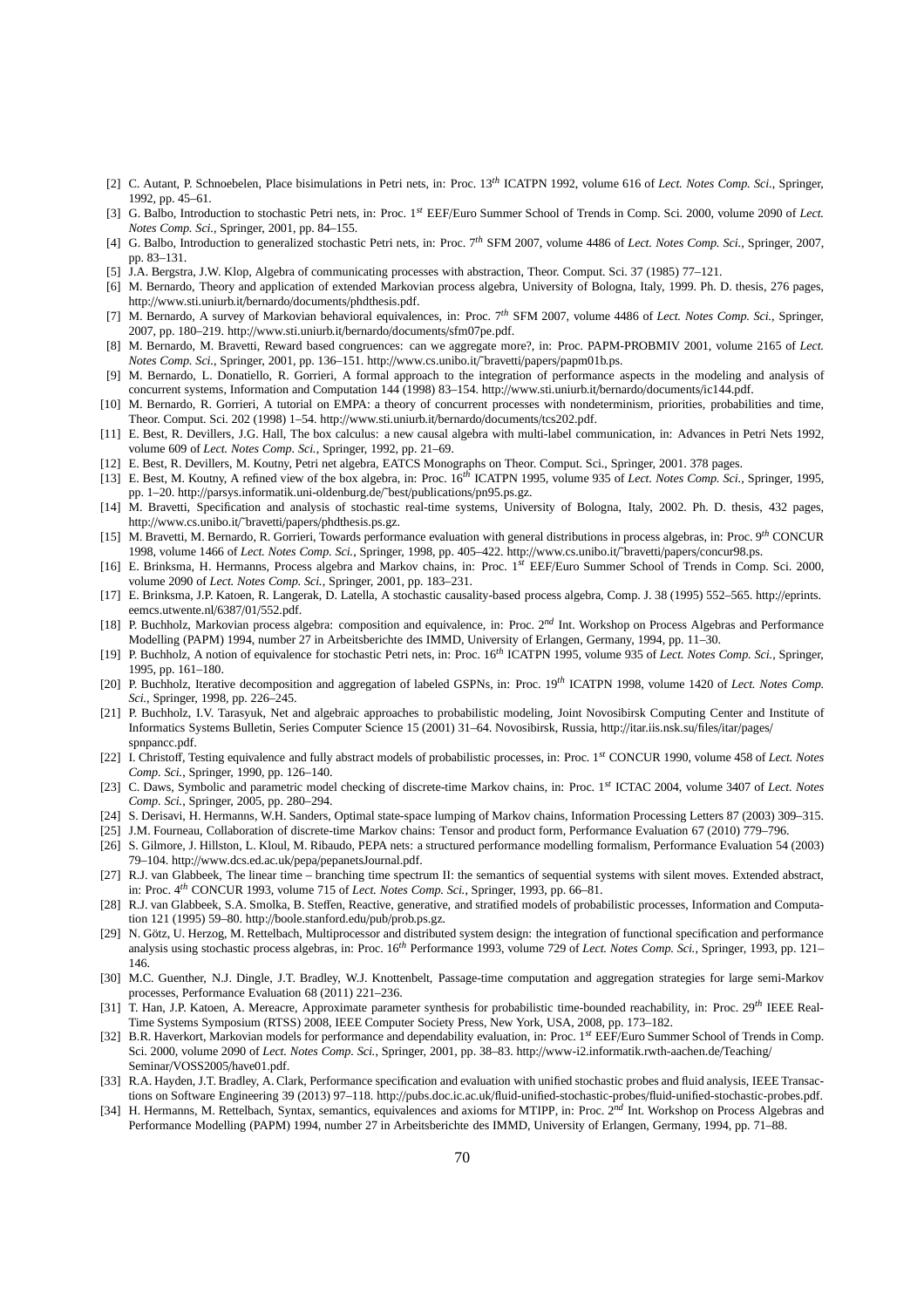- [35] J. Hillston, The nature of synchronisation, in: Proc. 2*nd* Int. Workshop on Process Algebras and Performance Modelling (PAPM) 1994, number 27 in Arbeitsberichte des IMMD, University of Erlangen, Germany, 1994, pp. 51–70. http://www.dcs.ed.ac.uk/pepa/ synchronisation.pdf.
- [36] J. Hillston, A compositional approach to performance modelling, Cambridge University Press, UK, 1996. 158 pages, http://www.dcs.ed.ac.uk/pepa/book.pdf.
- [37] C.A.R. Hoare, Communicating sequential processes, Prentice-Hall, London, UK, 1985. http://www.usingcsp.com/cspbook.pdf.
- [38] A. Horváth, M. Paolieri, L. Ridi, E. Vicario, Transient analysis of non-Markovian models using stochastic state classes, Performance Evaluation 69 (2012) 315–335.
- [39] C.C. Jou, S.A. Smolka, Equivalences, congruences and complete axiomatizations for probabilistic processes, in: Proc. 1*st* CONCUR 1990, volume 458 of *Lect. Notes Comp. Sci.*, Springer, 1990, pp. 367–383.
- [40] J.P. Katoen, Quantinative and qualitative extensions of event structures, CTIT Ph. D.-thesis series 96-09, Centre for Telematics and Information Technology, University of Twente, Enschede, The Netherlands, 1996. Ph. D. thesis, 303 pages.
- [41] J.P. Katoen, E. Brinksma, D. Latella, R. Langerak, Stochastic simulation of event structures, in: Proc. 4*th* Int. Workshop on Process Algebra and Performance Modelling (PAPM) 1996, CLUT Press, Torino, Italy, 1996, pp. 21–40. http://eprints.eemcs.utwente.nl/6487/01/ 263 KLLB96b.pdf.
- [42] J.P. Katoen, P.R. D'Argenio, General distributions in process algebra, in: Proc. 1*st* EEF/Euro Summer School of Trends in Comp. Sci. 2000, volume 2090 of *Lect. Notes Comp. Sci.*, Springer, 2001, pp. 375–429.
- [43] M. Koutny, A compositional model of time Petri nets, in: Proc. 21*st* ICATPN 2000, volume 1825 of *Lect. Notes Comp. Sci.*, Springer, 2000, pp. 303–322.
- [44] V.G. Kulkarni, Modeling and analysis of stochastic systems, Texts in Statistical Science, Chapman and Hall / CRC Press, 2009. 563 pages.
- [45] R. Lanotte, A. Maggiolo-Schettini, A. Troina, Parametric probabilistic transition systems for system design and analysis, Formal Aspects of Computing 19 (2007) 93–109.
- [46] K.G. Larsen, A. Skou, Bisimulation through probabilistic testing, Information and Computation 94 (1991) 1–28.
- [47] H. Macià, V. Valero, D. Cazorla, F. Cuartero, Introducing the iteration in sPBC, in: Proc. 24<sup>th</sup> FORTE 2004, volume 3235 of *Lect. Notes Comp. Sci.*, Springer, 2004, pp. 292–308. http://www.info-ab.uclm.es/retics/publications/2004/forte04.pdf.
- [48] H. Macià, V. Valero, F. Cuartero, D. de-Frutos, A congruence relation for sPBC, Formal Methods in System Design 32 (2008) 85-128. Springer, The Netherlands.
- [49] H. Macià, V. Valero, F. Cuartero, M.C. Ruiz, sPBC: a Markovian extension of Petri box calculus with immediate multiactions, Fundamenta Informaticae 87 (2008) 367–406. IOS Press, Amsterdam, The Netherlands.
- [50] H. Macià, V. Valero, D. de-Frutos, sPBC: a Markovian extension of finite Petri box calculus, in: Proc. 9<sup>th</sup> IEEE Int. Workshop on Petri Nets and Performance Models (PNPM) 2001, IEEE Computer Society Press, Aachen, Germany, 2001, pp. 207–216. http://www.infoab.uclm.es/retics/publications/2001/pnpm01.ps.
- [51] J. Markovski, A. Sokolova, N. Trčka, E.P. de Vink, Compositionality for Markov reward chains with fast and silent transitions, Performance Evaluation 66 (2009) 435–452.
- [52] J. Markovski, E.P. de Vink, Extending timed process algebra with discrete stochastic time, in: Proc. 12*th* AMAST 2008, volume 5140 of *Lect. Notes Comp. Sci.*, Springer, 2008, pp. 268–283.
- [53] J. Markovski, E.P. de Vink, Performance evaluation of distributed systems based on a discrete real- and stochastic-time process algebra, Fundamenta Informaticae 95 (2009) 157–186. IOS Press, Amsterdam, The Netherlands.
- [54] O. Marroquín, D. de-Frutos, Extending the Petri box calculus with time, in: Proc. 22<sup>nd</sup> ICATPN 2001, volume 2075 of *Lect. Notes Comp. Sci.*, Springer, 2001, pp. 303–322.
- [55] M.A. Marsan, Stochastic Petri nets: an elementary introduction, in: Advances in Petri Nets 1989, volume 424 of *Lect. Notes Comp. Sci.*, Springer, 1990, pp. 1–29.
- [56] M.A. Marsan, G. Balbo, G. Conte, S. Donatelli, G. Franceschinis, Modelling with generalized stochastic Petri nets, Wiley Series in Parallel Computing, John Wiley and Sons, 1995. 316 pages, http://www.di.unito.it/~greatspn/GSPN-Wiley.
- [57] P.M. Merlin, D.J. Farber, Recoverability of communication protocols: implications of a theoretical study, IEEE Transactions on Communications 24 (1976) 1036–1043.
- [58] R.A.J. Milner, Communication and concurrency, Prentice-Hall, Upper Saddle River, NJ, USA, 1989. 260 pages.
- [59] R.A.J. Milner, J. Parrow, D. Walker, A calculus of mobile processes (i and ii), Information and Computation 100 (1992) 1–77.
- [60] M.K. Molloy, On the integration of the throughput and delay measures in distributed processing models, Report CSD-810-921, University of California, Los Angeles, USA, 1981. Ph. D. thesis.
- [61] M.K. Molloy, Discrete time stochastic Petri nets, IEEE Transactions on Software Engineering 11 (1985) 417–423.
- [62] T.N. Mudge, H.B. Al-Sadoun, A semi-Markov model for the performance of multiple-bus systems, IEEE Transactions on Computers C-34 (1985) 934–942. http://www.eecs.umich.edu/˜tnm/papers/SemiMarkov.pdf.
- [63] A. Niaouris, An algebra of Petri nets with arc-based time restrictions, in: Proc. 1*st* ICTAC 2004, volume 3407 of *Lect. Notes Comp. Sci.*, Springer, 2005, pp. 447–462.
- [64] R. Paige, R.E. Tarjan, Three partition refinement algorithms, SIAM J. Comput. 16 (1987) 973–989.
- [65] C. Priami, Stochastic π-calculus with general distributions, in: Proc. 4*th* Int. Workshop on Process Algebra and Performance Modelling (PAPM) 1996, CLUT Press, Torino, Italy, 1996, pp. 41–57.
- [66] C. Ramchandani, Perfomance evaluation of asynchronous concurrent systems by timed Petri nets, Massachusetts Institute of Technology, Cambridge, USA, 1973. Ph. D. thesis.
- [67] M. Rettelbach, Probabilistic branching in Markovian process algebras, The Computer Journal 38 (1995) 590–599.
- [68] S.M. Ross, Stochastic processes, John Wiley and Sons, New York, USA, 1996. 528 pages, 2*nd* edition.
- [69] I.V. Tarasyuk, Iteration in discrete time stochastic Petri box calculus, Bulletin of the Novosibirsk Computing Center, Series Computer Science, IIS Special Issue 24 (2006) 129–148. NCC Publisher, Novosibirsk, Russia, http://itar.iis.nsk.su/files/itar/pages/dtsitncc.pdf.
- [70] I.V. Tarasyuk, Stochastic Petri box calculus with discrete time, Fundamenta Informaticae 76 (2007) 189–218. IOS Press, Amsterdam, The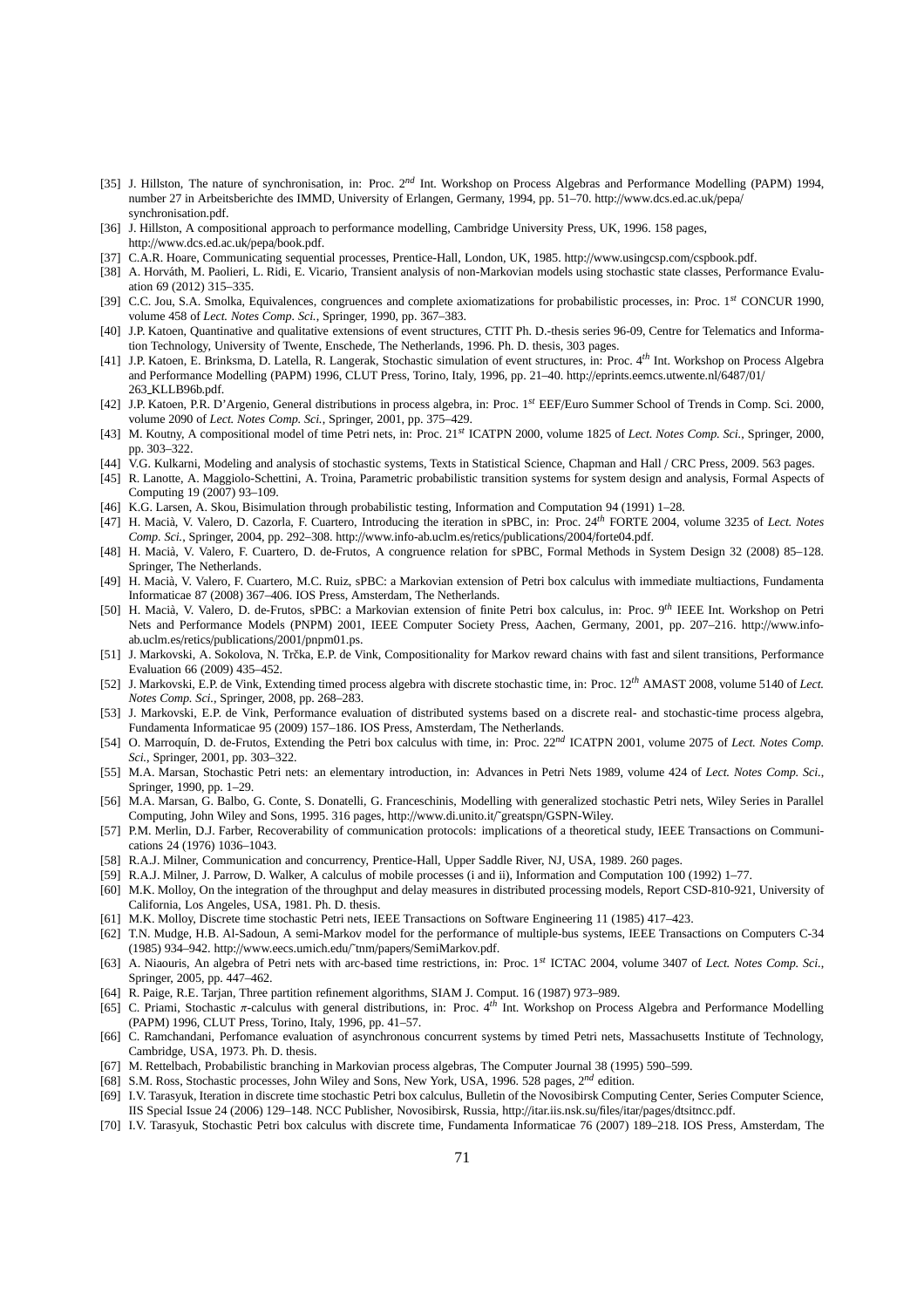Netherlands.

- [71] I.V. Tarasyuk, Investigating equivalence relations in dtsPBC, Berichte aus dem Department für Informatik 5/08, Carl von Ossietzky Universität Oldenburg, Germany, 2008. 57 pages, http://itar.iis.nsk.su/files/itar/pages/dtspbcit cov.pdf.
- [72] I.V. Tarasyuk, H. Macià, V. Valero, Discrete time stochastic Petri box calculus with immediate multiactions, Technical Report DIAB-10-03-1, Department of Computer Systems, High School of Computer Science Engineering, University of Castilla-La Mancha, Albacete, Spain, 2010. 25 pages, http://itar.iis.nsk.su/files/itar/pages/dtsipbc.pdf.
- [73] I.V. Tarasyuk, H. Macià, V. Valero, Discrete time stochastic Petri box calculus with immediate multiactions dtsiPBC, in: Proc. 6<sup>th</sup> Int. Workshop on Practical Applications of Stochastic Modelling (PASM) 2012, London, UK, volume 296 of *Electronic Notes in Theor. Comput. Sci.*, Elsevier, 2013, pp. 229–252. http://itar.iis.nsk.su/files/itar/pages/dtsipbcentcs.pdf.
- [74] R. Wimmer, S. Derisavi, H. Hermanns, Symbolic partition refinement with automatic balancing of time and space, Performance Evaluation 67 (2010) 816–836.
- [75] R. Zijal, G. Ciardo, G. Hommel, Discrete deterministic and stochastic Petri nets, in: Proc. 9*th* ITG/GI Professional Meeting "Messung, Modellierung und Bewertung von Rechen- und Kommunikationssystemen" (MMB) 1997, Freiberg, Germany, VDE-Verlag, Berlin, Germany, 1997, pp. 103–117. http://www.cs.ucr.edu/˜ciardo/pubs/1997MMB-DDSPN.pdf.
- [76] A. Zimmermann, J. Freiheit, G. Hommel, Discrete time stochastic Petri nets for modeling and evaluation of real-time systems, in: Proc. 9 *th* Int. Workshop on Parallel and Distributed Real Time Systems (WPDRTS) 2001, San Francisco, USA, pp. 282–286. http://pdv.cs.tuberlin.de/˜azi/texte/WPDRTS01.pdf.

# **Appendix A. Proofs**

# *Appendix A.1. Proof of Proposition 6.2*

Like it has been done for strong equivalence in Proposition 8.2.1 from [36], we shall prove the following fact about step stochastic bisimulation. Let us have  $\forall j \in \mathcal{J}, \mathcal{R}_j : G \rightarrowss^G G'$  for some index set  $\mathcal{J}$ . Then the transitive closure of the union of all relations  $\mathcal{R} = (\cup_{j \in \mathcal{J}} \mathcal{R}_j)^*$  is also an equivalence and  $\mathcal{R}$  :  $G \rightarrow_{ss} G'$ .

Since  $\forall j \in \mathcal{J}, \mathcal{R}_j$  is an equivalence, by definition of  $\mathcal{R}$ , we get that  $\mathcal{R}$  is also an equivalence.

Let *j* ∈ *J*, then, by definition of *R*,  $(s_1, s_2) \in R_j$  implies  $(s_1, s_2) \in R$ . Hence,  $\forall H_{jk} \in (DR(G) \cup DR(G'))/R_j$ ,  $\exists H \in$  $(DR(G) \cup DR(G'))/R$ ,  $\mathcal{H}_{jk} \subseteq \mathcal{H}$ . Moreover,  $\exists \mathcal{J}', \ \mathcal{H} = \cup_{k \in \mathcal{J}'} \mathcal{H}_{jk}$ .

We denote  $\mathcal{R}(n) = (\bigcup_{j \in \mathcal{J}} \mathcal{R}_j)^n$ . Let  $(s_1, s_2) \in \mathcal{R}$ , then, by definition of  $\mathcal{R}, \exists n > 0$ ,  $(s_1, s_2) \in \mathcal{R}(n)$ . We shall prove that  $\mathcal{R}: G \rightarrow S_{ss} G'$  by induction on *n*.

It is clear that  $\forall j \in \mathcal{J}, \mathcal{R}_j : G \rightarrow_{ss} G'$  implies  $\forall j \in \mathcal{J}, ([G]_{\approx}, [G']_{\approx}) \in \mathcal{R}_j$  and we have  $([G]_{\approx}, [G']_{\approx}) \in \mathcal{R}$  by definition of R.

It remains to prove that  $(s_1, s_2) \in \mathcal{R}$  implies  $\forall \mathcal{H} \in (DR(G) \cup DR(G'))/R$ ,  $\forall A \in \mathbb{N}_{fin}^{\mathcal{L}}$ ,  $PM_A(s_1, \mathcal{H}) = PM_A(s_2, \mathcal{H})$ .

 $\bullet$   $n=1$ 

In this case,  $(s_1, s_2) \in \mathcal{R}$  implies  $\exists j \in \mathcal{J}$ ,  $(s_1, s_2) \in \mathcal{R}_j$ . Since  $\mathcal{R}_j$  :  $G \underset{\sim}{\leftrightarrow}_{ss} G'$ , we get  $\forall \mathcal{H} \in (DR(G) \cup$  $DR(G'))/R$ ,  $\forall A \in \mathbb{N}^{\mathcal{L}}_{fin}$ ,

$$
PM_A(s_1,\mathcal{H})=\sum_{k\in\mathcal{J}'}PM_A(s_1,\mathcal{H}_{jk})=\sum_{k\in\mathcal{J}'}PM_A(s_2,\mathcal{H}_{jk})=PM_A(s_2,\mathcal{H}).
$$

 $\bullet$   $n \rightarrow n+1$ 

Suppose that  $\forall m \le n$ ,  $(s_1, s_2) \in \mathcal{R}(m)$  implies  $\forall \mathcal{H} \in (DR(G) \cup DR(G'))/R$ ,  $\forall A \in \mathbb{N}_{fin}^{\mathcal{L}}$ ,  $PM_A(s_1, \mathcal{H}) =$  $PM_A(s_2, H)$ .

Then  $(s_1, s_2) \in \mathcal{R}(n+1)$  implies  $\exists j \in \mathcal{J}, (s_1, s_2) \in \mathcal{R}_j \circ \mathcal{R}(n)$ , i.e.  $\exists s_3 \in (DR(G) \cup DR(G'))$ , such that  $(s_1, s_3) \in \mathcal{R}_j$ and  $(s_3, s_2) \in \mathcal{R}(n)$ .

Then, like for the case  $n = 1$ , we get  $PM_A(s_1, \mathcal{H}) = PM_A(s_3, \mathcal{H})$ . By the induction hypothesis, we get  $PM_A(s_3, \mathcal{H}) = PM_A(s_2, \mathcal{H})$ . Thus,  $\forall \mathcal{H} \in (DR(G) \cup DR(G'))/R$ ,  $\forall A \in N_{fin}^{\mathcal{L}}$ ,

$$
PM_A(s_1, \mathcal{H}) = PM_A(s_3, \mathcal{H}) = PM_A(s_2, \mathcal{H}).
$$

By definition,  $\mathcal{R}_{ss}(G, G')$  is at least as large as the largest step stochastic bisimulation between *G* and *G'*. It follows from the proved above that  $\mathcal{R}_{ss}(G, G')$  is an equivalence and  $\mathcal{R}_{ss}(G, G')$ :  $G \rightarrow_{ss} G'$ , hence, it is the largest step stochastic bisimulation between *G* and *G* ′ . В последните последните се при водово се при водово се при водово се при водово се при водово се при водово<br>Село водово се при водово се при водово се при водово се при водово се при водово се при водово се при водово<br>С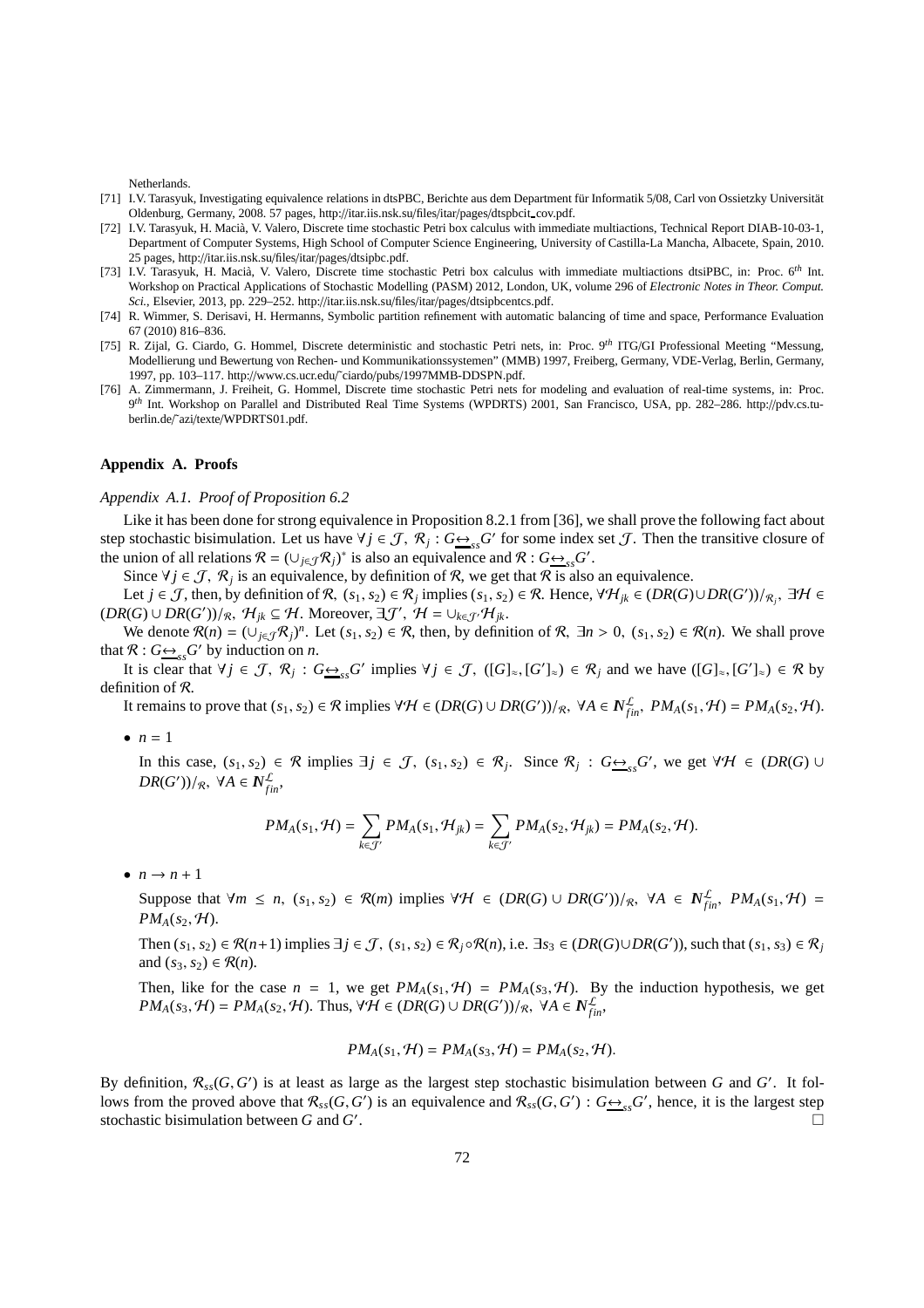## *Appendix A.2. Proof of Proposition 8.1*

By Proposition 6.1,  $(DR(G) \cup DR(G'))/R = ((DR_T(G) \cup DR_T(G'))/R) \cup ((DR_V(G) \cup DR_V(G'))/R)$ . Hence,  $\forall H \in$  $(DR(G) ∪ DR(G'))/R$ , all states from H are tangible, when  $H ∈ (DR_T(G) ∪ DR_T(G'))/R$ , or all of them are vanishing, when  $H \in (DR_V(G) \cup DR_V(G'))/R$ .

By definition of the steady-state PMFs for SMCs,  $\forall s \in DR_V(G)$ ,  $\varphi(s) = 0$  and  $\forall s' \in DR_V(G')$ ,  $\varphi'(s') = 0$ . Thus,  $\forall \mathcal{H} \in (DR_V(G) \cup DR_V(G'))/_{\mathcal{R}}, \ \sum_{s \in \mathcal{H} \cap DR(G)} \varphi(s) = \sum_{s \in \mathcal{H} \cap DR_V(G)} \varphi(s) = 0 = \sum_{s' \in \mathcal{H} \cap DR_V(G')} \varphi'(s') = \sum_{s' \in \mathcal{H} \cap DR(G')} \varphi'(s').$ By Proposition 5.2,  $\forall s \in DR_T(G)$ ,  $\varphi(s) = \frac{\psi(s)}{\sum_{\vec{s} \in DR_T(G)} \psi(\vec{s})}$  and  $\forall s' \in DR_T(G')$ ,  $\varphi'(s') = \frac{\psi'(s')}{\sum_{\vec{s}' \in DR_T(G')}\psi'(\vec{s}')}$ , where  $\psi$  and  $\psi'$ 

are the steady-state PMFs for  $DTMC(G)$  and  $DTMC(G')$ , respectively. Thus,  $\forall H, \tilde{H} \in (DR_T(G) \cup DR_T(G'))/R$ ,  $\sum_{s \in \mathcal{H} \cap DR(G)} \varphi(s) = \sum_{s \in \mathcal{H} \cap DR_T(G)} \varphi(s) = \sum_{s \in \mathcal{H} \cap DR_T(G)}$  $\left(\frac{\psi(s)}{\sum_{\tilde{s} \in DR_T(G)} \psi(\tilde{s})}\right)$  $\left( \int \frac{\sum_{s \in H \cap DR_T(G)} \psi(s)}{\sum_{\tilde{s} \in DR_T(G)} \psi(\tilde{s})} \right) = \frac{\sum_{s \in H \cap DR_T(G)} \psi(s)}{\sum_{\tilde{H}} \sum_{\tilde{s} \in \tilde{H} \cap DR_T(G)} \psi(\tilde{s})}$  and

 $\sum_{s'\in \mathcal{H}\cap DR(G')}\varphi'(s')=\sum_{s'\in \mathcal{H}\cap DR_T(G')}\varphi'(s')=\sum_{s'\in \mathcal{H}\cap DR_T(G')}\left(\frac{\psi'(s')}{\sum_{\vec{s}'\in DR_T(G')}\psi'(\vec{s}')}\right)$  $= \frac{\sum_{s' \in \mathcal{H} \cap DR_T(G')}\psi'(s')}{\sum_{s'} \psi'(s')}$  $\frac{\sum_{s'\in\mathcal{H}\cap DR_T(G')}\psi'(s')}{\sum_{\tilde{s}'\in DR_T(G')}\psi'(\tilde{s}') } \ = \ \frac{\sum_{s'\in\mathcal{H}\cap DR_T(G')}\psi'(s')}{\sum_{\tilde{H}}\sum_{\tilde{s}'\in\tilde{H}\cap DR_T(G')}\psi'(\tilde{s}') }$  $\frac{\sum_{\vec{s}'} \in \mathcal{H} \cap \text{DR}_T(G') \not\psi(\vec{s}')}{\sum_{\widetilde{\mathcal{H}}} \sum_{\vec{s}'} \in \widetilde{\mathcal{H}} \cap \text{DR}_T(G')} \cdot$ 

It remains to prove that  $\forall H \in (DR_T(G) \cup DR_T(G'))/\mathcal{R}, \sum_{s \in H \cap DR_T(G)} \psi(s) = \sum_{s' \in H \cap DR_T(G')} \psi'(s').$  Since  $(DR(G) \cup (G'))/\mathcal{R} = ((DR_T(G) \cup DR_T(G'))/\mathcal{R})$  if  $(DR_T(G) \cup DR_T(G'))/\mathcal{R}$  the previous equality is a consequence of the  $DR(G')/R = ((DR_T(G) \cup DR_T(G'))/R) \cup ((DR_V(G) \cup DR_V(G'))/R)$ , the previous equality is a consequence of the following:  $\forall H \in (DR(G) \cup DR(G'))/R$ ,  $\sum_{s \in H \cap DR(G)} \psi(s) = \sum_{s' \in H \cap DR(G')} \psi'(s')$ . It is sufficient to prove the previous statement for transient PMFs only, since  $\psi = \lim_{k \to \infty} \psi[k]$  and  $\psi' = \lim_{k \to \infty} \psi'[k]$ . We proceed by induction on k.

•  $k = 0$ 

The only nonzero values of the initial PMFs of  $DTMC(G)$  and  $DTMC(G')$  are  $\psi[0]([G]_{\approx})$  and  $\psi[0]([G']_{\approx})$ . Let  $H_0$  be the equivalence class containing  $[G]_{\approx}$  and  $[G']_{\approx}$ . Then  $\sum_{s \in H_0 \cap DR(G)} \psi[0](s) = \psi[0]([G]_{\approx}) = 1$  $\psi'[0]([G']_{\approx}) = \sum_{s' \in \mathcal{H}_0 \cap DR(G')} \psi'[0](s').$ 

As for other equivalence classes,  $\forall H \in ((DR(G) \cup DR(G'))/R) \setminus H_0$ , we have  $\sum_{s \in H \cap DR(G)} \psi[0](s) = 0 =$ <br> $\sum_{s' \in H \cap DR(G') \cup D'} \psi[0](s')$ . *s* ′∈H∩*DR*(*G*′ ) ψ ′ [0](*s* ′ ).

 $\bullet \quad k \rightarrow k+1$ 

Let  $\mathcal{H} \in (DR(G) \cup DR(G'))/R$  and  $s_1, s_2 \in \mathcal{H}$ . We have  $\forall \widetilde{\mathcal{H}} \in (DR(G) \cup DR(G'))/R$ ,  $\forall A \in \mathbb{N}_{fin}^{\mathcal{L}}, s_1 \stackrel{A}{\rightarrow} p \widetilde{\mathcal{H}} \Leftrightarrow$  $s_2 \xrightarrow{A} \widetilde{\mathcal{H}}$ . Therefore,  $PM(s_1, \widetilde{\mathcal{H}}) = \sum_{\{\Upsilon \mid \exists \widetilde{s}_1 \in \widetilde{\mathcal{H}}, s_1 \xrightarrow{\Upsilon} \widetilde{s}_1\}} PT(\Upsilon, s_1) = \sum_{A \in N_{fin}^{\mathcal{L}}}\sum_{\{\Upsilon \mid \exists \widetilde{s}_1 \in \widetilde{\mathcal{H}}, s_1 \xrightarrow{\Upsilon} \widetilde{s}_1, \mathcal{L}(\Upsilon) = A\}} PT(\Upsilon, s_1) =$  $\textstyle \sum_{A\in \mathbb{N}_{fin}^{\mathcal{L}}}PM_A(s_1,\bar{\mathcal{H}})=\sum_{A\in \mathbb{N}_{fin}^{\mathcal{L}}}PM_A(s_2,\bar{\mathcal{H}})=\sum_{A\in \mathbb{N}_{fin}^{\mathcal{L}}}\sum_{\{\Upsilon|\exists \tilde{s}_2\in \widetilde{\mathcal{H}},\ s_2\overset{\Upsilon}{\rightarrow} \tilde{s}_2,\ \mathcal{L}(\Upsilon)=A\}}PT(\Upsilon,s_2)=$  $\sum_{\{\Upsilon|\exists \tilde{s}_2 \in \tilde{\mathcal{H}}_1, s_2 \to \tilde{s}_2\}} PT(\Upsilon, s_2) = PM(s_2, \tilde{\mathcal{H}})$ . Since we have the previous equality for all  $s_1, s_2 \in \mathcal{H}$ , we can denote  $PM(\mathcal{H}, \widetilde{\mathcal{H}}) = PM(s_1, \widetilde{\mathcal{H}}) = PM(s_2, \widetilde{\mathcal{H}})$ . Note that transitions from the states of *DR(G)* always lead to those from the same set, hence,  $\forall s \in DR(G), PM(s, \tilde{H}) = PM(s, \tilde{H} \cap DR(G))$ . The same is true for  $DR(G')$ . By induction hypothesis,  $\sum_{s \in \mathcal{H} \cap DR(G)} \psi[k](s) = \sum_{s' \in \mathcal{H} \cap DR(G')} \psi'[k](s')$ . Further,  $\sum_{\tilde{s}\in \tilde{\mathcal{H}}\cap DR(G)}\psi[k+1](\tilde{s})=\sum_{\tilde{s}\in \tilde{\mathcal{H}}\cap DR(G)}\sum_{s\in DR(G)}\psi[k](s)PM(s,\tilde{s})=\sum_{s\in DR(G)}\sum_{\tilde{s}\in \tilde{\mathcal{H}}\cap DR(G)}\psi[k](s)PM(s,\tilde{s})=$  $\sum_{s \in DR(G)} \psi[k](s) \sum_{\tilde{s} \in \tilde{\mathcal{H}} \cap DR(G)} PM(s, \tilde{s}) = \sum_{\mathcal{H}} \sum_{s \in \mathcal{H} \cap DR(G)} \psi[k](s) \sum_{\tilde{s} \in \tilde{\mathcal{H}} \cap DR(G)} PM(s, \tilde{s}) =$  $\Sigma_H \sum_{s \in \mathcal{H} \cap DR(G)} \psi[\tilde{k}](s) \sum_{\tilde{s} \in \tilde{\mathcal{H}} \cap DR(G)} \sum_{\{ \Upsilon \mid s \to \tilde{s} \}} PT(\Upsilon, s) = \sum_{\mathcal{H}} \sum_{s \in \mathcal{H} \cap DR(G)} \psi[\tilde{k}](s) \sum_{\{ \Upsilon \mid \exists \tilde{s} \in \tilde{\mathcal{H}} \cap DR(G), s \to \tilde{s} \}} PT(\Upsilon, s) = \sum_{\{ \Upsilon \mid \tilde{s} \in \tilde{\mathcal{H}} \cap DR(G), s \to \tilde{s} \}} PT(\Upsilon, s)$  $\sum_{H} \sum_{s \in \mathcal{H} \cap DR(G)} \psi[k](s)PM(s, \widetilde{\mathcal{H}}) = \sum_{H} \sum_{s \in \mathcal{H} \cap DR(G)} \psi[k](s)PM(\mathcal{H}, \widetilde{\mathcal{H}}) =$  $\sum_{\mathcal{H}} P M(\mathcal{H}, \widetilde{\mathcal{H}}) \sum_{s \in \mathcal{H} \cap DR(G)} \psi[k](s) = \sum_{\mathcal{H}} P M(\mathcal{H}, \widetilde{\mathcal{H}}) \sum_{s' \in \mathcal{H} \cap DR(G')} \psi'[k](s') =$  $\sum_{f' \in \mathcal{H} \cap DR(G')} \psi'[k](s')PM(\mathcal{H}, \mathcal{H}) = \sum_{\mathcal{H}} \sum_{s' \in \mathcal{H}' \cap DR(G')} \psi'[k](s')PM(s')$  $\sum_{H} \sum_{s' \in \mathcal{H} \cap DR(G')} \psi'[k](s')PM(\mathcal{H}, \mathcal{H}) = \sum_{H} \sum_{s' \in \mathcal{H}' \cap DR(G')} \psi'[k](s')PM(s', \mathcal{H}) = \sum_{H} \sum_{s' \in \mathcal{H} \cap DR(G')} \psi'[k](s') \sum_{\{Y| \exists s' \in \widetilde{\mathcal{H}} \cap DR(G'), s' \rightarrow \widetilde{s}'\}} PT(T, s') = \sum_{\{Y| \in \mathcal{H} \mid S' \in \widetilde{\mathcal{H}} \cap DR(G'), s' \rightarrow \widetilde{s}'\}} PT(T, s') = \sum_{\{Y$  $\sum_{s'\in\mathcal{H}\cap DR(G')} \psi'[k](s') \sum_{\tilde{s'}\in\tilde{\mathcal{H}}\cap DR(G')} \sum_{\{Y|\exists \tilde{s}', s'\rightarrow \tilde{s}'\}}^{\tilde{s}'} PT(\Upsilon, s') =$  $\sum_{A'}\sum_{s'\in\mathcal{H}\cap DR(G')}\psi'[k](s')\sum_{\vec{s}'\in\widetilde{\mathcal{H}}\cap DR(G')}P\overline{M(s'},\tilde{s}')=\sum_{s'\in DR(G')}\psi'[k](s')\sum_{\vec{s}'\in\widetilde{\mathcal{H}}\cap DR(G')}P\overline{M(s',\tilde{s}')=\sum_{\vec{s}'\in\widetilde{\mathcal{H}}\cap DR(G')}\psi'[k](s')},$ 

*Appendix A.3. Proof of Theorem 8.1*

Let  $\mathcal{H} \in (DR(G) \cup DR(G'))/R$  and  $s, \bar{s} \in \mathcal{H}$ . We have  $\forall \widetilde{\mathcal{H}} \in (DR(G) \cup DR(G'))/R$ ,  $\forall A \in N_{fin}^{\mathcal{L}}$ ,  $s \xrightarrow{A}^{\mathcal{L}} \widetilde{\mathcal{H}} \iff$  $\overline{s}$   $\stackrel{A}{\rightarrow}$   $\overline{\mathcal{H}}$ . The previous equality is valid for all  $s, \overline{s} \in \mathcal{H}$ , hence, we can rewrite it as  $\mathcal{H}$   $\stackrel{A}{\rightarrow}$   $\overline{\mathcal{H}}$  and denote

 $\sum_{\tilde{s}' \in \tilde{\mathcal{H}} \cap DR(G')} \psi'[k+1](\tilde{s}')$ .

 $\sum_{S' \in DR(G')} \sum_{\tilde{s}' \in \tilde{H} \cap DR(G')} \psi'[k](\tilde{s}')PM(\tilde{s}',\tilde{s}') = \sum_{\tilde{s}' \in \tilde{H} \cap DR(G')} \sum_{s' \in DR(G')} \psi'[k](\tilde{s}')PM(\tilde{s}',\tilde{s}') =$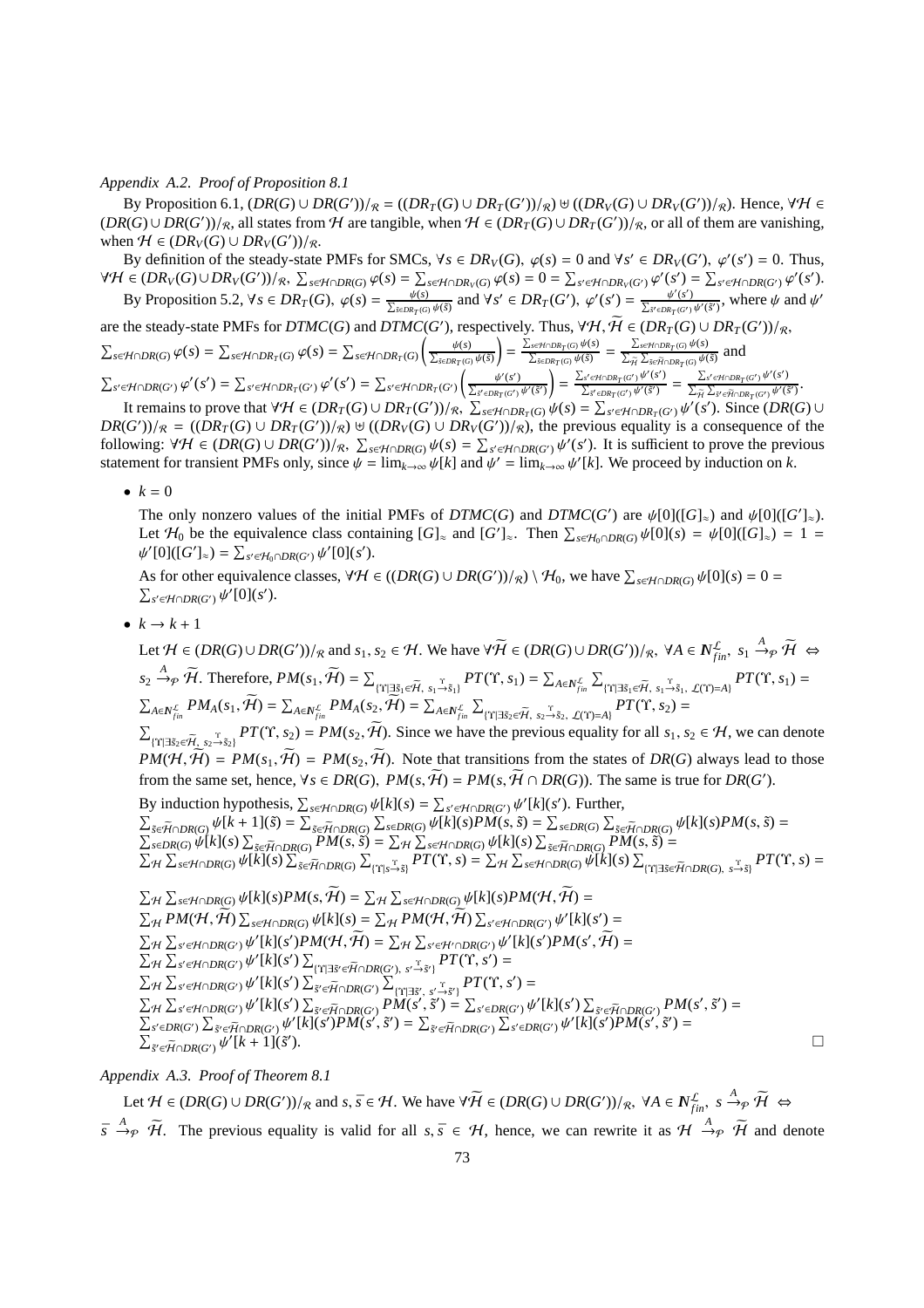$PM_A(H, \widetilde{H}) = PM_A(s, \widetilde{H}) = PM_A(\overline{s}, \widetilde{H})$ . Note that transitions from the states of *DR(G)* always lead to those from the same set, hence,  $\forall s \in DR(G), PM_A(s, \tilde{H}) = PM_A(s, \tilde{H} \cap DR(G))$ . The same is true for  $DR(G')$ .

Let  $\Sigma = A_1 \cdots A_n$  be a derived step trace of *G* and *G'*. Then  $\exists H_0, \ldots, H_n \in (DR(G) \cup DR(G'))/R$ ,  $H_0 \stackrel{A_1}{\rightarrow} P_1$  $\mathcal{H}_1 \stackrel{A_2}{\rightarrow} \rho_2 \cdots \stackrel{A_n}{\rightarrow} \rho_n$   $\mathcal{H}_n$ . Now we intend to prove that the sum of probabilities of all the paths starting in every  $s_0 \in \mathcal{H}_0$ and going through the states from  $\mathcal{H}_1, \ldots, \mathcal{H}_n$  is equal to the product of  $\mathcal{P}_1, \ldots, \mathcal{P}_n$ :

$$
\sum_{\substack{\cdots,\cdots,T_n|S_0\overset{T_1}{\to}\cdots T_n\\ \vdots\\ \cdots,\cdots,T_n|S_0\overset{T_1}{\to}\cdots\overset{T_n}{\to}S_n,\ \mathcal{L}(Y_i)=A_i,\ s_i\in\mathcal{H}_i\ (1\leq i\leq n)\}}\prod_{i=1}^nPT(\Upsilon_i,s_{i-1})=\prod_{i=1}^nPM_{A_i}(\mathcal{H}_{i-1},\mathcal{H}_i).
$$

We prove this equality by induction on the derived step trace length *n*.

{Υ1,...,Υ*n*|*s*<sup>0</sup>

• *n* = 1 P {Υ<sup>1</sup> |*s*<sup>0</sup> <sup>Υ</sup>1→*s*1, <sup>L</sup>(Υ<sup>1</sup> )=*A*1, *<sup>s</sup>*1∈H1} *PT*(Υ1, *s*0) = *PMA*<sup>1</sup> (*s*0, H1) = *PMA*<sup>1</sup> (H0, H1). • *n* → *n* + 1 P {Υ<sup>1</sup> ,...,Υ*n*,Υ*n*+1|*s*<sup>0</sup> <sup>Υ</sup>1→··· <sup>Υ</sup>*n*→*s<sup>n</sup>* <sup>Υ</sup>*n*+<sup>1</sup> <sup>→</sup> *<sup>s</sup>n*+1, <sup>L</sup>(Υ*i*)=*A<sup>i</sup>* , *si*∈H*<sup>i</sup>* (1≤*i*≤*n*+1)} Q*n*+<sup>1</sup> *<sup>i</sup>*=<sup>1</sup> *PT*(Υ*<sup>i</sup>* , *si*−1) = P {Υ<sup>1</sup> ,...,Υ*n*|*s*<sup>0</sup> <sup>Υ</sup>1→··· <sup>Υ</sup>*n*→*sn*, <sup>L</sup>(Υ*i*)=*A<sup>i</sup>* , *si*∈H*<sup>i</sup>* (1≤*i*≤*n*)} P {Υ*n*+<sup>1</sup> |*s<sup>n</sup>* <sup>Υ</sup>*n*+<sup>1</sup> <sup>→</sup> *<sup>s</sup>n*+1, <sup>L</sup>(Υ*n*+<sup>1</sup> )=*An*+1, *<sup>s</sup>n*∈H*n*, *<sup>s</sup>n*+1∈H*n*+1} Q*<sup>n</sup> <sup>i</sup>*=<sup>1</sup> *PT*(Υ*<sup>i</sup>* , *si*−1)*PT*(Υ*n*+1, *sn*) = P {Υ<sup>1</sup> ,...,Υ*n*|*s*<sup>0</sup> <sup>Υ</sup>1→··· <sup>Υ</sup>*n*→*sn*, <sup>L</sup>(Υ*i*)=*A<sup>i</sup>* , *si*∈H*<sup>i</sup>* (1≤*i*≤*n*)} Q*<sup>n</sup> <sup>i</sup>*=<sup>1</sup> *PT*(Υ*<sup>i</sup>* , *si*−1) P {Υ*n*+1|*s<sup>n</sup>* <sup>Υ</sup>*n*+<sup>1</sup> <sup>→</sup> *<sup>s</sup>n*+1, <sup>L</sup>(Υ*n*+1)=*An*+<sup>1</sup> , *<sup>s</sup>n*∈H*n*, *<sup>s</sup>n*+1∈H*n*+1} *PT*(Υ*n*+1, *sn*) = P {Υ<sup>1</sup> ,...,Υ*n*|*s*<sup>0</sup> <sup>Υ</sup>1→··· <sup>Υ</sup>*n*→*sn*, <sup>L</sup>(Υ*i*)=*A<sup>i</sup>* , *si*∈H*<sup>i</sup>* (1≤*i*≤*n*)} Q*<sup>n</sup> <sup>i</sup>*=<sup>1</sup> *PT*(Υ*<sup>i</sup>* , *si*−1)*PM<sup>A</sup>n*+<sup>1</sup> (*sn*, H*n*+1) = P {Υ<sup>1</sup> ,...,Υ*n*|*s*<sup>0</sup> <sup>Υ</sup>1→··· <sup>Υ</sup>*n*→*sn*, <sup>L</sup>(Υ*i*)=*A<sup>i</sup>* , *si*∈H*<sup>i</sup>* (1≤*i*≤*n*)} Q*<sup>n</sup> <sup>i</sup>*=<sup>1</sup> *PT*(Υ*<sup>i</sup>* , *si*−1)*PM<sup>A</sup>n*+<sup>1</sup> (H*n*, H*n*+1) = *PM<sup>A</sup>n*+<sup>1</sup> (H*n*, H*n*+1) P {Υ<sup>1</sup> ,...,Υ*n*|*s*<sup>0</sup> <sup>Υ</sup>1→··· <sup>Υ</sup>*n*→*sn*, <sup>L</sup>(Υ*i*)=*A<sup>i</sup>* , *si*∈H*<sup>i</sup>* (1≤*i*≤*n*)} Q*<sup>n</sup> <sup>i</sup>*=<sup>1</sup> *PT*(Υ*<sup>i</sup>* , *si*−1) = *PM<sup>A</sup>n*+<sup>1</sup> (H*n*, H*n*+1) Q*<sup>n</sup> <sup>i</sup>*=<sup>1</sup> *PM<sup>A</sup><sup>i</sup>* (H*i*−1, H*i*) = Q*<sup>n</sup>*+<sup>1</sup> *<sup>i</sup>*=<sup>1</sup> *PM<sup>A</sup><sup>i</sup>* (H*i*−1, H*i*). Let *s*0, *s*¯<sup>0</sup> ∈ H0. We have *PT*(*A*<sup>1</sup> · · · *An*, *s*0) = P {Υ<sup>1</sup> ,...,Υ*n*|*s*<sup>0</sup> <sup>Υ</sup>1→··· <sup>Υ</sup>*<sup>n</sup>* <sup>→</sup>*sn*, <sup>L</sup>(Υ*i*)=*A<sup>i</sup>* , (1≤*i*≤*n*)} Q*<sup>n</sup> <sup>i</sup>*=<sup>1</sup> *PT*(Υ*<sup>i</sup>* , *si*−1) = P H1,...,H*<sup>n</sup>* P {Υ1,...,Υ*n*|*s*<sup>0</sup> <sup>Υ</sup><sup>1</sup> →··· <sup>Υ</sup>*n*→*sn*, <sup>L</sup>(Υ*i*)=*A<sup>i</sup>* , *si*∈H*<sup>i</sup>* (1≤*i*≤*n*)} Q*<sup>n</sup> <sup>i</sup>*=<sup>1</sup> *PT*(Υ*<sup>i</sup>* , *si*−1) = P H1,...,H*<sup>n</sup>* Q*<sup>n</sup> <sup>i</sup>*=<sup>1</sup> *PM<sup>A</sup><sup>i</sup>* (H*i*−1, H*i*) = P H1,...,H*<sup>n</sup>* P {Υ1,...,Υ*n*|*s*¯<sup>0</sup> <sup>Υ</sup>1→··· <sup>Υ</sup>*n*→*s*¯*n*, <sup>L</sup>(Υ*i*)=*A<sup>i</sup>* , *s*¯*i*∈H*<sup>i</sup>* (1≤*i*≤*n*)} Q*<sup>n</sup> <sup>i</sup>*=<sup>1</sup> *PT*(Υ*<sup>i</sup>* , *s*¯*i*−1) = Q*<sup>n</sup> <sup>i</sup>*=<sup>1</sup> *PT*(Υ*<sup>i</sup>* , *s*¯*i*−1) = *PT*(*A*<sup>1</sup> · · · *An*, *s*¯0).

 $\sum_{\{\overline{Y}_1,\dots,\overline{Y}_n | \overline{s}_0 \to \dots \to \overline{s}_n, \mathcal{L}(\overline{Y}_i) = A_i, (1 \le i \le n)\}} 1_{i=1}^{i=1} I^T(T_i, s_{i-1}) - I^T(T_i, s_{i-1})$ .<br>Since we have the previous equality for all  $s_0, \overline{s}_0 \in H_0$ , we can denote  $PT(A_1 \cdots A_n, H_0) = PT(A_1 \cdots A_n, s_0) =$  $PT(A_1 \cdots A_n, \bar{s}_0).$ 

By Proposition 8.1,  $\sum_{s \in \mathcal{H} \cap DR(G)} \varphi(s) = \sum_{s' \in \mathcal{H} \cap DR(G')} \varphi'(s')$ . Now we can complete the proof:  $\sum_{s \in \mathcal{H} \cap DR(G)} \varphi(s) PT(\Sigma, s) = \sum_{s \in \mathcal{H} \cap DR(G)} \varphi(s) PT(\Sigma, \mathcal{H}) = PT(\Sigma, \mathcal{H}) \sum_{s \in \mathcal{H} \cap DR(G)} \varphi(s) =$  $PT(\Sigma, \mathcal{H}) \sum_{s' \in \mathcal{H} \cap DR(G')} \varphi'(s') = \sum_{s' \in \mathcal{H} \cap DR(G')} \varphi'(s')PT(\Sigma, \mathcal{H}) = \sum_{s' \in \mathcal{H} \cap DR(G')} \varphi'(s')PT(\Sigma, s')$  $\Box$ 

## *Appendix A.4. Proof of Proposition 8.2*

 $\Sigma$ 

Let us present two facts, which will be used in the proof.

- 1. By Proposition 6.1,  $(DR(G) \cup DR(G'))/R = ((DR_T(G) \cup DR_T(G'))/R) \oplus ((DR_V(G) \cup DR_V(G'))/R)$ . Hence,  $\forall H \in (DR(G) \cup DR(G'))/R$ , all states from H are tangible, when  $H \in (DR_T(G) \cup DR_T(G'))/R$ , or all of them are vanishing, when  $H \in (DR_V(G) \cup DR_V(G'))/R$ .
- 2. Let  $H \in (DR(G) \cup DR(G'))/R$  and  $s_1, s_2 \in H$ . We have  $\forall \widetilde{H} \in (DR(G) \cup DR(G'))/R$ ,  $\forall A \in \mathbb{N}_{fin}^{\mathcal{L}}$ ,  $s_1 \stackrel{A}{\rightarrow} P$ ,  $\widetilde{H} \Leftrightarrow$  $s_2 \xrightarrow{A} \widetilde{\mathcal{H}}$ . Therefore,  $PM(s_1, \widetilde{\mathcal{H}}) = \sum_{\{\Upsilon \mid \exists \tilde{s}_1 \in \widetilde{\mathcal{H}}, s_1 \xrightarrow{\Upsilon} \tilde{s}_1\}} PT(\Upsilon, s_1) = \sum_{A \in N_{fin}^{\mathcal{L}}} \sum_{\{\Upsilon \mid \exists \tilde{s}_1 \in \widetilde{\mathcal{H}}, s_1 \xrightarrow{\Upsilon} \tilde{s}_1, \mathcal{L}(\Upsilon) = A\}} PT(\Upsilon, s_1) =$  $\textstyle \sum_{A\in \mathbb{N}^{\mathcal{L}}_{fin}}PM_A(s_1,\bar{\mathcal{H}})=\sum_{A\in \mathbb{N}^{\mathcal{L}}_{fin}}PM_A(s_2,\bar{\mathcal{H}})=\sum_{A\in \mathbb{N}^{\mathcal{L}}_{fin}}\sum_{\{\Upsilon|\exists \tilde{s}_2\in \tilde{\mathcal{H}},\ s_2\rightarrow \tilde{s}_2,\ \mathcal{L}(\Upsilon)=A\}}PT(\Upsilon,s_2)=$

 $\sum_{\{\Upsilon|\exists \tilde{s}_2 \in \tilde{\mathcal{H}}, s_2 \stackrel{\Upsilon}{\rightarrow} \tilde{s}_2\}} PT(\Upsilon, s_2) = PM(s_2, \tilde{\mathcal{H}})$ . Since we have the previous equality for all  $s_1, s_2 \in \mathcal{H}$ , we can denote  $PM(\mathcal{H}, \widetilde{\mathcal{H}}) = PM(s_1, \widetilde{\mathcal{H}}) = PM(s_2, \widetilde{\mathcal{H}})$ . The transitions from the states of *DR(G)* always lead to those from the